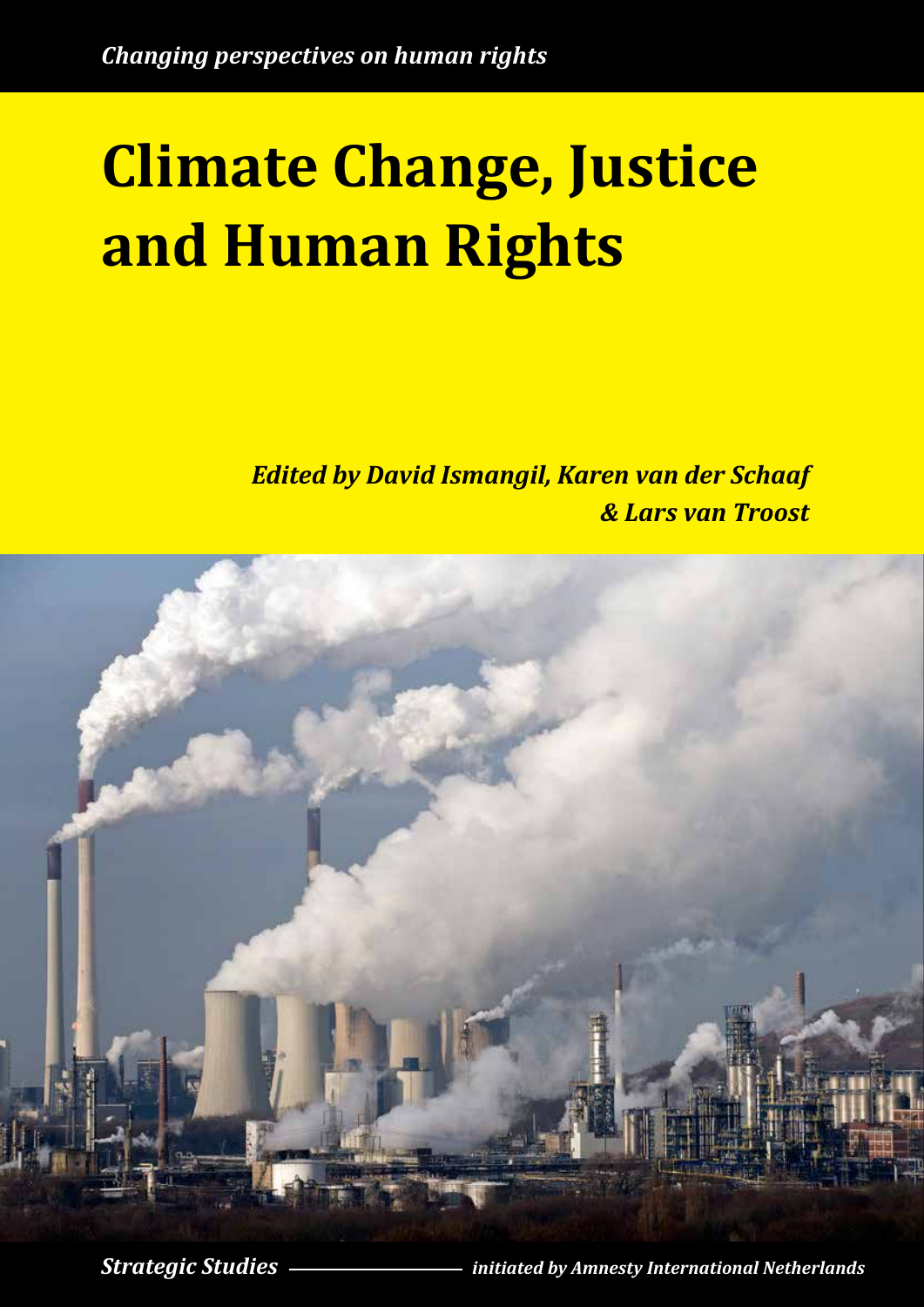## **Climate Change, Justice and Human Rights**

*Edited by David Ismangil, Karen van der Schaaf*

*& Lars van Troost*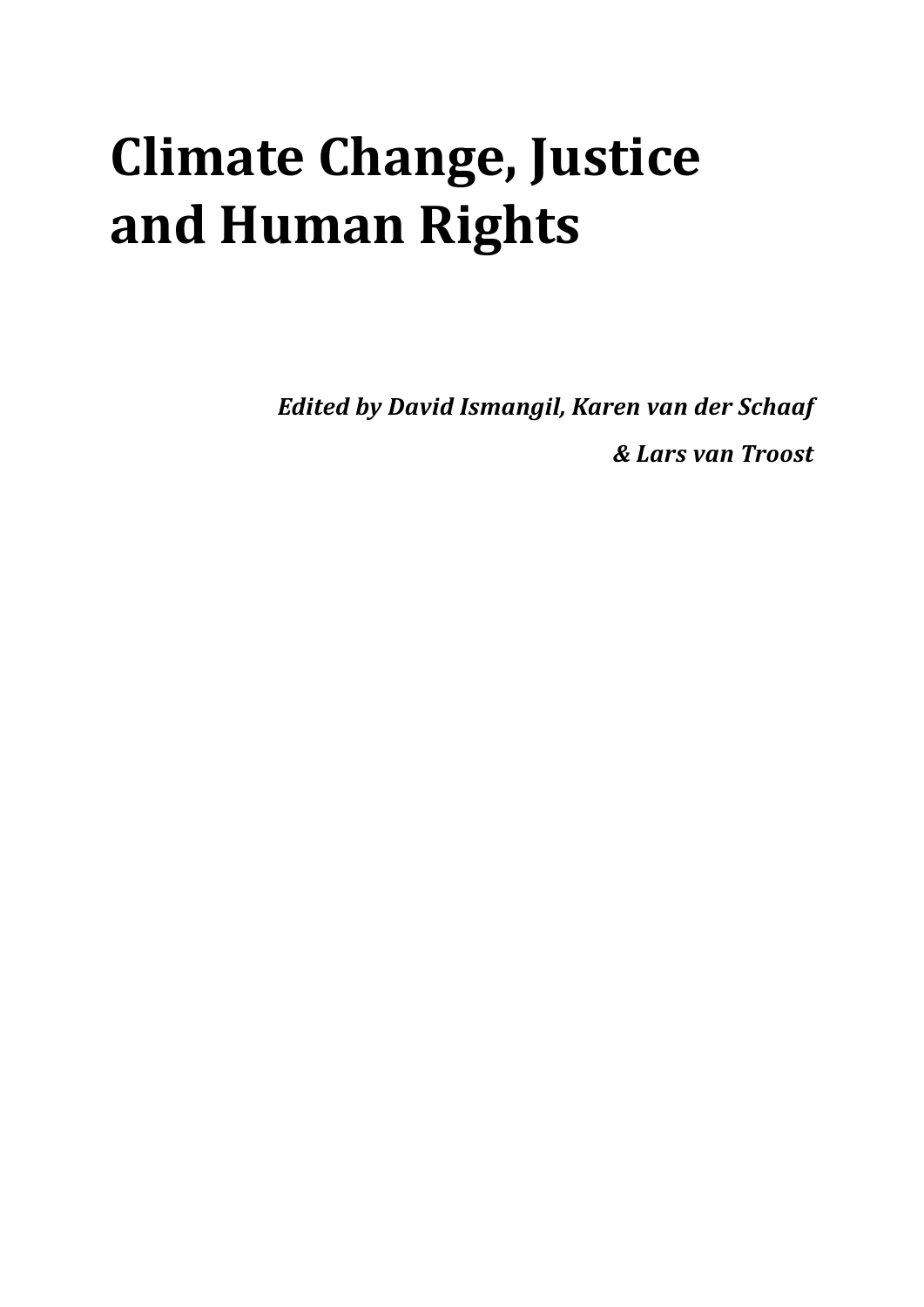#### Also in this series:

Arne Muis and Lars van Troost (eds), *Will human rights survive illiberal democracy?* March 2018. [www.amnesty.nl/illiberaldemocracy](http://www.amnesty.nl/illiberaldemocracy)

Doutje Lettinga and Lars van Troost (eds), *Can Human Rights Bring Social Justice? Twelve Essays*, October 2015. [www.amnesty.nl/canhumanrightsbringsocialjustice](http://www.amnesty.nl/canhumanrightsbringsocialjustice)

Thijs van Lindert and Doutje Lettinga (eds), *The Future of Human Rights in an Urban World. Exploring Opportunities, Threats and Challenges*, September 2014. [www.amnesty.nl/UrbanWorld](http://www.amnesty.nl/UrbanWorld)

Doutje Lettinga and Lars van Troost (eds), *Debating* The Endtimes of Human Rights. *Institutions and Activism in a Neo-Westphalian World*, July 2014. [www.amnesty.nl/endtimes](http://www.amnesty.nl/endtimes)

#### Other publications by Strategic Studies:

David Ismangil, Karen van der Schaaf and Stijn Deklerck (eds), *Shifting Power and Human Rights Diplomacy: China*, February 2020. [www.amnesty.nl/RisingPowerChina](http://www.amnesty.nl/RisingPowerChina) 

Doutje Lettinga and Lars van Troost (eds), *Shifting Power and Human Rights Diplomacy: Russia*, March 2017. [www.amnesty.nl/RisingPowerRussia](http://www.amnesty.nl/RisingPowerRussia)

Doutje Lettinga and Lars van Troost (eds), *Shifting Power and Human Rights Diplomacy: Germany*, July 2016. [www.amnesty.nl/RisingPowerGermany](http://www.amnesty.nl/RisingPowerGermany)

Doutje Lettinga and Lars van Troost (eds), *Shifting Power and Human Rights Diplomacy: South Africa*, March 2016. [www.amnesty.nl/RisingPowersouthafrica](http://www.amnesty.nl/RisingPowersouthafrica)

Doutje Lettinga and Lars van Troost (eds), *Shifting Power and Human Rights Diplomacy: India*, April 2015. [www.amnesty.nl/RisingPowerIndia](http://www.amnesty.nl/RisingPowerIndia)

Thijs van Lindert and Lars van Troost (eds), *Shifting Power and Human Rights Diplomacy: Brazil*, November 2014.

[www.amnesty.nl/RisingPowerBrazil](http://www.amnesty.nl/RisingPowerBrazil)

Strategic Studies is an initiative of Amnesty International Netherlands. Since 2013 Strategic Studies has been mapping out national and international social, political and legal developments which can affect the future of human rights and the work of Amnesty International in particular. Contact: [StrategischeVerkenningen@amnesty.nl.](mailto:www.amnesty.nl/endtimes?subject=)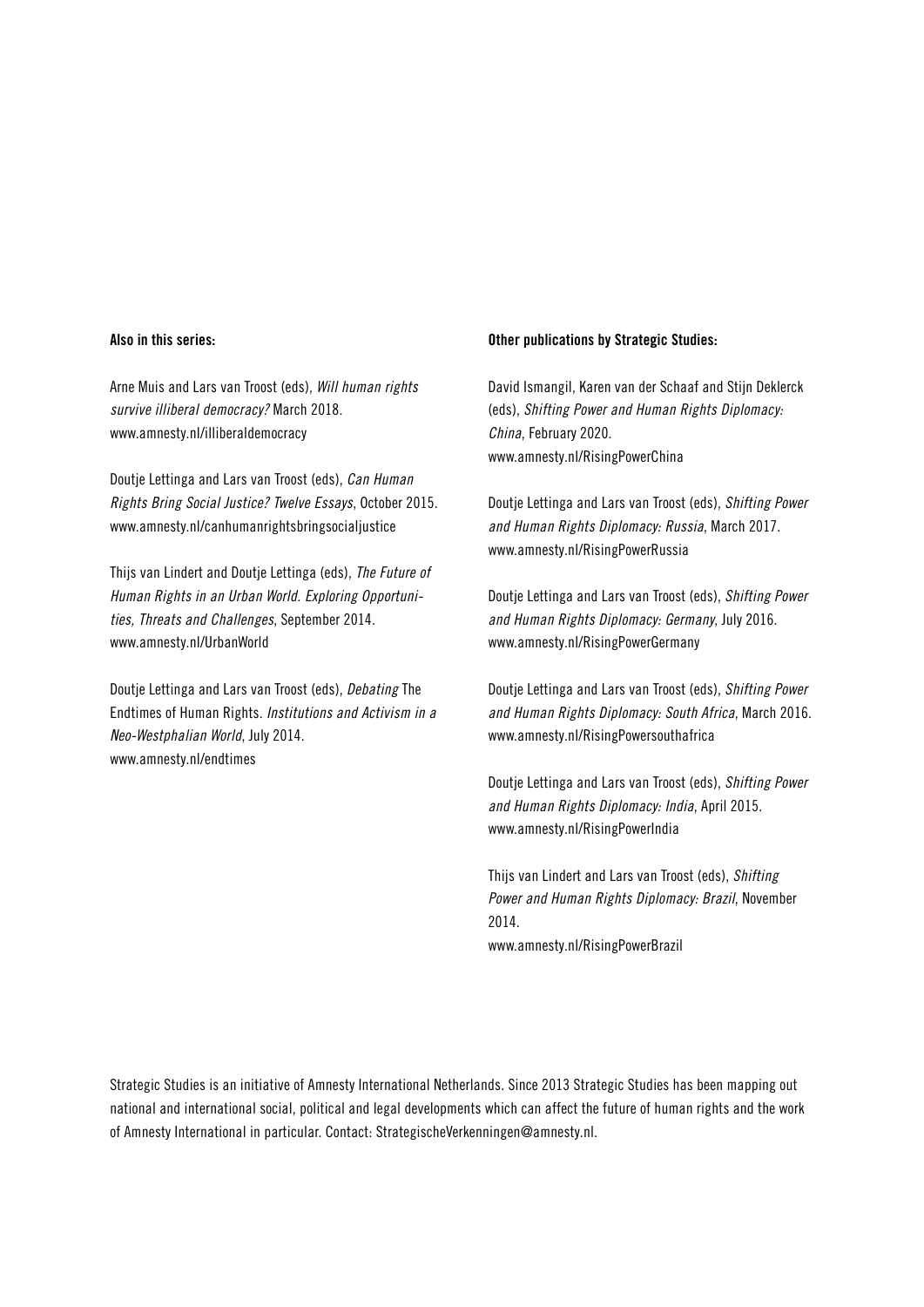## *Table of Contents*

List of Authors and Editors 5

Introduction 7

Amnesty's approach to climate change and human rights 13 Ashfaq Khalfan & Chiara Liguori

Climate change and human rights 21 Eric A. Posner

Climate change and human movement 27 Jane McAdam & Sanjula Weerasinghe

Subnational authorities and climate change 35 Barbara Oomen

Climate change and the human rights responsibilities of business enterprises 41 Sara Seck

The use of human rights arguments in climate change litigation and its limitations 49 Annalisa Savaresi

Delayed and denied: climate inequity and human rights 55 Stephen Humphreys

What about the people that already live there? Intersections of climate change and social justice 63 Elizabeth Dirth

The climate crisis and new justice movements: supporting a new generation of climate activists 73 Anna Schoemakers

Human rights and intergenerational climate justice 79 Bridget Lewis

References 85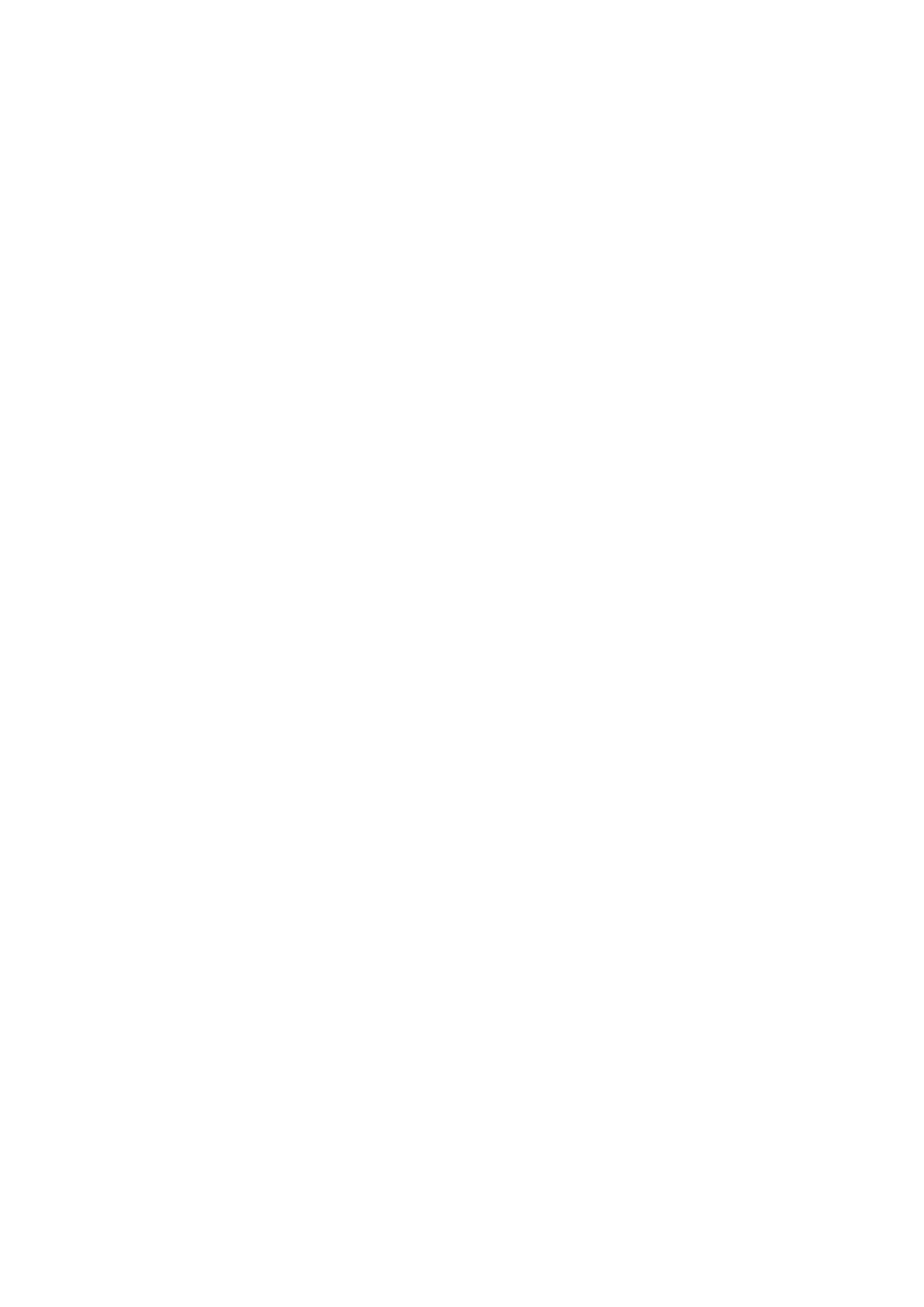### *List of Authors and Editors*

Elizabeth Dirth was a Fellow at the Institute for Advanced Sustainability Studies. Throughout her work, she has focussed on concerns of justice in climate change and environmental governance. She was the co-founder of the 2050 Climate Group, a Scotland-based NGO, and served as the organization's Chair in its first years of operation. She also works as an independent consultant with her company, Just Future-Making. Elizabeth formerly worked as a Researcher and Lecturer for the Copernicus Institute for Sustainable Development at Utrecht University, and on capacity-building on climate change and sustainable development in local government, national government and community organizations.

Stephen Humphreys is an Associate Professor of international law at the London School of Economics. He was formerly Research Director at the Geneva-based International Council on Human Rights Policy and Senior Officer at the Open Society Justice Initiative in New York.

David Ismangil is an analyst at the Strategic Studies unit of the Dutch section of Amnesty International. He holds a master's degree in Climate Studies from Wageningen University. Prior to joining Amnesty, David worked as a researcher, lecturer and consultant at a variety of institutions.

Ashfaq Khalfan is the Director of Law and Policy at Amnesty International's International Secretariat (IS). He was previously a Policy Coordinator focusing on legal enforcement and Researcher/Adviser on obligations beyond borders. He has previously directed the Right to Water Programme at the Centre on Housing Rights and Evictions and worked for the Canadian Federal Department of Justice and the Canadian Human Rights

Commission. He holds a doctoral degree in law from Oxford University, and law degrees in common and civil law and a degree in political science and international development from McGill University.

**Bridget Lewis** is a Senior Lecturer at the Queensland University of Technology in Brisbane, Australia. Her research focuses on the relationship between the environment and human rights, with a particular focus on climate change and the rights of future generations.

Chiara Liguori is Policy Advisor on Environment and Human Rights at Amnesty International, leading the organisation's policy and strategy development on climate change and human rights. She previously worked as Caribbean researcher at Amnesty and as human rights officer for the UN in Haiti and Comoros. She is particularly interested on climate-related migration and displacement, which she is studying in her MA on Refugee Protection and Forced Migration Studies at the University of London.

Jane McAdam, BA (Hons), LLB (Hons) (Sydney), DPhil (Oxf), is Scientia Professor and Director of the Andrew and Renata Kaldor Centre for International Refugee Law, at the University of New South Wales, Sydney. She is Editorin-Chief of the *International Journal of Refugee Law* and previously served as Co-Rapporteur of the International Law Association's Committee on International Law and Sea-Level Rise.

Barbara Oomen holds a chair in the Sociology of Human Rights at Utrecht University, and teaches at University College Roosevelt in Middelburg. She leads a larger research project on Cities and international challenges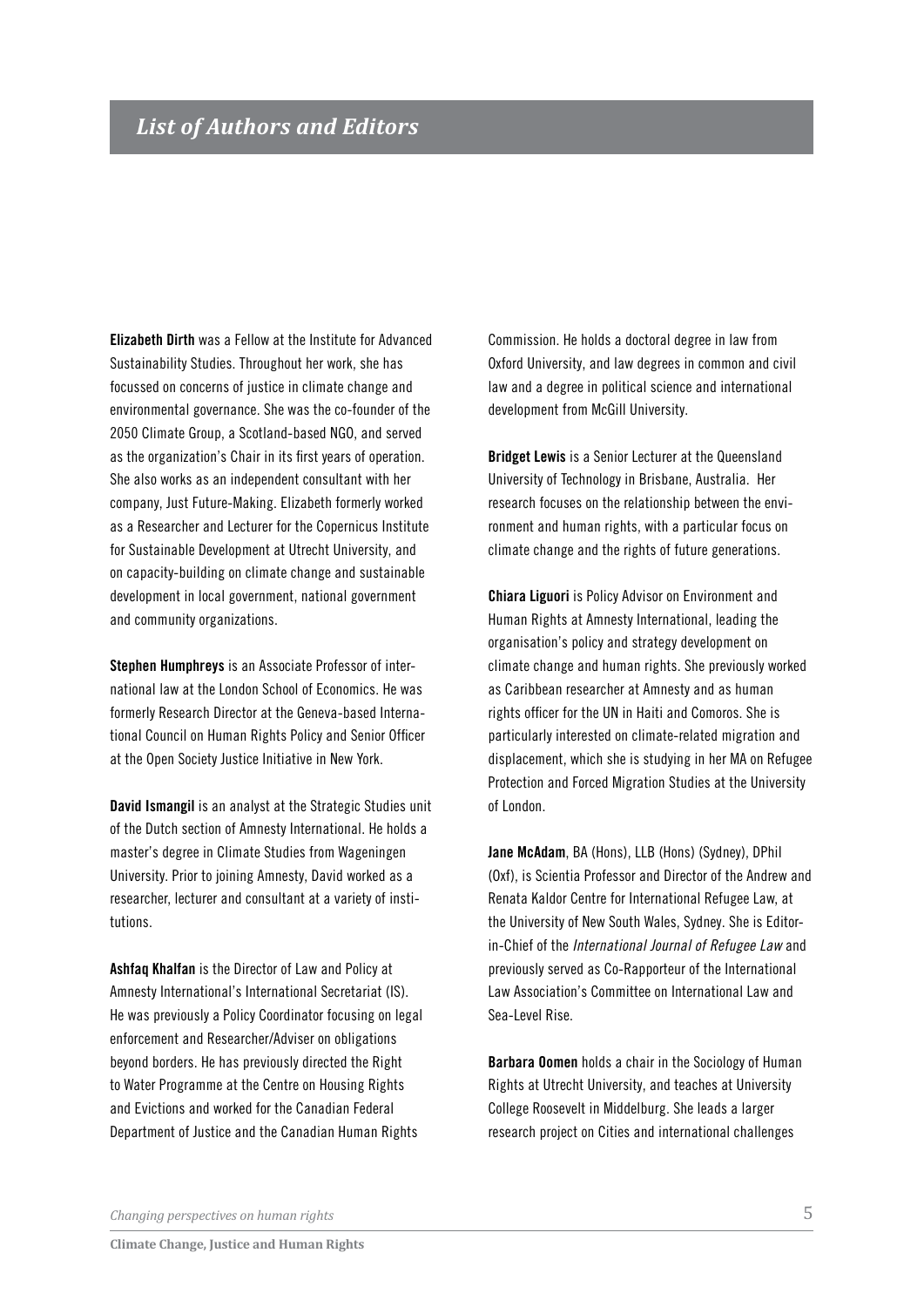like migration. She co-edited *Global Urban Justice: the rise of human rights cities* (Cambridge University Press, 2016) and holds a variety of positions in academia and society at large.

Eric A. Posner is Kirkland and Ellis Distinguished Service Professor of Law, University of Chicago. He is the author of *The Twilight of International Human Rights* (Oxford University Press, 2014), *Climate Change Justice* (with David Weisbach) (Princeton University Press, 2010) and *The Limits of International Law* (with Jack Goldsmith) (Oxford University Press, 2005), among other books.

Annalisa Savaresi is Senior Lecturer in Environmental Law at Stirling University, UK. Her research focuses on climate change, renewable energy, environmental liability, and the interplay between environmental and human rights law. She is Director for Europe of the Global Network for the Study of Human Rights and the Environment, and associate editor of the *Review of European, Comparative and International Law*.

Karen van der Schaaf is an analyst at the Strategic Studies unit of the Dutch section of Amnesty International. She has done research on social movements in El Salvador and is in the process of completing her master's degree in International Developments Studies at Wageningen University.

Anna Schoemakers is one of the two Executive Directors of Greenpeace Netherlands. She shares her position at the helm of the Dutch office of the global environmental organisation with Joris Thijssen. Anna kick-started her role as co-director in 2016 literally hanging between two windmills to block a ship transporting coal to the biggest coal power plant in the Netherlands. Ten months later, the Dutch government announced a coal phase-out by 2030.

Sara L. Seck is Associate Professor at Schulich School of Law and Marine & Environmental Law Institute, Dalhousie University, Canada. Dr Seck's research focuses on the areas of public and private international law relating to business responsibilities for human rights, environmental justice, and climate justice.

Lars van Troost is senior policy and strategy adviser at Amnesty International Netherlands (AINL). He previously worked at AINL as International Criminal Law project officer, coordinator for Political Affairs, head of the Refugee Department and head of Political Affairs and Press Office. He was chair of the Advisory Council of the Netherlands Institute for Human Rights.

Sanjula Weerasinghe, LLB (Hons) (Monash), LLM (Dist) (Georgetown), is a Research Affiliate at the Andrew and Renata Kaldor Centre for International Refugee Law, at the University of New South Wales and a Non-Resident Fellow at the Institute for the Study of International Migration, Georgetown University. She has directed legal aid centres in Thailand and Hong Kong and worked as a consultant with UNHCR and IOM.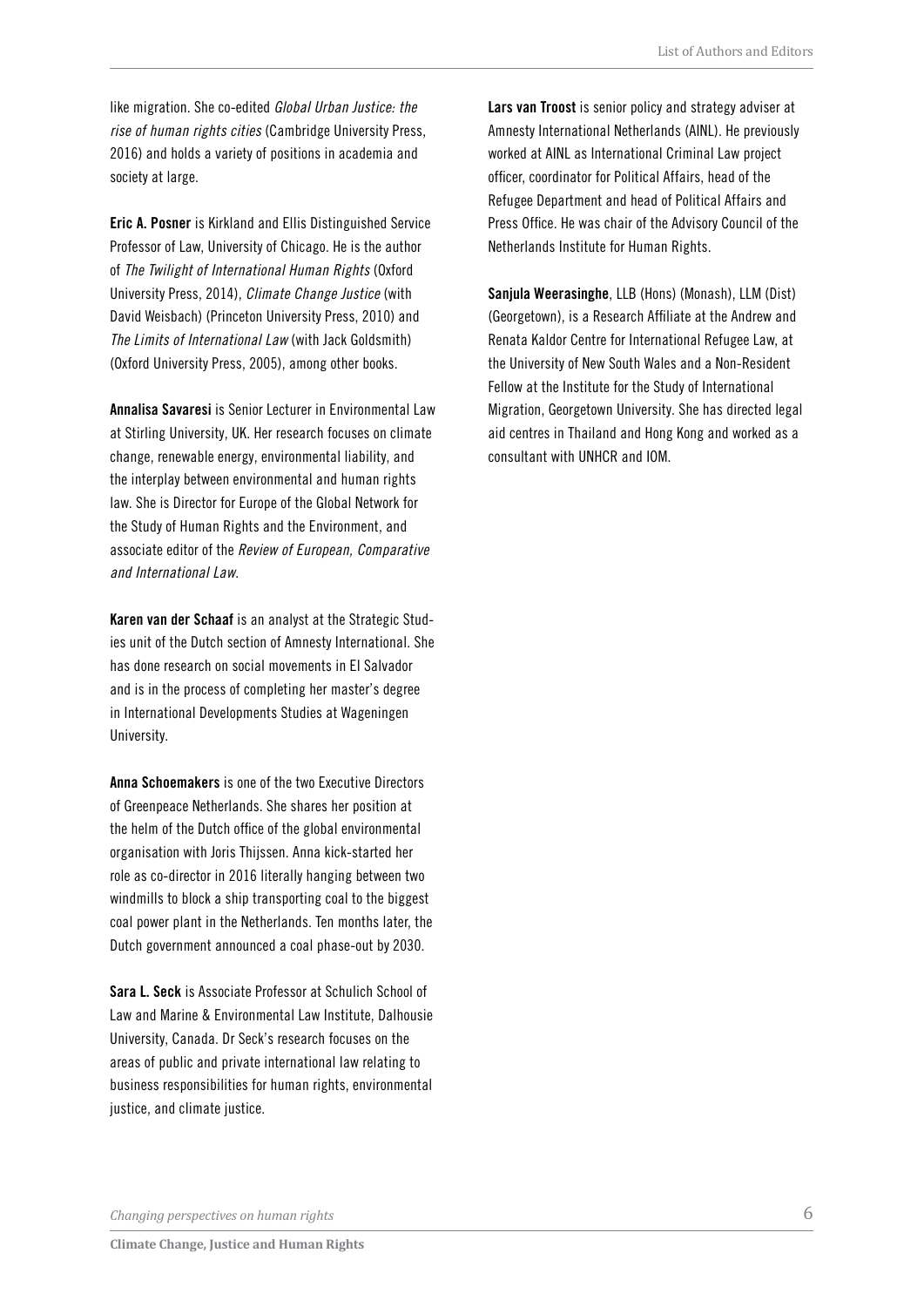#### *Introduction*

Over the past decade there has been increasing recognition at the multilateral level of the human rights implications of climate change. The Office of the High Commissioner for Human Rights (OHCHR) and the United Nations Human Rights Council (UNHRC) have addressed the relationship between human rights and climate change and have called for a human rightsbased approach to guide measures addressing climate change (see e.g. UNHRC 2009; OHCHR 2009; OHCHR 2010; OHCHR 2015). In its Fifth Assessment Report in 2014, the Intergovernmental Panel on Climate Change (IPCC), building on previous reports, clearly linked climate change to human activities and detailed the various ways climate change adversely affects human well-being. In 2016 the Paris Agreement entered into force, and within a year counted 195 signatories, signifying their commitment to combating climate change. However, only three years later, the United States announced its intention to withdraw from the Agreement.

 The intervening years were beholden to growing climate crisis protests, new climate justice movements, and civil disobedience in protest against governmental actions on climate change that allegedly were too little, too late. Others demonstrated against the alleged unjust distribution of the costs of climate change measures. The effects of climate change and the efforts to prevent or adapt to its effects are strongly contested, with specific efforts to combat climate change being denounced by one side or another, including authoritarian leaders.

The human rights framework is increasingly brought

forward as an instrument to combat the climate crisis. Environmental and climate organizations have taken up the discourse and tools of human rights to address climate change issues, using human rights arguments in court cases and public campaigns. In December 2019 the Dutch Supreme Court rejected the government's cassation appeal against a 2015 landmark decision of the Hague District Court, ordering the state, as requested by the Urgenda Foundation, to reduce greenhouse gas emissions by at least 25 per cent (compared to 1990) by the end of 2020. The Supreme Court's decision was based on the Paris Agreement and on the Dutch state's obligations to protect the life and well-being of its citizens, particularly under Article 2 (the right to life) and Article 8 (the right to respect for private and family life) of the European Convention for the Protection of Human Rights and Fundamental Freedoms (ECHR). These state obligations include taking suitable measures if a known real and immediate risk to people's lives or welfare exists. Furthermore, the Supreme Court noted that the ECHR in its Article 13 provides that national law must offer an effective legal remedy against (imminent) violations of the Convention and that therefore national courts must be able to provide effective legal protection. In other words, the courts had not inappropriately entered the political  $domain - as$  the state had argued  $-$ , they just properly circumscribed it.

Human rights organizations, meanwhile, are turning their attention to the climate crisis. There is now a widespread consensus that the enjoyment of human rights will be both directly and indirectly affected by climate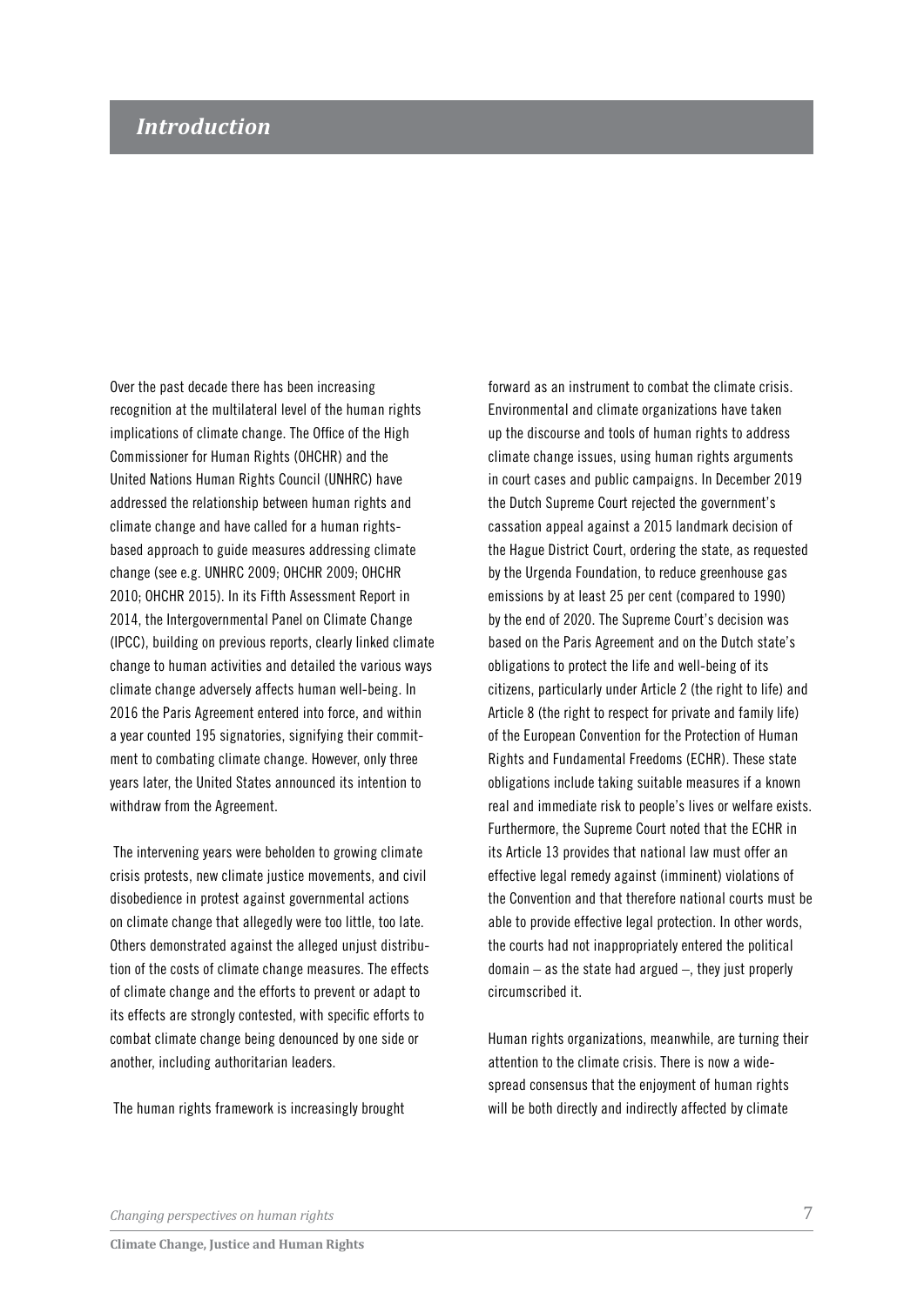change. Common examples are sea level rise, temperature increases, and extreme weather events affecting the rights to health, food, water and life amongst others. These effects will not be felt equally: the more vulnerable segments of the global population will be hit hardest. Indeed, UN Special Rapporteur Philip Alston, in a report on climate change and poverty (UNHRC 2019), highlighted an "increasing risk of climate apartheid". Alston linked the growing threat of climate change to risks to civil and political rights, and even to democracy and the rule of law. As the effects of climate change worsen, community discontent, inequality, and deprivation increase.

With the worlds of climate crisis activism and human rights protection becoming increasingly intertwined, their value for and impact upon one another deserve closer inspection. The language, policies and (campaigning) strategies around climate change and human rights are still in development. As the need for action becomes more urgent and climate change issues become more dire, it is important to critically examine the role of human rights in climate change policies and activism.

A prominent question arising from the alleged convergence of these policy areas is whether human rights activists should take a proactive or a reactive approach to climate change and related issues. Some see the dangers of a climate crisis as an all-embracing threat necessitating an all-hands-on-deck approach and close cooperation of civil society to secure the protection of justice and human rights, including those of future generations. Others advocate a more traditional, reactive approach, arguing that the human rights framework is better suited to protect against actual or imminent violations in specific situations.

These approaches do not exclude each other but do play a central role in current debates for human rights organizations and activists around the world. What is clear is that regardless of one's position, the worlds of human rights and climate change are increasingly engaging with each other, leading to new insights, (re)definitions, and new challenges for human rights and environmental activists.

The first two essays examine the opportunities, threats, and difficulties at the nexus of human rights and climate change. The authors discuss the applicability of the human rights framework to the problems that arise with climate change. Several environmental organizations have taken up the language and framework of human rights to further their goal. While many have welcomed this development, it invites scrutiny as well.

Ashfaq Khalfan and Chiara Liguori set out how climate change impacts human rights, from vulnerable populations to intergenerational inequity, and make a case for action from the human rights movement. "The climate crisis threatens a huge range of human rights. It exacerbates inequalities and its effects are disproportionately felt by those who are more vulnerable, marginalized and/or subject to discrimination." The benefits of a human rights lens, they argue, are threefold. First of all, it strengthens the climate justice movement. Second, they argue that international human rights law provides more extensive legally binding obligations than environmental law, which will help states design ambitious and effective policies. It also keeps the focus on states and corporations, rather than individuals. The third benefit is the range of human rights tools of both pursuing action, and monitoring outcomes. The accountability and remedy mechanisms of human rights law are stronger than those of environmental law and will be more effective in obtaining results.

Providing a counterpoint, Eric Posner's essay warns that rather than providing an extra stimulus to combat climate change, the human rights framework brings its own problems. He points out that the current approach to climate policy, given the unique nature of the problem, is through the framework of international agreements. Introducing the human rights framework might negatively affect existing efforts of combating climate change. The lawful basis for a human rights approach is missing, and applying the human rights framework is "more likely to distract from the effort to combat climate change than advance it." It might even damage existing efforts, as major polluting countries, such as China, might find grievances with a more human rights-based approach: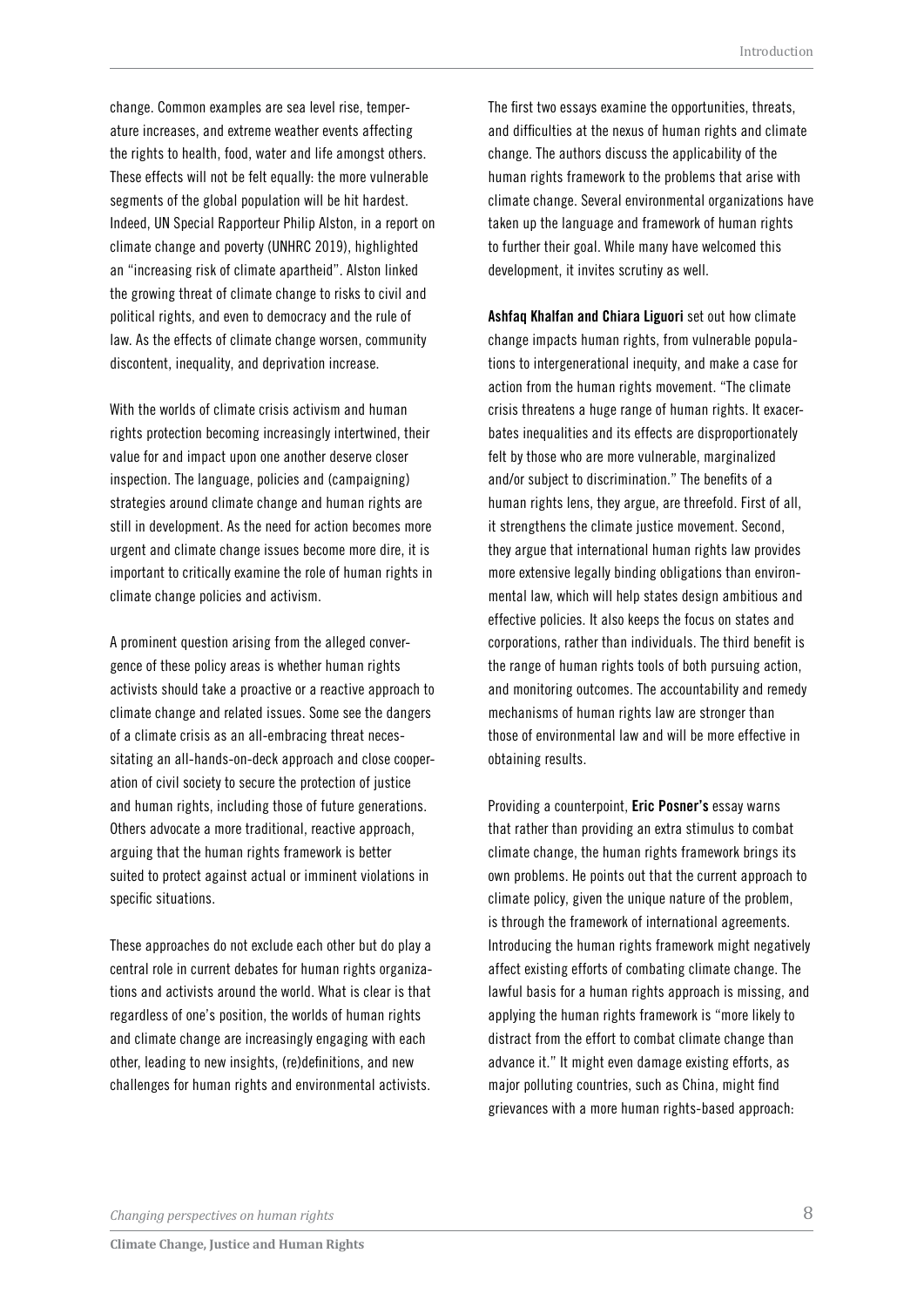"These countries, and others like them, will not only resist the use of human rights language, but, more practically, they will worry that if a climate treaty is seen as a vindication of human rights, or an implementation of human rights commitments, then claims based on those underlying human rights will be more difficult to resist." Posner furthermore points out that the instruments used by human rights organizations are ill-equipped to combat climate change. There is a role for human rights however: Posner suggests focussing on the human rights abuses that are the result of states responding to the challenges of climate change.

Where the first two essays focus on whether climate change is and should be a human rights concern, the following four examine recent human rights approaches to climate change issues in specific policy areas: displacement and migration, subnational entities, companies, and (strategic) litigation.

Jane McAdam and Sanjula Weerasinghe illustrate some of the difficulties around the interactions between climate change and human movement (used here as an umbrella term for displacement, migration, and relocation), and critically examine concepts such as the term 'climate refugee'. Their essay charts the normative developments regarding climate change and human movement, and the duties of states when movement occurs within and across borders. The accumulation of knowledge and awareness has led to two instruments adopted by the UN in 2018: the Migration Compact and the Refugee Compact. McAdam and Weerasinghe conclude that there are existing frameworks and tools that can prevent movement where possible and manage it where unavoidable. The standards offered by the human rights framework can assist in assessing risk and policy responses related to climate change.

Barbara Oomen suggests that subnational entities, especially cities, are important stakeholders and should be targeted by human rights actors. Charting the growth and importance of subnational authorities for the global problem of climate change, she notes that: "it is clear that all types of subnational authorities are

often prepared to go much further than the nation state in combating climate change". Particularly, the impact cities could have on effectiveness, legitimacy, and appropriateness of climate action are noted. However, as Oomen points out, local and regional human rights responsibilities are usually not addressed in international law. This might be changing as "today's world abounds with 'frontier cities' seeking to explicitly assert responsibility for international human rights law". Oomen divides the subnational authorities in the 'more-than-willing, the willing and the less-than-willing' to combat climate change. The more-than-willing are showcases for what is possible, providing avenues that might strengthen human rights law in relation, but not exclusive, to climate change. The willing cities are targets, where large gains could be made through networks and alliances. For the less-than-willing entities, Oomen argues that explicating the responsibilities of subnational authorities by human rights and climate change activists is especially important to ensure compliance and timely action.

Sara Seck's essay discusses the role of multinational business enterprises by charting the evolution of the responsibilities of businesses regarding climate and human rights. Starting with the 2007 Caring for Climate initiative, guidance for businesses on human rights and climate change is emerging and will continue to develop, regardless of the involvement of human rights actors. Noting that "it is crucial that human rights NGOs not ignore the emergence of business guidance tools in the climate context", engagement to further develop these tools by human rights actors might determine the strength of social norms and in turn, inform legal responsibilities. Seck draws attention to the fact that the human rights community "has for the most part utterly failed to meaningfully engage in efforts to develop useful tools", due to their scepticism over non-binding guidance tools.

In her essay on climate change litigation and its limitations, Annalisa Savaresi discusses the accelerating trend of using human rights in strategic climate litigation. Human rights are turned to as "a gap-filler to provide remedies where other areas of the law do not". So far, the focus of these cases is on states, with only a few cases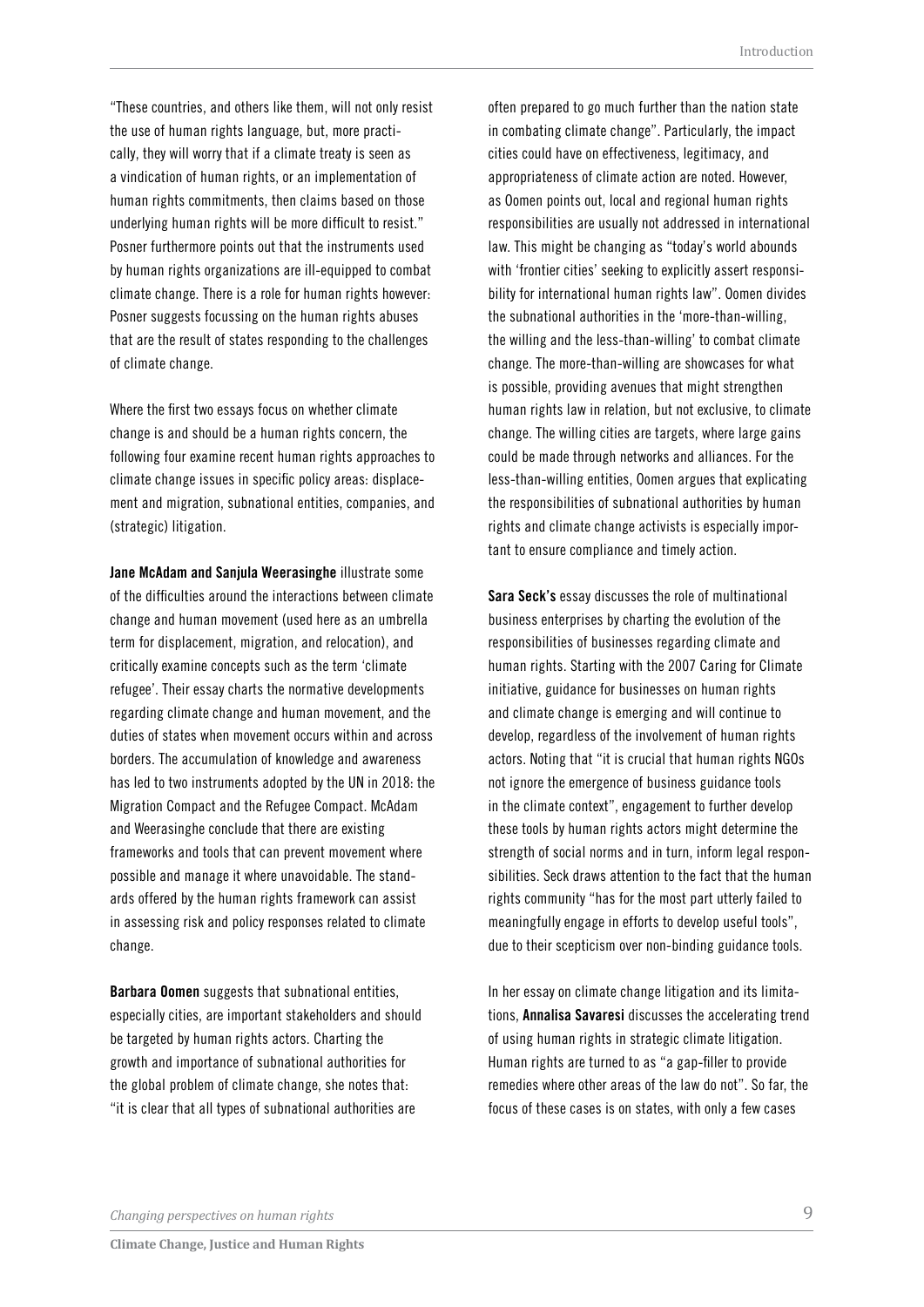targeting non-state actors only. Savaresi notes that in recent years "human rights arguments have been increasingly used to prop up those based on private or public law". In some cases, the emphasis has been placed on a failure to act resulting in human rights violations. Analyzing some key cases, Savaresi states that "far from treating climate change as a series of individual transboundary harms, therefore, applicants (…) are arguing that climate change should be averted because it systematically threatens the enjoyment of human rights". Although human rights are used as an avenue of exploration in the courts, Savaresi notes several limitations. While several court cases have been won, this has not always led to tangible results on the ground. Human rights law is "no replacement for effective legislation concerning climate change mitigation, and human rights remedies are no replacement for tort-like liability for climate change impacts".

A central theme coming out of the discussions on climate change and human rights is the concept of climate justice. How should it be defined, and what is its relation to human rights? The final four essays center on justice, focusing on social justice and climate change, the potential for new justice movements, and the emerging concept of intergenerational justice.

In his essay on justice delayed Stephen Humphreys considers how climate change is changing the landscape of time, justice, and the experience of living in a world of uncertainty. Indeed, it is the delay between cause and effect, between our actions and their outcomes, and between harms and redress, that has formed the obstacle to the achievement of justice and redress with regard to climate change. So where do we find climate justice? Humphreys looks at the notion of equity and its history, arguing that "[t]he emerging law of climate equity cannot and will not by itself bridge the expansive sea between climate justice, however we conceive it, and a law that remains fundamentally supportive of the pollutive and distributive effects of climate change". It is here that human rights might supplement equity, since we have reached the point where once speculative harms are now palpable, with a growing number of actors standing up

to claim their rights and seeking redress in the face of massive injustice.

Elizabeth Dirth's essay examines the interlinkages between the impact of climate change, social justice, and human rights. Noting the tension between these concepts, Dirth highlights three examples, arguing that "in the face of these new and diverse challenges resulting from climate change and how we deal with it, perhaps utilizing a human rights framework does not go far enough to understand the injustices caused or exacerbated by climate change". So how can socially just solutions be found? Dirth suggests that two fundamental challenges have to be overcome. First is the necessity to fully understand what climate change problems and solutions entail, and to acknowledge the complex on-the-ground realities behind abstract solutions. The second challenge is that in order to incorporate justice into climate policies and programmes, they need to be locally relevant and context-sensitive. Indeed, Dirth states that "the fact that justice is a word with fluid and dynamic meanings, means that it has come to incorporate environmental needs, struggles and climate injustice in a way that human rights narratives and groups have struggled with".

Anna Schoemakers points out that the notion of 'climate justice' is expanding and is now being used by young people around the world to fight for a secure future. In her essay, Schoemakers discusses how the term climate justice is being coopted and redefined by a young climate movement: "Climate justice matters because today's generation is the last generation that can take steps to avoid the worst impacts of climate change." Schoemakers further makes the case that the burgeoning movements for social and climate justice might be game changers, as the reasons for their existence will only grow as climate change effects become more visible and have higher impacts. So how can human rights actors support these new movements? Schoemakers suggests it is best to facilitate the movements, sharing experience and resources where possible. Organizations such as Amnesty International and Greenpeace can operate from their own strengths and provide space and expertise for the activists where possible.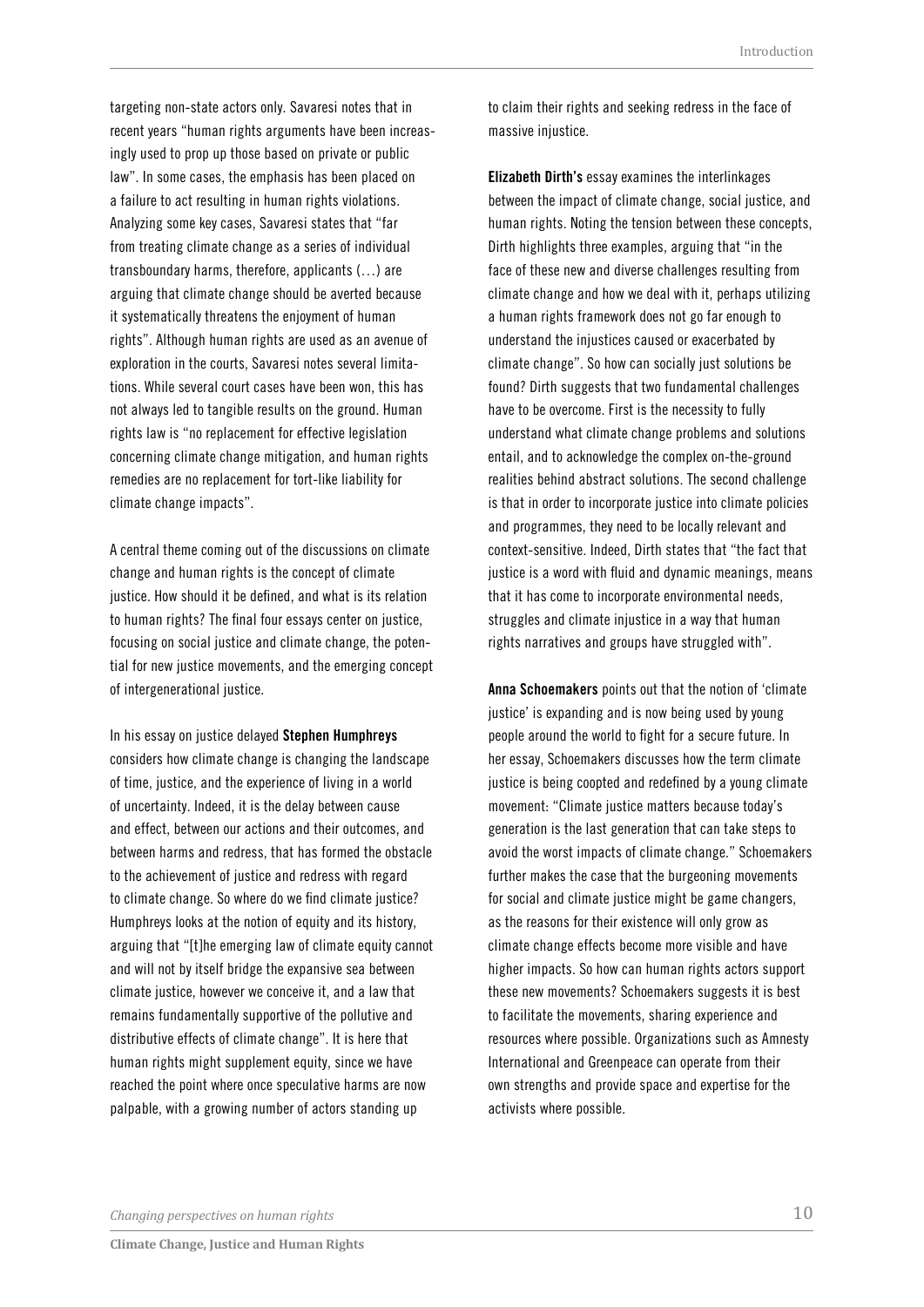In the final essay **Bridget Lewis** examines the turn from intra-generational justice towards intergenerational justice: "Given that future generations have not contributed to greenhouse gas emissions and have no say in how we choose to combat global warming, limiting their ability to enjoy their human rights and forcing them to deal with the consequences of our actions represents intergenerational injustice." But is the human rights framework a fitting instrument for this? Theoretically, argues Lewis, there are duties that correspond with the consequences of our past and current actions that could be expanded towards future generations. However, these rights and duties of future generations are currently not enshrined in international or domestic (human rights) law. Furthermore, one of the more important tools of the human rights framework – its claims-based approach – does not fit the intergenerational nature of climate change: "The cumulative, transnational and long-term impacts of greenhouse gas emissions create challenges for proving that a particular state's conduct has caused a given interference with human rights." While the existing human rights framework will struggle with these claims, Lewis outlines possible ways forward. Through expanding the scope of states' duties for example, or through expanding rules of legal standing on behalf of future persons. A notable development is that human rights language and principles are already being employed, particularly by young people. As with Schoemakers' showcase of burgeoning movements, these are developments that have been set in motion and will continue to progress, requiring adaptation by human rights actors.

The essays in this volume were written in 2019, before the Dutch Supreme Court announced its judgement in the matter between The State of the Netherlands (Ministry of Economic Affairs and Climate Policy) and the Stichting Urgenda (Urgenda Foundation).

The views expressed in the contributions that follow are those of the authors and do not necessarily reflect the positions of Amnesty International, its Dutch section or the Strategic Studies Team. The editors wish to thank Jeroen Teitler for his editorial assistance.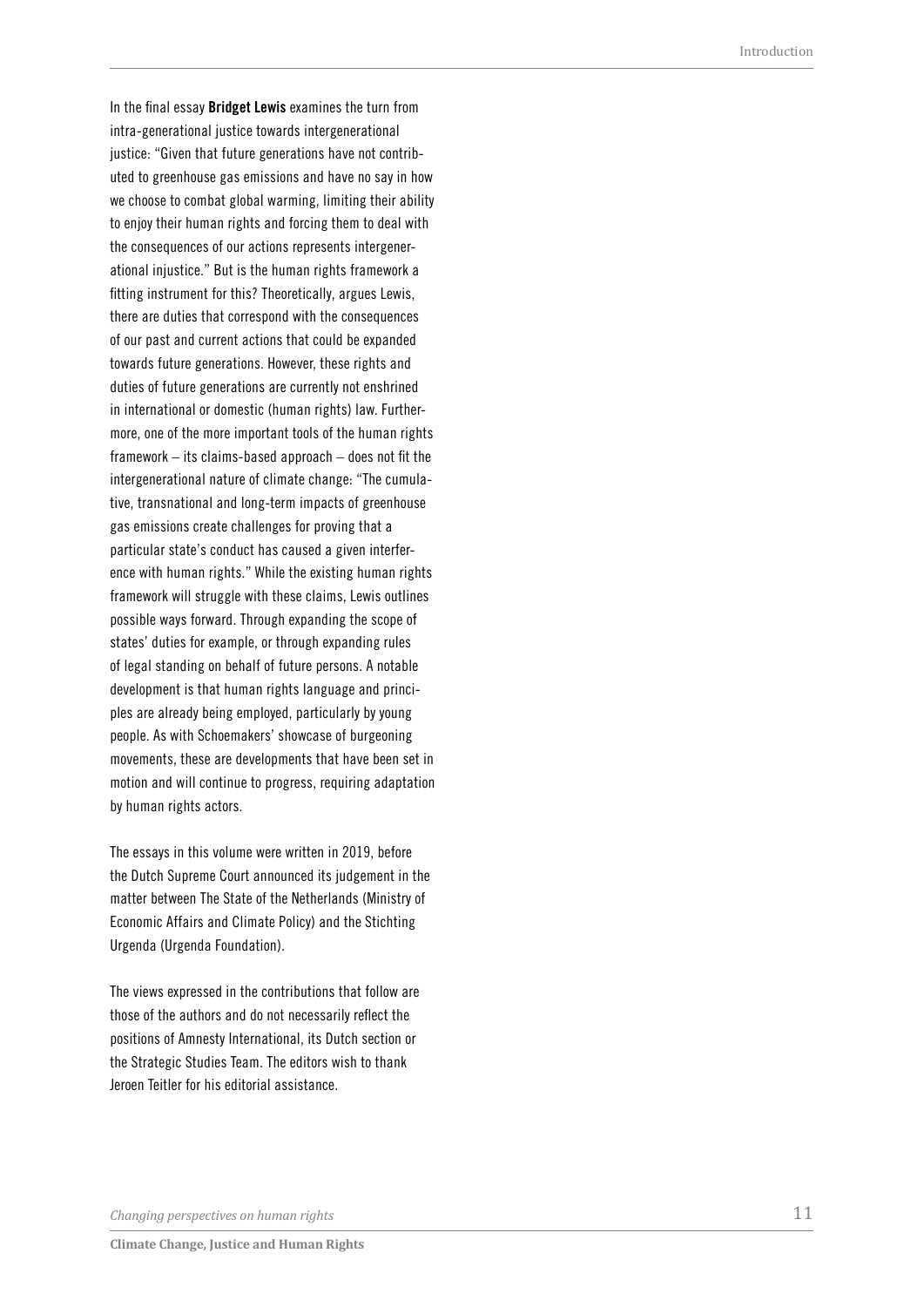*Changing perspectives on human rights*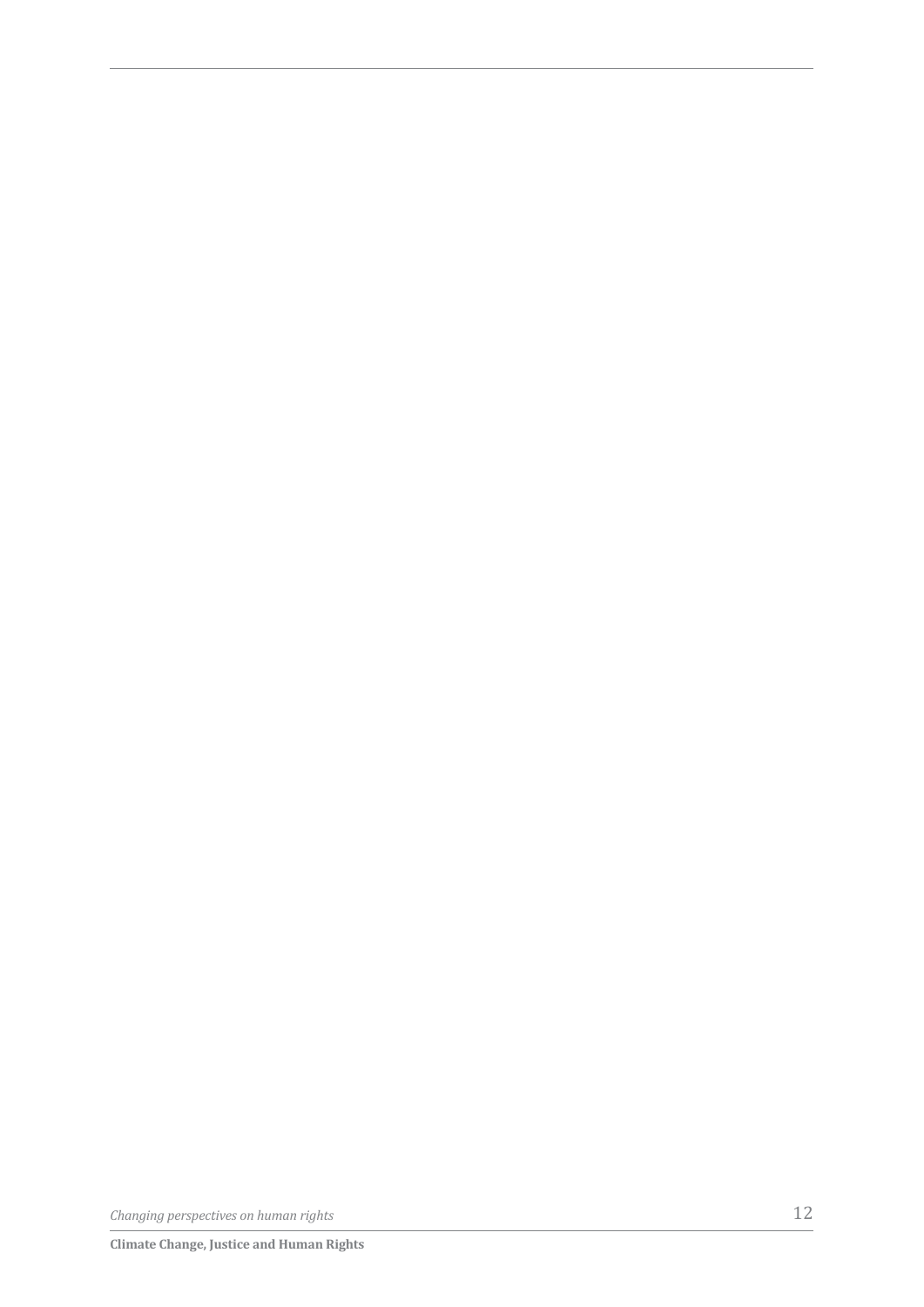## *Ashfaq Khalfan & Chiara Liguori* \*

## **Amnesty's approach to climate change and human rights**

*The climate crisis is one of the most critical threats to human rights faced by humanity. The human rights*  movement, including Amnesty, has a significant *contribution to make to the wider climate justice movement.*

#### **Introduction**

It is a truth not yet universally acknowledged that climate change poses a severe threat to human rights. This is something Amnesty, and our partners in the human rights movement, need to change. Not only that, but we need to bring our perspectives, our constituencies and our tools to the struggle to protect humanity from the climate crisis, to ensure that we come out of this crisis with a world in which all parts of humanity can not only survive, but also thrive.

The climate crisis threatens a huge range of human rights. It exacerbates inequalities and its effects are disproportionately felt by those who are more vulnerable, marginalized and/or subject to discrimination. While it is mostly caused by the emission of greenhouse gases by

developed countries since the industrial revolution, its harshest effects are and will be felt mainly by people in developing countries.

In this essay, we will describe the extent of the threat the climate crisis poses to human rights. We will then discuss key features of states' obligations under human rights law to prevent the situation from getting worse, to help those affected and to provide remedy. We will address the corporate human rights responsibilities in the context of the climate crisis. We will then move from a legal analysis to one of strategy. Why should we take a human rights lens to climate change? Why should Amnesty itself get involved, and if so: how?

#### **Climate change's human rights impact**

Climate change has made extreme weather events such as heatwaves, storms and drought much more likely (Carbon brief 2019). It also causes, or contributes to, environmental changes that occur gradually over the course of a prolonged period of months to years, such as desertification, sea level rise, glacial melt and ocean acidification (UNFCCC 2012). These effects undermine human rights such as the rights to water, food, housing, health, adequate standard of living, and life. In 2019, cyclones in Mozambique, Malawi and Zimbabwe killed more than a thousand people, and almost 4 million were affected, being displaced and losing access to schools, hospitals and sanitation (see Chagutah 2019; OCHA 2019a). If unchecked, climate change will continue to blight the lives of hundreds of millions of people.

The authors would like to thank Ajay Taheem for his research assistance, Iain Byrne, Lucy Graham, Mark Dummett, Clare Algar and the editors for their review of this essay, the many colleagues from the Amnesty movement, Amnesty's external Reference Group on Climate Change and Human Rights which provided inputs on Amnesty's policy, and partners in the Human Rights and Climate Change Working Group who blazed this trail many years before Amnesty and whose insights we have built upon.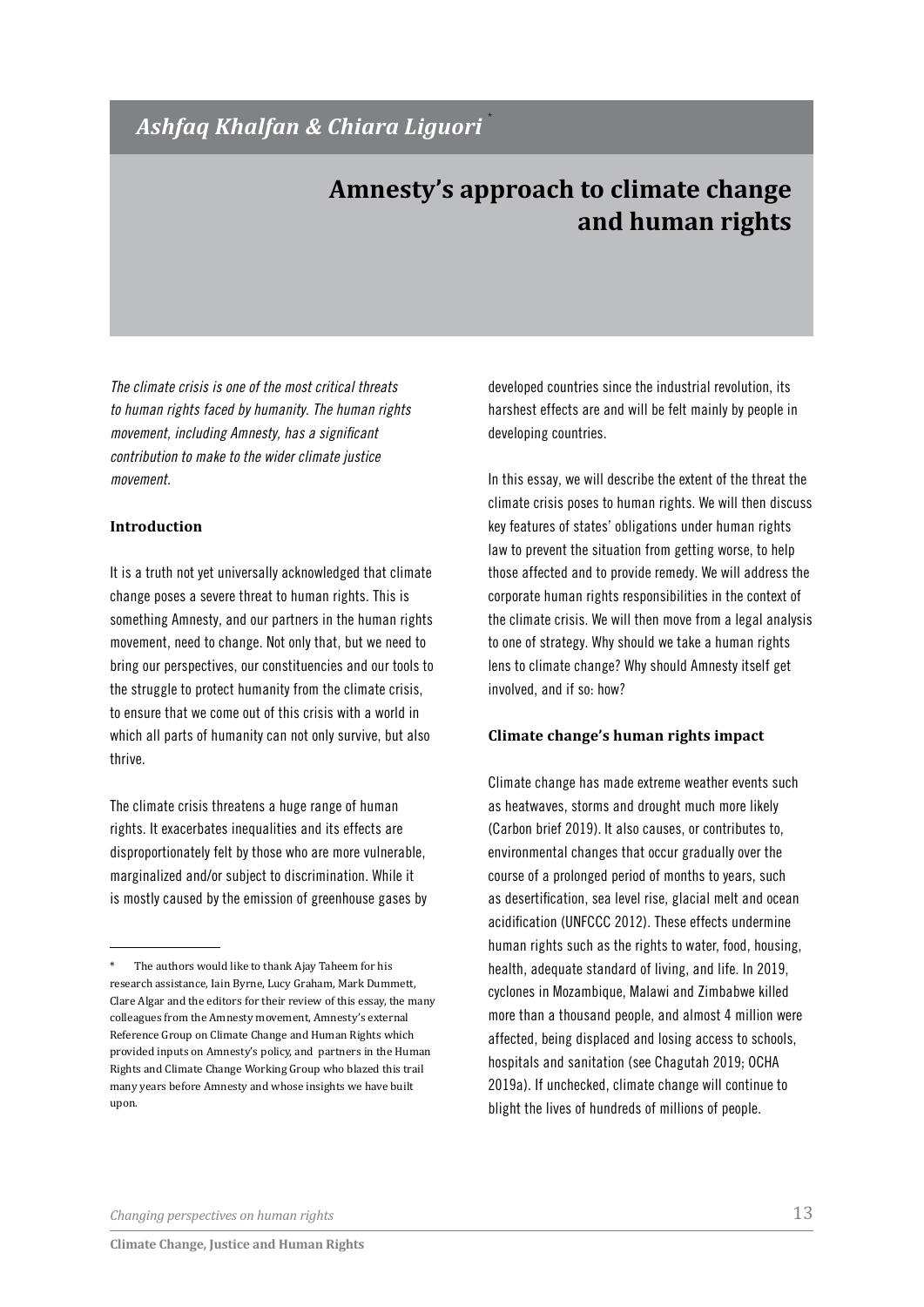The World Health Organization (WHO) projects that climate-caused undernourishment is expected to lead to 7.5 million children suffering from stunted growth by 2030, rising to 10 million by 2050 (WHO 2014: 80). The World Food Programme expects that climate change could lead to a 20 per cent increase in global hunger and malnutrition by 2050 (WFP 2016: 1).

A 2°C rise in global temperature would lead to more than 1 billion people suffering from a severe reduction in water resources (IPCC 2014). A temperature rise to 1.5°C – which is currently the 'least worst case' scenario – would reduce this number by half but still leave hundreds of millions affected (IPCC 2018a: 179). The WHO predicts that climate change is expected to cause 250,000 additional deaths per year between 2030 and 2050 due to malaria, malnutrition, diarrhoea and heat stress (WHO 2014).

Climate change disproportionately affects those already subject to discrimination including, for example, on the basis of gender, class, ethnicity, age, and disability (IPCC 2014). Women are on average fourteen times more likely than men to die or be injured due to a natural disaster – although this discrepancy is lower in situations where women face lower levels of gender inequalities (UN Women 2014). Children bear a disproportionate burden of climate-related impacts, for example with 88 per cent of the diseases attributable to climate change affecting children under the age of five (WHO 2009: 46). Because Indigenous peoples heavily rely on the natural environment for their livelihoods, housing, medicines and cultural identity, and because they often live in areas prone to climate-related disasters due to a history of expropriation and forced evictions, they are among the groups suffering the most from climate impacts (UNHRC 2017). People with disabilities have a heightened vulnerability to climate disasters compared to people without disabilities and their needs and voices are generally neglected in disaster risk reduction strategies. For example, a recent survey found that almost 80 per cent of people with disabilities wouldn't be able to evacuate immediately without difficulty following a disaster (UN 2018: 15).

Climate change will have clear intergenerational inequi-

ties. Current generations of children and youth, as well as future generations will live in a world that is more precarious for their rights, and they will bear the costs of coping with the damage.

Climate change will perpetuate the effects of colonialism. In spite of decolonization, the empires (and their offshoots) struck back; effectively colonizing much of the atmosphere. The USA, UK and Germany have per capita greenhouse gas emissions, between 1751 and 2018, that are six times or more the global average. Russia, Canada and Australia have 4-5 times the global average (Hansen & Sato 2016).

As a result of climate change, the economic output of the warmest countries has significantly reduced: India's by 31 per cent compared to what would have been the likely case without climate change. At the same time, some of the coldest countries have benefitted, for example Norway by a 34 per cent increase in economic output, while the figure for the Netherlands is 7.9 per cent (Diffenbaugh & Burke 2019).

The above projections of the impacts on human rights are based on an increase of up to 2°C over pre-industrial temperatures. It is not the worst-case scenario, nor is it even the most likely outcome based on current projections. Unless there is a rapid phase-out of fossil fuels and other sources of greenhouse gas emissions, current projected national plans (officially termed 'Nationally Determined Contributions' under the Paris Agreement), even if fully implemented, would put us on a course to reach a 2.9 to 3.4°C increase by 2100, and continue to rise (WMO 2019). Given that governments often cannot be trusted to implement their plans, we may be looking at apocalyptic consequences. A world that, for example, reaches 4°C warming may make large parts of the world uninhabitable, such as the tropics, southern Europe, low-lying islands and coastal regions.<sup>1</sup> In such a

<sup>1</sup> See e.g. Vince (2019). It must be emphasized that given the uncertainties involved, including around potential feedback loops, this particular example can only be treated as a possible outcome, rather than an accurate prediction. The situation may well be better, or much worse.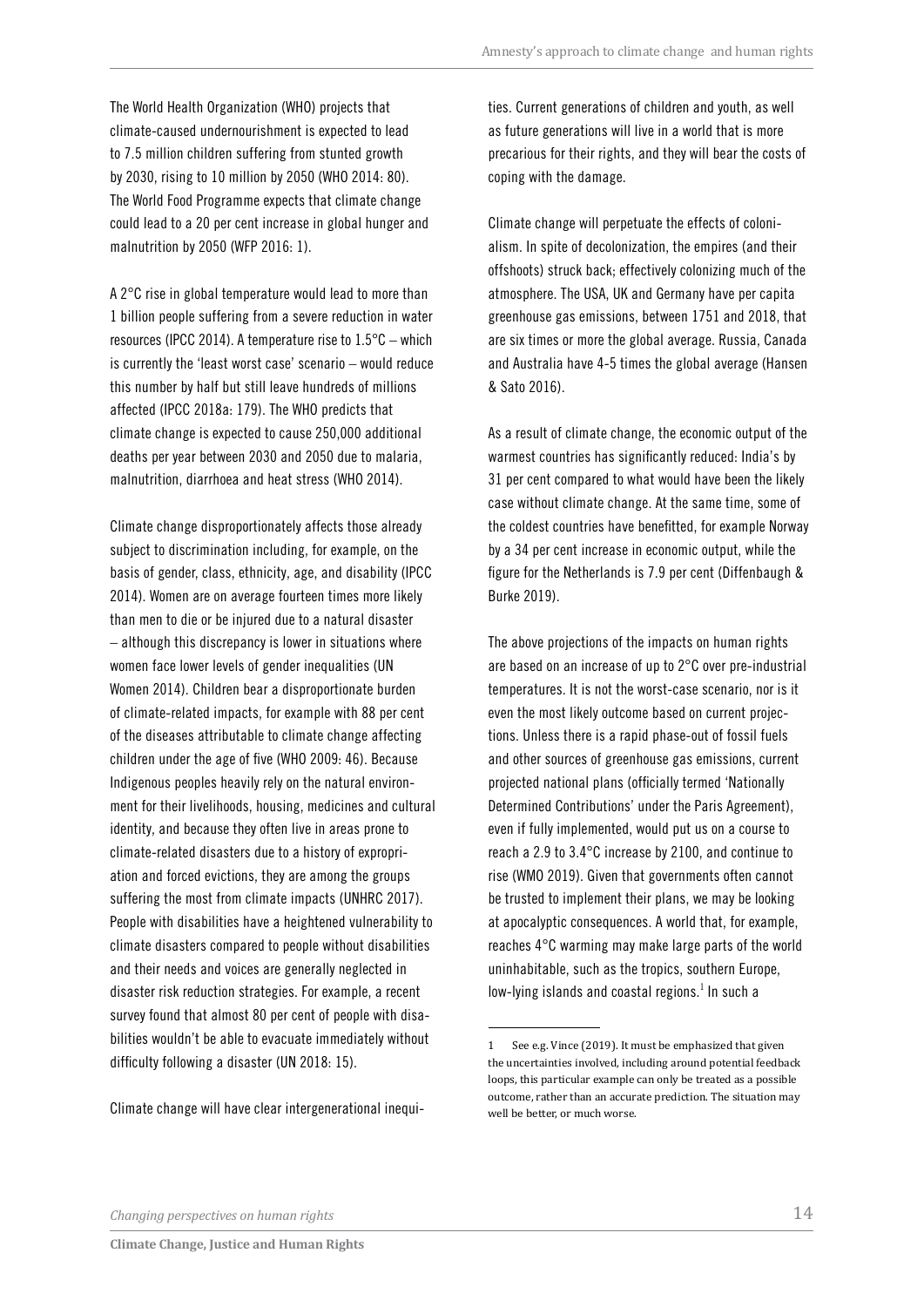situation, humanity would somehow have to completely revise its political, social and economic structures and accommodate itself primarily in densely populated cities in the relatively small number of countries in temperate zones that could sustain life. If it could not, billions of people would be facing unbearable conditions, often incompatible with life. $2$ 

#### **State obligations**

States have three levels of duties relating to climate change. First, under international human rights law, states have obligations to protect people from harm caused by conduct or omissions within their territory or jurisdiction, whether committed by state or non-state actors, including businesses. The foreseeable adverse effects of climate change on the enjoyment of human rights give rise to states' duties to take all reasonable steps to the full extent of their abilities to prevent this harm (UNHRC 2016). This means that states need to reduce greenhouse gas emissions within the shortest possible time frame both nationally and through international cooperation and assistance (CESCR 2018a; OHCHR 2019a). A failure to do so represents a violation of states' human rights obligations.

The IPCC has shown that it is feasible for states to collectively reduce greenhouse gases within thirty years to a level that would keep the global temperature to no more than 1.5°C above pre-industrial levels (IPCC 2018b). This requires that greenhouse gas emissions are reduced by 45 per cent globally from 2010 levels by 2030, and to net zero by 2050. It would be unreasonable to demand that developing countries make this transition at the same pace as developed countries. Thus, developed countries, which currently emit approximately one third of global emissions and that have greater resources and

 $t$ echnological capacity, $3$  should therefore move to zero carbon emissions by 2030 or as soon as possible after that. This still requires developing countries to reduce their emissions by at least one third below 2010 levels by 2030, and moving to net zero by 2050 – a deeply difficult task, for which many will require significant financial assistance and technical cooperation. Wealthier countries are required under their obligations of international cooperation (as per Article 2.1 of the ICESCR) to respond to developing countries' requests for assistance to meet their own transition targets.<sup>4</sup>

Second, all states must also adopt all necessary measures to assist affected people in adapting to the unavoidable effects of climate change, thus minimizing the negative impact on their human rights, as well as ensuring remedy for the harms caused. Three distinct but overlapping duties apply here: i) states that have a greater responsibility for the climate crisis – due to their higher than average per capita current and past emissions – are jointly responsible for ensuring remedy to affected people based on the extent of their contribution to this harm;<sup>5</sup> ii) wealthier states are also responsible for providing assistance to people at risk or already affected by climate impacts on the basis of obligations of international assistance and cooperation; and iii) all states are responsible for the realization of rights of those living within their jurisdiction, and thus need to take steps to safeguard the rights of affected people, request the necessary assistance from other states and demand remedy from those most responsible.

Third, respect for and protection and fulfilment of human rights must be central in the design and implementa-

<sup>2</sup> Vince (2019) quotes Johan Rockström, director of the Potsdam Institute for Climate Impact Research as saying: "It's difficult to see how we could accommodate eight billion people or maybe even half of that. There will be a rich minority of people who survive with modern lifestyles, no doubt, but it will be a turbulent, conflict-ridden world."

<sup>3</sup> Center for Global Development (2015)

<sup>4</sup> For an elaboration of the legal basis for such obligations, see de Schutter et al. (2012).

<sup>5</sup> The International Law Commission Articles on State Responsibility state that where several states separately carry out internationally wrongful conduct that contributes to causing the same damage – such as where several states contribute to polluting a river by the separate discharge of pollutants – "the responsibility of each participating State is determined individually, on the basis of its own conduct and by reference to its own international obligations" (ILC 2001: 125).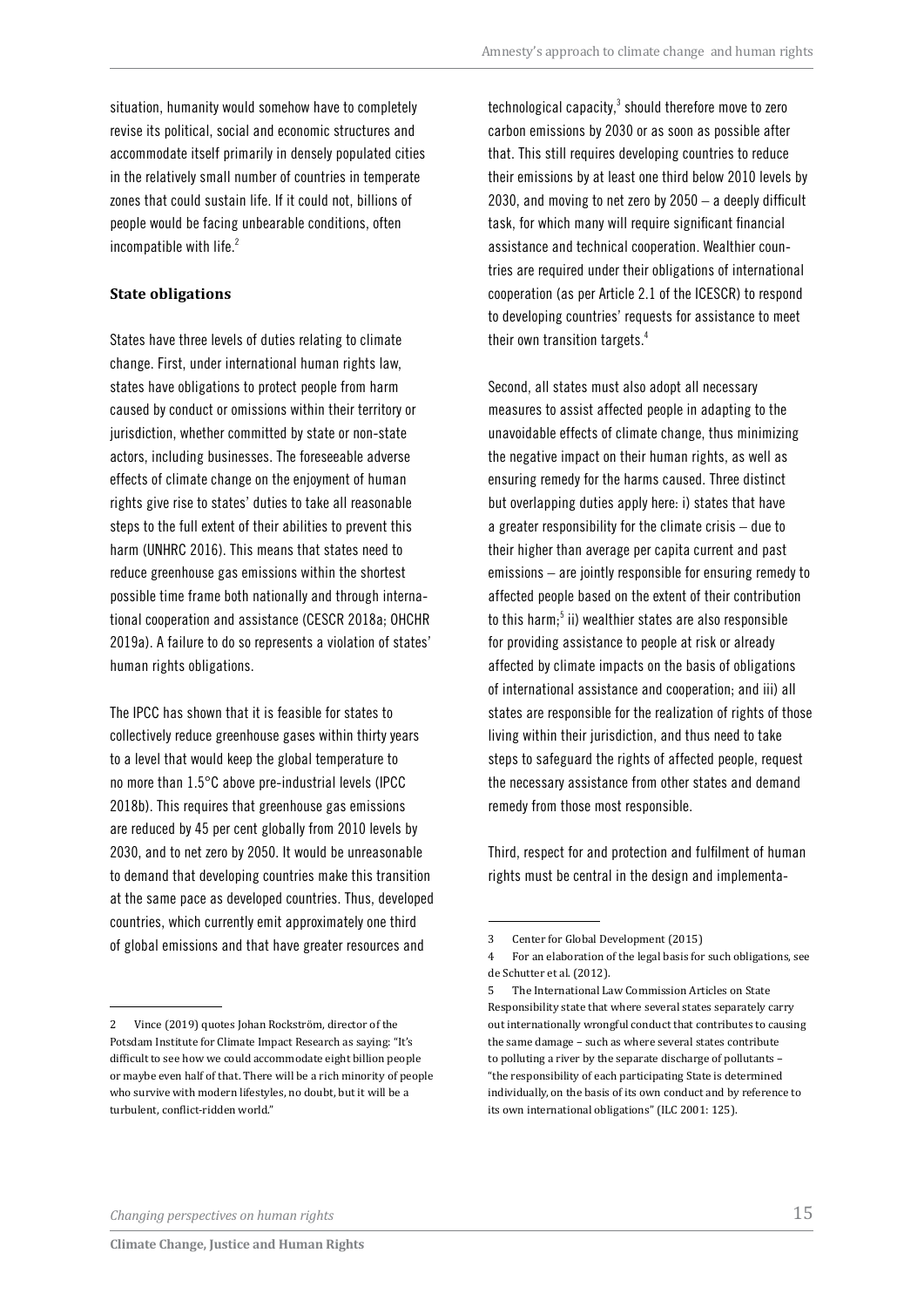tion of all policies and measures aimed at addressing climate change. In particular, states must ensure that measures intended to protect people from the effects of climate change do not result in the violation of other human rights. They must avoid using the response to climate change to justify violations of human rights. And they must also ensure that the transition towards more resilient and zero-carbon societies safeguards the rights of affected workers and communities and is an opportunity to correct existing imbalances in terms of enjoyment of and access to rights. For example, forest conservation projects must contribute to strengthening the rights of Indigenous peoples, not result in the eviction of forest dwellers from their ancestral land (Amnesty International 2018). Carbon taxes must reduce inequalities rather than deepen them, thus putting the burden primarily on fossil fuel corporations and wealthier consumers whilst protecting the access of low-income groups to affordable energy (Naidoo 2018; Amnesty International Canada 2019).

These examples also illustrate the importance for states to respect and facilitate the rights to information and participation in decision-making of all affected people, as well as their right to access effective remedies for human rights abuses. Ensuring that climate decisions are taken with the full and meaningful participation of all concerned people, and particularly those most affected by climate impacts or by proposed climate mitigation measures, will lead to more effective and ambitious action that responds directly to the needs and demands of those affected.

#### **Corporate responsibilities**

States have an obligation to protect all persons against human rights harms caused by third parties, including businesses. States must adopt and enforce regulations on companies, do so without undue interference from corporate actors and ensure that corporations respect them. Alongside that, businesses themselves are also duty-bearers with a responsibility to respect human rights. These include extensive responsibilities to assess the impact of their activities on human rights, to put measures in place to prevent negative impacts, to make

such information and efforts public and to remedy human rights infringements and abuses.<sup>6</sup> Such responsibilities extend to human rights harms resulting from climate change. One implication is that businesses are required to reduce their greenhouse gas emissions to the greatest extent feasible. In particular energy producers and providers must expeditiously phase out the use of fossil fuels in favour of clean energy produced in a manner consistent with human rights. Financial institutions should phase out investment in fossil fuel activities. Companies must also refrain from other human rights abuses linked to their operations, such as the use of child labour in supply chains for materials required for the production of rechargeable batteries needed for electric vehicles or energy storage (Amnesty International 2016).

#### **Why should we take a human rights lens?**

A not entirely unreasonable question is what is the practical utility of taking a human rights lens to climate? Should we not just push for full implementation of international climate and environmental law, which more explicitly addresses climate issues than human rights law? Given the fact that many states already pay no more than lip service to their human rights obligations, is it really effective to link these with climate action?

We argue that there are at least three broad benefits of adopting a human rights lens. The first is to add numbers and pressure to the existing climate justice movement. Solving the climate crisis requires radical state action in a two- to five-year timeframe whilst overcoming one of the most deep-pocketed and powerful lobbies – the fossil fuel industry. It needs the world's most powerful and diverse people's mass movement ever assembled. Many people are deeply committed to values such as dignity, equality and justice for all, and a subset of such people specifically identify with human rights as the value system and vocabulary for such values. The climate crisis threatens these values, and indeed threatens to reverse many of the human rights gains of the last century. It makes a differ-

<sup>6</sup> United Nations Guiding Principles on Business and Human Rights, Principles 22 and 31.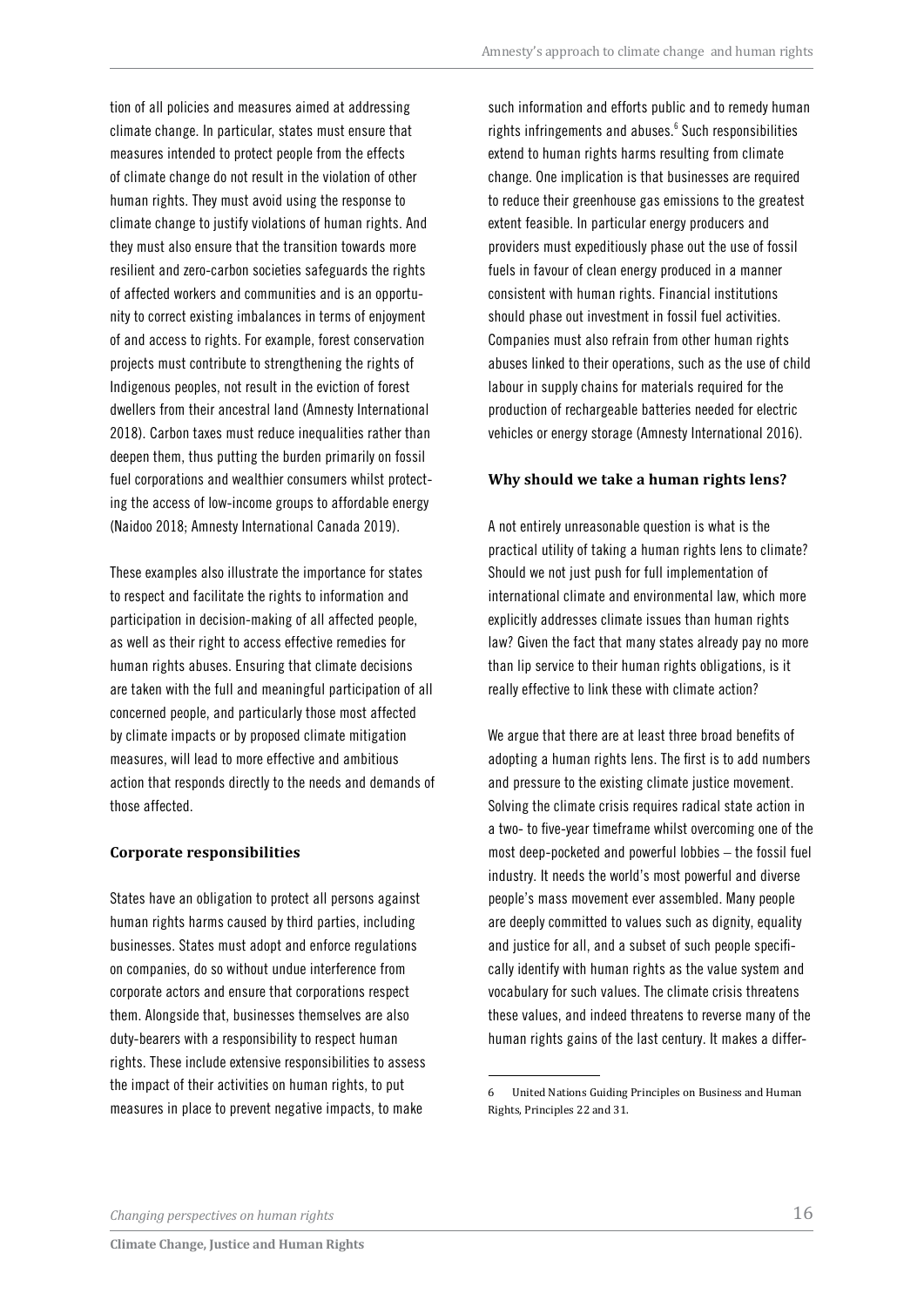ence to some that government failures are characterized as human rights violations rather than simply bad policy or poor environmental stewardship, and it helps show who the villains and victims are. Therefore, to advocate on the basis of human rights – as opposed to environmental protection – and emphasizing the impact on people itself helps humanize the problem and motivate a segment of society to engage more deeply in climate activism. This may motivate some decision-makers to adopt decisions in favour of human rights consistent climate action, either due to the intrinsic argument we are making, or by showing that climate action has broad support in society, not just among environmentalists.

Second, human rights perspectives can provide additional arguments to strengthen the climate justice struggle.<sup>7</sup> International human rights law provides more extensive legally binding obligations than environmental law, obligations that can be used to demand effective climate change policies and measures. For example, international environmental law does not oblige states to take any particular steps to substantively reduce emissions. Under the Paris Agreement, states determine themselves the extent of their commitment to reduce climate change by a particular amount. In contrast, as discussed under 'State obligations' above, under human rights law, states are required to take all feasible steps within their available capacity to reduce emissions, help people to adapt to climate change and ensure remedy for violations. International human rights law thus, properly interpreted and applied, places reasonable boundaries on the margin that states have for discretion on issues ranging from emissions reductions to paying for the losses and damages that people and countries suffer due to climate-related impacts.<sup>8</sup> In other words, while states, and their voters (if they listen to them) can broadly determine how they

address climate change, and have a wide range of options for doing so, human rights law helps in shaping ambitious and effective policies by setting certain boundaries and minimum floors for these actions.

Human rights law also helps to keep the main focus on governments and corporations, rather than on individual consumers. This, we argue, is beneficial. While individuals obviously have moral and personal responsibilities to reduce their carbon footprint, it would be naïve and inequitable to put the burden mainly on them. Rather, those who have the power to design the systems we live in, to allocate public resources and to design regulations, should be held to account for their conduct, rather than individuals who often have limited control over how they can live their lives in a way that does not harm others, particularly if they are disadvantaged.

The most important human rights perspective in this context is to help shape the content of climate action. As noted above under 'State obligations', climate action without attention to human rights has the potential to cause significant harm. By taking into account human rights values such as public participation, accountability, equality and non-discrimination, climate action is more likely to get buy in from the public and be effective, than if it takes a purely emissions-reduction focused approach. Human rights will also become increasingly important as a counterpoint to policy approaches and political narratives that use the threat of climate change as a justification to violate civil and political rights, such as freedom of expression and association, or adopt even more restrictive policies against particularly vulnerable groups such as refugees, migrants and asylum-seekers.

As the window of opportunity to limit even more catastrophic levels of global heating narrows with every passing day, it is possible that states will resort to desperate measures that could result in violations of human rights (UNHRC 2019: 65-66). In so doing, they could adopt the view that violating some people's rights, for example those of Indigenous peoples to clear land for carbon removal projects, is a lesser evil that is justified for the greater good and grounded in the need for

<sup>7</sup> The Climate Justice Syllabus, a project endorsed by the Global Campaign to Demand Climate Justice, defines climate justice as the recognition that climate change is not only a question of emissions reductions and our physical environment, but also a political issue, an ethical issue, and a social issue (see <https://demandclimatejustice.org/>).

<sup>8</sup> For further information on loss and damage from a human rights perspective, see Amnesty International (2019a).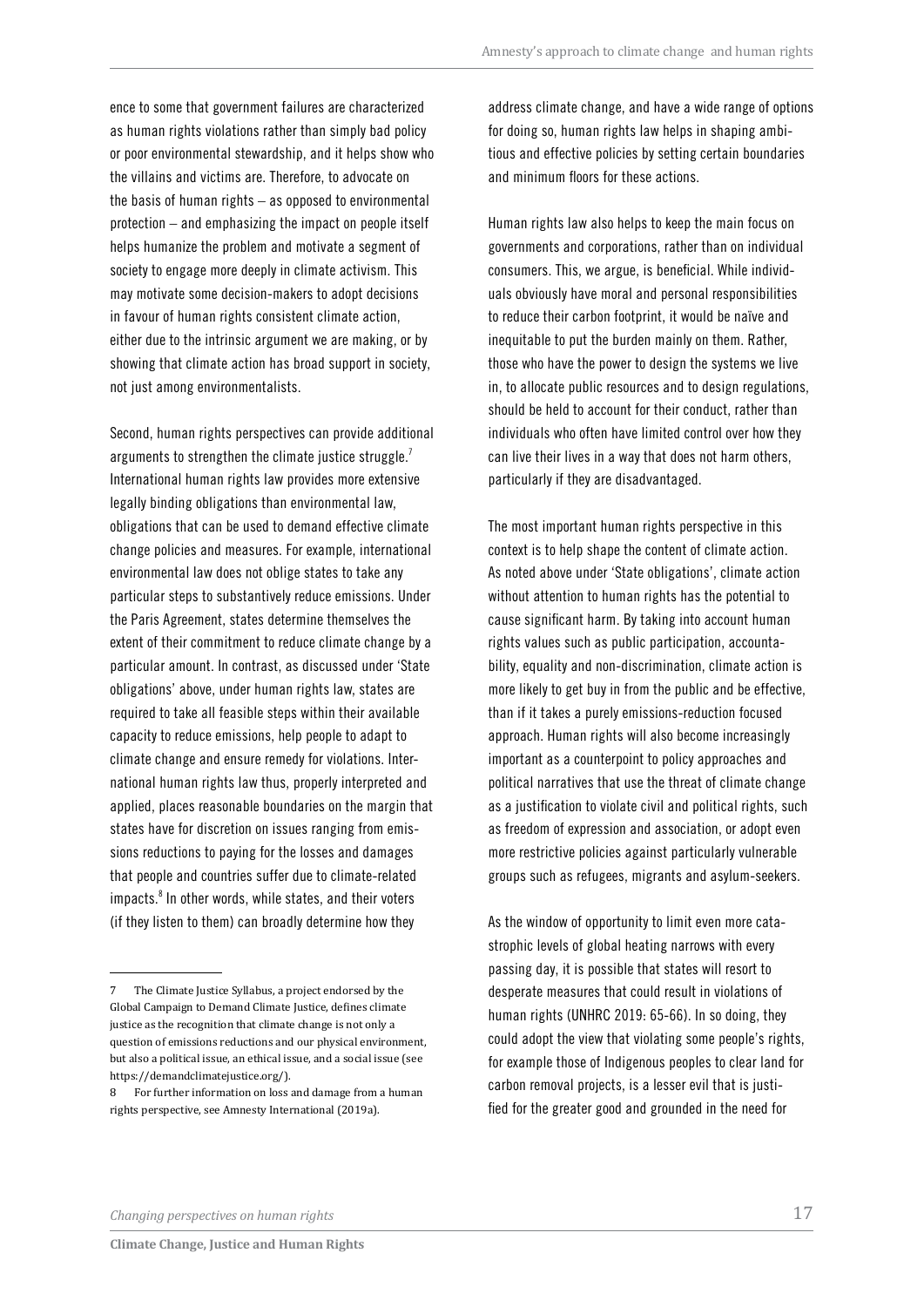fast action. However, Amnesty opposes such utilitarian approaches based on the clear international law position that reducing emissions can and must happen in full compliance with human rights standards. While rapid emissions reductions will certainly require restrictions in some lifestyle areas and consumption, significant inconvenience and major policy shifts, such steps can be implemented in ways that impose burdens primarily on corporations and higher-income groups whilst restricting activities that are not essential for the realization of human rights. Similarly, governments can and must carry out emissions reductions in a way that ensures everyone has access to a reliable and sufficient supply of energy to realize their human rights.

It should be recognized that many states, despite having become party to the relevant human rights treaties, will contest that these legal obligations apply to the climate crisis, or even in some cases exist at all. In these cases simply citing these obligations will not be sufficient. Sustained, patient pressure and coalition-building will be required. However, the fact that there is a strong legal basis for these demands is useful for advocacy purposes. It helps civil society groups align their advocacy across coalitions and indeed is a tool to ensure that we are consistent and principled in our advocacy, and therefore more credible and persuasive. A critical example is the Declaration of the Peoples' Summit on Climate, Rights and Human Survival, which was signed by over 400 organisations around the world representing diverse environmental, women's rights, Indigenous, trade union, social justice and other human rights causes.<sup>9</sup>

Clearly, asserting legal claims alone would be foolhardy – much of the battle will be in the court of public opinion. But the moral underpinnings of these legal standards can be of great help in winning this battle. It is an intuitive argument to say that states should not harm people, both within and outside their borders. Nor should they allow companies under their regulation to do the same. Similarly, it is a compelling argument that wealthy industrialized countries that have benefitted economically for over a century from growing emissions - while suffering far less from its ill-effects – should not be content to be global freeloaders, with the costs borne by people in poorer countries. Rather, people living in such countries should insist that their governments act with decency and honour in doing the right thing for people elsewhere (Amnesty International 2019b).

The third benefit of adopting a human rights lens is the range of human rights tools at our disposal, including litigation, supranational and domestic scrutiny by human rights bodies and monitoring through the use of rights-compliant indicators and benchmarks. Human rights accountability and remedy mechanisms are stronger than those available under environmental law, both with regard to procedural and substantive rights. For example, global and regional human rights mechanisms provide for assessment of individual and/or group complaints and regular periodic review by independent treaty monitoring bodies, whereas most environmental treaty bodies do not. Human rights bodies have increasingly been addressing climate change as a human rights issue.<sup>10</sup> Relatedly, the human rights movement, often working with other disciplines such as scientists and economists, excels at determining whether state actors are responsible for particular forms of misconduct and what they need to do to make amends.

What is the relative weight of these three contributions? We posed this question in an audience survey at the Peoples' Summit on Climate, Rights and Human Survival in September 2019, which brought together over 200 activists from a range of regions and backgrounds. 23 per cent of those responding selected 'Numbers and pressure', 47 per cent selected 'Human rights perspectives' and 30 per cent selected 'Human rights tools'. Time will tell as to who was right, but strategies that employ aspects of all three are likely to be more successful. Amnesty's experience of working on human rights for nearly six decades has demonstrated that strong research

<sup>9</sup> For more information on the Declaration see [https://www.](https://www.climaterights4all.com) [climaterights4all.com](https://www.climaterights4all.com)/

<sup>10</sup> For an overview of UN human rights treaty body statements on climate change, see CIEL & GI-ESCR (2019).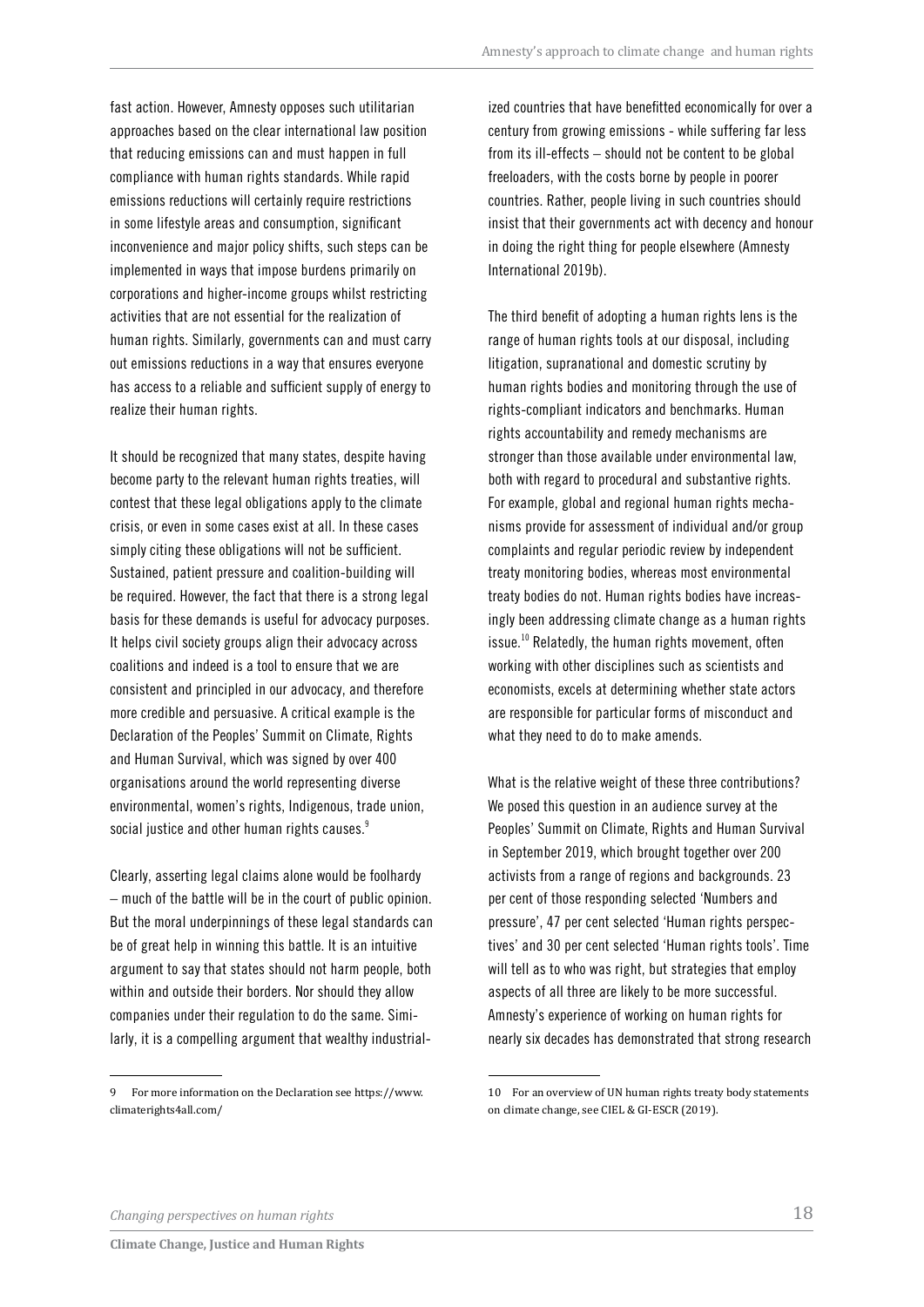grounded in solid legal arguments and linked to effective campaigning, mobilization, litigation and advocacy can make a real difference.

#### **Why is Amnesty getting involved and how so?**

In September 2019, the UN High Commissioner for Human Rights Michelle Bachelet warned the UN Human Rights Council that climate change is the greatest ever threat to human rights. Earlier in the year, the UN Special Rapporteur on human rights and extreme poverty had challenged the human rights community, including NGOs, to take much more bold and innovative steps to face the extraordinary challenge of the climate crisis (UNHRC 2019).

Amnesty International, as the largest global human rights organization, with a supporter base of 8 million people and a presence in over 70 countries, including increasingly in the Global South, must respond to this challenge. Since 2015 Amnesty has been escalating its level of engagement to work on the climate crisis, and it is now ready to fully throw its weight in support of the climate justice movement.

Amnesty's strategy on climate change and environmental degradation, requested by the organization's main decision-making forum in 2017 and adopted in April 2019, is based on a theory of change that focuses on national strategies to pressure governments to uphold their obligations, weaken the power of the fossil fuel industry, defend the right to peaceful protest and participation, and support a just transition to a new energy economy that protects human rights and leaves no one behind.

As a result, Amnesty is working to achieve four main objectives. First, it has commenced work to pressure national governments, through research, campaigning, litigation and advocacy, to reduce emissions in a fast and fair (i.e. human rights consistent) way. In particular, Amnesty is planning to escalate the pressure on wealthy industrialized countries which bear most responsibility for the climate crisis and have the most available resources to address it. In some of these countries and in partnership with other groups, Amnesty will identify and demand

one or more key policy changes related to climate mitigation together with a just and human rights-consistent transition. In so doing, our decision-making will be guided by an assessment of the most critical relevant issues in the country, and of where Amnesty is best placed to make a contribution as part of the wider climate movement. Such policy changes should be on issues where it is clear that lack of political will (rather than scientific or technical uncertainty) is the issue. Advocacy in developing countries will include demands on emissions reductions and just transition but will also focus on pushing the leaders to demand more concrete action and support from wealthy industrialized countries for mitigation, adaptation and address loss and damage. Amnesty has also engaged in international standard setting, for example through engaging in advocacy with others for the inclusion of human rights language into the Paris Agreement and for stronger human rights standards. It continues to advocate for urgent, effective and human rights-consistent climate action at international decision-making forums on climate.

Second, Amnesty will expose corporations which are fuelling the climate crisis, mobilize action to stop them and call on them to phase out fossil fuels. Amnesty will also continue to call for companies to ensure that the transition to clean energy is undertaken in a just fashion. In March 2019 Amnesty launched an Ethical Battery Campaign (Amnesty International 2019c). This campaign challenges industry leaders to ensure that the shift to green energy – which relies on batteries – does not cause or contribute to human rights abuses or environmental harm.<sup>11</sup> The campaign aims for governments to legally require electric vehicle companies and battery manufacturers to produce an ethical battery by 2024, which does not harm human rights or the environment.

Third, Amnesty has started to mobilize its own supporters and people interested in human rights and sharing

<sup>11</sup> For example, companies must phase out any use of fossil fuels to produce batteries and must refrain from the use of child labour in the supply chain for materials required for the production of batteries. See Amnesty International (2016).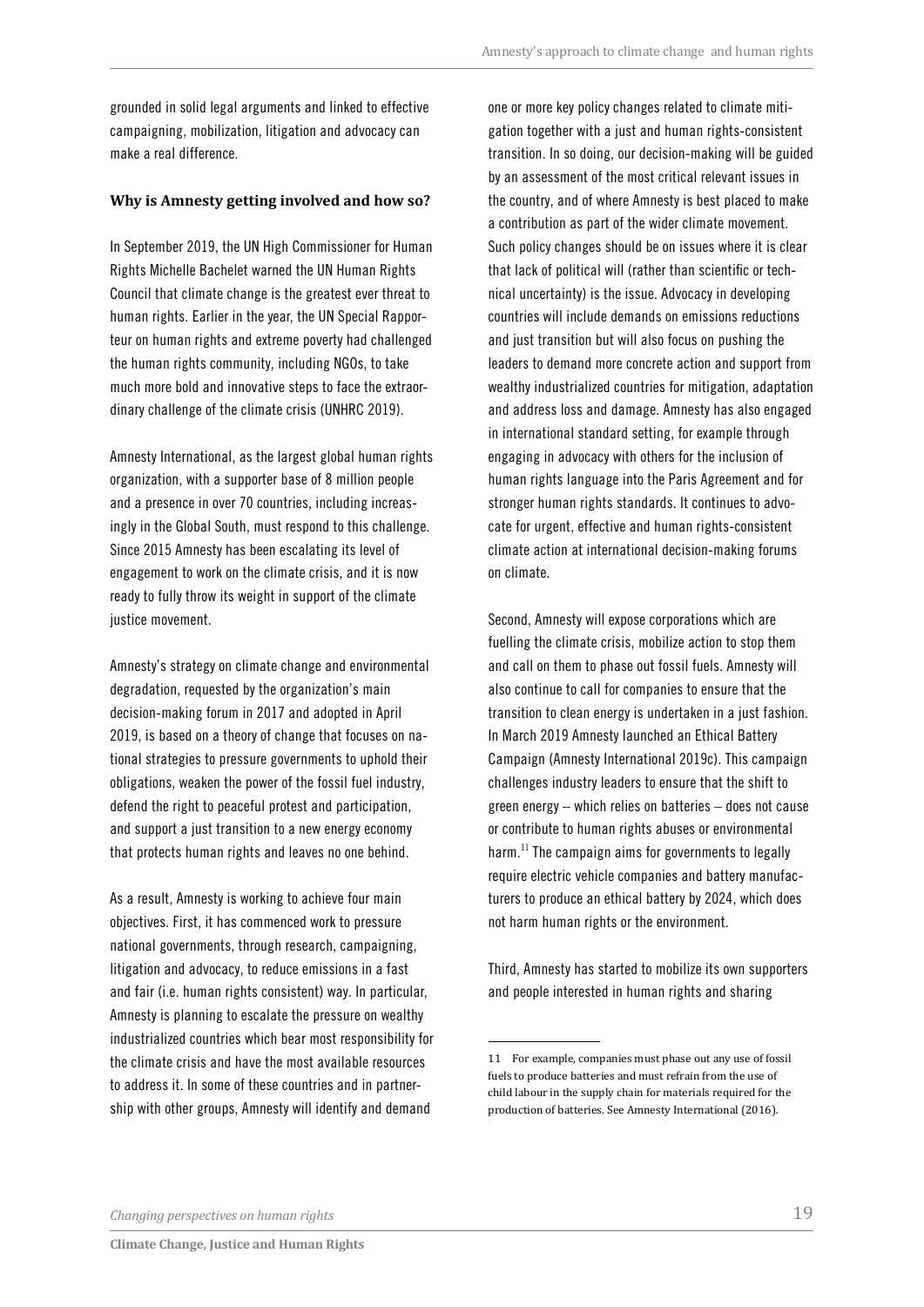similar values, and encouraged human rights groups that have not engaged in-depth in climate change to join the struggle for climate justice. It has mobilized its members to participate in key global moments for action, such as during the youth strikes or climate protests around major international events. It is also mobilizing, campaigning, producing human rights-focused outputs, as well as human rights education tools, to illustrate the link between the climate crisis and human rights to a wider public. These will amplify the stories of individuals and communities affected by the climate crisis and who are driving the battle for climate justice.

Finally, Amnesty will continue to support human rights defenders and communities to campaign for a safe climate and participate in relevant decision-making processes. Building on its work on human rights defenders in general, and environmental human rights defenders in particular, Amnesty will enhance its work in support of all those taking non-violent direct action, including civil disobedience, against the climate crisis. These include community and grassroots groups, young people, Indigenous peoples, minority communities and communities discriminated on the basis of work and descent. Amnesty will actively stand with them in national and international level initiatives, and support them when they are criminalized, attacked and publicly smeared.

There is certainly an open question as to what tactics to use – are our traditional forms of research, advocacy and campaigning sufficient? At the Peoples Summit referred to above, an audience survey of participants asked what the most important tactics on climate ambition were. These were the results from the options provided: 1). Changing public opinion (25%); 2). Civil disobedience (19%); 3). Litigation (17%); 4). Divestment (14%); 5). Mass demonstrations (9%); 6) Consumer boycotts (9%); or 7) something else (7%). The first, third and fifth are established methods for Amnesty, whereas the second is much rarer, and the sixth not something Amnesty has ever done. We will have to discuss whether our existing methods are sufficient, and maybe to deepen them, or whether we are well placed to consider new tactics to have more impact.

#### **Conclusions**

The climate crisis is one of the most critical threats to human rights faced by humanity. The human rights movement, including Amnesty, has a significant contribution to make to the wider climate justice movement. Simply framing the crisis as a human rights crisis will by itself make only a modest difference. However, with determination, sound strategy and humility we can use our strengths to support and be guided by those who are at the front line of the climate crisis, and who have been leading the struggle for climate justice for a long time. We can add numbers and pressure for action, use additional tools and share important perspectives that can help build the case for fast but fair action to reduce emissions in a manner to that protects the human rights of all.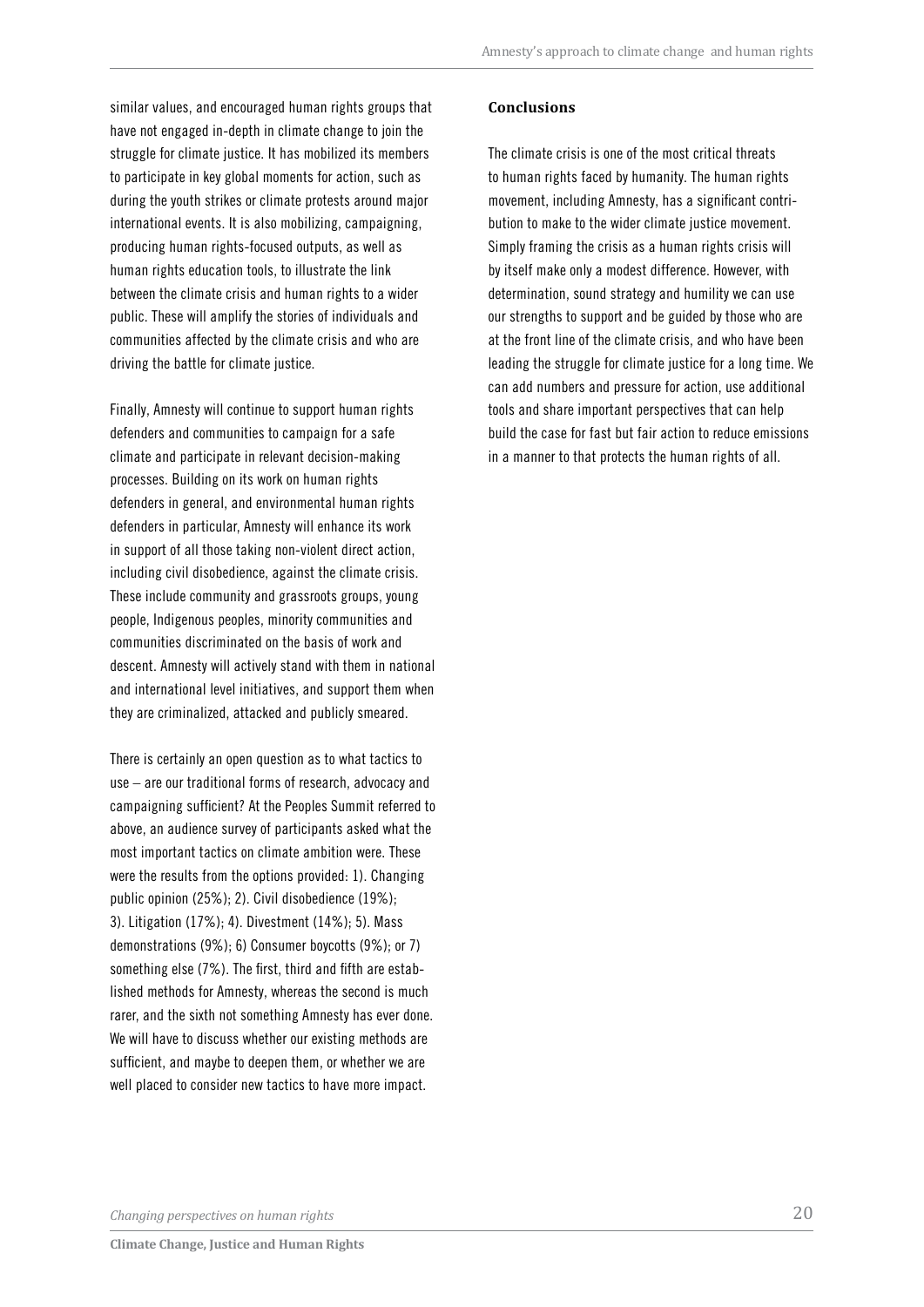#### *Eric A. Posner*

## **Climate change and human rights**

*The climate change problem has in recent years been described as a 'human rights' problem rather than simply an environmental disaster that threatens humanity. However, the human rights perspective contributes little to the challenge of combatting climate change, and is more likely to cause harm by complicating negotiations and provoking a backlash from states that are sensitive about human rights claims.*

#### **Introduction**

Climate change is one of the most difficult challenges ever faced by humanity. Yet the world has converged on an approach to tackling this problem, and the only question is one of mustering the political will. The approach is, by now, well known: it involves countries committing to reduce their greenhouse gas emissions through international agreements, based on scientific and economic estimates of the likely costs of mitigation and the benefits from slowing the climatic changes that have already begun to plague us. The approach has not, so far, relied on human rights law or norms, at least not in any recognizable sense. But in recent years, some people have argued that climate change is a human rights problem, and that any solution must be based on human rights principles. Unfortunately, a 'human rights approach' to climate change, while well-intentioned, is not grounded in the law, and is more likely to distract from the effort to combat climate change than advance it. Ironically, while human rights advocates insist that human rights are universally recognized and provide a bedrock normative commitment that demands action to mitigate climate

change, in fact human rights are more hotly contested than climate policy is, and so a human rights approach could very well undermine the delicate near-consensus on climate policy that it has taken decades to cobble together.

#### **The current approach to climate policy**

What is that near-consensus on climate policy? The current approach to climate change follows a pattern that states have used before to negotiate international treaties that address environmental challenges. The approach can be broken into two stages. In the first stage, states learn that an activity that takes place on the territory of multiple states (or sometimes in other areas, such as on the high seas) causes cross-border harms that cannot be fully addressed through national policy. Those harms include harms to life, health, and property, and often to wildernesses and other natural resources. While a state may be able to pass laws that limit the harms caused by the activity  $-$  pollution, for example  $-$  they are reluctant to do so because unilateral state regulation imposes costs on citizens, while producing benefits that are partly enjoyed by foreigners in other countries. In the second stage, states negotiate a treaty with other states. The treaty imposes obligations on all the states, requiring each state to absorb a share of the costs of resolving the environmental problem in a mutually acceptable way. The most successful example is the Montreal Protocol of 1987, an international agreement that led to the reduction of emissions that damaged the ozone layer.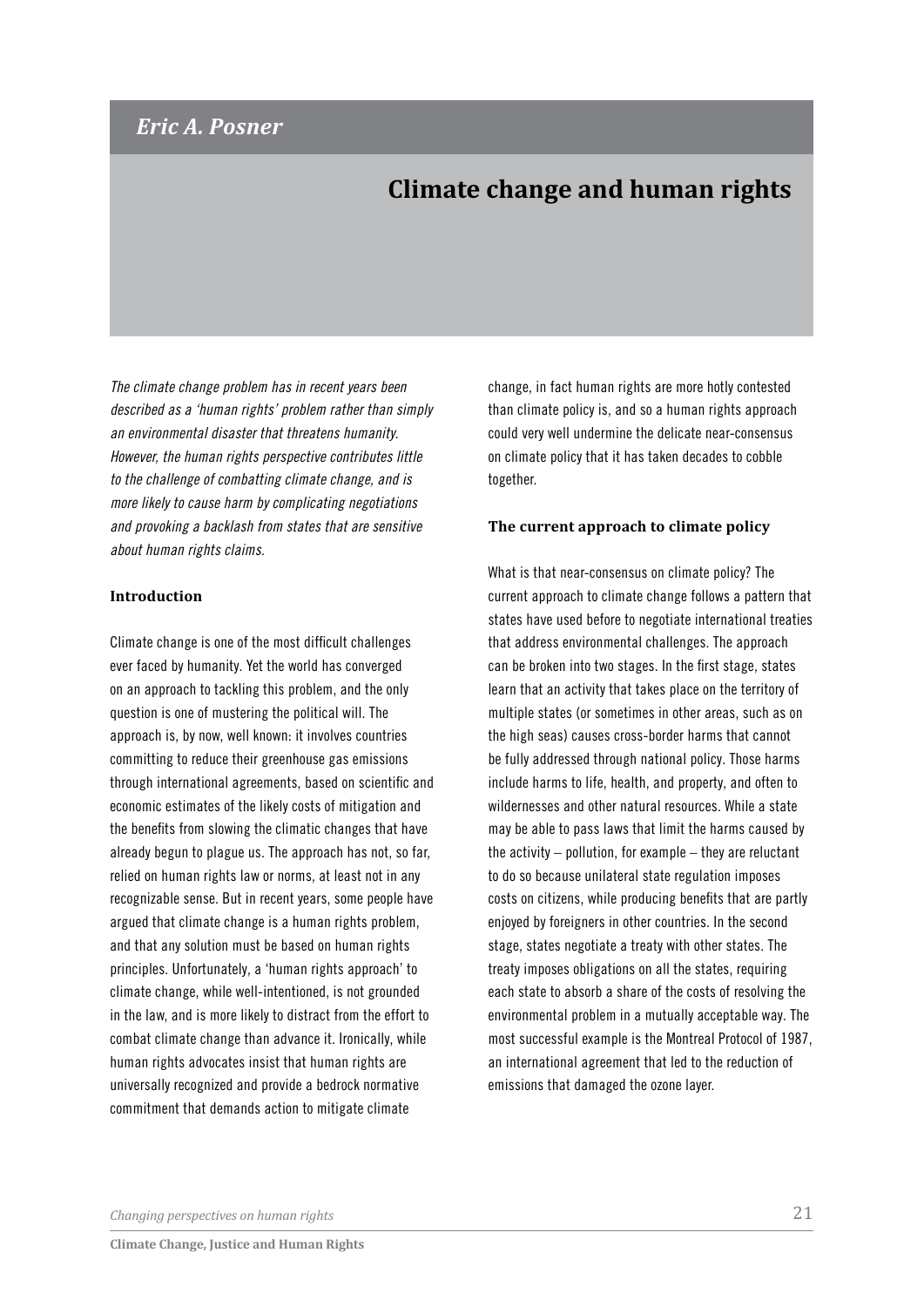Climate change and human rights

Two points can be made about this model for addressing international environmental harms. First, the international effort to reach a treaty is rooted in a prior understanding among states that it is in their national interest to mitigate the environmental harms. States understand their national interests in different ways, but, as a very rough approximation, most governments perform either a formal or rough cost-benefit analysis, in which they compare the benefits from, and costs of, reducing the harm. In the case of the Montreal Protocol, states realized that as the ozone layer dissipated, the incidence of skin cancer and other harms would rise. Yet many industrial and other activities emitted ozone-depleting substances, and the cost of replacing them would be high. Weighing the costs and benefits, countries – initially, and primarily, the United States – realized that their citizens would be better off if measures were taken to preserve the ozone layer. This type of cost-benefit analysis, sometimes called 'policy analysis', takes seriously the well-being of citizens, including their interests in environmental quality, health, and the goods supplied by the economy.

Second, the treaty itself is the product of bargaining. States enter treaty negotiations with a mutual interest in mitigating the environmental harm, but a desire to shift as much of the burden as possible on other countries. The outcome of bargaining will normally reflect the bargaining power of states, which may mean that the distribution of the 'surplus' generated by the treaty (the benefits minus the costs) will not necessarily satisfy general notions of fairness. The states with the most bargaining power are typically (though not always) the wealthiest and most powerful states – those on which other states rely. Thus, the treaty may not require wealthy states, and even states that are responsible for the problem in the first place, to comply with ideals of redistributive or corrective justice. To be sure, not all treaties are unfair. These ideals might play a role in negotiations, and sometimes poor states will receive transfers or technical assistance because they lack the capacity to comply with the treaty on their own. But there is clearly a tension between those ideals, which are also reflected in human rights norms, and the outcomes that can be expected from great-power bargaining.

For all the complexities, climate change and the international efforts to address it have fit this pattern. Nationallevel regulation alone will not suffice because of a freerider problem: the country that issues climate regulations bears all the costs of the regulation and shares the benefits with the rest of the world. And such regulations may simply shift carbon-emitting industries to foreign countries, with the result that global carbon emissions remain unaffected. Thus, it was recognized early on that international cooperation was necessary, and a series of international agreements, culminating in the Paris Agreement, moved the world incrementally in that direction.

The unusual level of difficulty in reaching international agreements reflects the special features of the climate change problem, including the high level of uncertainty about the amount of harm that climate change will cause; the variation in the level of likely harm across countries, and hence in the strength of the interests of different countries in addressing the problem; the very long time horizon; and the high cost of climate mitigation efforts because of the ubiquitous role that fossil fuels play in the economy of every country. Nonetheless, the international consensus seems to be that a framework successfully used for the ozone problem – in other words, policy analysis and international bargaining – should be used for climate change as well.

#### **Climate policy and human rights**

Against this backdrop, what exactly does the human rights perspective add? A survey of recent publications – by organizations, commentators, and advocates – provides little clarity. $<sup>1</sup>$  Below I describe some of the</sup> claims, suggestions, or implications that I have gleaned from this literature. I conclude that the human rights perspective contributes little to the challenge of combatting climate change, and is more likely to cause harm by complicating negotiations and provoking a backlash from states that are sensitive about human rights claims.

<sup>1</sup> See, e.g., Amnesty International (2019d); OHCHR (2015); UNEP (2015); Knox (2009a).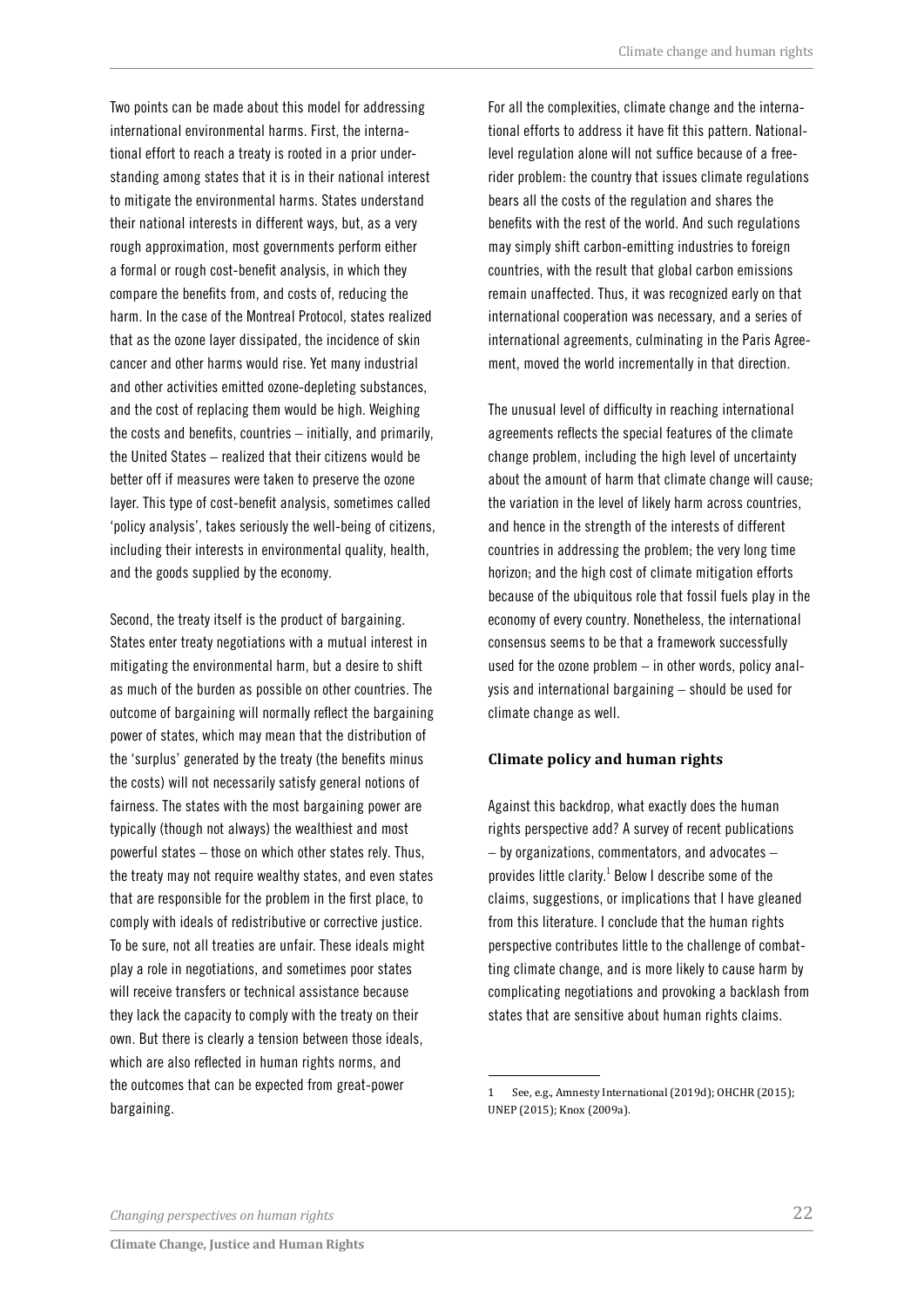First, one might think of the human rights approach as no more than a redescription of the existing approach to the climate change problem. The policy analysis or cost-benefit approach overlaps with the human rights perspective in several respects, and so one might see the human rights perspective as one that simply recasts policy analysis in more vivid or normatively appealing terms. In policy analysis, especially as used in international relations, human beings are given equal moral weight regardless of nationality, status, and wealth. These are the core elements of the traditional human rights approach as well. Thus, to the extent of this overlap, we might understand human rights advocates as pointing out that if states cannot agree on an international programme of climate mitigation, they have betrayed their commitments to human rights as well as to the 'national interest', understood as a more generic commitment to the well-being of their citizens. On this view, the advantage of the human rights approach is that it addresses people who care about human rights and directs their attention to climate change, enabling human rights organizations to mobilize their members to bring pressure on government bodies.

Second, one might see the human rights perspective as a way to assert the claims of poorer, more vulnerable, or powerless populations. This assertion is the major thrust of a document issued by the Office of the High Commissioner of Human Rights (OHCHR), which recommends: "Mitigation and adaptation efforts that place people at the centre, are gender sensitive, and ensure the rights of persons, groups and peoples in vulnerable situations, including women, children, indigenous peoples and the poor" (OHCHR 2015: 23). Elsewhere, it argues that: "Equity in climate action requires that efforts to mitigate and adapt to the impacts of climate change should benefit people in developing countries, indigenous peoples, people in vulnerable situations, and future generations" (OHCHR 2015: 3-4). The OHCHR's approach thus departs from standard policy analysis in two respects. It advocates redistribution of wealth from rich to poor and to other vulnerable groups – which is normally left out of policy analysis – and from developed countries to developing countries. The OHCHR and other human rights organizations have also insisted that

international cooperation on climate mitigation respect democratic norms of consultation among all 'stakeholders' – another human rights norm that policy analysis, which is resolutely technocratic, usually disregards.

Third, human rights could be a vehicle for legal change. Most countries have ratified most of the human rights treaties, and many countries have submitted to the jurisdiction of international legal institutions that monitor or enforce their compliance with those treaties. National courts and other national institutions also may implement international human rights commitments. If the failure to mitigate climate change violates human rights, then victims of climate change may appeal to these legal bodies, which in turn may compel governments to take action.

#### **Problems with the human rights approach to climate policy**

There are problems that are specific to each of these approaches, and there are problems common to all of them. Let me start with the first. While it may seem harmless to redescribe the climate change problem so that it is a 'human rights' problem rather than simply an environmental disaster that threatens humanity, the truth is the opposite. Once the scientific uncertainties are surmounted, everyone understands that rising sea levels, the spread of pests, melting glaciers, and all the other environmental harms caused by climate change spell significant trouble and call for international cooperation toward a remedy. By contrast, the moment that the term 'human rights' is invoked, a large number of countries are immediately put on guard against threats to their sovereignty. Above all, the two countries with the biggest economies in the world – the United States and China – have made no secret of their opposition to human rights obligations that might compel them to act against their perceived interests. Without the participation of these two countries, an adequate response to climate change is not possible.

These countries, and others like them, will not only resist the use of human rights language, but, more practically, they will worry that if a climate treaty is seen as a vindication of human rights, or an implementation of human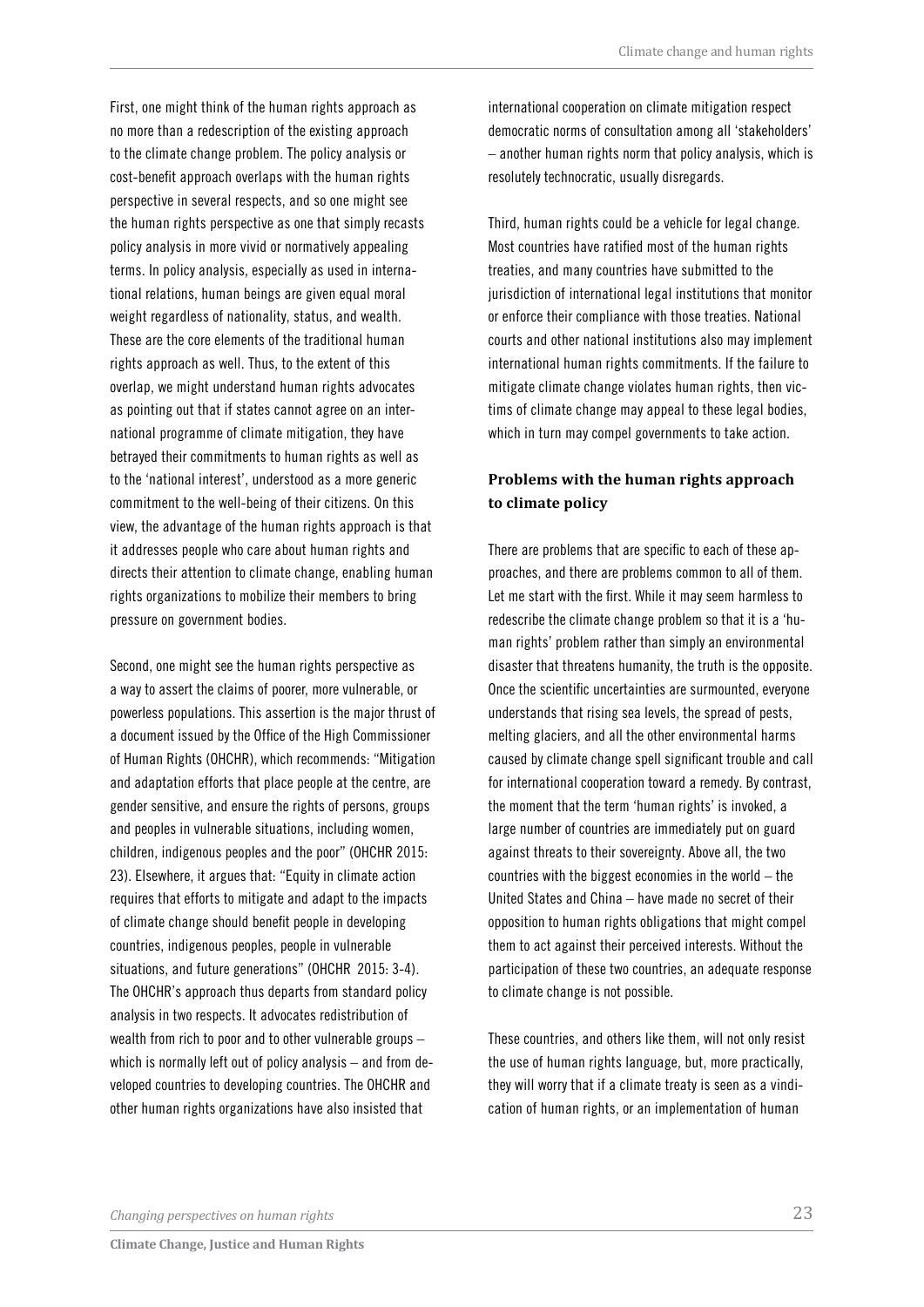Climate change and human rights

rights commitments, then claims based on those underlying human rights will be more difficult to resist. China will not make concessions to human rights claims that threaten the authoritarian structure of the government, the suppression of political and religious freedom, and the massive repression of Muslim and ethnic minorities. For the United States, there is a deep and apparently unshakeable hostility to human rights commitments that are seen as threats to the country's political autonomy. Contrary to the claims of human rights advocates, the nature and content of human rights are controversial – indeed, more controversial, it seems to me, than the argument that the world should cooperate to mitigate climate change, putting aside the declining minority of people who deny that climate change has occurred.<sup>2</sup>

If all this is true, then the OHCHR's attempt to leverage human rights on behalf of developing countries and vulnerable populations threatens the success of climate mitigation efforts. The argument that rich countries have a moral obligation to help poor countries has been made before, and it has never gained traction. The argument that rich countries have a moral obligation to carry a greater climate mitigation burden relies on numerous contestable philosophical premises that are unlikely to sway the voters who will need to be convinced.<sup>3</sup> The OHCHR's approach effectively takes the difficult but manageable problem of international cooperation toward climate mitigation and converts it into an impossible, never-before-tried programme of redistributing wealth across the globe and across generations, all at the expense of the countries whose participation is most essential, and who have never shown themselves to be notably generous. It is hard to imagine a more certain way to bring climate cooperation to a halt.

The same point can be made about the OHCHR's insistence that international cooperation on climate litigation respect norms of consultation, which can be derived,

more or less, from the political rights recognized in human rights treaties. However, the Chinese government is not going to consult the Uighurs who it has placed in concentration camps, nor any of its other citizens, for that matter, outside the party elite. Nor are other authoritarian countries, or the many imperfect democracies that are actually controlled by an oligarchic elite. On the other side of the problem, human rights organizations need to figure out how to reconcile the demand for consultation with the fact that many ordinary people do not believe that anthropogenic climate change is happening, or is a problem, or is best addressed through the elimination of fossil fuels; or are hostile to international cooperation on principle, or do not trust foreigners.<sup>4</sup> Here again, the human rights organizations may need to make a choice, or at least recognize that there is a choice – about whether we should give priority to climate mitigation or human rights – rather than pretend that the different areas of international cooperation are actually the same.

These tensions create challenges for the 'name-andshame' approach made famous by Amnesty International, which, like the OHCHR, argues that states violate human rights both by failing to address climate change and by addressing climate change in the wrong way. Amnesty International is no doubt correct when it argues that "conservation areas or renewable energy projects must not be created on the lands of Indigenous peoples without consulting them and getting their consent" (Amnesty International 2019d). But then Amnesty International needs to decide who to shame – the government that does nothing about climate change or the government that, in its eagerness to address climate change, runs roughshod over the rights of indigenous peoples. Of course, it could try to do both but there seems to be a practical limit on how much naming-and-shaming can be done before it loses its effectiveness.

<sup>2</sup> For an interesting effort to put climate change in terms of "human security" rather than human rights for just this reason, see Adger et al. (2014).

<sup>3</sup> For a discussion, see Posner & Weisbach (2010).

<sup>4</sup> While this problem might seem specific to the United States, public opinion polls suggest a great deal of climate change scepticism around the world – suggesting that democracy might be more of a problem for climate mitigation than we would like to think. For data on global attitudes on climate change, see Lee et al. (2015).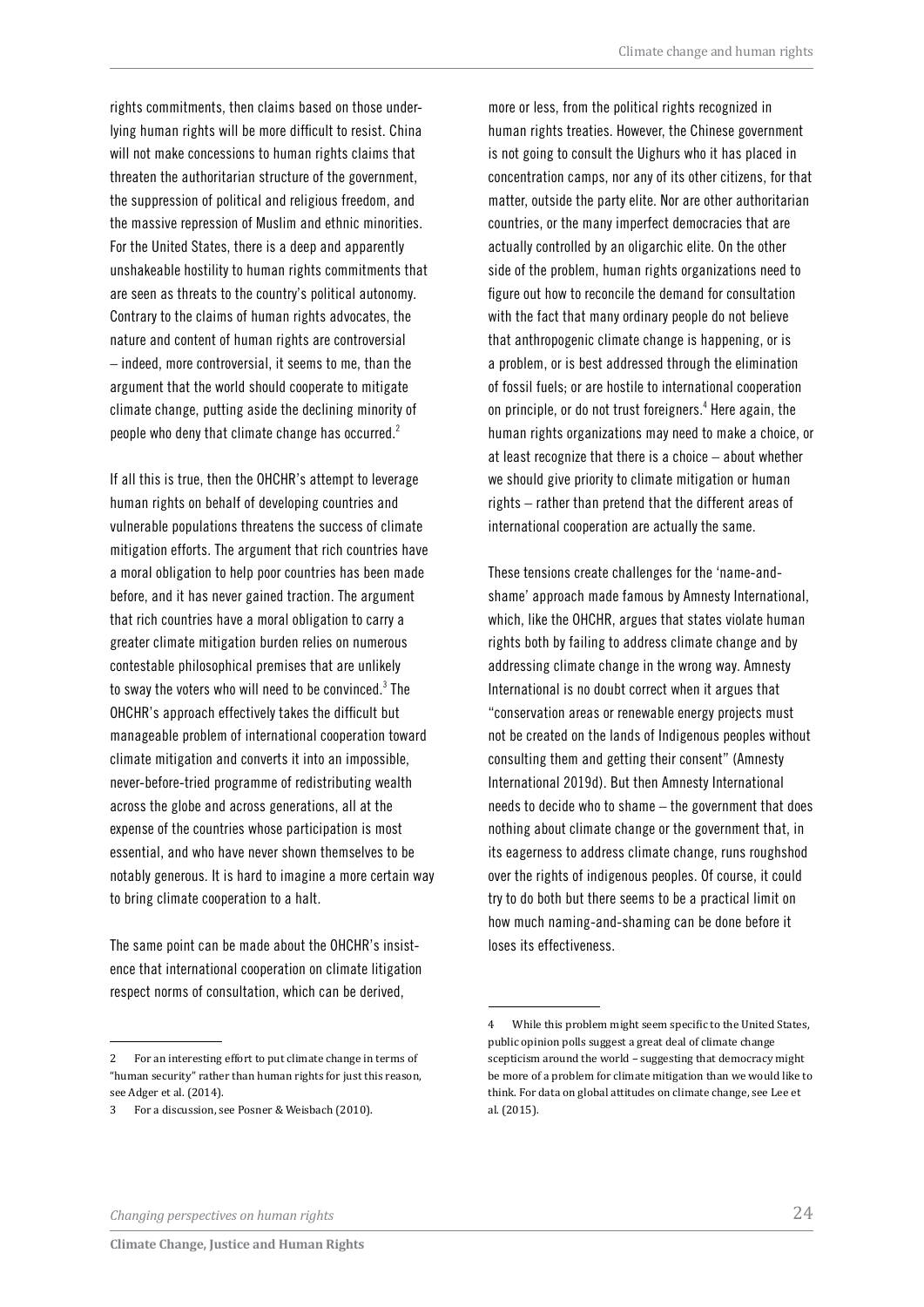One might argue, at least, that human rights *law* could help push forward climate change mitigation. If states are obligated to comply with human rights law, and the failure to mitigate climate change results in human rights violations, then it seems that we could advance climate change mitigation by reminding states of their human rights obligations or compelling them to comply with them. Individuals and organizations may also be able to file complaints with domestic and international courts, regulatory bodies, and other forums – and even if they do not obtain remedies, these activities will further bring attention to climate change and mobilize political support for climate change mitigation.

There are several problems with this argument. First, the connection between human rights law and the climate problem is far from obvious. There is no recognized human right to an atmosphere free of carbon emissions, thus the human rights argument must be that carbon emissions result in human rights violations – for example, by resulting in avoidable deaths and other harms. Even more creative arguments are possible:

*"According to the Universal Declaration of Human Rights, 'everyone has the right to education.' Article 13 of the ICESCR elaborates upon this right, guaranteeing to all persons, free, compulsory primary education and calling on States to progressively realize free secondary education for all. However, the impacts of climate change and the exigencies which it creates threaten the ability of States to expend maximum available resources for the progressive realization of the right to education and can press children into the labour pool prematurely."* (OHCHR 2015: 19)

But no court, government, or other legal authority would accept such an argument, as it implies that all government resource decisions – all decisions to spend money on X rather than  $Y -$  are limited by international treaties, since spending money on X could always mean failure to spend money on education, health care, old-age pensions, and all the other rights guaranteed by the treaties. If the failure of governments to curb carbon emissions violate human rights in this way, then so do all failures to curb all forms of serious pollution. Human rights thinking, on

this approach, does no more than restate the premise of policy analysis while getting us no closer to a solution.

Second, the legal institutions responsive to human rights arguments are too weak to provide any traction against climate change. Even at the best of times, international legal institutions are unable to coerce, shame, or in any other way influence the behavior of countries, except at the margins. And, with a new populist-nationalist fervour raging across the world, now is hardly the best of times. The International Court of Justice rarely has mustered the courage to pressure countries to comply with human rights; but in any event, most great powers refuse to submit to its jurisdiction. The various human rights committees, offices, and organizations established by the treaty regime are also frequently ineffective. Further, having no authority, relevant expertise, or legitimacy for directing climate policy, these organizations would be unable to influence governments if they tried to.

In many countries, domestic courts also sometimes enforce international human rights law (or regional or domestic law that overlaps with it). But their record is spotty, and in any event, it is hard to see what could be accomplished if courts were persuaded that climate change is a problem for human rights. Domestic courts rarely dictate policy outcomes, and in the handful of cases where courts have recognized positive rights, they have mostly urged the government to take action rather than issuing compulsory orders requiring the government to change its policies. National institutions in most countries already recognize that climate change is a challenge that should be addressed through international cooperation and domestic policy. The problem is one of achieving international cooperation, which domestic courts are in a poor position to solve.

Third, it is not even clear that a human rights approach, grounded in existing legal instruments, would require states to make climate mitigation a priority. As the OHCHR acknowledges, "The rights of children are protected by the CRC [Convention on the Rights of the Child] but the rights of future generations (in the sense of generations yet unborn) are not formally recognised in this or other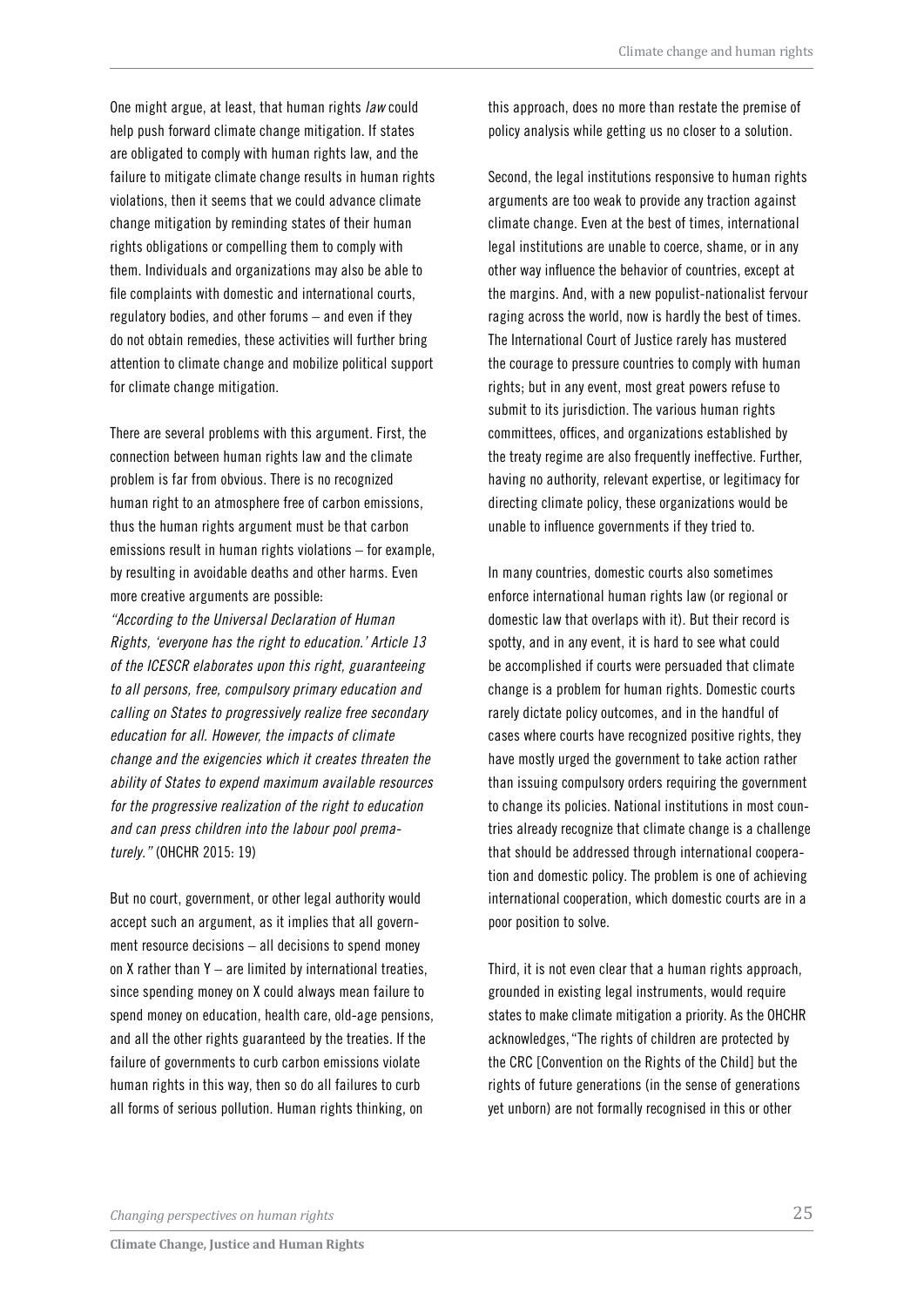major human rights instruments" (OHCHR 2015: 24). Never mind; the OHCHR insists that a climate treaty is required by 'intergenerational equity' without explaining what intergenerational equity requires or how it can be derived from human rights law. Under existing law, there is no basis for criticizing a country that says it will refuse to take climate mitigation efforts because, inspired by the CRC, it needs to spend money to save the lives of existing children instead of the non-lives of not-yet existing children.

#### **A way forward**

But this last point does suggest a way that human rights law could be of use in the coming battle with climate change. From time to time, a government might be tempted to engage in human rights abuses in the course of responding to the challenges posed by climate change. The most obvious danger on the horizon is the coerced transfer of populations from low-lying areas to higher ground, or to make way for massive new green-energy projects or untried geoengineering schemes. China's Three Gorges Dam provides a cautionary tale. While not motivated by climate mitigation, the dam is the type of project that a world bent on eliminating reliance on fossil fuels might undertake in increasing numbers. The dam project displaced more than a million people and caused significant harm to the environment – raising protests from human rights organizations (Human Rights Watch 1995). Amnesty International might have had this concern in mind when it invoked the rights of indigenous peoples: once states commit to climate mitigation, the natural constituency of the human rights organizations will comprise vulnerable individuals whose rights may be steamrolled by a panicking or over-aggressive government rather than the vast majority for whose benefit the climate mitigation projects are undertaken. As an early warning system for drawing the world's attention to climate mitigation projects that go too far, human rights might play a role. That is not the role that its advocates have called for, but it seems like a role that the human rights regime might be able to play.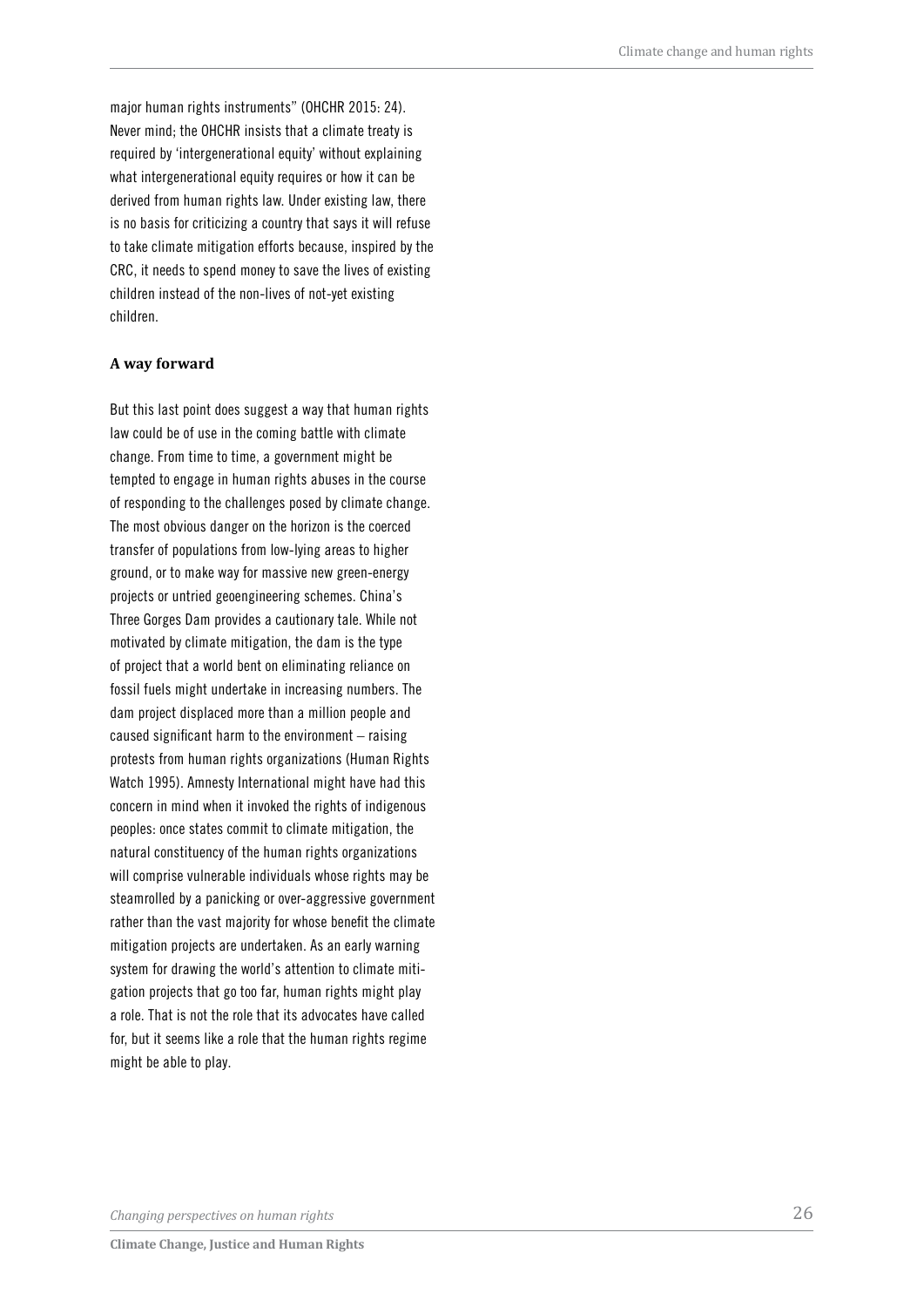## *Jane McAdam & Sanjula Weerasinghe* \*

## **Climate change and human movement**

*This essay discusses the evidence and available tools to address human movement linked to the adverse effects of climate change. In doing so, it offers insights into associated human rights implications. While human rights actors have recognized the immediate and longer-term implications of climate change on the enjoyment of human rights as a key challenge, including in the context of human movement, there is scope for a deeper engagement in order to foster rights-based policies and practical solutions.* 

#### **Introduction**

In public discourse and narratives on climate change and human movement, misconceptions abound. Correcting these is essential if suitable legal and policy frameworks are to be developed. At the outset, the following baselines need to be appreciated. First, climate change does not on its own cause the movement of people, but rather interacts with (and exacerbates) existing triggers. In particular, climate change impacts on the frequency and/ or severity of certain disasters, such as extreme weather events. Secondly, most movement associated with climate change occurs within countries, not across international borders. When cross-border movement does occur, people will generally remain within their own region. Thirdly, the term 'climate refugee' is legally flawed, although refugee law may have some relevance when people are displaced. Fourthly, long before island nations are inundated by rising seas, depleted water resources will render them uninhabitable. Finally, many people may need assistance to move, and some may not move at all – whether by choice or inability.

These corrective statements highlight the complexity of movement linked to climate change, and why evidencebased research is critical. This essay discusses the evidence and available tools to address human movement related to the adverse effects of climate change. In doing so, it offers insights into associated human rights implications. While human rights actors have recognized the immediate and longer-term implications of climate change on the enjoyment of human rights as a key challenge, including in the context of human movement, there is scope for a deeper engagement in order to foster rights-based policies and practical solutions.

#### **Types and magnitude of human movement**

The adverse effects of climate change are already influencing people's options and decisions on movement. They may contribute to *displacement* (forced movement), *migration* (voluntary movement) and decisions to *relocate* as households or communities (which can be forced or voluntary, depending on the circumstances). $<sup>1</sup>$ </sup>

The authors would like to thank the Research Council of Norway (Project No 235638) for supporting this work. 1 'Relocation' here refers to a planned process in which people voluntarily move, or are forced to move, away from their homes or places of temporary residence, are settled in a new location within their own or another state, and are provided with the conditions for rebuilding their lives. Planned relocation is carried out under the authority of the state, and is undertaken to protect persons from risks and impacts related to disasters and environmental change in the context of sea level rise. This has been adapted from Brookings Institution et al. (2015).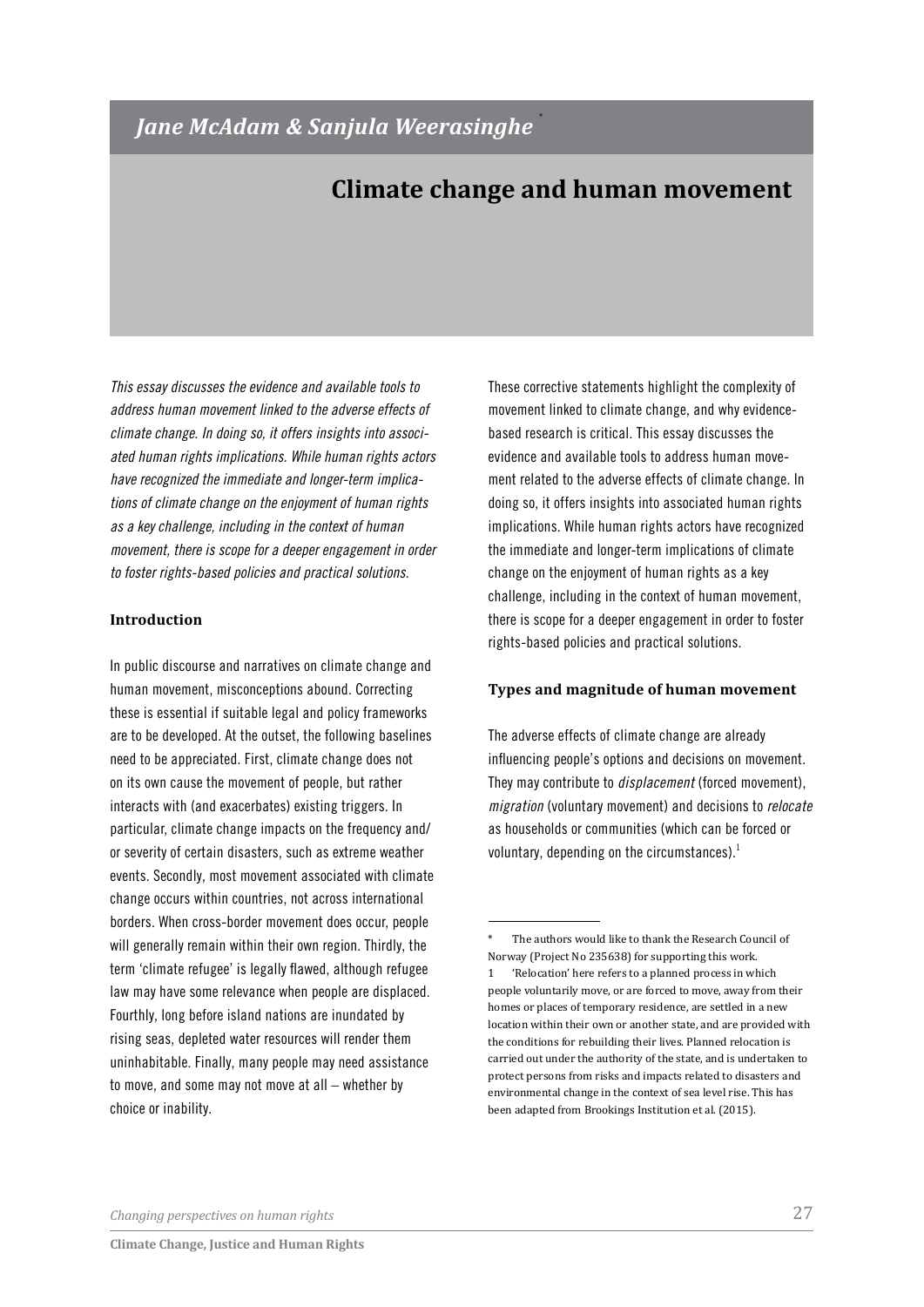The full magnitude of movement associated with climate change is unknown, although the evidence base is much richer than it was just a decade ago. Since 2008, the Internal Displacement Monitoring Centre (IDMC) has compiled data on internal displacement linked to suddenonset disasters (such as storms, cyclones, floods, wildfires, extreme temperatures and landslides). In 2018, of 17.2 million new disaster-related displacements, 16.1 million were associated with weather-related disasters (IDMC 2019a: 7). Over the past eleven years, disasters triggered 265 million internal displacements, which was an average of 24 million new displacements per year – and three times the figure for conflict and violence (IDMC 2019b:  $5-6$ ).<sup>2</sup> These figures are, however, an underestimate since they fail to capture displacement linked to slower-onset disasters (such as droughts, sea level rise, and desertification) (IDMC 2019a:  $v$ ).<sup>3</sup>

#### **Attribution and causality**

To fully appreciate the evidence, it is crucial to recognize that weather-related natural hazards that trigger disasters cannot easily be attributed solely to climate change.<sup>4</sup> What is known is that in 2018, the Intergovernmental Panel on Climate Change (IPCC) reinforced its earlier findings on the intensity and frequency of climate and weather extremes, which have increased in the past and are predicted to continue.<sup>5</sup> This means the magnitude of adversity arising from storms, floods, droughts and heatwaves will rise as climate change continues. The same is true for sea level rise.<sup>6</sup>

There is also a tendency to view sudden- and slow-onset disasters in isolation. Yet, between 2004 and 2014, roughly 34 per cent of disaster-affected people and 58 per cent of

disaster-related deaths occurred in the top 30 countries listed in the Fragile States Index (Peters & Budimir 2016). IDMC's 2018 data also explain an overlap of conflict and disasters which displaced people in a number of countries such as Afghanistan, Nigeria and Somalia (IDMC 2019a). These dynamics underline another important factor: displacement, migration or relocation associated with climate change is multi-causal. Stressors such as weak governance, resource scarcity, environmental sensitivity and demographic changes; individual vulnerabilities associated with age, gender, civil and political status and socio-economic well-being; and other root causes such as conflict and violence, impact on people's resilience, affecting whether they remain in situ (and in what condition), are displaced, or can migrate elsewhere.

This is why climate change is sometimes described in narratives and public discourse as a 'threat multiplier', and why the scale of climate change-related movement is difficult to measure. It also partly accounts for why policy development in this area has been incremental. However, with expanding knowledge and a growing pool of actors willing to engage with the phenomenon, there is now a clearer normative framework and more robust tools in place for averting, minimizing and addressing climate change-related mobility.

#### **Normative developments**

The IPCC first identified the potential impacts of climate change on human movement in 1990 (IPCC 1990; IPCC 1997). Following its 2007 assessment report, which reinforced its impacts on mobility, empirical research on the connection between climate change and human movement expanded (Hegerl et al. 2007; IPCC 2007). The adoption of paragraph 14(f) of the Cancun Adaptation Framework in 2010, whereby states parties to the United Nations Framework Convention on Climate Change (UNFCCC) recognized "climate change induced displacement, migration and planned relocation" as elements to be addressed within the framework of climate change adaptation, was pivotal (UNFCCC 2011). It explicitly acknowledged the impacts of climate change on human mobility and became a catalyst for action (see McAdam 2014).

<sup>2</sup> In 2018, 61 per cent of new internal displacement was caused by disasters compared to 39 per cent by conflict (IDMC 2019a: 6).

<sup>3</sup> Note, however, that some drought-related displacement is captured in the 2018 global figures.

<sup>4</sup> See National Academies of Sciences, Engineering, and Medicine (2016) and Otto et al. (2014).

<sup>5</sup> See e.g. IPCC (2018b) and Hoegh-Guldberg et al. (2018).

<sup>6</sup> On human rights impacts of sea level rise see e.g. McAdam et al. (2016). See also OHCHR (2018).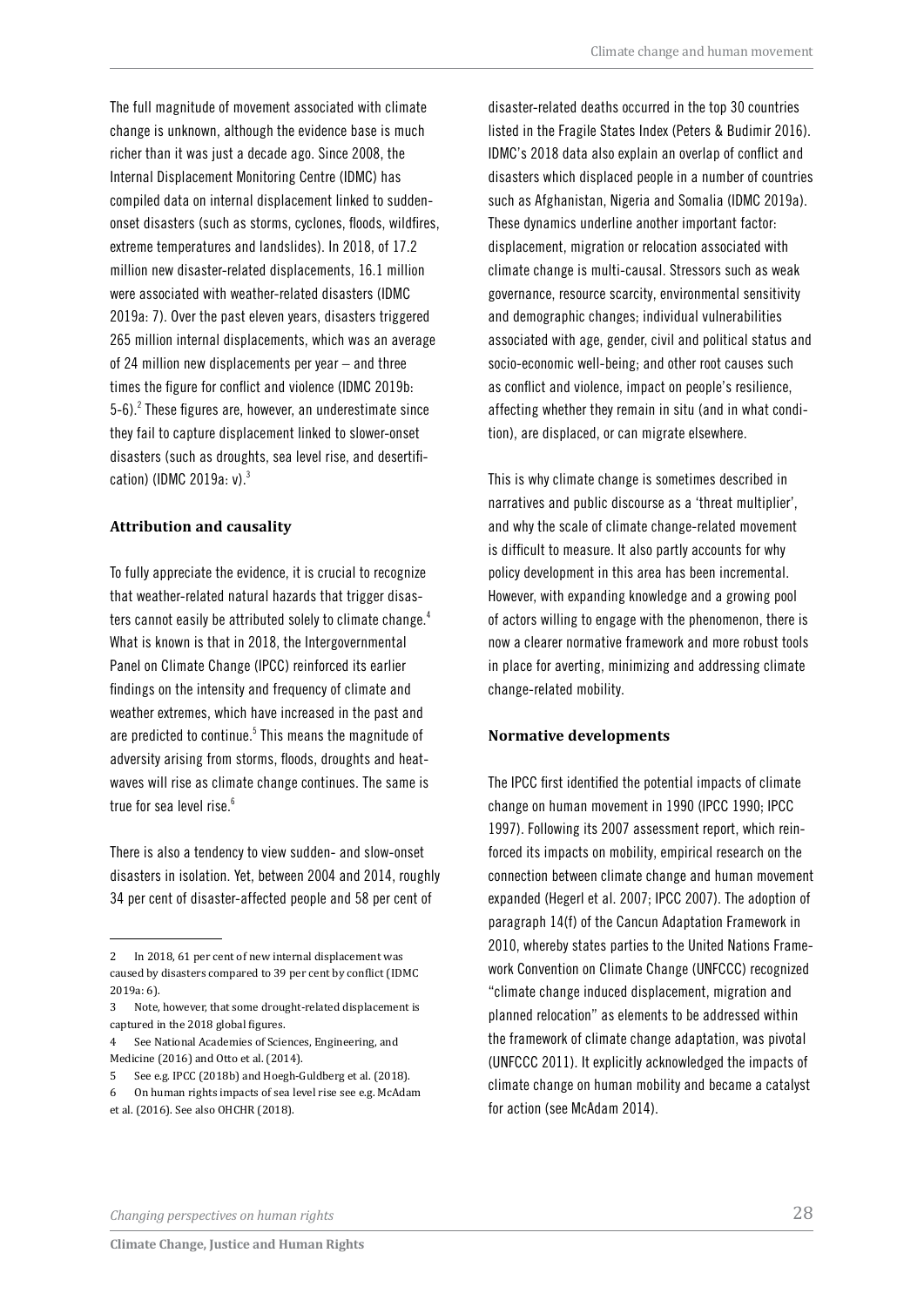Even so, it was the Nansen Initiative and its Agenda for the Protection of Cross-Border Displaced Persons in the context of Disasters and Climate Change (Protection Agenda) that paved the way for a clear and comprehensive plan to address human movement (The Nansen Initiative 2015). Prior to the Nansen Initiative's establishment in 2012, scholars, practitioners and policymakers had identified normative gaps but concerted efforts to address them had faltered (see McAdam 2014). The Protection Agenda sets out a toolkit for responding coherently to climate change-related mobility, underpinned by the recognition that multi-disciplinary and multi-sectoral actions are needed at the local, national, regional and international levels.

The Protection Agenda was developed through political, strategic and technical efforts that engaged states and other stakeholders across regions, and it was endorsed by 109 state delegations in October 2015. It encompasses humanitarian dimensions, but also disaster risk reduction (DRR), climate change adaptation (CCA) and sustainable development, in efforts to avert and minimize unsafe and involuntary movements and to respond to displacement within and across international borders when it does occur. Three key priorities are to: (1) collect data and enhance knowledge (particularly on cross-border disaster displacement); (2) enhance the use of humanitarian protection measures for cross-border disaster displaced persons; and (3) strengthen the management of disaster displacement risk in countries of origin.

The centrality of proactive efforts in countries of origin, and not simply remedial measures in destination countries, is reflected in the Protection Agenda's priorities. In this respect, the third priority encompasses four interventions: (1) integrating human mobility within DRR, CCA and relevant development processes; (2) facilitating migration with dignity; (3) improving the use of planned relocation; and (4) ensuring that the needs of internally displaced persons (IDPs) are effectively addressed in domestic laws and policies. This envisages that human rights consequences could potentially be minimized if involuntary and unsafe movements are averted. Displacement also undermines development gains and frustrates the sustainable development agenda.

The Task Force on Displacement (TFD), established in 2015 under the UNFCCC, was accordingly tasked with developing recommendations to avert and minimize, as well as address, displacement related to the adverse impacts of climate change. Similarly, the International Law Commission's 2016 Draft articles on the protection of persons in the event of disasters, which explicitly address human mobility, detail the scope and content of states' duties in the context of sudden and slow-onset disasters with respect to preventive and remedial actions.

Since the adoption of the Protection Agenda, coordinated efforts (including through the Platform on Disaster Displacement (PDD), the Nansen Initiative's successor) have been undertaken to frame and secure acknowledgement of the diverse dimensions of climate change-related mobility in pivotal global processes and instruments.<sup>7</sup> Concerted efforts to ensure states and other stakeholders have the requisite tools to implement recommendations has been another central focus.

One example is the UN General Assembly-endorsed Sendai Framework for Disaster Risk Reduction 2015-2030, which contains language on human mobility and measures related to displacement, evacuation and relocation in the context of strengthening disaster risk governance, investing in resilience and enhancing preparedness. The Framework recognizes displacement as one common, devastating consequence of disasters and notes that managing disaster risk aims to protect people, their property, health, livelihoods and assets, while promoting and protecting all human rights. In May 2019, the UN Office for Disaster Risk Reduction (UNDRR) published a Words into Action guide, which offers practical guidance to governments on integrating human mobility into DRR strategies.

#### **Movement within countries**

Moving people away from harm is an important measure

<sup>7</sup> For details, see McAdam (2016); Global Compact on Refugees, UN Doc: A/73/12 (2 August 2018); Global Compact for Safe, Orderly and Regular Migration, UN Doc: A/RES/73/195 (19 December 2018).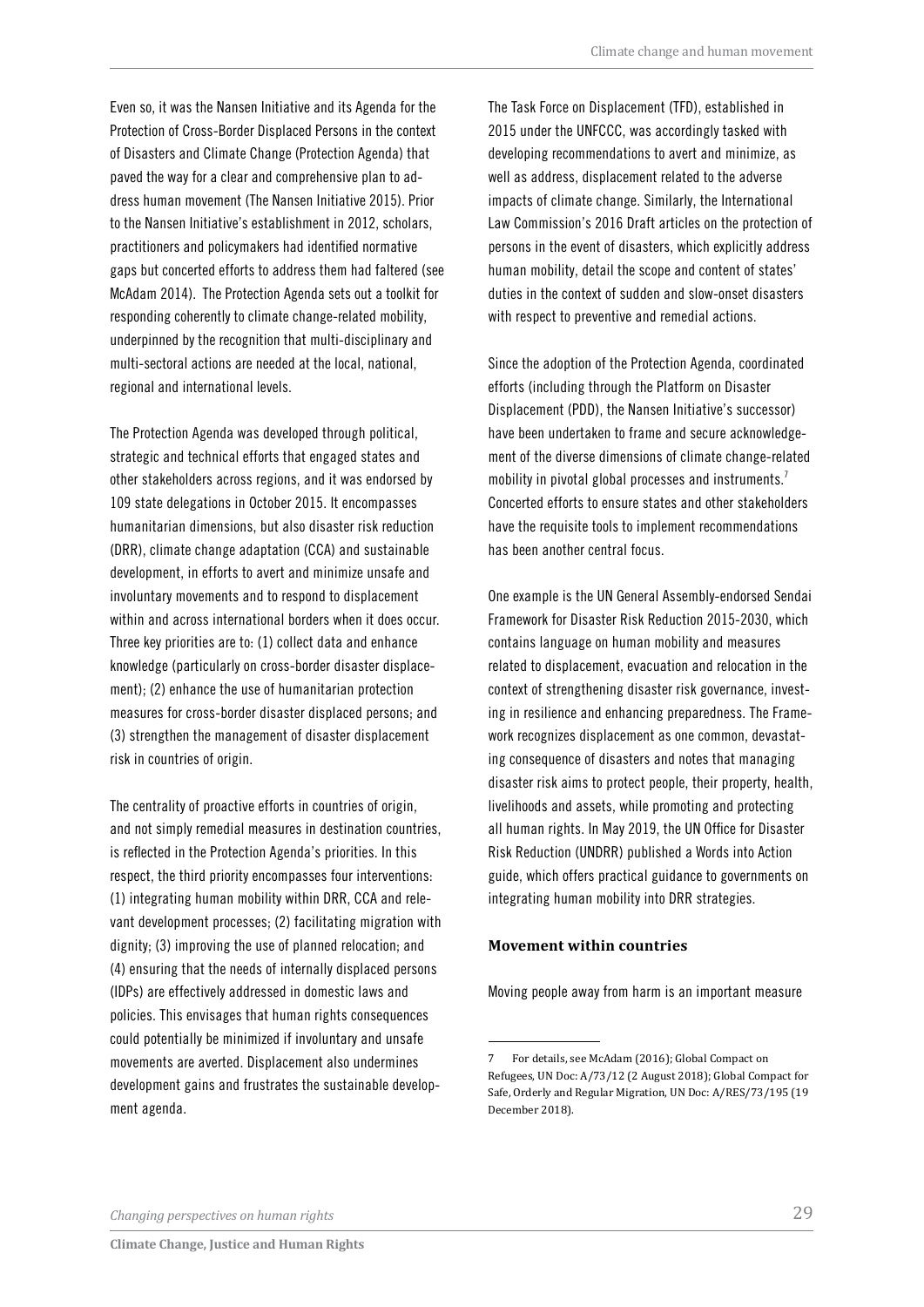to reduce mortality and injury in the face of imminent risk and when other DRR and CCA actions to reduce exposure and vulnerability are inadequate. Indeed, international human rights law imposes duties on states to undertake certain actions to protect the right to life (inter alia) from risks emanating from natural hazards. Substantive and procedural duties are engaged, such as the obligation to take regulatory measures and to provide sufficient information. In essence, the duty is one of conduct to "take appropriate steps to safeguard the lives of those within their jurisdiction", not one of result (ECtHR 2008: para 128).<sup>8</sup>

In practice, this may mean providing people with warnings, options to leave, safe areas to move to, and assistance and protection while displaced. This strategy proved vital in May 2019 when the Indian government evacuated over 1.2 million people in less than 48 hours from the worst cyclones to hit India in over twenty years. While storm surges, powerful winds and flooding ravaged infrastructure, loss of life was minimized (see e.g. Dora & Padhee 2019).

The international community has conceded that preventative or remedial relocation (that is, in the aftermath of displacement) may be necessary from places that present risks from landslides, flooding, storm surges and the like, or which are likely to become inhabitable due to water, ecosystem or livelihood depletion or inundation from sea level rise (Republic of Fiji 2018).<sup>9</sup> Increasingly, communities are themselves making decisions to relocate to avoid the adverse effects of climate change and environmental degradation.

When an evacuation or relocation occurs, a range of human rights are implicated in the actions and choices of states and other actors. Past experiences demonstrate that relocation can entail disruptions to livelihoods, income, socio-economic networks and cultural heritage, which is

why it is often considered an option of last resort. Due regard must be had to procedural safeguards (including access to information, in-depth consultation and participation), financing and planning, and expert guidance has been developed to try to ensure these and human rights protections are safeguarded.10

Through the state-led Migrants in Countries in Crisis (MICIC) Initiative, states, intergovernmental organizations, private sector actors and civil society have developed guidance, practices and tools to address the protection needs of migrants displaced in a range of contexts, including by disasters. They cover needs from the period prior to departure, through to the emergency response phase and finally to return.<sup>11</sup>

In all of these situations, the Guiding Principles on Internal Displacement remain the most authoritative and overarching normative framework on the protection of IDPs, including those displaced by the impacts of disasters. They reflect international human rights and humanitarian law and cover all stages of flight.

#### **Movement across international borders**

Cross-border movements have been the subject of extensive policy and scholarly debate, partly due to recognition of a normative gap for addressing admission, status and rights.12 Concerns about the legal lacunae for so-called 'climate refugees' stimulated calls to expand the 1951 Refugee Convention relating to the Status of Refugees, adopt a new protocol to it, or create a whole new treaty. However, states are reticent to develop new international legal standards and many legal experts believe such efforts are premature. In this context, one of the Protection Agenda's three priorities recommended enhanced use of 'humanitarian protection measures', exceptional migration categories or other special protection measures to assist people displaced in the context of climate change.

<sup>8</sup> See also Burson et al. (2018).

<sup>9</sup> See also International Law Association (2018) Resolution 6/2018 and accompanying Sydney Declaration of Principles on the Protection of Persons Displaced in the Context of Sea Level Rise. Available at: [https://environmentalmigration.iom.](https://environmentalmigration.iom.int/sites/default/files/ILAResolution_6_2018_SeaLevelRise_SydneyDeclaration.pdf) [int/sites/default/files/ILAResolution\\_6\\_2018\\_SeaLevelRise\\_](https://environmentalmigration.iom.int/sites/default/files/ILAResolution_6_2018_SeaLevelRise_SydneyDeclaration.pdf) [SydneyDeclaration.pdf.](https://environmentalmigration.iom.int/sites/default/files/ILAResolution_6_2018_SeaLevelRise_SydneyDeclaration.pdf)

<sup>10</sup> See Brookings Institution et al. (2015); UNHCR et al. (2017); CCCM Cluster (2014).

<sup>11</sup> For more on the initiative, its guidance and tools see [https://micicinitiative.iom.int/.](https://micicinitiative.iom.int/)

<sup>12</sup> For further elaboration of these points, see McAdam (2012).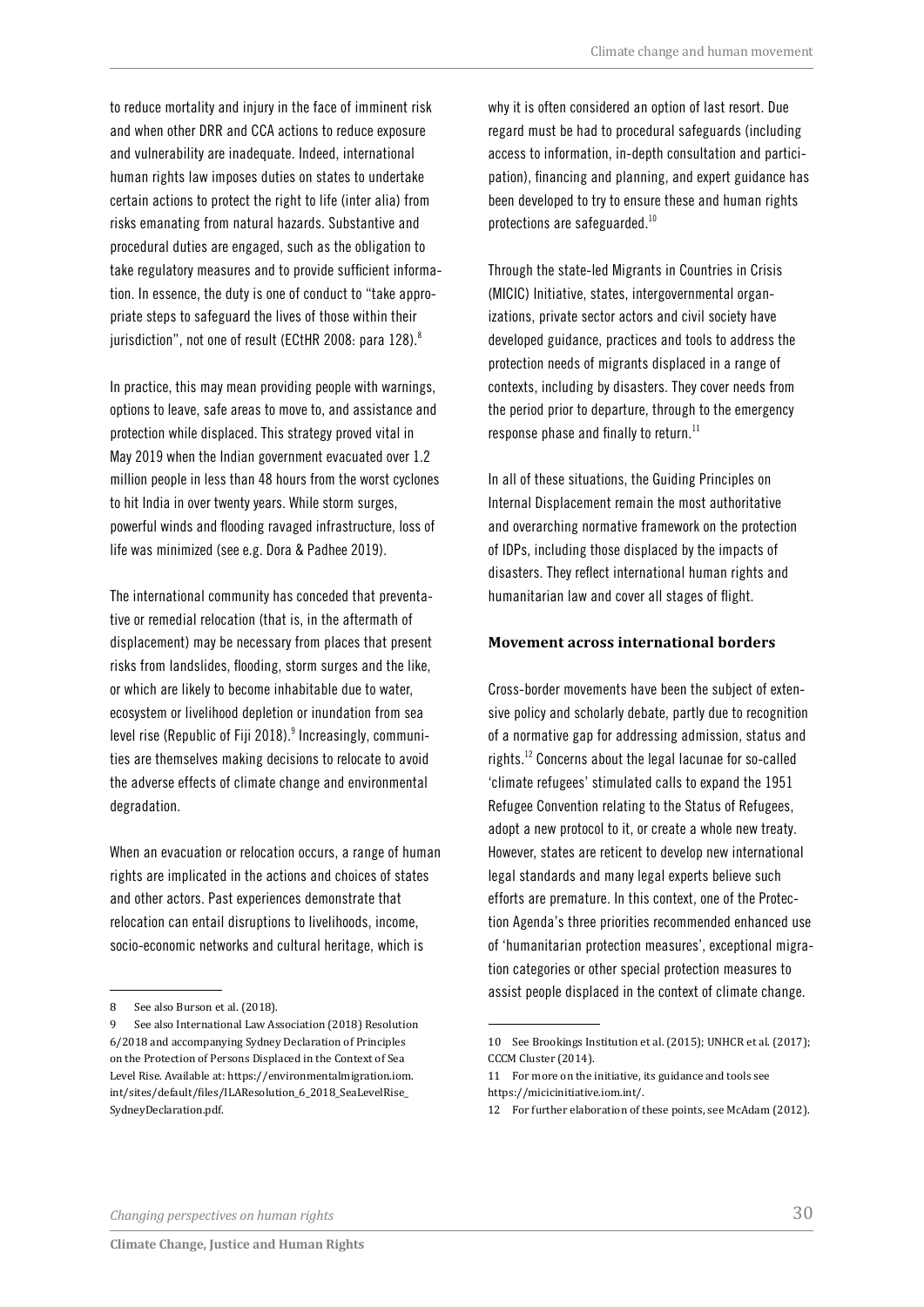To be recognized as a refugee under the Refugee Convention, a person must demonstrate a "well-founded fear of being persecuted for reasons of race, religion, nationality, membership of a particular social group or political opinion" (Convention relating to the Status of Refugees 1951: art 1). Scholars and decision-makers have recognized that in limited circumstances, this definition may be applicable to claims from people fleeing disasters or other adverse effects linked to climate change. For instance, if, in the aftermath of a disaster, a government withheld humanitarian aid due to a person's political opinion or ethnicity, this could amount to Convention-based persecution. In general, however, the Refugee Convention has been considered an inappropriate normative framework on account of:

- difficulties in demonstrating discriminatory human agency and in identifying the so-called 'agent of persecution';
- difficulties in demonstrating the requisite nexus to a Convention ground;
- arguments that governments may be willing and/or able to provide protection;
- inaccurate conceptions of disasters as 'natural' events arising from forces of nature, and conceptions of disasters and adverse effects of climate change as inflicting indiscriminate harm.

Recent jurisprudence from New Zealand has offered some insights into where and how refugee law might apply.<sup>13</sup> Some scholars have also put forward salient arguments for a deeper examination of the Refugee Convention's potential,<sup>14</sup> seeking to dispel the common perception of disasters as purely 'natural' phenomena. Disasters are also social phenomena which can exacerbate existing patterns of discrimination and marginalization. This lens provides new insights into differential experiences and risks of harm that may be based on ethnicity, gender or other grounds.

In situations where disasters combined with conflict or violence, states in Africa and Latin America have recognized refugee status on the basis of broader criteria explicit in definitions in regional instruments. For instance, neighbouring states granted refugee status to Somalis who fled in the context of drought, conflict and famine in 2011 (see e.g. UNHCR 2018). As noted earlier, there is a tendency to view disasters in isolation. Yet, in many countries and regions, disasters overlap with conflict and/or violence, such as in Nigeria, South Sudan, Afghanistan, Iraq and parts of Central America.

At present, international human rights law also offers limited opportunities. It prevents states from sending people to places where they face a real risk of being arbitrarily deprived of their lives or being subjected to inhuman or degrading treatment. Certainly, at some point, on the basis of cumulative impacts (such as where fresh drinking water is unavailable, crops cannot grow, and people are at risk of repeated displacement), the harm could amount to inhuman or degrading treatment. However, timing will be relevant, including the potential for mitigating factors to intervene to limit exposure and severity of harm.<sup>15</sup>

In this context, states have often used discretionary measures to permit people to remain, or to be admitted, in the aftermath of disasters. Underpinned by humanitarian considerations, some states have issued special humanitarian visas, generally for temporary stays, with options for disaster-affected individuals to apply before departure or upon arrival. For instance, Brazil granted humanitarian visas to Haitians following the 2010 earthquake. Other states have permitted non-citizens present on their territory to stay after a disaster has struck. For instance, New Zealand offered temporary visas to Nepalis who could not return after the 2015 earthquake. Occasionally, states have also evacuated people across international borders, but mostly for medical reasons. While most of the measures described above have been wholly discretionary, some have had a legislative basis (such as Temporary

<sup>13</sup> *AF (Kiribati)* [2013] NZIPT 800413; *AC (Tuvalu)* [2014] NZIPT 800517-520.

<sup>14</sup> See e.g. Scott (2016); note also UNHCR (2018).

<sup>15</sup> See Anderson et al. (2019) and *Teitiota v New Zealand*, UN doc: CCPR/C/127/D/2728/2016 (24 October 2019).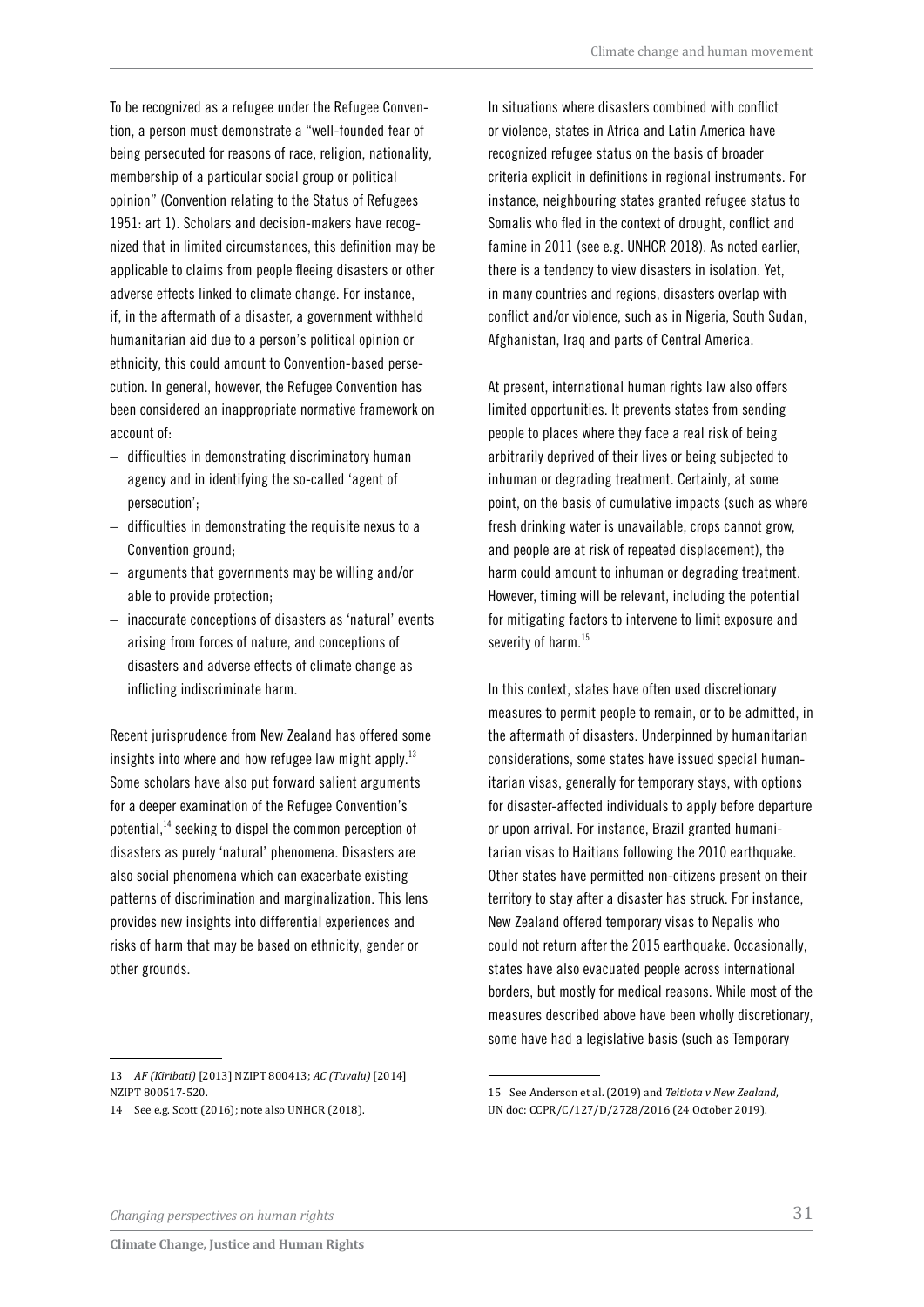Protected Status in the United States). Some countries in Central and South America have sought to create more systematic responses by producing non-binding regional guidelines, identifying effective practices. $16$ 

States have also used regular migration law categories (such as labour, family, education or tourism) to support entry and stay. Authorities have expedited processes, waived or relaxed substantive requirements, and used their discretion to grant visas to disaster-affected people who apply through these more general migration channels. Such measures can offer a more predictable legal status and, potentially, a path to a permanent solution.

These types of migration law and policy-based measures are a vital component of efforts to develop sustainable approaches. As Anote Tong, former President of Kiribati, stated: "If we train our people and they become skilled, then they would migrate with dignity and on merit, they would not be people running away from something. They would be migrating, relocating as people with skills as members of communities they go into, even leaders, I hope" (Walsh 2017).

Temporary labour migration schemes, which can support livelihood diversification, have also been used to support people living in precarious conditions. For instance, Australia and New Zealand have seasonal employment schemes targeting Pacific island countries significantly affected by climate change (although that is not the stated rationale for the programmes). Regional or bilateral free movement agreements can also enable disasteraffected people to travel safely across borders, and in that sense can be a form of 'migration as adaptation'.

#### **Global compacts on migration and refugees**

The knowledge and awareness amassed over the past decade on climate change-related movement is evident in two instruments adopted by the UN General Assembly in 2018: the Global Compact for Safe, Orderly and Regular

Migration (Migration Compact) and the Global Compact on Refugees (Refugee Compact).<sup>17</sup> Although not legally binding, they reflect political commitments by states to which they will be held to account in regular high-level reviews.

The Migration Compact reflects an express commitment by states to address the challenges of climate changerelated mobility. The text underscores the three priorities identified in the Protection Agenda and addresses displacement, migration and relocation within and across borders. Notably, it recognizes the significance of regular migration pathways (such as those discussed above) for offering safe options for affected people, including as a way to adapt to the adverse effects of climate change.

Unlike the Migration Compact, the Refugee Compact does not contain specific commitments on climate change-related movement. However, it does acknowledge displacement in the context of disasters, environmental degradation and the adverse effects of climate change, including the importance of preparedness and DRR, the need for coordinated operational responses, and the role of multiple protection options. In particular, paragraph 61 notes that states must determine the status of those on their territory "in accordance with their applicable international and regional obligations, in a way which avoids protection gaps".

#### **Conclusion**

Human movement linked to the adverse impacts of climate change is likely to increase, but frameworks and tools exist to prevent some movement where possible, and to manage it where not. Concerted efforts are needed to ensure these interrelated approaches are implemented robustly to avert, minimize and address displacement linked to climate change. Most people do not want to

<sup>16</sup> See e.g. The Nansen Initiative (2016) and CSM & International Organization for Migration (2018).

<sup>17</sup> Global Compact on Refugees, UN Doc: A/73/12 (2018); Global Compact for Safe, Orderly and Regular Migration, UN Doc: A/RES/73/195. For analysis, see the special issue: 'The 2018 Global Compacts on Refugees and Migration' (2018) *International Journal of Refugee Law* 30(4), particularly the article by Walter Kälin.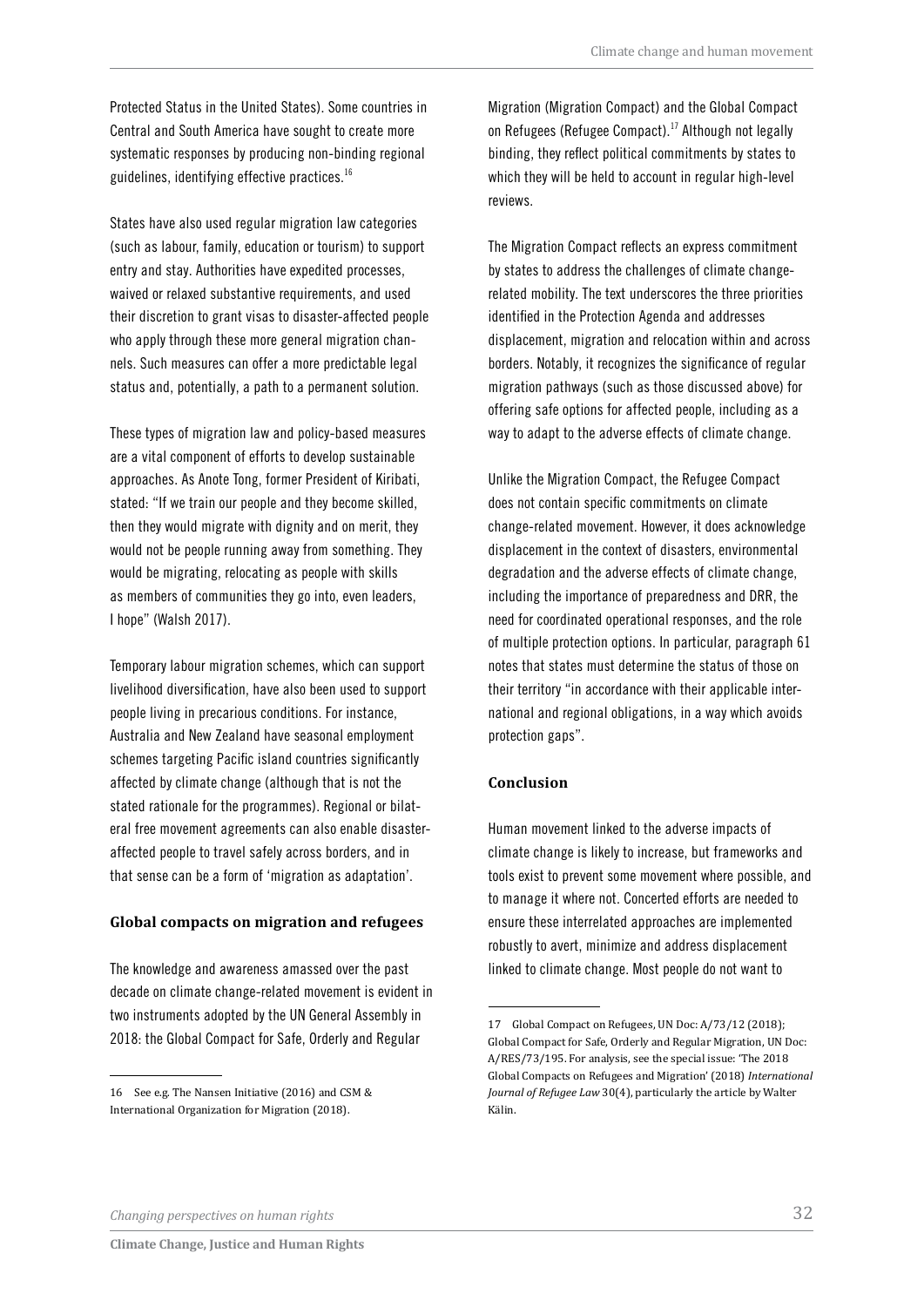leave their homes, and most want to return as soon as possible if they are uprooted. Yet, some are also coming to the realization that moving away from their homes may become inevitable for their long-term security. To safeguard these choices and provide dignified options, the multi-pronged preventative and remedial approaches discussed in this essay must become part of preparatory processes at all levels of governance.

In his June 2019 report to the Human Rights Council, the Special Rapporteur on Extreme Poverty and Human Rights urged the human rights community to engage robustly and systematically to help create transformative responses to climate change (UNHRC 2019). The human rights framework offers an established set of standards against which to assess both risk and proposed policy responses. In this context, a central role for human rights actors is to determine how to "translate States' obligations in a way that more clearly engages with [the available] policymaking choices" (UNHRC 2019: para 71) so as to foster sustainable and rights-attuned solutions.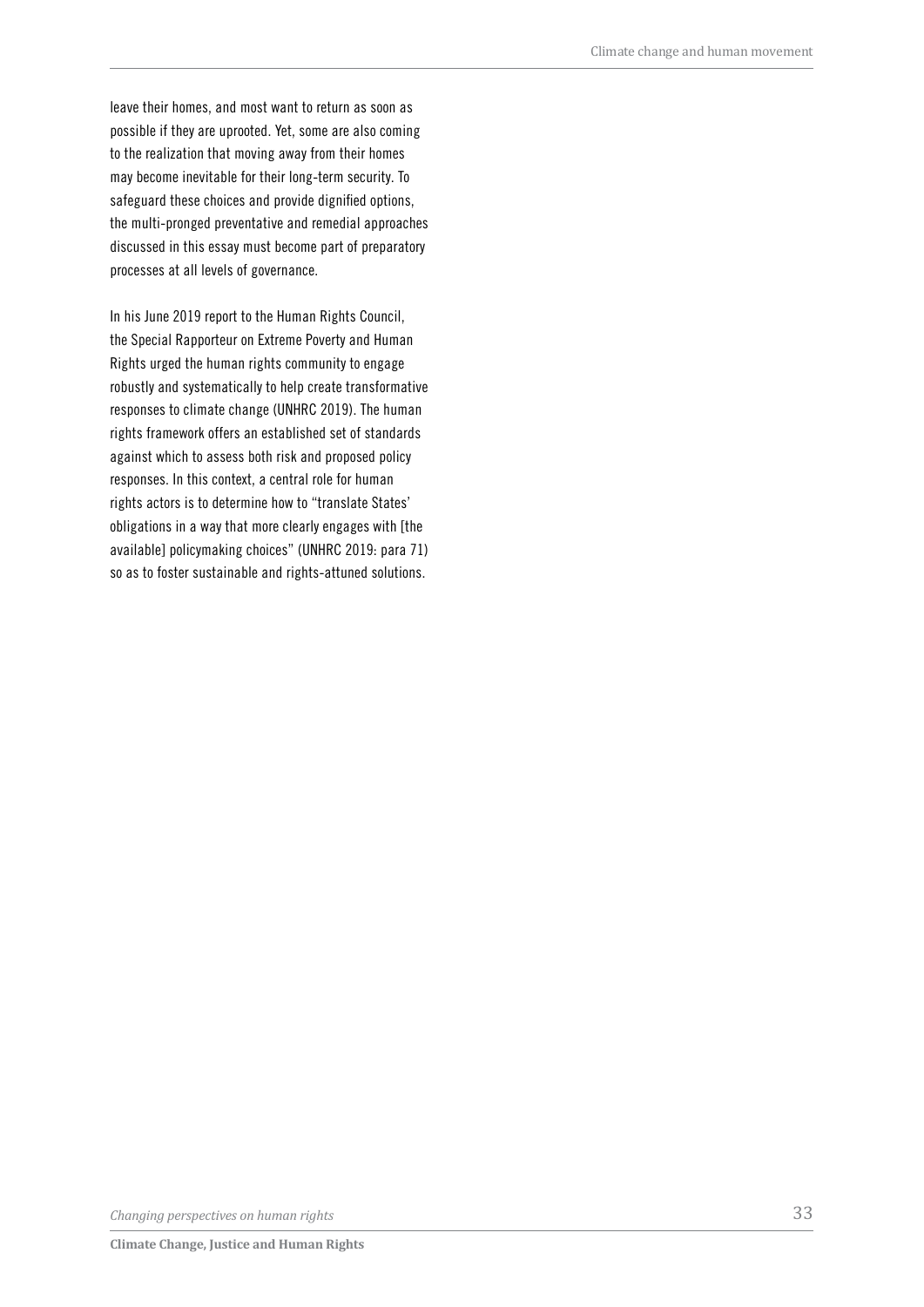*Changing perspectives on human rights*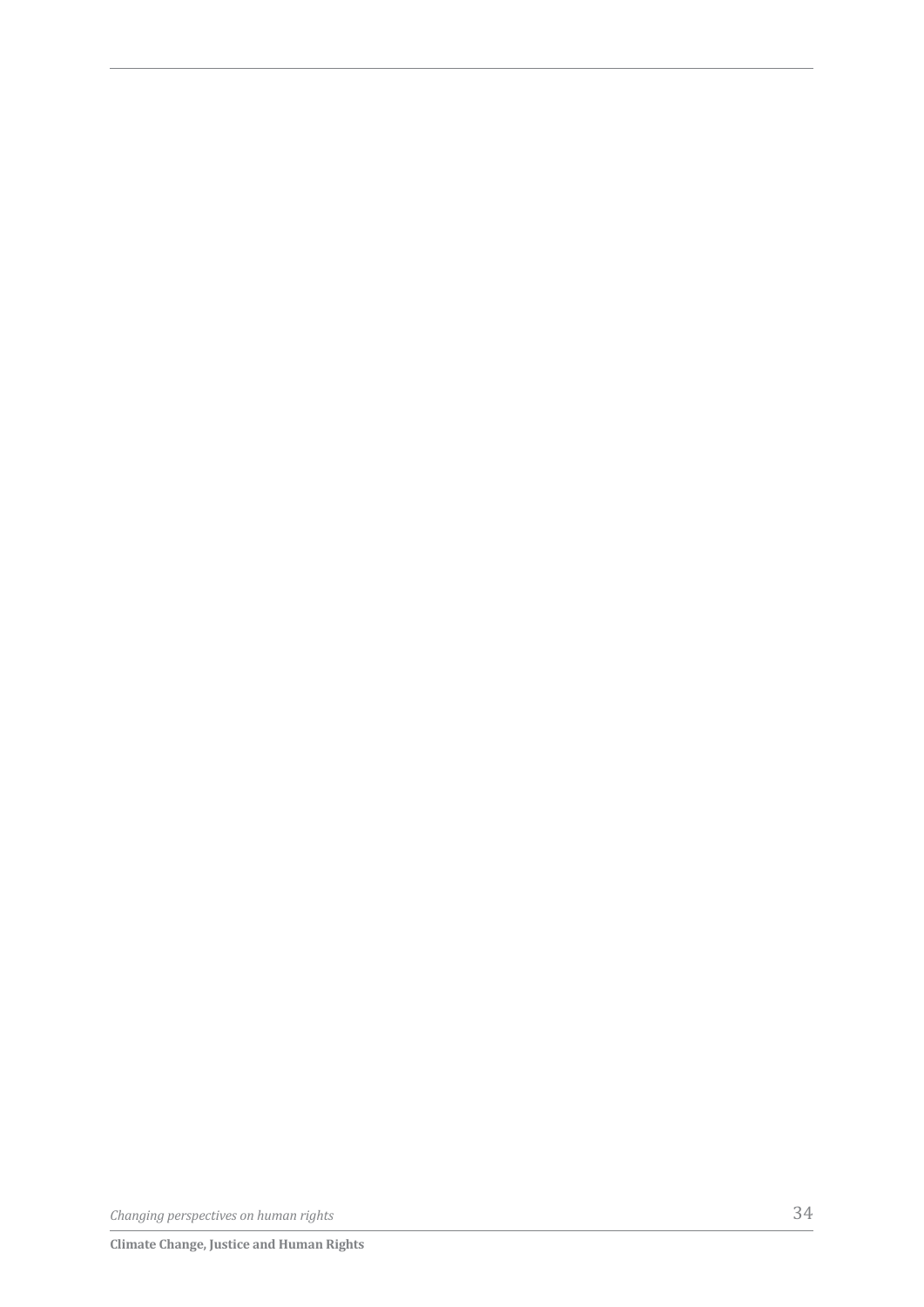#### *Barbara Oomen*

## **Subnational authorities and climate change**

*Today's world abounds with 'frontier cities' seeking to explicitly assert responsibility for international human rights law, even – and especially – where the state parties concerned do not take their international obligations as seriously. They can add to the effectiveness, but also to the legitimacy and the appropriateness of climate action. International (human rights) law has a key role to play in supporting their efforts. There are, however, risks involved in a focus upon local action.* 

#### **Introduction**

In May 2019 Heidelberg declared a 'climate emergency', as did hundreds of other local authorities in dozens of countries – including New York, Vancouver and Naples. In the German town, this led to, amongst others, a focus on electrical buses, reconsidering building projects and supporting food saving projects. Heidelberg forms but one example of how local and regional authorities are taking the lead in climate change mitigation and adaptation. Small wonder that such subnational authorities show up in addressing the causes and consequences of climate change: they do not only have a lot to lose with global warming, but also a great deal to contribute. If addressing climate change and its human rights implications is about having 'all hands on deck', subnational authorities are powerful partners to have on board. They can add to the effectiveness, but also to the legitimacy and the appropriateness of climate action. In this essay, I will argue that international (human rights) law has a key role to play in supporting their efforts, and that human rights organizations should support this. In setting out this role, it

is important to distinguish between subnational authorities that are more-than-willing, those that are willing and those that are less-than-willing to meet the global goals in this field. In each of these cases, international law has a specific role to play. Before turning to this, however, it is important to take a closer look at how subnational authorities have come to play an ever-larger role in combating climate change and thus protecting human rights.

#### **Global challenges, local action**

Tiny hamlets amongst wide stretches of agricultural land, global cities with monorails amongst skyscrapers, tribal areas in which people live close to nature, regions and states that encompass both and everything in between – the term subnational authorities encompasses a wide range of actors like cities, local governments, municipalities and regions (Bäckstrand et al. 2017). The common denominator is that these are authorities other than the nation state, that hold public power within a certain territory. They do not hold functional authority, as is the case with for instance water boards or transport authorities. Neither are they non-state actors, such as businesses or civil society. This, however, is where the commonality ends. The public power concerned can be allocated via decentralization or devolution, or exist simply because it concerns a federal state. It can also range from seemingly mundane features, such as garbage collection and zoning, to far-fetching constitutional and fiscal powers which all impact differently the ability to respect, protect and fulfill human rights in times of climate change. In addition, resources and needs in this area differ vastly.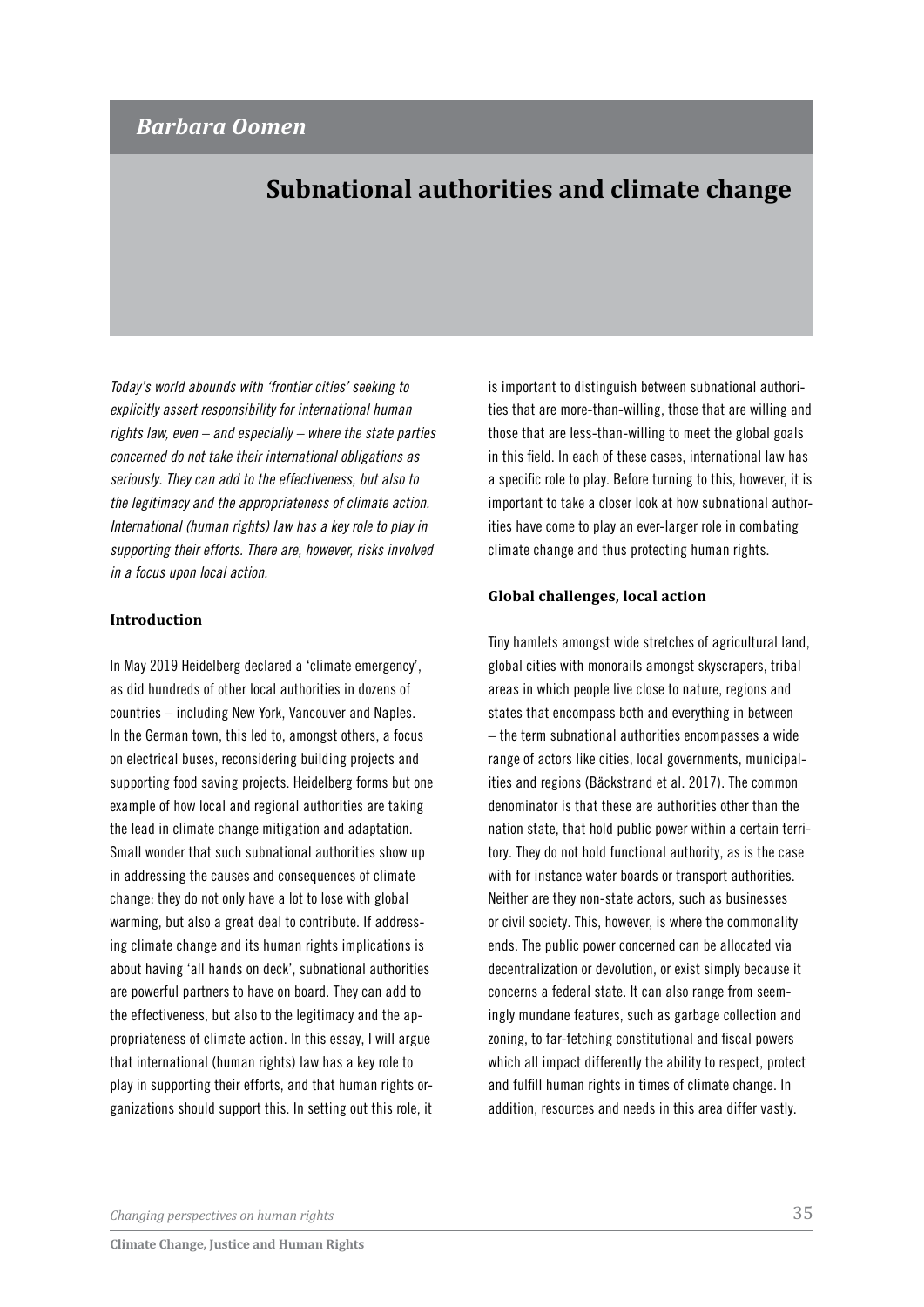Amongst this collection of highly diverse actors, cities hold a special role (Aust 2015). They are home to more than half of the world's population, but are also often threatened directly. Seaside cities like Ghuangzou, New Orleans, Mumbai and Osaka, for instance, all run the risk of being flooded by 2100 if emissions are not reduced (Cassidy 2018). It is not surprising that New York, after hurricane Sandy demonstrated the city's vulnerability in 2012, passed a far-reaching Climate Mobilization Act in 2019 (Kaufman 2019). Coastal towns aside, cities in general account for 60 to 80 per cent of both energy consumption and global CO2 emissions, and as such are as much part of the problem as they can be part of the solution.

Such urban solutions come in a wide variety of forms. The C40 climate network lists 14.000 examples of city climate action (C40 2018). Among them is San Francisco's move towards zero waste via recycling and composting. Addis Ababa's focus on low carbon building designs. Sydney's investment in green links connecting all city parks. London limiting access to its central business district. Buenos Aires offering free led lights. Milan and Shenzhen changing all their municipal transport to zero emission buses. Accra closing down illegal waste dump sites and Dubai participating in the adaptation academy. And so on, and so forth.

The fact that all these examples are shared within a city network is not coincidental. If cities are taking the lead in addressing climate change, they are doing so together (Kern & Bulkeley 2009). The Global Covenant of Mayors for Climate and Energy, for instance, brings together nearly 10.000 signatories in 59 countries which commit to reducing greenhouse gas emissions to 40 per cent by 2030, and to drawing up a sustainable action and energy plan. The C40 network unites some of the largest cities in the world, with the Paris Agreement as its normative basis. ICLEI, local governments for sustainability, is another mayor network, that helps over 1750 local and regional governments in developing pathways to lowering emissions, enhancing biodiversity and strengthening circularity and resilience in an equitable manner. These are only three of the hundreds of Transnational Municipal Networks (TMNs) at play in climate governance, often with overlapping membership and partnerships with international organizations and businesses (Acuto 2013).

These TMNs often unite global cities that have the power and the resources to participate in them (Lee 2013). This does not apply to smaller places, where it will often be the region, a province or  $-$  in a federal context  $-$  the state to undertake climate action. In Canada, for instance, provinces set their own climate plans, which means that British Columbia focuses on introducing a carbon tax and Alberta regulates industrial emissions. In the United States, similarly, California and Hawaii passed State Bills committing to 100 per cent clean energy by 2045, Colorado focused on clean cars, New Jersey passed a Clean Energy Act focusing on wind energy and Illinois vowed to boost solar capacity by 2000 per cent (Zukowski 2018).

Next to all the focus on the activities of cities, transnational municipal networks and regions in combating climate change, there is relatively little scholarly attention for the activities of smaller towns in rural areas. Still, it is clear that all types of subnational authorities are often prepared to go much further than the nation state in combating climate change. Let us briefly consider how this contributes to the process of mitigation and adaption, and thus also to protection of the rights at stake.

## **The subnational contribution**

When US President Trump pulled out of the Paris Agreement, stating that he represented the citizens of "Pittsburgh, not Paris", the Pittsburgh mayor Peduto replied with a tweet stating that his town would follow the Paris Agreement, "for our people, for our economy & for the future" (Aust 2018). Such local commitment can contribute to reaching global goals as formulated in Paris, in three different ways: by adding to their effectiveness, their legitimacy and their appropriateness. Let's briefly consider each of these contributions. *– Effectiveness:* subnational authorities can make a key contribution to keeping global warming under 1.5 degree Celsius, if only because cities are responsible

for an estimated 75 per cent of global CO2 emissions. A 2018 report calculated the impact that all pledges 'to go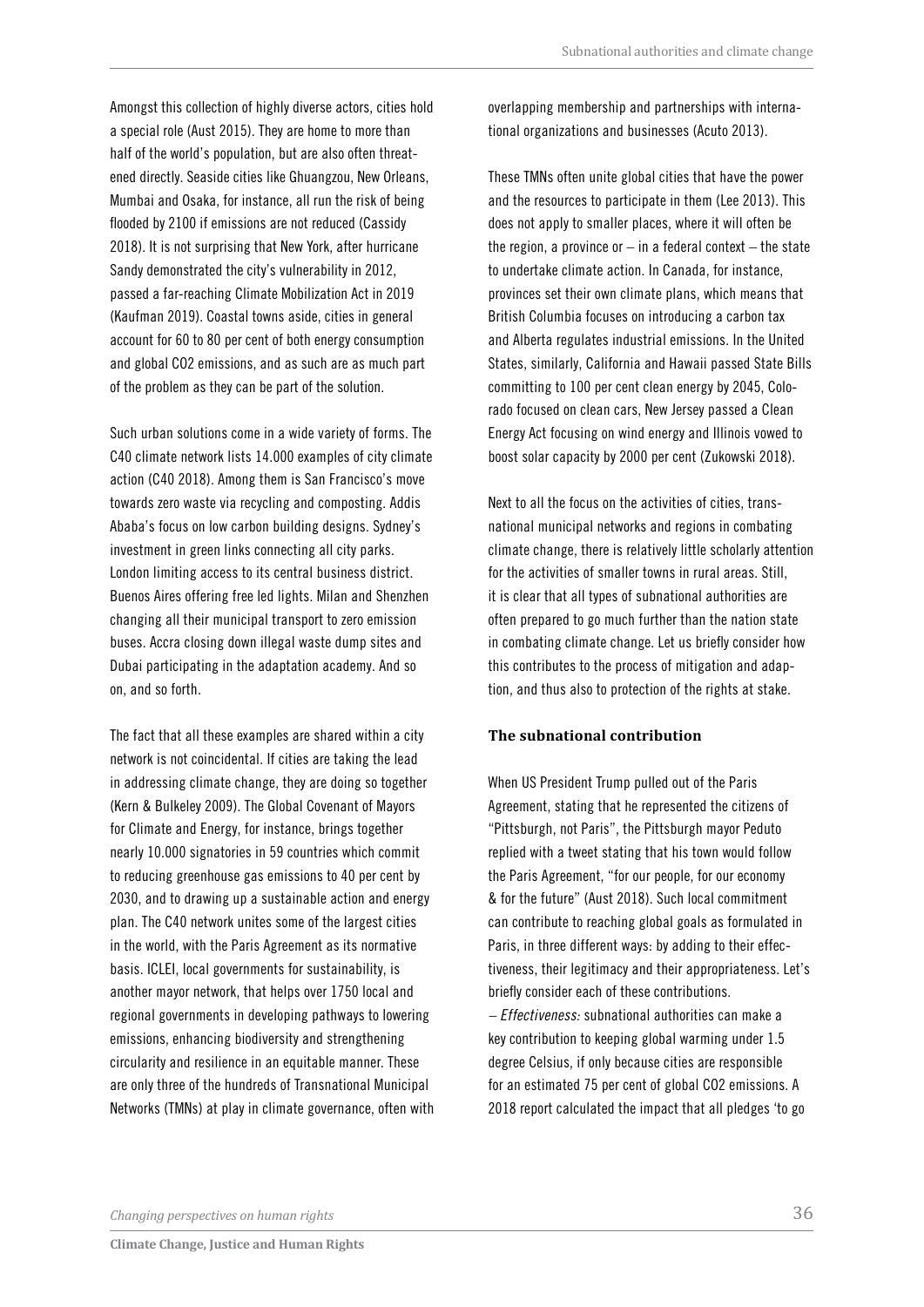the extra mile' made by cities could have, including the 9149 cities and municipalities, and 245 regions in 128 countries that made such a pledge, covering one fifth of the world's population. Of course, not all causes of emissions fall under the legislative jurisdiction of these authorities. But if all these places alone would keep their promises in fields that they can influence, this, together with business commitments made, would go one third of the way in meeting the Paris goals (Data Driven Yale et al. 2018). Even if this is not enough, it does provide an important addition.

*– Legitimacy:* combating climate change is not only about technological fixes and regulatory action, but also about public support. Climate leadership by mayors and local politicians can play a key role in overcoming political divides and disengagement. Consider the bipartisan coalition of Climate Mayors in the US. The Democratic mayor Walsh from Boston emphasized that: "We see the impacts of climate change every day in the streets and homes of our cities – the extreme heat, flooding, and increasing health issues. It's our responsibility to act, and I'm proud to stand among the growing number of Climate Mayors fighting for our residents." At the time, his Republican colleague mayor Tomás Regalado of Miami put it this way: "We believe that the city of Miami is ground zero for climate change and sea level rise. Now, more than ever, we are undeterred and will vigorously pursue our commitment to this fight. This is not just about 'the here and now,' but for generations to come." Such rhetoric can add to the support for climate action as something that is not imposed from Paris but from Pittsburgh, and does not concern faraway places and concerns, but the lives of all of us here and now.

*– Appropriateness*: one of the key challenges in combating climate change is the complexity of its causes and the vast array of potential ways to address them. The best fit will differ from sunny suburb to monumental town to tribal community. A strong role for subnational authorities allows for a focus on those measures that form an optimal fit with the people, place and purpose.

In all this, subnational authorities differ from other entities (civil society, businesses) because they often hold formal responsibilities, under the national constition, for

domains that can impact climate change – from garbage collection, housing and zoning to fiscal and foreign policies. What, here, is the role of international law?

#### **The role of international human rights law**

Climate change concerns human rights: not only because of the human right to a clean environment but also because the consequences of global warming affect a wide variety of civil, political, social, economic and cultural rights – starting with the right to life. In addition, the above makes clear that subnational authorities, in practice, have a role to play in protecting the rights of those who live on their territories. A question, however, is what the role of the law, and international law in particular, is and should be in assisting subnational authorities in this process.

Here, it is important to recognize how international law, traditionally, does not address the human rights responsibilities of local and regional authorities, leaving the internal allocation of such responsibilities up to the state parties (Oomen & Baumgartel 2018a; Nicola 2012). Take the landmark environmental law case of *Öneryildiz v. Turkey* (ECHR 30/11/2004), in which the European Court of Human Rights recognized how allowing people to build a dwelling on a rubbish tip in Istanbul, resulting in the death of nine people after a methane explosion, violated the positive obligations that comes with the right to life. Even if Istanbul had primary liability here, Turkey was held responsible for the violation of art. 2 of the Convention. Turkey, after all, is party to the European Convention of Human Rights and thus the sole party to be held responsible for its violation – the local government is merely considered part of the state. A consequence of such thinking in terms of a 'black box of national sovereignty' is that local authorities seeking to address human rights violations by the nation state have not received standing in front of international and European courts (Oomen & Baumgartel 2018a; Nicola 2012).

Still, today's world abounds with 'frontier cities' seeking to explicitly assert responsibility for international human rights law, even  $-$  and especially  $-$  where the state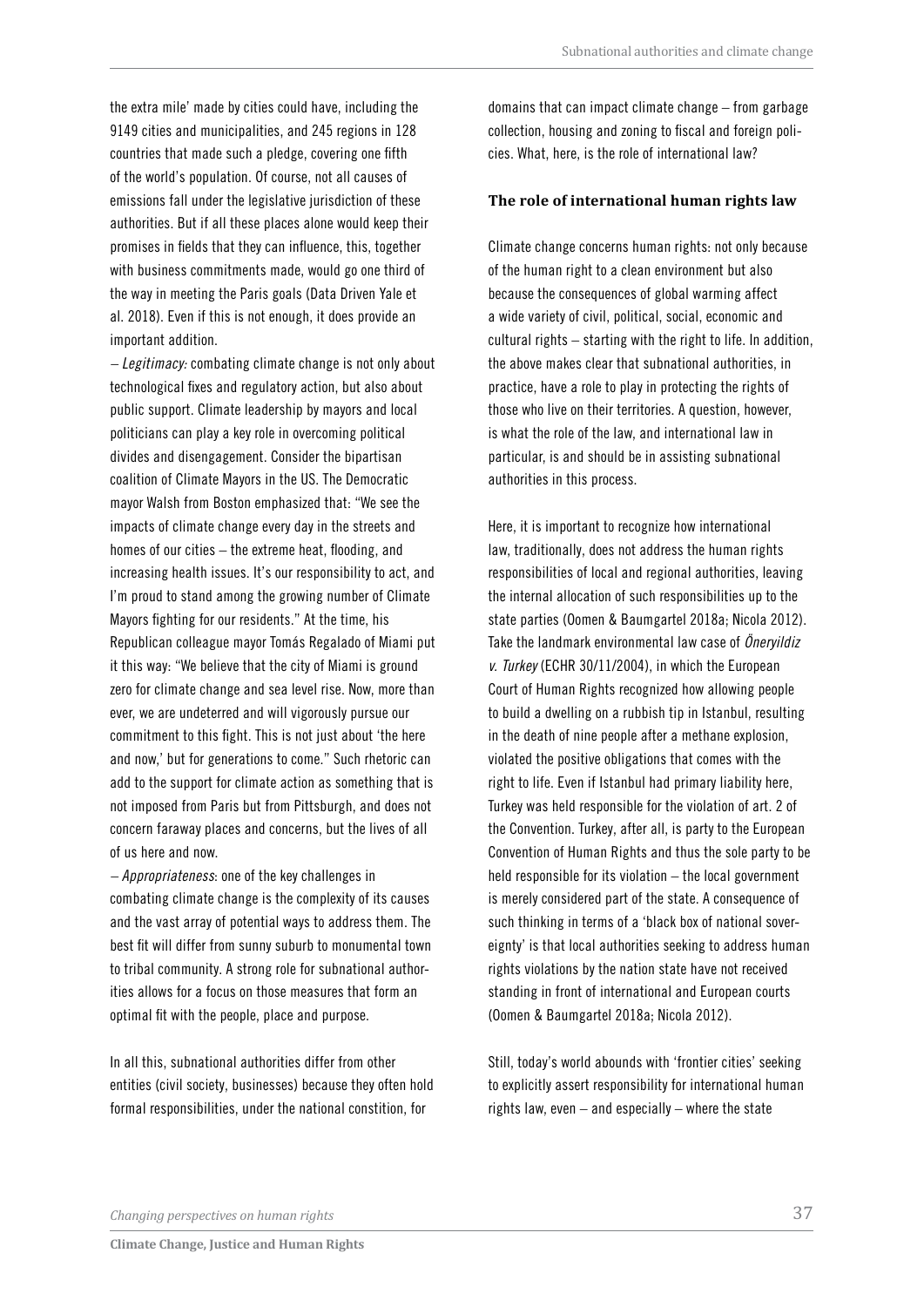parties concerned do not take their international obligations as seriously (Oomen et al. 2016). They declare themselves to be human rights cities, often committing to one specific set of rights. They also rally around concepts like 'the right to the city', recognizing Harvey's classic concept in local ordinances but also ensuring its inclusion in global agenda's, like UN Habitat (Cohen 2018). International and regional organizations, in turn, increasingly explicitly focus upon the human rights responsibilities of local authorities, with the UN advocating guidelines in this field (UNHRC 2015).

The specific role that international (human rights) law has to play in supporting local action to combat climate change, very much depends on the type of commitment held by subnational authorities. Here, it is useful to distinguish three types of authorities: the *more than willing*, the *willing* and the *less than willing*. Let us consider each separately.

– The *more than willing* subnational authorities are those that do not only seek to lead the way locally, but also seek to address the system. They are engaged in global and regional agenda and standard setting. At the COP21 conference, for instance, where the Paris Agreement was adopted, there were not only 150 heads of state, but also 400 mayors (Tollin 2015). In addition, they are often involved in climate litigation against companies and against the government. New York, for instance, was one of the American municipalities to start a law suit against fossil fuels companies like BP and Exxon (Setzer & Byrnes 2019). In France, the community of Grande-Synthe lodged a case against the government for "inaction climatique" in response to its feeble action plans (Le Monde 2019). At the European level, Paris, Brussels and Madrid filed a case calling for the annulment of emissions regulation 2016/646, calling it a "license to pollute". Whereas the American case was rejected, and the French case awaits a decision, the European case was moderately successful: not only were cities granted standing in Luxembourg, but the European Commission was also ordered to amend the legislation (EGC 2018).

This case shows what subnational authorities and the people they seek to protect stand to gain if they can

help develop and invoke international and regional law directly, not only in national cases but also in international and regional courts and in front of treaty monitoring bodies. Offering recourse to such entities, could thus strengthen human rights law, for instance in relation to climate change.

– The *willing* subnational authorities could be considered those that take a less confrontational perspective, but that do seek to enforce existing international human rights law and environmental law. The challenge, here, often lies in deciding what is the best course of action, ensuring stakeholder participation and implementing the proposed changes. Here, membership of transnational municipal networks can play an important role in sharing best practices, deciding on the discourse to employ, setting common standards and ensuring access to funding (Oomen et al. 2018b). The Global Greenhouse Gas Protocol for Cities, for instance, is an emissions measurement standard developed by the C40, ICLEI, and World Resources Institute (WRI) together with the World Bank and UN-Habitat, to which countries sign up voluntarily (Gordon & Johnson 2018). A major challenge here is how to also offer this type of support to smaller places and rural areas, that often do not have the resources to participate in these transnational networks.

– For the *less than willing* subnational authorities, explication of their autonomous international human rights responsibilities could also be important. Take the case of Saskatchewan, in Canada, as a province characterized by inaction. Here, the Canadian government won a case concerning the constitutionality of an Act enabling taxation of greenhouse gases (Court of Appeal for Saskatchewan 2019). The ability to explicitly refer to international legal obligations pertaining to human rights would, arguably, have made the case of the Canadian government even stronger, as it would have been able to argue that even an 'unwilling' subnational authority like Saskatchewan is still bound to international treaties such as the Paris Agreement. It is for this reason that international and regional human rights organizations increasingly seek to explicitly set out the human rights responsibilities of local authorities, for instance in discussing the possibility of UN Guidelines (UNHRC 2015).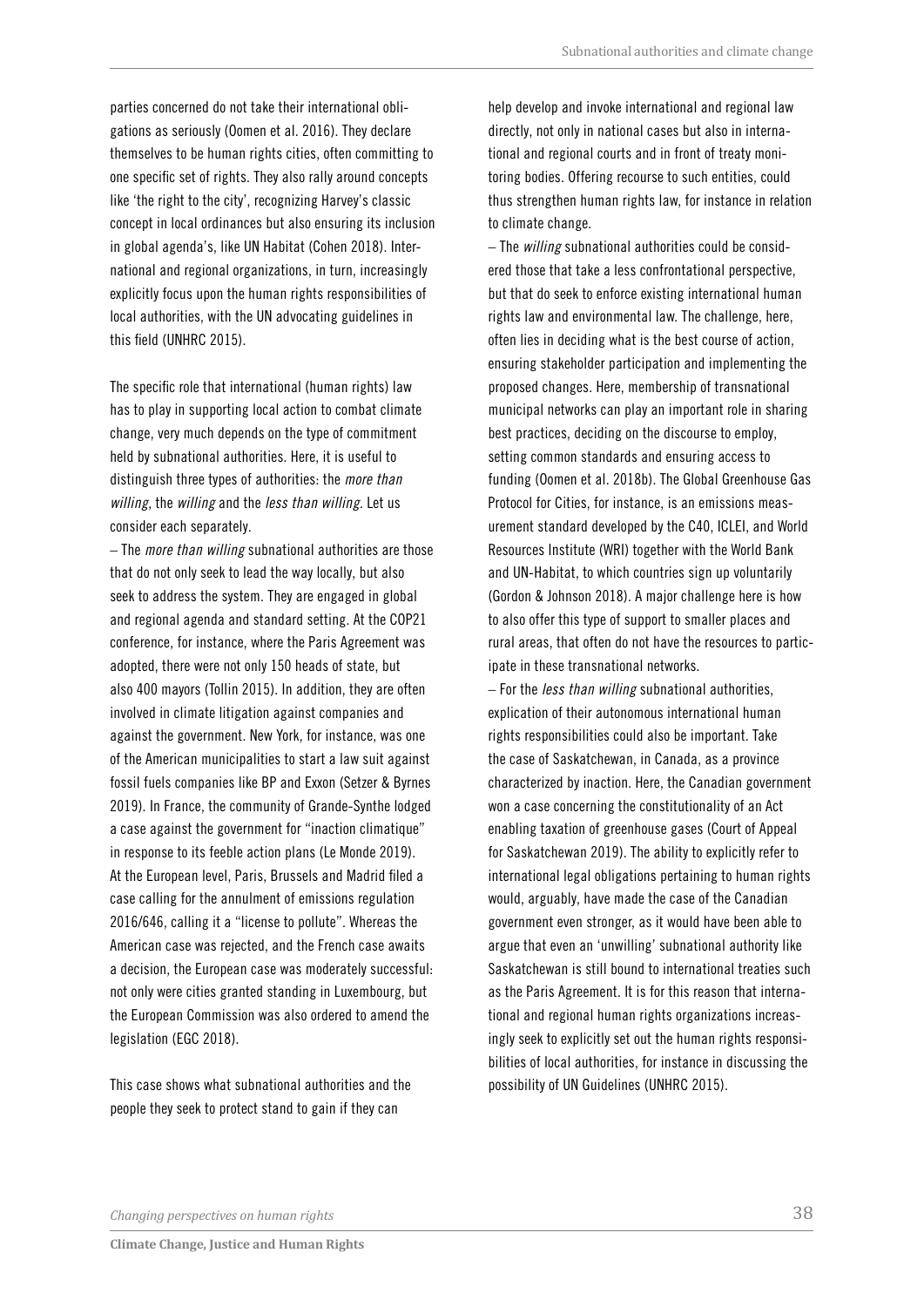#### **Conclusion**

Cities, regions and other subnational entities can increasingly be found amongst a coalition of the willing in taking bold climate action. This is good news for those who inhabit them, and for the world at large. Cities might often be the main places generating carbon emissions, but can also go a long way in curbing them. Their activities, often devised in the context of transnational municipal networks, are however not only effective. They also add legitimacy to often polarized discussions, and ensure that appropriate measures are taken. Strategically, all who care about international human rights, like human rights NGOs, are wise to support and strengthen these subnational efforts. This can be done, first, by supporting efforts to explicate the human rights responsibilities of local authorities, such as efforts to establish UN guidelines on the role of local government in the promotion and protection of human rights (UNHRC 2015). In addition, human rights NGOs can support the specific global efforts by subnational entities to raise the bar in combating climate change. As set out, such efforts often take place within the context of transnational municipal networks, and human rights NGOs could support efforts to enhance access to such networks for all subnational authorities, not merely the megacities that currently dominate debates. Locally, human rights NGOs could call on willing cities to join such networks, and develop lobbying strategies geared towards subnational entities directly – for instance by offering information on international instruments to organizations that are active locally.

Combined, such strategies can help strengthen the role of subnational entities in combating climate change even more. There are, however, risks involved in a focus upon local action. Most importantly, it can strengthen existing cleavages between *more than willing* and *less than willing* subnational entities, and the rights of those who live there. One way to address this is by means of strategic litigation, and a focus on *less than willing* subnational entities and their obligations. In addition, avoiding inequality means that a focus on localities should never take the place of national and international efforts in this field.

Nevertheless, going local holds great promise. After all, a large part of meeting the largest global challenge of our times, is about both supporting and stimulating local action.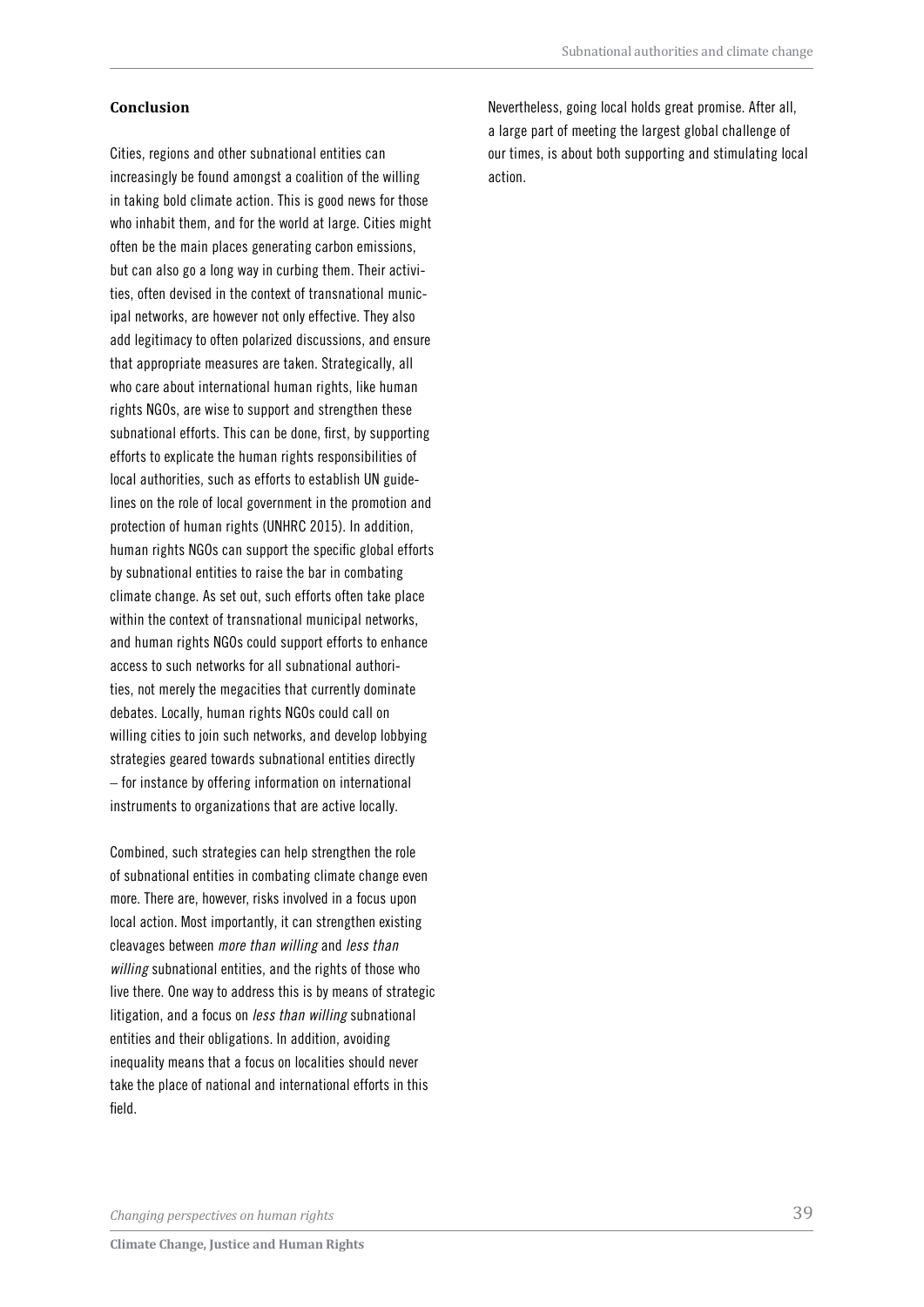*Changing perspectives on human rights*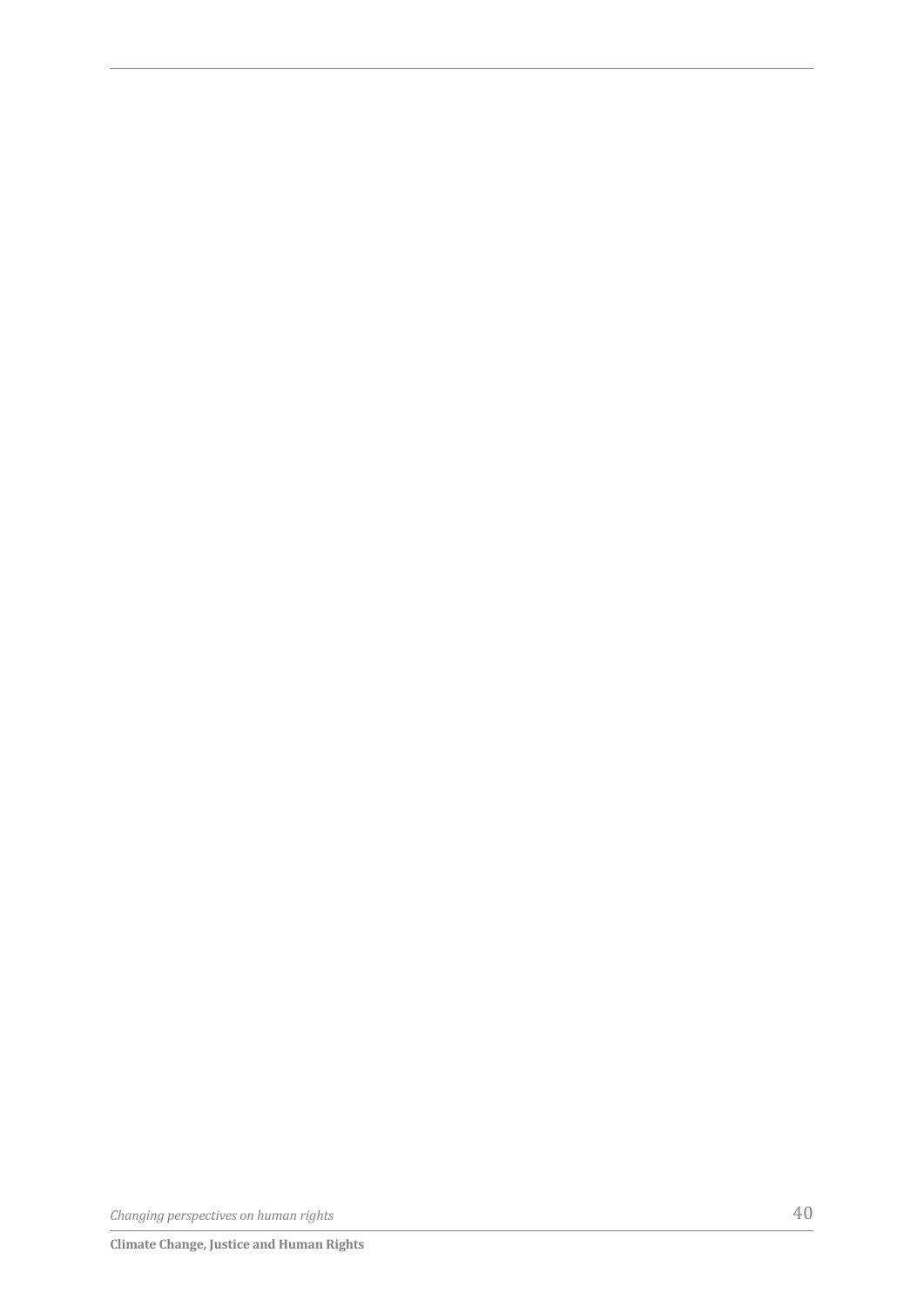## *Sara Seck*

# **Climate change and the human rights responsibilities of business enterprises**

*The causes of climate change and solutions to it are inherently tied to non-state actors, including businesses. As multinational business enterprises are at the heart of global emissions, historical and current, it is vital to understand how the attribution of climate change impacts goes beyond the responsibilities of states. The first lawsuits targeting companies have begun. Meanwhile, businesses are increasingly focused on sustainability at different levels of their organizations, including by endorsement of business responsibilities for human rights. What independent responsibilities do business enterprises have when they undertake to respect the human rights of those who are vulnerable to climate harms?*

## **Introduction**

The adoption of the Guiding Principles on Business and Human Rights (UNGPs) by the United Nations Human Rights Council (UNHRC) in 2011 has created an opportunity for the international human rights community to clarify how the independent responsibility of business enterprises to respect human rights applies to rights at risk from climate change (UNHRC 2011; Seck 2017). This essay will consider the evolution of international understandings of this responsibility at the UNHRC, as well as in other international initiatives, some of which are multi-stakeholder in nature. A key insight is that whether or not human rights NGOs choose to contribute to the development of guidance for businesses on human rights and climate change, this guidance will continue to emerge and inform accepted social norms for responsible business conduct, which in turn will inform

legal responsibility (Buhmann 2017). The question is whether the guidance that emerges will rigorously embed business responsibilities to respect human rights at risk from climate change, or whether weaker, less effective guidance will be all that is available. The answer to this question depends on the extent to which human rights NGOs choose to actively contribute to these drafting processes.

International scientific consensus is clear that anthropogenic climate emissions, notably those arising from industrial activities including changes in land use, are key contributors to the climate crisis (IPCC 2018a; IPCC 2019). As the science has evolved, the link between fossil fuel emitters and climate change has begun to be clarified, and additional studies of other industry sectors will likely emerge. For example, Richard Heede's 2014 climate attribution study provided a quantification of the historic contributions of 'carbon-majors' to climate change (Heede 2014). Heede initially classified carbonmajor producers into investor-owned, state-owned, and nation state producers of oil, natural gas, coal, and cement, concluding that 63 per cent of cumulative worldwide emissions of carbon dioxide and methane from 1854-2010 were attributable to identifiable carbon-majors (Heede 2014: 229). A subsequent study to which Heede contributed distinguishes investor-owned from majority state-owned carbon majors (Ekwurtzel et al. 2017). These studies provide an alternative framework to the exclusive focus on state responsibility found in traditional public international law (Voigt 2008; Wewerinke-Singh 2018). Investigations, inquiries, and litigation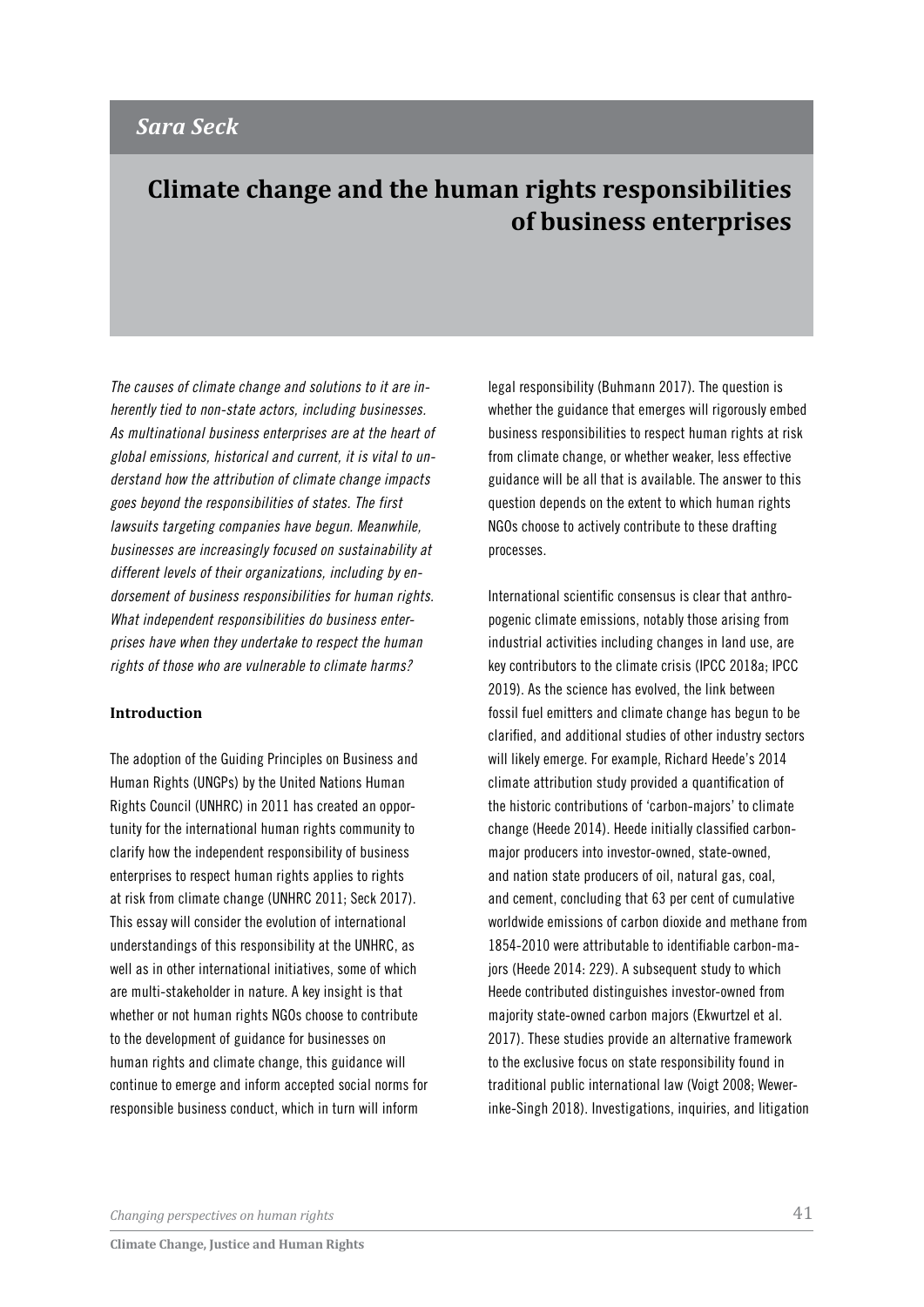targeting investor-owned carbon majors have begun to proliferate (Greenpeace Southeast Asia & Philippine Rural Reconstruction Movement 2015; The Permanent Peoples' Tribunal 2018; Ganguly et al. 2018), some of which have been inspired at least in part by the Heede research, as well as by the businesses' responsibility to respect human rights (BHR), the second of three pillars in the 2011 UNGPs. In addition, various international initiatives have attempted to clarify the content of the responsibility of businesses to respect human rights in relation to climate change.

## **2007 Caring for Climate**

The idea that businesses should play a role in climate action has been promoted by the United Nations since at least 2007, when the UN Global Compact, together with the UN Framework Convention on Climate Change (UNFC-CC) and the UN Environment Programme (UNEP), launched the Caring for Climate initiative in order to mobilize business leaders to climate action. CEO signatories to the Caring for Climate Statement acknowledge that responsible business behaviour includes climate action, by playing a "leading role in deploying low-carbon technologies, increasing energy efficiency, reducing carbon emissions, and [...] assisting society to adapt to those changes in the climate which are now unavoidable" (Caring for Climate 2007). Current participants contribute to the development and sharing of practical solutions in workstreams focused on carbon pricing, science-based targets, climate adaptation, as well as on how to responsibly engage in climate policy. However, the idea that climate change might have human rights dimensions that should inform business responsibilities is not evident in this initiative.

## **2014 NAZCA**

The launching in 2014 of the portal for Global Climate Action prior to the negotiations of the Paris Agreement represents another important moment. An initiative of UN Climate Change together with Peru and France in the lead-up to the Paris Agreement, the NAZCA platform reflects the reality that all sectors of society must take ambitious action to address climate change. Non-party

stakeholders are able to display their climate action commitments on the platform, whether cities, subnational regions, civil society organizations, or companies and investors. Company commitments (of which there are currently over 3500) include carbon pricing and renewable energy use, while investor commitments (currently over 1000) include the issuance of green bonds as part of the move to mobilize finance for development that is both climate-resilient and low in emissions. There is no explicit linkage here between business responsibilities to respect human rights and climate action. Nevertheless, this initiative represents a further acknowledgement that businesses, including the investor community, have a key role to play in global climate action.

## **2014 IBA Climate Justice Report**

The first international initiative of note to consider how the business responsibility to respect rights might apply in the climate change context is the July 2014 report by the International Bar Association (IBA), entitled Achieving Justice in an era of Climate Disruption (IBA 2014). The overarching aim of the report is to shift climate change considerations from science and economics to equity and human rights. A section is dedicated to corporate responsibility and climate justice, where it is argued that there is a need for states to agree on consistent standards with which to regulate corporations, while increasing the ability of businesses to self-regulate (IBA 2014: 148; Seck & Slattery 2015). The IBA report recommends that businesses adopt the UNGPs, and also that the OHCHR develop a model for an internal corporate policy on human rights and climate change (IBA 2014: 148-9). This model policy would require a three step commitment and appears loosely modelled on the responsibility to respect in the UNGPs: first, the adoption of a policy stipulating measures to prevent or mitigate climate impacts linked to operations; second, the implementation of a due diligence process to "identify, prevent, mitigate, and account" for "actual climate change impacts" which must then be translated "into active efforts to minimise or reverse" impacts; and, third, implementation of "remediation processes that allow for open communication with stakeholders most affected by the corporation's operations"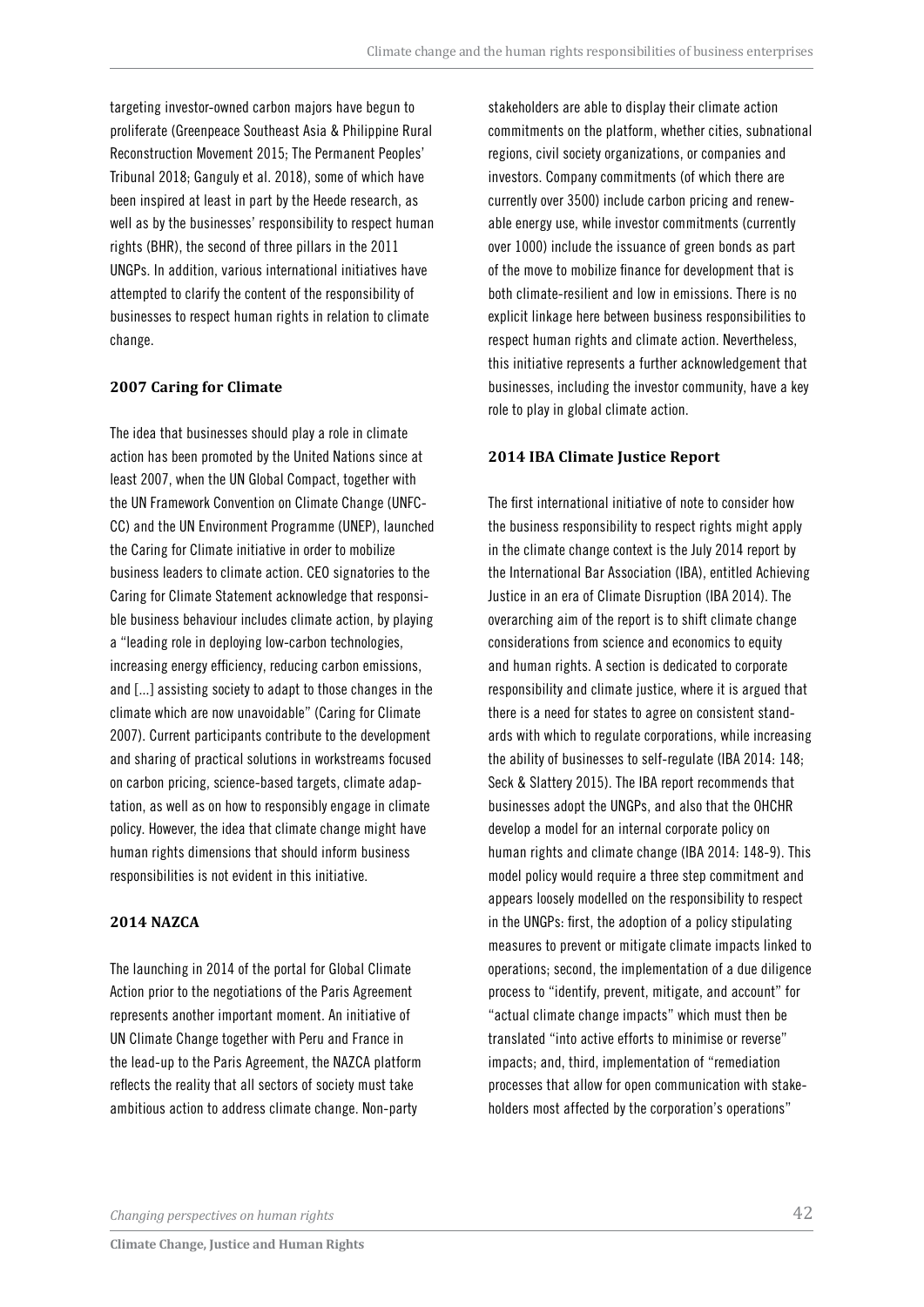(IBA 2014: 148-9). Measures adopted "must include due diligence of corporate projects, including the environmental practices of the company's affiliates, and as far as is reasonably practicable, its major contractors and suppliers" (IBA 2014: 148). Further guidance is provided on translating awareness into active efforts:

*"The corporation should consider measures it can implement to assist in achieving the objective of limiting global warming to no more than a 2°C increase. The corporation's goal should be to implement the most advanced available technology to minimise its carbon footprint. In situations where negative impact on the environment is unavoidable given current technology or if the cost of such technology is prohibitive, the corporation bears responsibility for corresponding mitigation and remediation"* (IBA 2014: 149).

The IBA recommendations could be critiqued as not fully in accordance with Principle 13 of the UNGPs, given that in some circumstances the negative impact of a project on human rights may be so severe that the project simply should not proceed (Seck 2017: 19). Nevertheless, the overall recommendations are a key contribution, although the OHCHR has not yet developed a model policy for BHR and climate change. This is unfortunate, as a BHR and climate change compliant model internal corporate policy could serve to inform legal advice given to business clients who are committed to tackling their contributions to climate change, but are unsure how to proceed. While some business law firms are stepping forward to provide advice (Zampas & Elgie 2019), a model corporate policy developed with active input from human rights NGOs could play an important role in guiding climate responsible corporate practice.

## **2015 OHCHR Key Messages**

In November 2015, the Office of the High Commissioner for Human Rights (OHCHR) developed Key Messages on climate change which also informed a submission to the COP 21 negotiations of the Paris Agreement (OHCHR 2015). Consideration 8 ("To protect human rights from business harms") endorses the UNGPs, and highlights that "businesses are also duty-bearers" and

that businesses must "be accountable for their climate impacts and participate responsibly in climate change mitigation and adaptation efforts with full respect for human rights". Yet while the Key Messages claim that the fostering of policy coherence is important for all climate action, only consideration 8 addresses the role of business, while the other nine considerations focus exclusively on the role of states.

Consideration 8 further clarifies that it is critical that businesses comply with their responsibilities when states adopt market-based or private financing approaches to climate change in accordance with international climate law. Yet there is a lack of clarity as to the role of business where a state has chosen not to incorporate private financing or market-based approaches to climate change, or the approaches adopted are clearly inadequate. As the business responsibility is independent of the state duty, the failure of a state or states to take their climate obligations seriously should not be used as an excuse for irresponsible business conduct (UNHRC 2011: Commentary to Principle 11). Moreover, there is no direction as to how, where, and to whom businesses should take responsibility for the remediation of climate harms. While the OHCHR's endorsement of the UNGPs in the Key Messages is a step in the right direction, it is far less developed than the work of the IBA, and the limited guidance given is not obviously consistent with the UNGPs. The OHCHR should revisit the Key Messages with input from human rights NGOs, and provide more fulsome guidance for businesses that at a minimum aligns with the UNGPs.

## **2015 Oslo Principles**

In the same year as the OHCHR submission, a group of legal experts attempted to grapple in more detail with the responsibilities of businesses and states in relation to climate change, resulting in the "Oslo Principles on Global Obligations to Reduce Climate Change" (EGGCO 2015). The Oslo Principles focus only on climate mitigation, and claim that the primary legal responsibility to urgently respond to climate change rests with states and enterprises; however, 'enterprises' is not defined. This legal responsibility is said to arise from a duty of humanity as guardians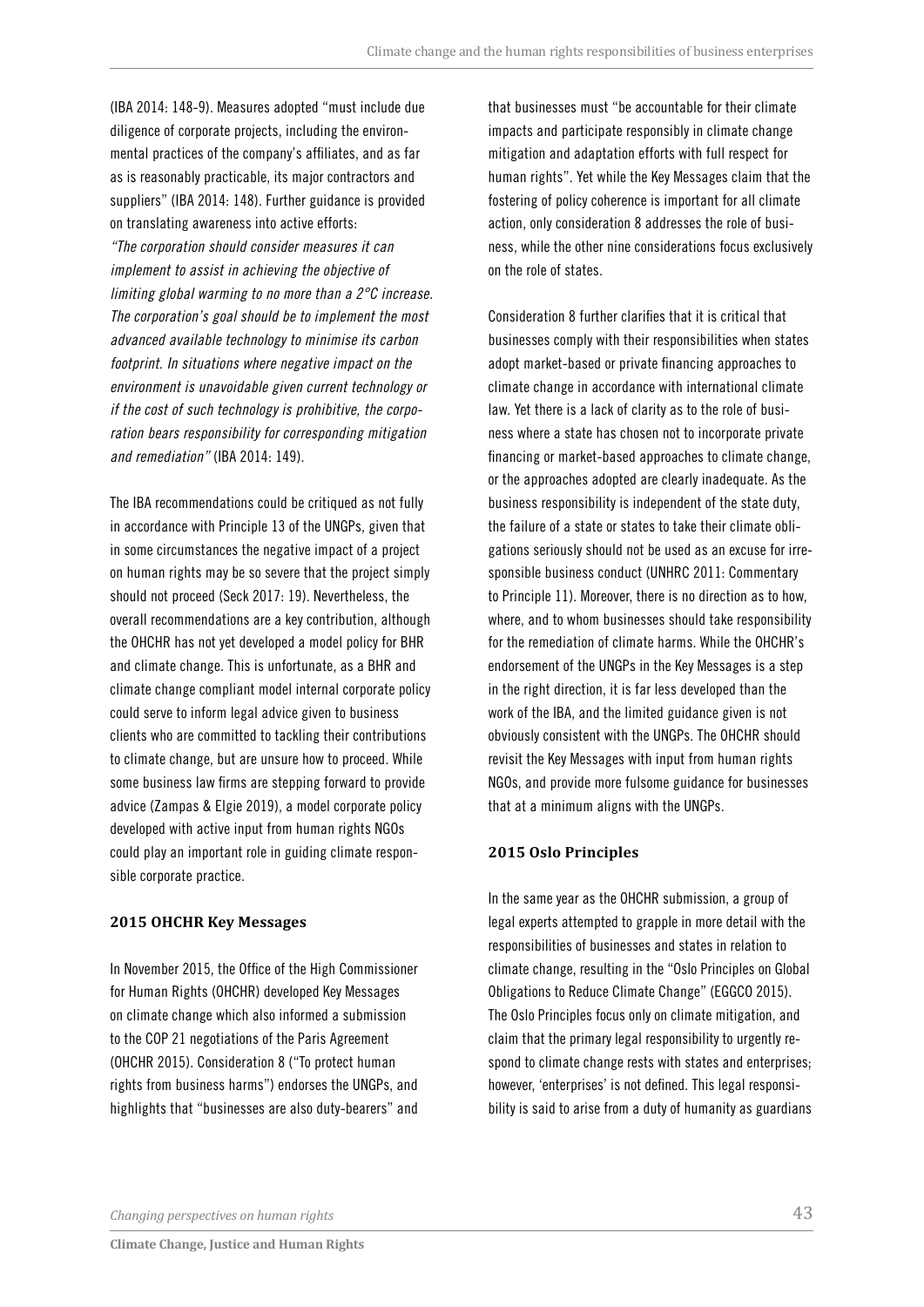of the earth to preserve the biosphere, and reflects the precautionary principle as well as existing human rights obligations to respect, protect, and fulfil the basic dignity of people as well as the integrity of the biosphere.

Oslo Principles 6-8 provide that both states and enterprises have obligations to ensure that global average temperature increases remain below a 2 degree Celsius threshold. However, greenhouse gas (GHG) emissions reduction obligations are qualified by cost, and new excessively emitting activities may be indispensable in some circumstances. Although the Oslo Principles rely on the UNGPs as well as a selection of other international normative instruments, the four principles that most directly articulate obligations of enterprises do not clearly reflect BHR (Seck 2017). Most crucially, they focus on assessment and disclosure of harms to the enterprise itself, or its investors, or perhaps customers, rather than harm to rights-holders as is clearly required under the Principle 17 of the UNGPs.<sup>1</sup> Oslo Principle 29 and 30 do suggest a need to be aware of and reduce the carbon footprint and GHG emissions of a proposed project, yet there is no suggestion that assessments should seek out alternatives with zero emissions, nor is it suggested that the voices of those most vulnerable to climate harms should be sought for decision-making that respects rights. Moreover, there is no mention of the need for businesses to take responsibility to remedy climate harms as would be required under Principle 22 of the UNGPs.<sup>2</sup> However, as will be seen below, some of the drafters of the Oslo Principles were

not satisfied with this result, and undertook a subsequent drafting initiative.

#### **2016 Climate report**

In 2016, the Special Rapporteur on human rights and the environment prepared an important report on climate change and human rights which considers how the obligations of states with regard to environmental human rights should be understood to apply in the climate context. Only brief reference is made to businesses: "corporations themselves have a responsibility to respect human rights" and all "three pillars of the normative framework for business and human rights apply to all environmental human rights abuses, including impairments of human rights in relation to climate change" (UNHRC 2016: 66). This is not surprising given the lack of detail in the OHCHR's 2015 Key Messages with regard to business responsibilities, and reinforces the sense that the OHCHR, perhaps with input from human rights NGOs, should undertake a more in-depth study of this issue.

#### **2018 CESCR Committee**

The October 2018 statement on climate change by the Committee on Economic, Social and Cultural Rights (CE-SCR) specifically identifies the independent responsibility of businesses to comply with human rights, stating that: *"Complying with human rights in the context of climate change is a duty of both State and non-State actors. This requires respecting human rights, by refraining from the adoption of measures that could worsen climate change; protecting human rights, by effectively regulating private actors to ensure that their actions do not worsen climate change; and fulfilling human rights, by the adoption of policies that can channel modes of production and consumption towards a more environmentally sustainable pathway.* Corporate entities are *expected to respect Covenant rights regardless of whether domestic laws exist or are fully enforced in practice [emphasis added]".*<sup>3</sup> (CESCR 2018b)

<sup>1</sup> According to the Commentary to Principle 17: "Principle 17 defines the parameters of human rights due diligence while Principles 18-21 elaborate its essential components. Human rights risks are understood to be the business enterprise's potential adverse human rights impacts. Potential impacts should be addressed through prevention or mitigation, while actual impacts – those that have already occurred – should be a subject for remediation (Principle 22). Human rights due diligence can be included within broader enterprise risk- management systems, provided that it goes beyond simply identifying and managing material risks to the company itself, to include risks to rights-holders." (UNHRC 2011) 2 Principle 22: "Where business enterprises identify that they have caused or contributed to adverse impacts, they should provide for or cooperate in their remediation through legitimate processes" (UNHRC 2011).

<sup>3</sup> The statement refers here to the Committee's General comment No. 24 (2017) on State obligations under the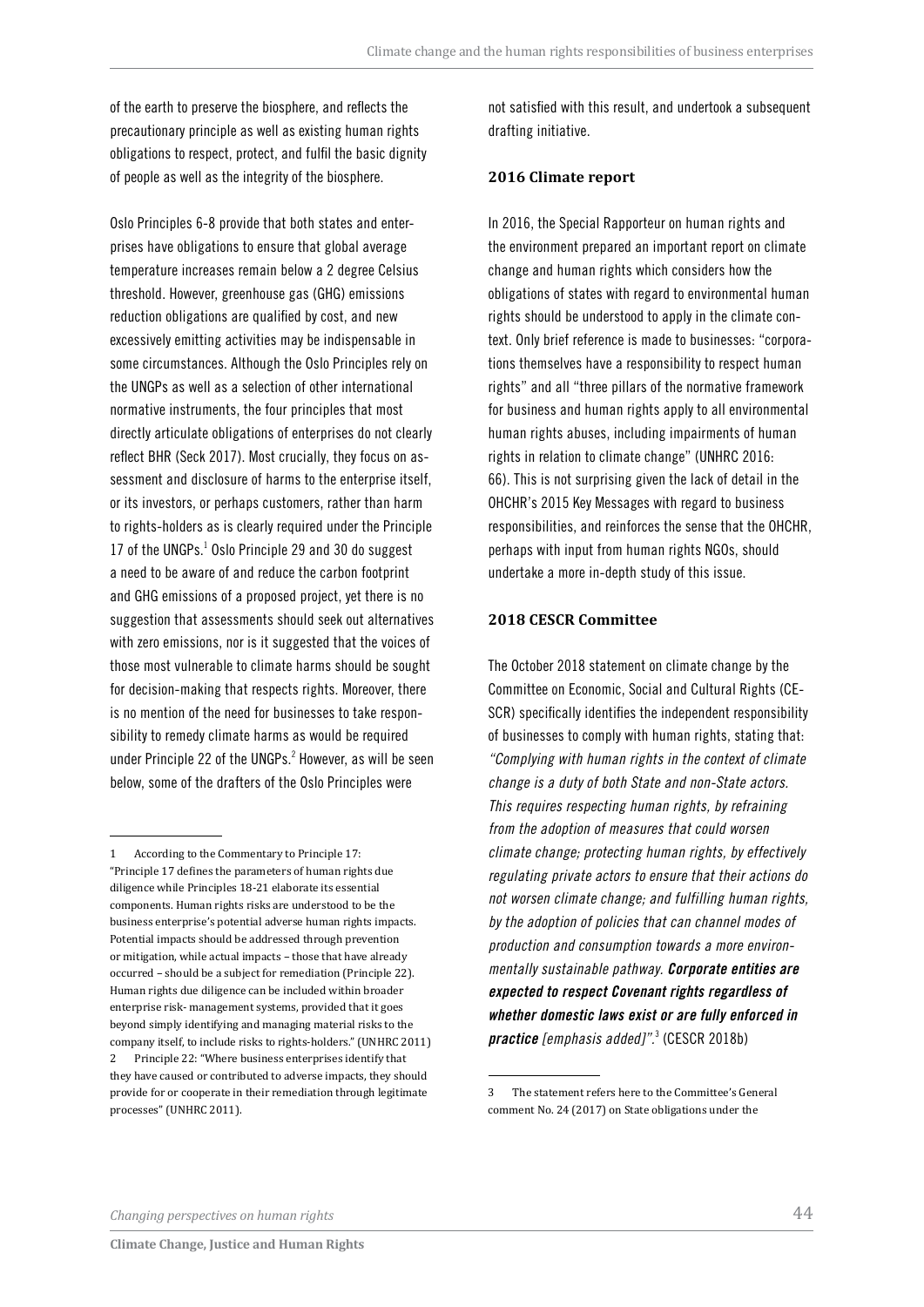Again, while it is useful to have an acknowledgement of business responsibilities to respect human rights in the climate change context, it is unfortunate that further detail of what this would mean in practice is not elaborated.

## **2018 Enterprises Principles**

As the drafters of the Oslo Principles could not agree on the substance of reduction obligations for enterprises, some members subsequently decided to work together to draft more concrete obligations for both enterprises and investors (EGCOE 2018: 17). The result, released in 2018, is a report of close to 300 pages entitled *Principles on Climate Obligations of Enterprises* (EGCOE 2018). Similar to the Oslo Principles, the Enterprises Principles take as a starting point that the "legal maximum" for global warming is 2 degrees Celsius, even as the authors acknowledge that this "is by no means safe in view of the increasing amount and severity of natural disasters the world is already experiencing today" (EGCOE 2018: 24). Yet, the authors claim that if all countries were to curb emissions such that the 2-degree threshold was avoided, there would be no need to consider the obligations of enterprises (EGCOE 2018: 28). From a human rights perspective this is highly arbitrary and creates confusion when combined with the independent responsibility of businesses to respect human rights.

The definition of enterprise includes a "business, company, firm, venture, organisation, operation, or undertaking that is private" unless it "does not carry on commercial or industrial activities", as well as "any non-private entity when and to the extent that it carries on commercial or industrial activities" (EGCOE 2018: 1). The Enterprises Principles focus on GHG emissions that can be attributed to an enterprise, while observing that the methodology for doing so is contested (EGCOE 2018: 30-36). Here, "emissions from oil exploration, extraction and refining [are attributed] to the responsible oil company, whereas emissions from combustion in an airplane are attributed to the airline" (EGCOE 2018:

32). The key concern is prevention, and the drafters "do not express a view on damages", suggesting this aligns with sources of international environmental law (EGCOE 2018: 43), a claim that many would contest (Doelle & Seck 2019). The Enterprises Principles adopt a per capita and carbon budget approach, and so distinguish between countries that are "Below Permissible Quantum (BPQ)" that are "not (yet) under a general *legal* obligation to reduce their GHG-emissions" (EGCOE 2018: 60)<sup>4</sup> and those that are "Above Permissible Quantum (APQ)" and "must reduce [their] emissions to the permissible quantum 'within the shortest time feasible'" (EGCOE 2018: 61). The GHG reduction obligations of enterprises are then aligned with those of the country in which they operate (Principle 2.1), although countries are given flexibility to allocate enterprise reduction targets differently (Principles 3.1, 3.2, 4.1, 4.2). This approach aligns with distinctions between developed and developing countries that are fundamental to the climate regime even as they have evolved over time (UNHRC 2016: para. 43, 48). Notably, global enterprises are treated separately under Principle 5 as emerging trends place "special emphasis on the role, responsibilities and obligations of multinational enterprises" and many global enterprises outsource production to BPQ countries. Principle 6 further provides that controlling enterprises must ensure compliance of those under their control.

Enterprises Principles 7-11 focus on mitigation. However, the extent of reduction obligations may be limited by cost, and the purchase of offsets is acceptable, such as in the case of coal-fired power plants. The obligation to reduce applies to activities as well as products or services with excessive GHG emissions, absent offsets, unless these are indispensable in a least developed country context. Principles 12-13 provide that if emissions are not reduced, offsetting is permitted and a grace period may be contemplated. Overall, this appears to be at odds with a human rights approach which should allow no grace period, nor accept that positive contributions could offset violations

International Covenant on Economic, Social and Cultural Rights in the context of business activities (CESCR 2017).

However, if these countries "have accepted reduction obligations under the Paris Agreement or a subsequent amendment thereof, they are bound to honour their pledges".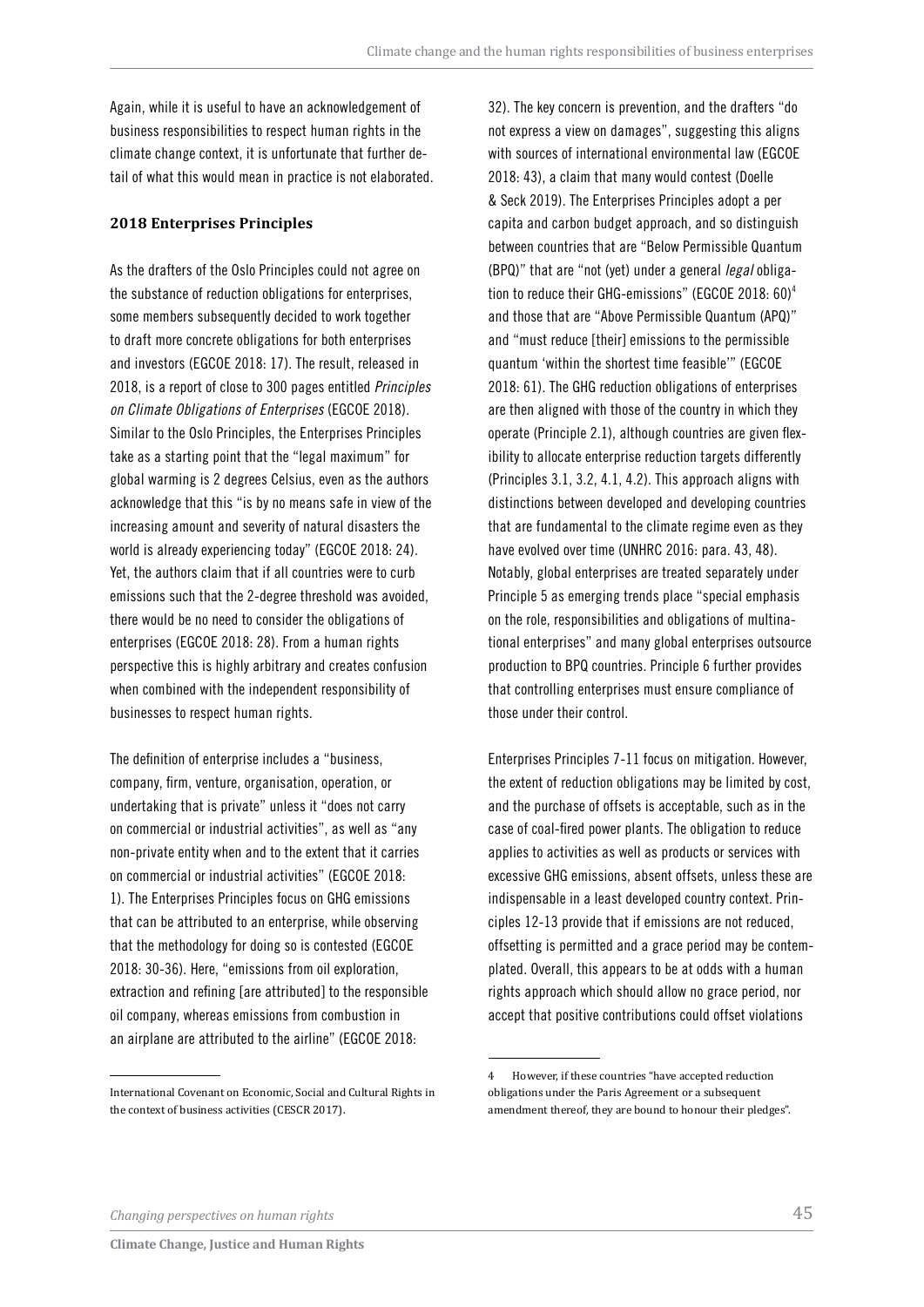of human rights. Furthermore, Principle 16 suggests that where exceptional circumstances such as natural disasters occur, an enterprise may be exempt from reduction targets, yet it is unclear why powerful and well-resourced companies that fail to adequately anticipate a natural disaster should be exempt, particularly if the extent of the disaster is exacerbated by human-induced climate change.

Principle 17 contemplates that enterprises should take into account the GHG emissions of their suppliers where feasible, suggesting that these emissions are not routinely attributed to the enterprise. This may also be out of step with a human rights due diligence approach to responsibility under Principle 19 of the UNGPs.<sup>5</sup> Guidance on disclosure, including of stranded assets, is provided in Principles 18-23, and goes beyond the Oslo Principles in extending those for whom disclosure is made to include consumers, the public, and employees.

Principles 8 and 24 provide that enterprises must conduct environmental impact assessment of major new facilities or expansions, including an assessment of carbon footprint, upstream and downstream effects and related mitigation opportunities, and potential future climate change effects. However, no explicit direction is given on what to do with this information, or whether the public should be consulted by the enterprise as part of the process (EGCOE 2018: 193-196). Moreover, consideration of the need for the project or alternatives to it that are less carbon intensive does not appear in the text. The Commentary does conclude by noting that human rights impact assessments, following the UNGPs, are "progressing rapidly" as an additional tool (EGCOE 2018: 198).

Principles 25-30 consider investors and financiers, including the obligations of banks engaged in project finance,

pension funds, insurers and reinsurers, among others. Consideration is given to the financial implications of failing to adequately consider GHG emissions associated with a project or investment, the need to justify investment in non-complying enterprises, and the need for investors to play an active role in promoting compliance.

While open to critique especially for failing to consider remedy or accountability, the Enterprises Principles adopt a nuanced understanding of the nature of the international actors that include carbon majors. Rather than assuming that all sovereign states and all enterprises based in sovereign states are operating on an equal footing and bear equal responsibility, the Enterprises Principles make a noble effort to grapple with the complexities of common but differentiated responsibilities of states, carbon budget allocations between states, poverty, and development. The result is unfortunately highly complex, with much uncertainty in application, and does not clearly align with the UNGPs. It would be informative to learn the views of human rights NGOs on the Enterprises Principles, and especially their attempt to grapple with the complexity of differentiation. This is particularly pertinent in light of the latest Heede update in which three state-owned enterprises, Saudi Aramco (Saudi Arabia), Gazprom (Russia), and National Iranian Oil Co. (Iran), are placed in the top 5 of global greenhouse gas emitters since 1965 (Heede 2019). From a human rights perspective, should the climate change responsibilities of these state-owned enterprises from countries that are classified by the UN as developing be the same as US-based investor-owned enterprises such as Chevron and ExxonMobil?

## **2019 Safe Climate report**

The Special Rapporteur on Human Rights and Environment, David Boyd, released the Safe Climate report in July 2019 for presentation to the UN General Assembly in October. This report confirms the existing responsibility of business enterprises to respect human rights as they pertain to climate change, specifically stating that businesses "must adopt human rights policies, conduct human rights due diligence, remedy human rights violations for which they are responsible, and work to influence

<sup>5</sup> What precisely would be required of human rights due diligence in the climate context is unclear, although supply chain responsibility for GHGs could be viewed as the exercise of leverage across relationships in response to human rights due diligence. However, the authors of the Enterprises Principles did consider the UNGPs and related OECD guidance when developing the scope of this principle and came to a different conclusion.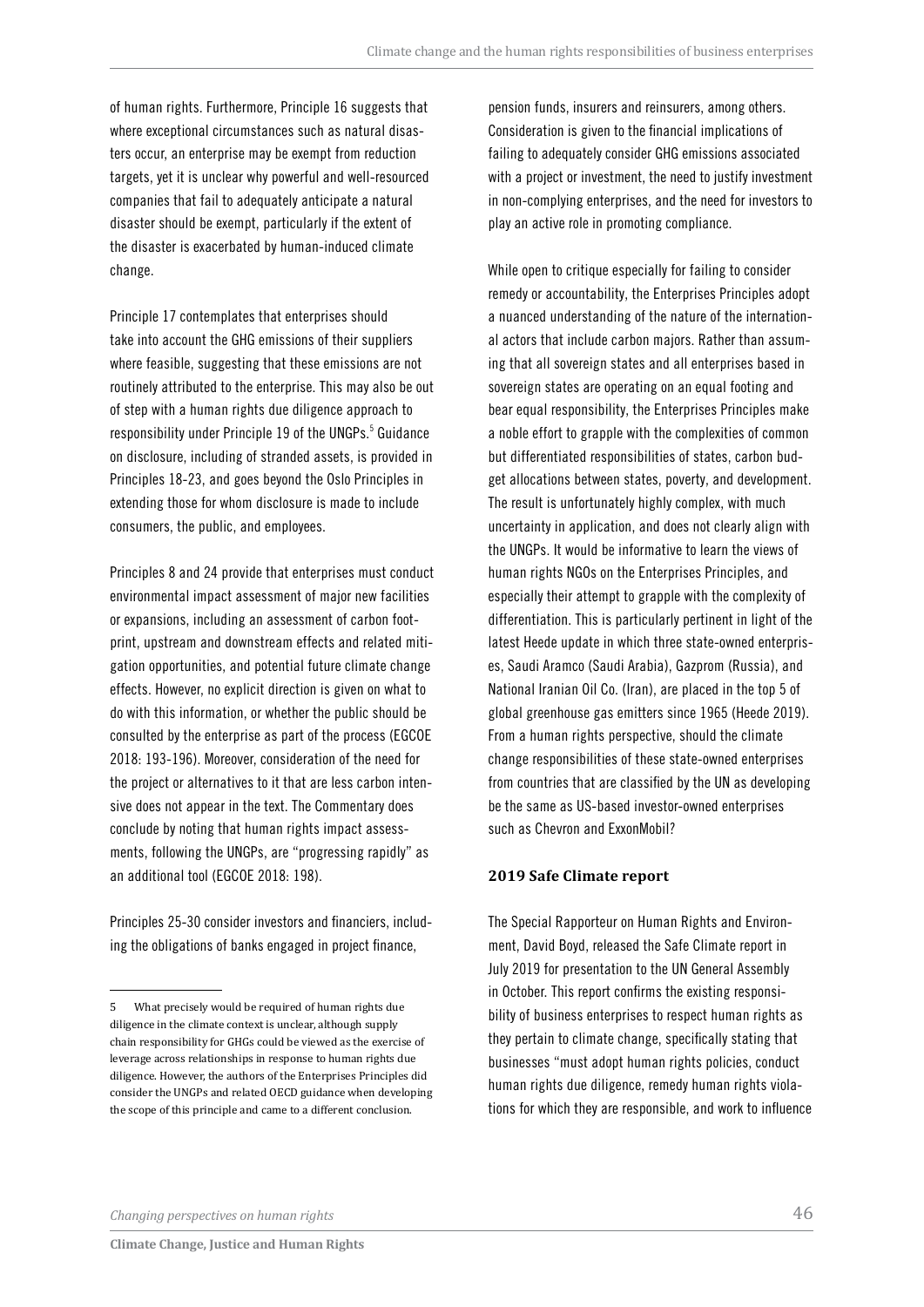other actors to respect human rights where relationships of leverage exist" (OHCHR 2019b: para 71). Moreover, the Safe Climate report elaborates that the business responsibility includes the reduction of greenhouse gas emissions from activities, products, and services, while minimizing emissions from suppliers, and ensuring those impacted by business climate harms can access remedies (OHCHR 2019b: para 72). Notably, the Safe Climate report relies on the Enterprises Principles for these insights (OHCHR 2019b: note 90; Seck & Benjamin 2019). Beyond this, the Safe Climate report also provides that businesses should support public policies designed to effectively address climate harms, rather than opposing them (OHCHR 2019b: para 72).

These two paragraphs in the Safe Climate report that elaborate briefly upon the meaning of business responsibilities to respect human rights at risk from climate change, and the need for businesses to support state climate policy, provide the most elaborate OHCHR analysis to date on point. It is notable that the Safe Climate report relies on both the UNGPs and the Enterprises Principles. It is to be hoped that further clarity will emerge from the OHCHR, and from human rights NGOs, so that businesses that seek to address the climate and human rights impacts of their operations have access to meaningful guidance.

## **Conclusions**

The human dimensions of climate change are increasingly in the news, as the world grapples with the ongoing failure of many states to effectively decrease greenhouse gas emissions so as to avoid climate crisis. The independent responsibility of businesses to respect human rights under the UNGPs provides a frequently overlooked and often misunderstood tool that must be called into play to prevent and remedy climate injustice. It is crucial that the independent responsibility of businesses to respect human rights, including those impacted by climate change, be taken seriously. Failure to do so inadvertently propagates the message that business conduct that contributes to the violation of human rights, including those associated with climate crisis, is acceptable in the absence of state regulation. It is not,

and existing tools should be emphasized and leveraged by human rights actors to ratchet up existing responsibilities of businesses to do their part as organs of society to alleviate increasing climate impacts on those who can least afford to bear them. Human rights due diligence guidance tools are being developed for businesses, perhaps most notably by the OECD, yet many fall short of integrating human rights responsibilities for climate change, even as they provide useful guidance for businesses on other related aspects such as stakeholder and rights-holder engagement (Seck 2018). This essay has briefly examined some key examples in the hope of providing ideas to inspire climate action today by both human rights actors and businesses themselves.

A common refrain from human rights NGOs is scepticism over 'non-binding' responsible business guidance tools, and a preference to devote resources to 'binding' solutions such as the business and human rights treaty. Yet it is crucial that human rights NGOs not ignore the emergence of business guidance tools in the climate context (and others) for many reasons. First, even if a 'binding' business and human rights treaty were negotiated that provided the potential for future effective corporate accountability, a treaty is only effective if a sufficient number of key states ratify and then implement it. The record of effective treaty implementation in the international environmental liability context is poor, and a quick glance at the climate regime should give even the most enthusiastic treaty endorsers reason to pause. If it has proven so difficult to reach effective agreement among states as to their own climate commitments, even before ratcheting them up to the necessary level to avoid climate crisis, how likely is it that a business and human rights treaty will ever be able to effectively address climate accountability?

Second, with regard to climate change, the time to enable preventative action is now. An increasing number of businesses are seeking guidance on how to be climate responsible actors, yet the human rights community has for the most part utterly failed to meaningfully engage in efforts to develop useful tools. Particularly at this moment in history, with the United States poised to withdraw from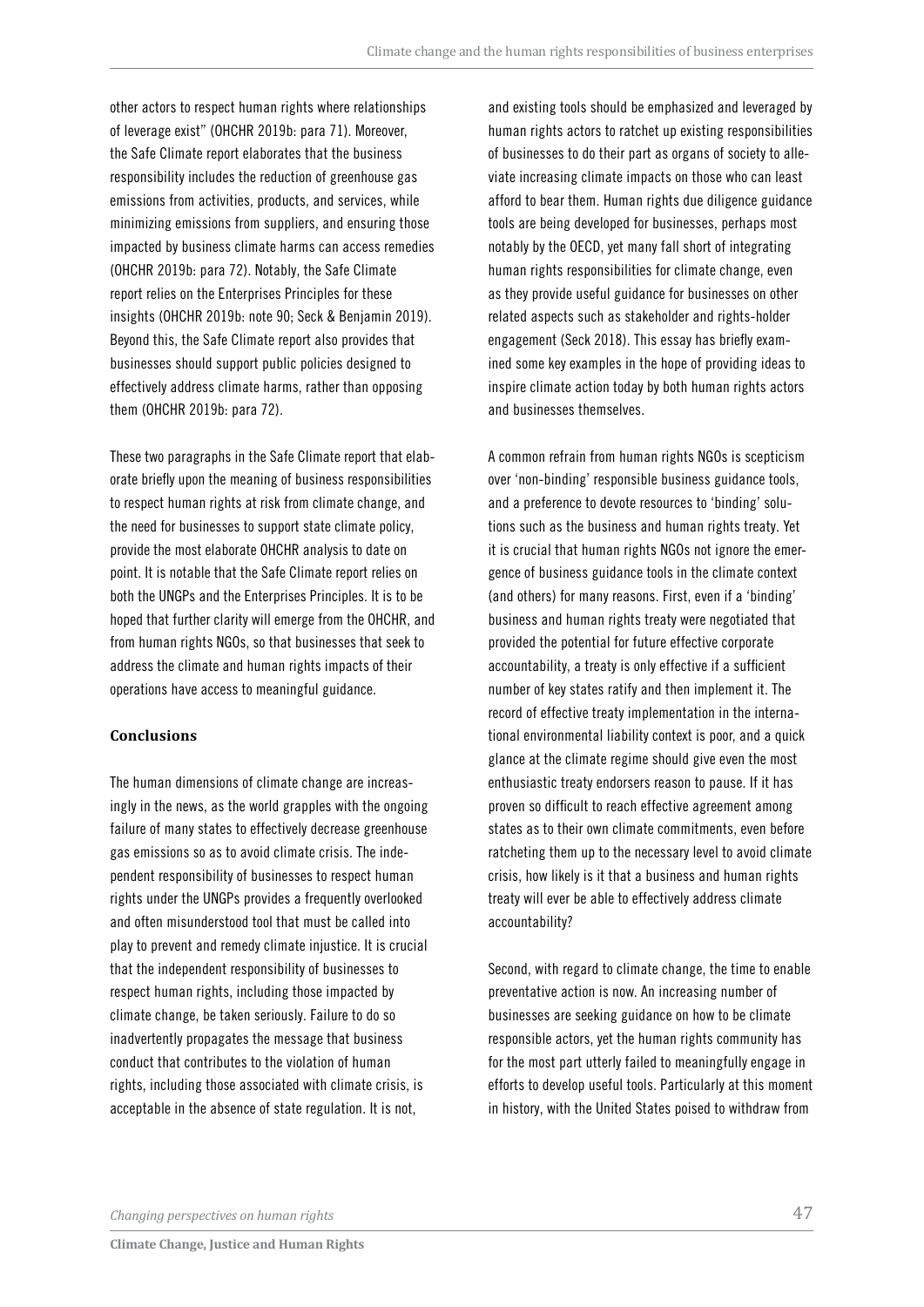the Paris Agreement on climate change, it is crucial that non-state actors, perhaps especially powerful transnational businesses, are encouraged and enabled to take meaningful human rights-respecting climate action, rather than wait for state action that may never come. The human rights community must step up, engage, critique, and guide, rather than ignore the potential of climate responsible business conduct as a vital preventative tool that can be mobilized now.

At the time of writing, the Working Group on Business and Human Rights has promised to develop an information note on BHR and climate change, to be released in 2020 (OHCHR 2020). This is a crucially important opportunity to provide clarity on the meaning of human rights respecting business conduct in a time of climate crisis.

*Changing perspectives on human rights*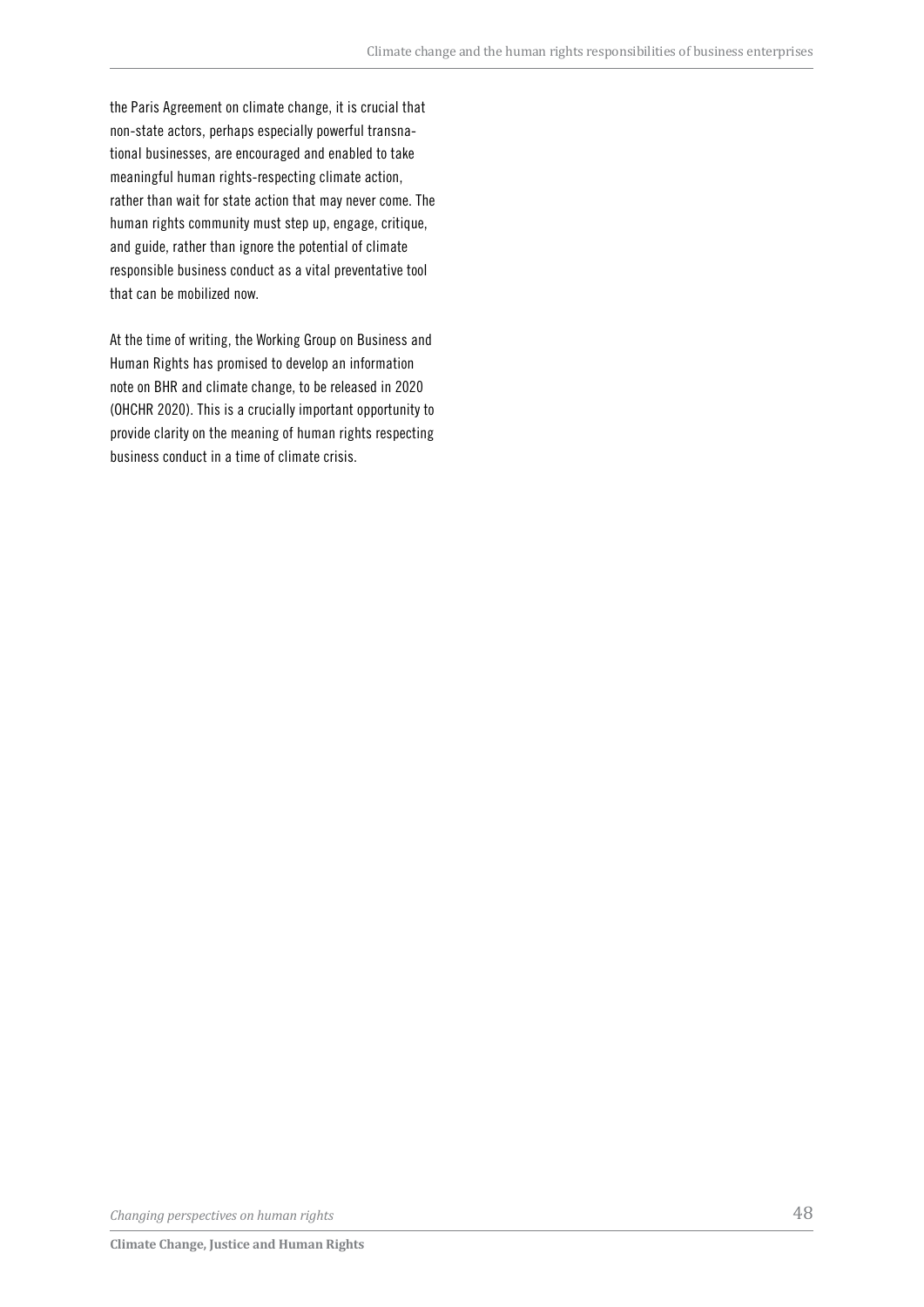## *Annalisa Savaresi* \*

## **The use of human rights arguments in climate change litigation and its limitations**

*Human rights arguments are increasingly being made, and human rights remedies increasingly being sought, in climate change litigation. While relatively few cases have been argued on human rights grounds so far, the trend is continuing and accelerating, with some striking results. However, human rights remedies offer little, if any, compensatory relief for the impacts of climate change, and few means to deter further harm. So why use them?*

## **The use of human rights arguments in climate change litigation**

In recent years, litigants around the world have increasingly tried to push the boundaries of the law by filing test cases to prompt state and corporate actors to reduce greenhouse gas emissions, or to obtain redress for the impacts of climate change on persons, property, or the environment. The use of human rights law as a gap-filler to provide remedies where other areas of the law do not is not new. It is thus hardly a surprise that human rights arguments are increasingly used in climate change litigation. While relatively few climate cases have been argued on human rights grounds so far, the trend is continuing and accelerating, with some striking results.

In August 2019 there were 32 human rights cases listed in climate change litigation databases curated by the

Sabin Centre (Columbia University) and the Grantham Institute (London School of Economics). These cases preponderantly involve states (e.g. citizens suing governments), with only three involving non-state actors only (e.g. citizens suing corporations).

This focus on states is to be expected, given that under human rights law the main duty-holder is the state. As discussed elsewhere in this volume, in recent years, human rights bodies have done much work to clarify the content of states' human rights obligations in relation to climate change. This interpretative work has clearly shown that obligations associated with both substantive human rights (e.g. the right to life, adequate housing, food, and the highest attainable standard of health) and procedural human rights (e.g. the right to access to remedies and to take part in the conduct of public affairs) take on a specific character in relation to climate change. Most saliently, states have specific obligations to "enable affordable and timely access to justice and effective remedies for all, to hold states and businesses accountable for fulfilling their climate change obligations" (OHCHR 2019b: para 64).

Even though conventionally greenhouse gas emissions are attributed to states, recent studies suggest that a group of corporations are historically responsible for the lion's share of global emissions (Ekwurzel et al. 2017; Frumhoff, Heede & Oreskes 2015; Heede 2014). After the adoption of the Paris Agreement in 2015, many companies announced voluntary measures to tackle emissions, but there has been a glaring gap between words and action. In fact, evidence suggests that many fossil fuel companies have

This piece builds on her contributions to Savaresi & Hartmann (2019); Savaresi & Auz (2019); and Savaresi (2019). The author gratefully acknowledges the research assistance received from Marisa McVey, Chloe Abbott and Urenmisan Afinotan in the preparation of this piece.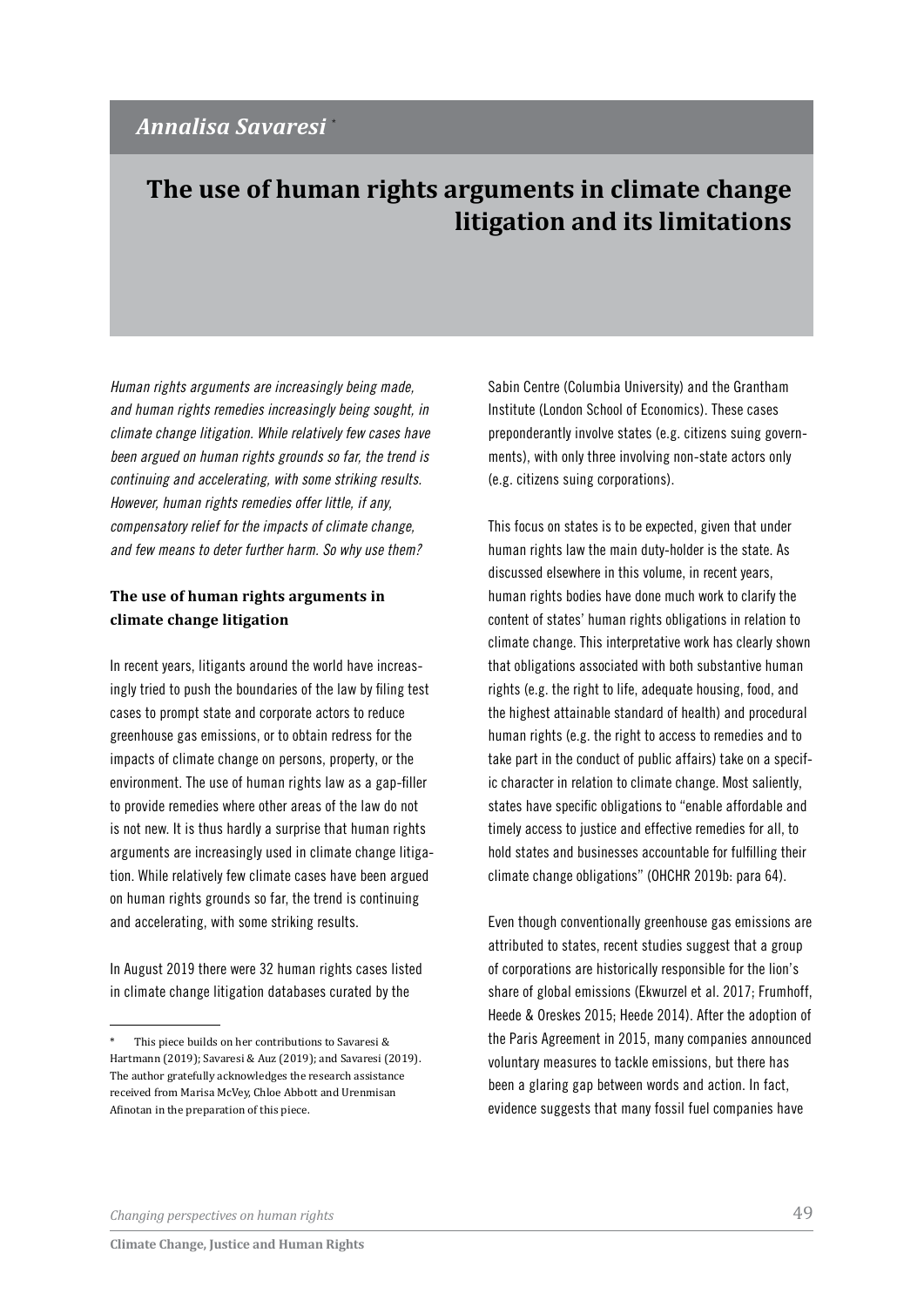continued to lobby against climate change action, to spread disinformation and to support climate deniers (Union of Concerned Scientists 2018). These activities have come under increasing scrutiny in light of recent developments in international,<sup>1</sup> regional<sup>2</sup> and national<sup>3</sup> law, which acknowledge corporate responsibilities for human rights violations, and impose at least some accountability upon corporate actors for these.<sup>4</sup>

Most human rights cases concerning climate change remain ongoing at the time of writing, and a handful have been successful. Yet, this trend is remarkable if one considers that, just ten years ago, a report of the Office of the High Commissioner for Human Rights (OHCHR) noted that "while climate change has obvious implications for the enjoyment of human rights, it is less obvious whether, and to what extent, such effects can be qualified as human rights violations in a strict legal sense" (OHCHR 2009: para 70). The report cautioned that it would be "virtually impossible to disentangle the complex causal relationships" linking emissions to human rights violations, and that in all events the adverse effects of climate change are often projections about future impacts, whereas human rights violations are normally established after the harm has occurred (OHCHR 2009). These caveats were echoed by the future UN Special Rapporteur on Human Rights and the Environment, John Knox, who warned that, if there was scope to recognize the negative

obligation to refrain from causing harm, this would in all events merely "treat climate change as a series of individual transboundary harms, rather than as a global threat to human rights" (Knox 2009b: 211).

So what has changed? In the last few years human rights arguments have been increasingly used to prop up those based on private or public law, to call for greater state and corporate efforts to reduce greenhouse gas emissions. Furthermore, applicants have tried to use human rights remedies as an avenue to redress personal injury and property damage associated with climate change, which can be framed in terms of human rights violations. The success of human rights arguments depends upon whether a victim can substantiate a claim that a duty-bearer has failed to comply with human rights obligations. Human rights arguments associated with climate change can thus be formulated in two main ways: applicants may complain that failure to act (e.g. a failure to adopt and/or implement climate change legislation) has resulted in human rights violations; or, conversely that certain actions (e.g. permits or licenses to extract fossil fuels or log forests) have led to human rights violations. The sections below look at how these arguments have been used in climate change litigation, starting with cases where applicants have used human rights arguments to challenge governments and corporations for failing to reduce greenhouse gas emissions.

## **Human rights complaints about failure to reduce emissions**

Human rights arguments in climate change litigation have so far largely been used to support complaints over states' – and, to a more limited extent, corporations' – failure to reduce greenhouse gas emissions. Courts and human rights bodies around the world have increasingly been asked to consider the human rights implications of states' action (e.g. licenses for oil extraction) (Oslo District Court 2018) or inaction (e.g. insufficient ambition in targets enshrined in law and policy) (The Hague Court of Appeal 2018). Two landmark decisions taken in 2018 have shown how decisive human rights arguments may be.

<sup>1</sup> See UNHRC (2011) and UNHRC (2014).

<sup>2</sup> Directive 2014/95/EU of 22 October 2014 amending Directive 2013/34/EU as regards disclosure of non-financial and diversity information by certain large undertakings and groups (Text with EEA relevance) [2014] OJ L330/1. See also Protocol on Amendments to the Protocol on the Statute of the African Court of Justice and Human Rights (Malabo Protocol) (adopted 27 June 2014, not yet entered into force), art 46.

<sup>3</sup> See e.g. the UK's Modern Slavery Act (2015), the French Loi n° 2017-399 du 27 mars 2017 relative au devoir de vigilance des sociétés mères et des entreprises donneuses d'ordre ('Loi du Vigilance') and Décret n° 2012-557 du 24 avril 2012 relatif aux obligations de transparence des entreprises en matière sociale et environnementale.

<sup>4</sup> See e.g. ICSID (2016) *Urbaser S.A. and Consorcio de Aguas Bilbao Bizkaia, Bilbao Biskaia Ur Partzuergoa v. The Argentine Republic*, ICSID Case No ARB/07/26, Award of 8 December, 2016; The UK Supreme Court (2019) *Vedanta Resources PLC and another v Lungowe and others*, Judgement of 10 April, [2019] UKSC 20.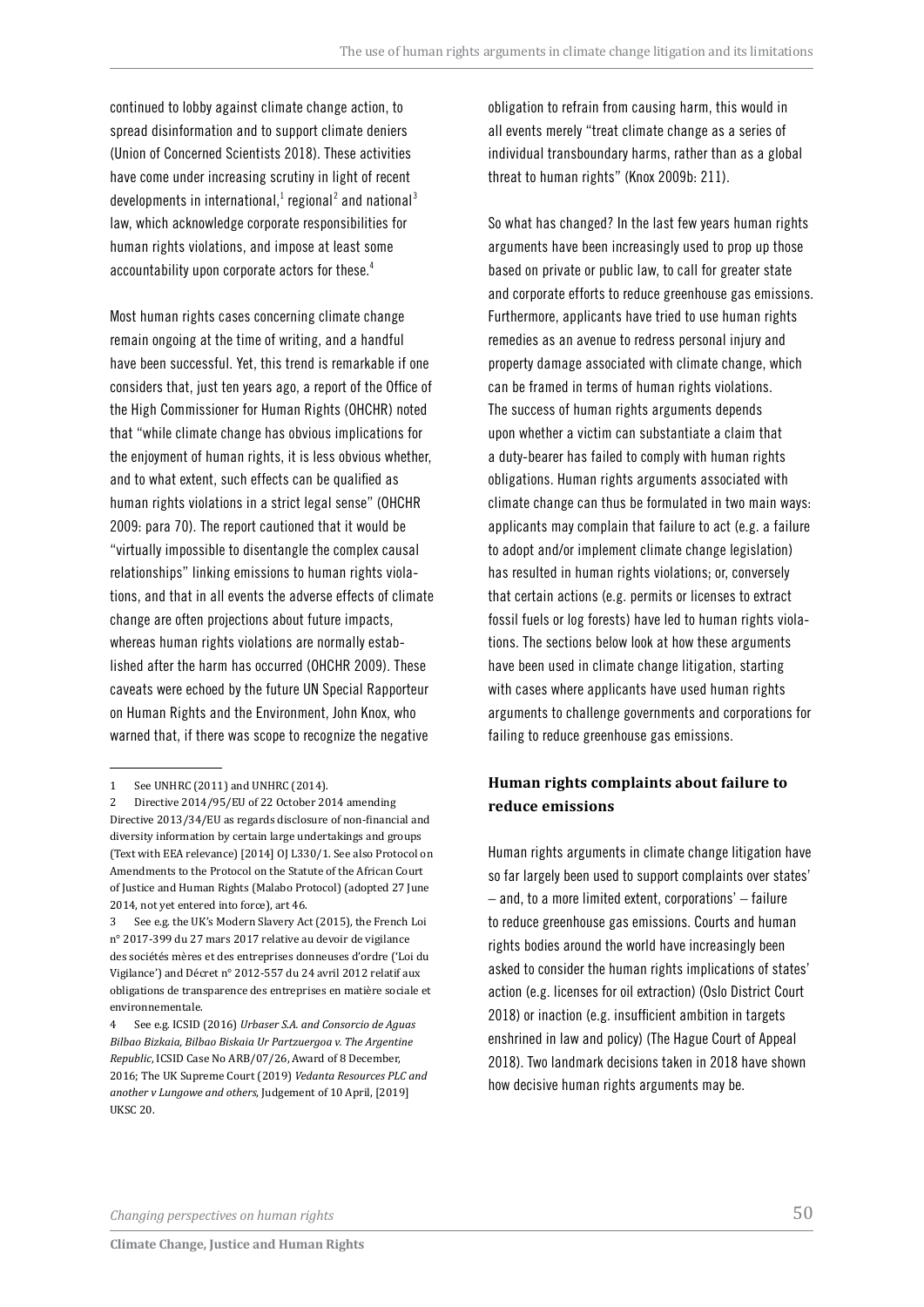In the first, a group of Colombian youth successfully challenged the Colombian government for failure to tackle deforestation in the Amazon, thereby breaching several human rights enshrined both in the Colombian Constitution and in international instruments (Supreme Court of Justice of Colombia 2018).<sup>5</sup> In the second, the Urgenda Foundation and a sizeable group of citizens successfully challenged the Dutch government for not taking sufficiently ambitious action to reduce greenhouse gas emissions (The Hague Court of Appeal 2018). While the Dutch case had in the first instance been decided on the basis of administrative and tort law (The Hague District Court 2015), the Court of Appeal set aside a restrictive interpretation of victimhood and framed the state's duty of care also with reference to rights enshrined in the European Convention on Human Rights – such as the right to life and the right to respect for private and family life. These victories have encouraged litigants and human rights advocates to use similar arguments before national courts – for example against the Canadian Government (Superior Court of Quebec 2019) – and before international human rights bodies – for example against Australia (Client Earth 2019).

These human rights complaints have started to target corporations as well. In 2019 civil society organizations in France (Notre Affaire à Tous 2019) and the Netherlands (Milieudefensie 2019) have asked national courts to declare that fossil fuel corporations' contribution to climate change violates human rights law.

Applicants are also becoming more ambitious. In the so-called *People's climate case*, applicants from Kenya, Fiji, Portugal, Germany, France, Italy, Romania, and the Sami youth association Sáminuorra (CURIA 2018), asked the Court of Justice of the EU (CJEU) to set aside and replace three EU climate law instruments, on the basis of human rights enshrined in the Charter of Fundamental Rights. So far, the applicants have failed to persuade the CJEU to move beyond its restrictive interpretation of the threshold to access judicial review, and the case

was dismissed in 2019 because of lack of standing but is currently under appeal. The *People's climate case* is nevertheless significant, in that it challenges a package of climate legislation, arguing that implementation would lead to human rights breaches, not only of EU citizens, but also of those residing outside the EU.

Far from "treating climate change as a series of individual transboundary harms", therefore, applicants in the cases above are arguing that climate change should be averted because it systematically threatens the enjoyment of human rights. These developments show not only that human rights arguments are being increasingly deployed, but also that demands associated with the protection of human rights are becoming bolder, and attempt to sanction harm that is predicted to happen in the future – and thus affect future generations – or occurring outside of the bounds of a state's territory. At the same time, a new front in litigation has opened, concerning the impacts of climate change.

## **Human rights complaints about the impacts of climate change**

While so far no court has found that particular emissions relate causally to adverse climate change impacts for the purpose of establishing liability, $6$  litigants are pushing the boundaries of private, public, and administrative law to obtain redress for damage to persons, property and/or the environment associated with climate change (Peel & Osofsky 2018; Setzer & Vanhala 2019).

It is presently difficult to obtain redress for climate change harms. Existing liability schemes scarcely seem fit to address harm associated with the impacts of climate change. As a matter of scale, climate change is predicted to cause unprecedented damage to property, persons and the environment. This damage is predictable, but only to the extent that we know it will happen, not where and when. Thus, extant liability and insurance schemes need to be adapted in order to address the complex restorative

<sup>5</sup> Hereinafter *Future Generations v. Colombia.* 

<sup>6</sup> See e.g. *Saúl Luciano Lliuya v RWE AG* (2015), Case No. 2 0285/15 of the Essen Regional Court, Germany (pending).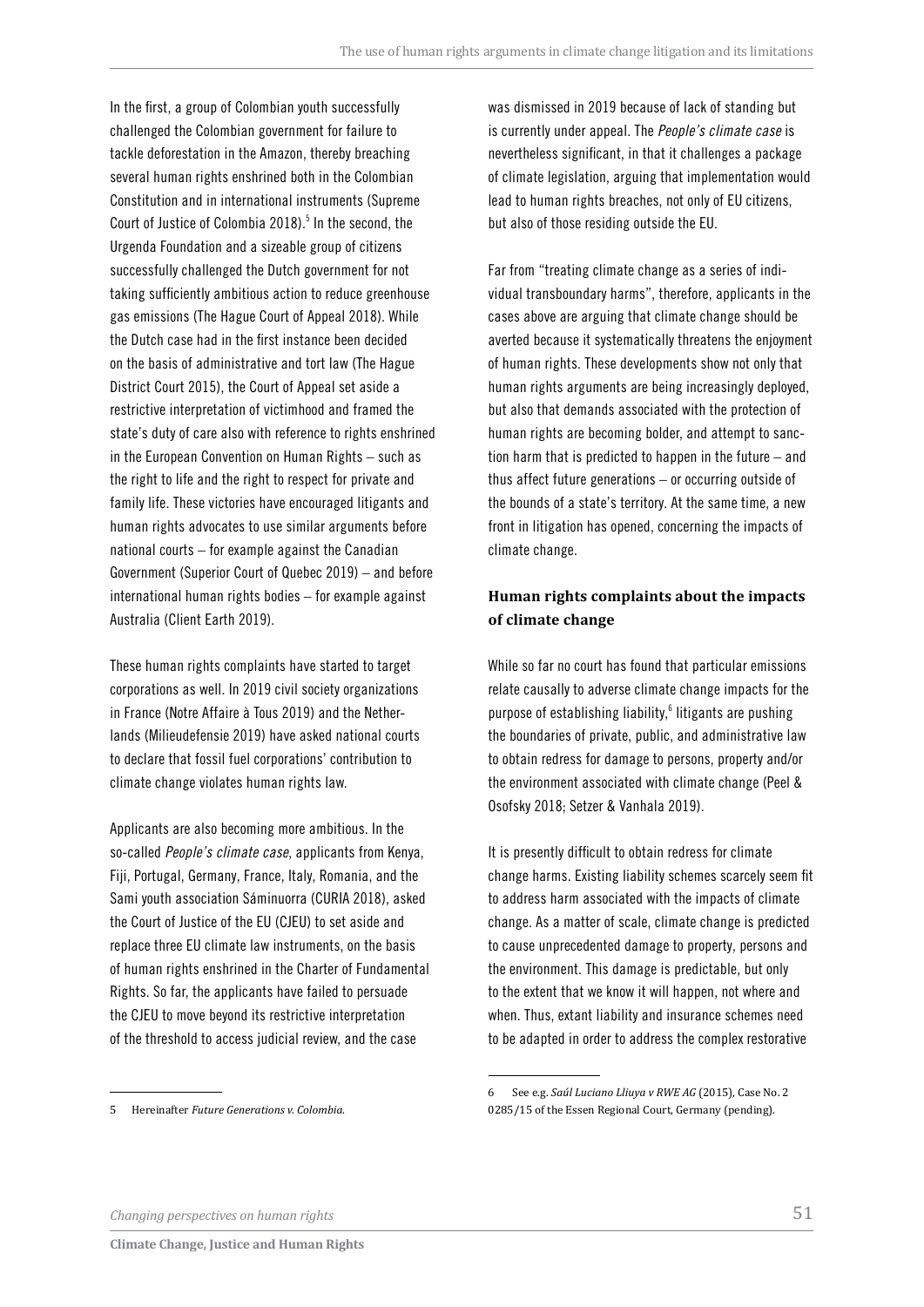and distributive justice considerations associated with the impacts of climate change. Before this happens, human rights arguments may be used to fill the gap.

Human rights remedies are not designed to specifically redress environmental damage. They have, nevertheless, historically been used as an avenue to address personal and property harm associated with various forms of pollution or environmental degradation, especially where no other remedies are available (Inter-American Commission on Human Rights 2010; Council of Europe 2012). In general, human rights are helpful because they are widely recognized in both international and national law, as a set of basic rights and freedoms that belong to every person. The obligations associated with the protection of human rights may be enforced both nationally and internationally against states and  $-$  to some extent  $-$  non-state actors, and, in certain circumstances, in an extraterritorial context. The issue is, therefore, to establish when and how they can be used in relation to the impacts of climate change.

As recounted above, in 2009 the OHCHR specifically cautioned that qualifying the effects of climate change as human rights violations poses a series of technical obstacles, concerning the jurisdiction to adjudicate human rights complaints associated with the impacts of climate change; how to attribute responsibility in terms of causality, retrospectivity, and apportionment; and what may be regarded as adequate remedies for human rights violations associated with the impacts of climate change (OHCHR 2009: para 69-70). Yet, recent litigation indicates that these obstacles may not be insurmountable.

The historical contribution of state and non-state actors to greenhouse gas emissions causing climate change is increasingly well documented, and advances in scientific knowledge are making it easier to trace causal connections between particular emissions and the resulting harms (UNHRC 2016: para 36-37). For example, the Athabaskan people have petitioned the Inter-American Commission on Human Rights, arguing that Canada has breached its human rights obligations by causing significant adverse impacts in the Artic, by failing to regulate emissions of

black carbon, which affect Athabaskan communities within and without Canada's territory (Earth Justice 2013). Similarly, following the widespread loss of life and harm to property and persons associated with increasingly extreme weather events, civil society organizations asked the Philippines Human Rights Commission to investigate the responsibility of the world's largest corporate emitters – so called Carbon Majors – for human rights violations, or threats thereof, resulting from the impacts of climate change (Greenpeace 2015).

These complaints provide an opportunity to see whether the arguments made in 2009 by the OHCHR on the justiciability of human rights violations associated with the impacts of climate change still stand. For example, should the Philippines Human Rights Commission find that the Carbon Majors' are responsible for human rights violations resulting from the impacts of climate change, this would be a primer and could have repercussions on the use of human rights arguments in ongoing climate change litigation against the Carbon Majors elsewhere. As mentioned above, in 2019 Friends of the Earth (Netherlands), six NGOs and around 400 citizens sued Shell for breaches of the duty of care associated with its contribution to climate change and its continued investments in fossil fuels. Similar to *Urgenda*, the applicants have relied, amongst others, on the right to life and the right to respect for private and family life, home and correspondence recognized by the European Convention on Human Rights.

The outcome of the *Carbon Majors inquiry* may therefore resonate well beyond the Philippines. For the time being, the inquiry has already set a significant precedent, by showing that a national human rights institution may look into the responsibility of corporate actors headquartered outside of the territory of state. The inquiry may furthermore establish that corporations may be held responsible for human rights violations associated with the impacts of climate change and even open the way to compensation through subsequent legal action, thus marking another milestone in climate change litigation worldwide.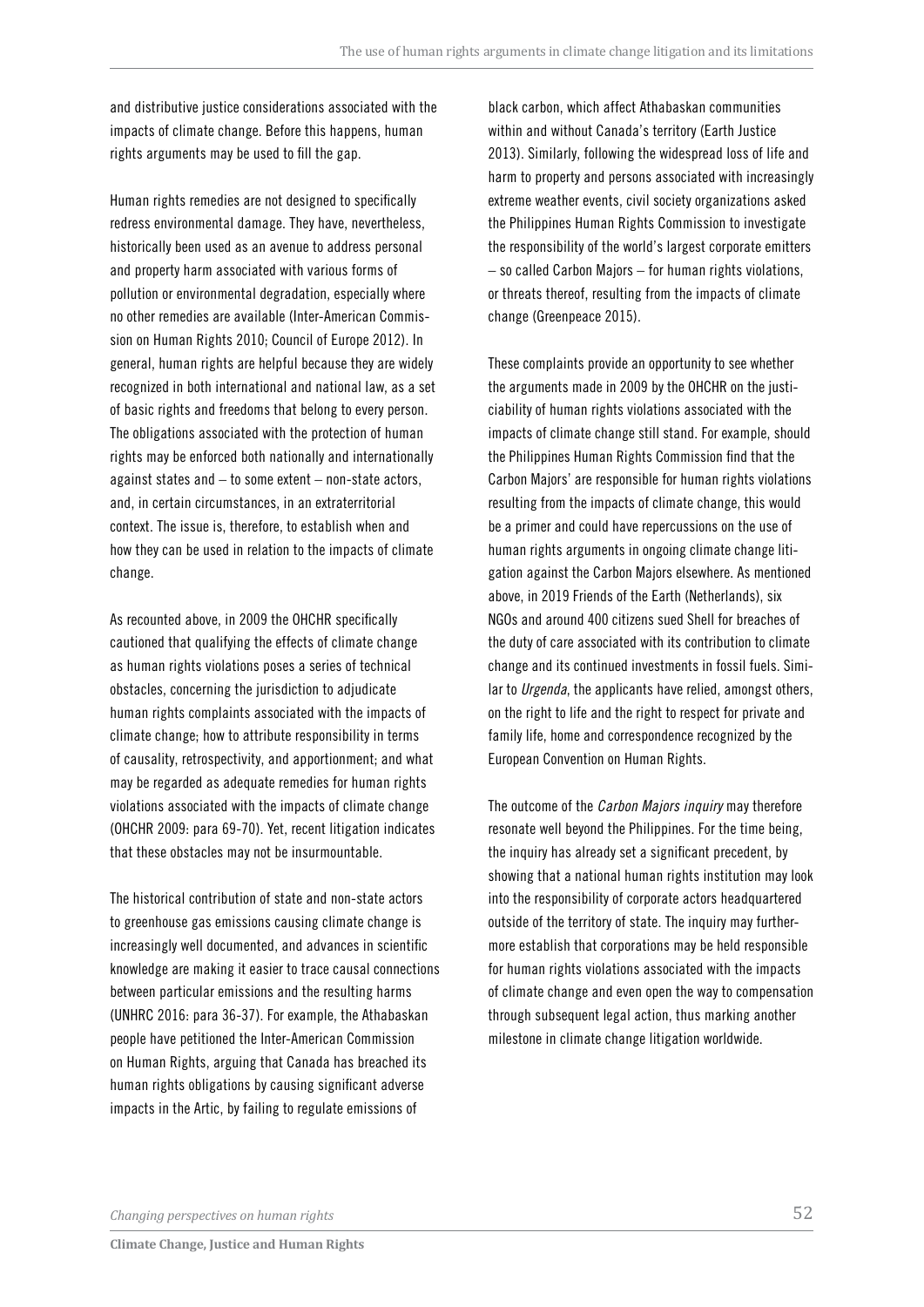## **The limitations of human rights**

As the examples above show, human rights law arguments are playing an increasingly prominent role in climate change litigation. For lack of better remedies, human rights arguments are being used to supplement regulatory action and change state and corporate actors' behaviour, and to help address the complex restorative and distributive justice questions associated with climate change.

This is, however, an area where human rights law also presents clear limitations. Human rights law typically provides declaratory relief to name and shame human rights abusers, but this makes little difference if it is not followed by action to prevent further harm and to remedy the harm caused. The *Urgenda* case provides a hopeful example of how litigation may be used to put pressure on the government to take legislative action on climate change. *Future Generations v. Colombia*, however, clearly shows how human rights remedies offer limited means to deter further harm: in spite of their much acclaimed court victory, the applicants have failed to halt forest loss in Colombia, which has reportedly continued unabated (Ardilla Sierra 2019).

In the *Carbon Majors inquiry*, the powers of the Philippines Human Rights Commission rest with the domestic authorities' limited powers to affect the future behaviour of the Carbon Majors. But even the enforcement of court judgements is not to be taken for granted, and the history of human rights law is full of pyrrhic victories, especially in the environmental context (Gilbert 2018). For almost forty years (350.org 2019), coal power plants in the Mugla region of Turkey have continued to severely affect the quality of life for local inhabitants (Climate Action Network 2018), despite the recognition of widespread human rights abuses, including by the European Court of Human Rights (ECtHR 2005). Similarly, victims of severe human rights abuses associated with oil extraction in the Niger Delta are still awaiting for remediation of the harm

caused to their lands, water and livelihood (Friends of the Earth International 2019), in spite of multiple court victories before national, regional and international tribunals.<sup>7</sup>

Human rights law is no replacement for effective legislation concerning climate change, and human rights remedies are no replacement for tort-like liability for climate change impacts. There are dangers too, associated with clashes between human rights claims, that may be relied upon to protect a quality of life that imposes unacceptable climate costs on society (Pedersen 2011). For example, human rights arguments have been used to resist the establishment of wind farms (Peeters & Schomerus 2014; Peeters & Nóbrega 2014), highlighting the potentially complex, layered, conflicting claims when it comes to the protection of different human rights. $8$ 

Yet, past experience suggests that successful human rights complaints can help to bring about a change in attitude by courts and lawmakers. By highlighting principles of universality and non-discrimination, the rights of future generations and of those living outside a state's territory, human rights arguments in public interest litigation can contribute to engendering a momentum to deal with one of the most intractable challenges yet to face humankind.

The viability of public interest litigation reliant on human rights arguments depends on both legal and social variables (Anderson 1998: 21). It requires that standing rules be interpreted in a way to enable individuals or groups to be heard, and that the judiciary is independent and sympathetic. Under human rights law, victims are

<sup>7</sup> Such as *Gbemre v. Shell Petroleum Development Company Nig. Ltd. and 2 others* Suit No. FHC/B/CS/53/05; *Shell Pet. Dev. Co. (Nig.) Ltd. v. Isaiah* (2001) 11 NWLR (Pt.723)168; *Social and Economic Rights Action Centre (SERAC) & Anor v Nigeria* (2001) AHRLR 60, Africa Commission on Human and Peoples' Rights, Communication 155/96; *The Bodo Community v. Shell Petroleum Development Company of Nigeria Ltd* (2015) EWHC HT-2015- 000241.

<sup>8</sup> See *Fägerskiöld v Sweden*, European Court of Human Rights, Application no. 37664/04, Decision as to Admissibility; and, *Vecbaštika and Others v Latvia*, European Court of Human Rights Application no. 52499/11 (pending).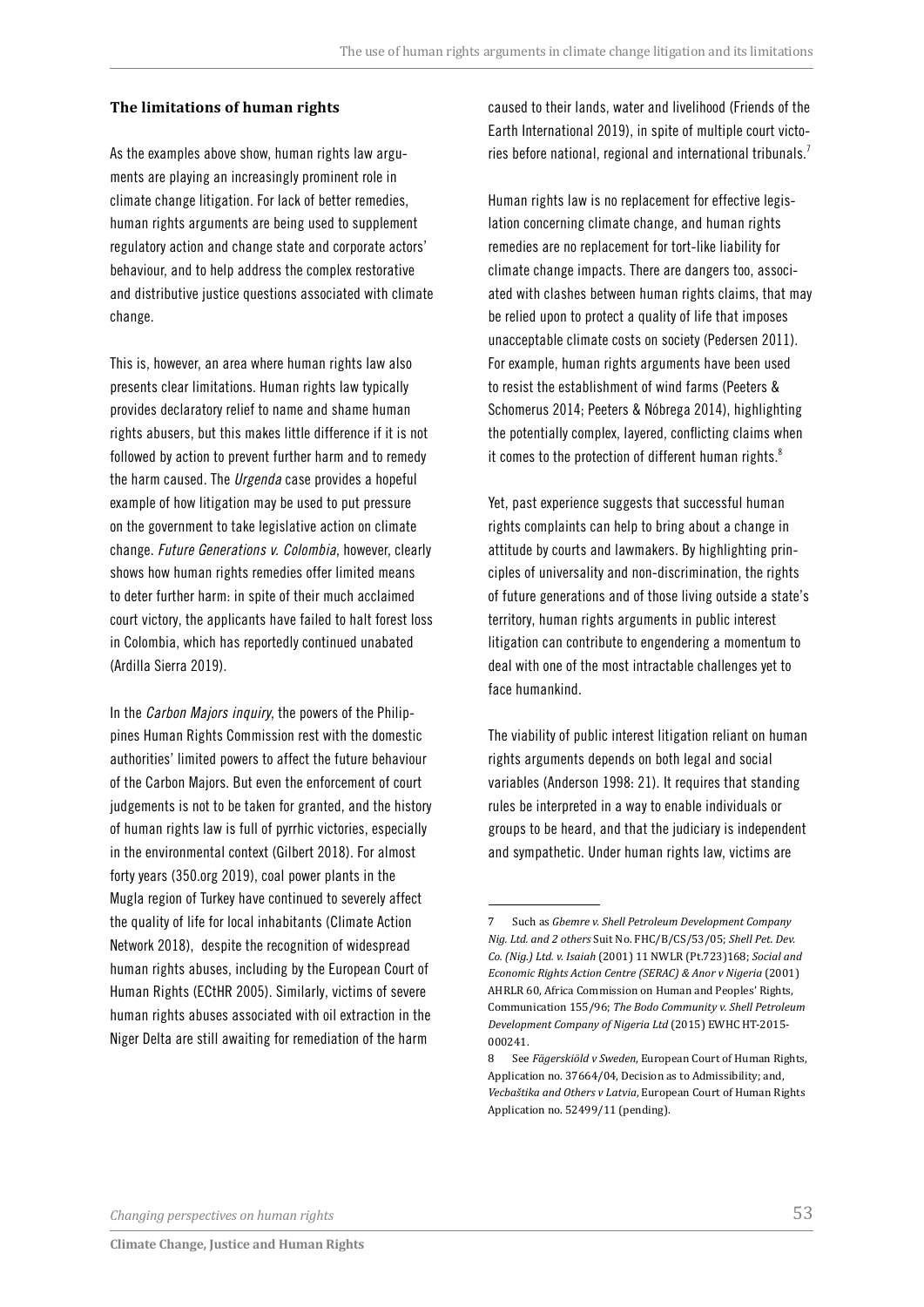normally saddled with a less stringent burden of proof, when compared, for example, with tort law.<sup>9</sup> Applicants in *Urgenda* and *Future Generations v. Colombia* have convinced courts to expose governmental inaction, and to order states to do more to tackle climate change. These decisions relied on a novel approach to the interpretation of human rights vis-à-vis climate change law obligations. Using human rights law has also enabled petitioners to formulate complaints, such as those in the *Carbon Majors inquiry*, which would have not been possible by making resort to tort law.

So far, some significant milestones have been achieved and the boundaries of the law have already been shifted. Human rights arguments have been used not only to complain about actual harm, but also about future harms, caused by states, as well as by corporate actors, and even in an extraterritorial context. We have therefore already gone a long way, compared with where we were only ten years ago, when the OHCHR report made its first assessment of the state of play.

The successes achieved thus far are likely to continue to inspire others to use human rights arguments to put pressure on state and corporate actors, both to increase ambition in combating climate change and to redress harm caused by its impacts. The outcome of pending complaints may further embolden applicants or suggest new avenues to test the full potential of human rights arguments. The advantages of taking a human rights approach to the matter of climate change are, eminently, that it translates climate change concerns in terms of obligations owed directly to individuals; and, relatedly, that it provides access to remedies that may not otherwise be available.

Much more could be done going forward. Most saliently, human rights law may provide access to remedies at the domestic and, potentially, at the international level to complain about breaches of human rights associated with climate change. Both at the national and at the

international level, human rights bodies may be systematically used as institutionalized pathways to monitor and sanction human rights violations associated with climate change and the implementation of climate change response measures. Before national courts, human rights arguments may be used to put pressure on state and corporate actors, to increase ambition on climate change and to redress harm caused by climate change.

Ultimately, human rights are no silver bullet and there are limits to their capacity to redress human rights abuses associated with climate change and to address their root causes. Human rights law is nevertheless an important complement to climate change law, as it currently stands. As Humphreys noted already in 2008, human rights continue to "occupy much of the space of justice discourse and therefore represent an 'essential term of reference' to address justice and equity questions in the context of climate change" (Humphreys 2009: 45). One just has to be aware of their limitations.

<sup>9</sup> See e.g. *Tătar v. Romania*, App No 67021/01 (ECtHR 5 July 2007) [107]-[124].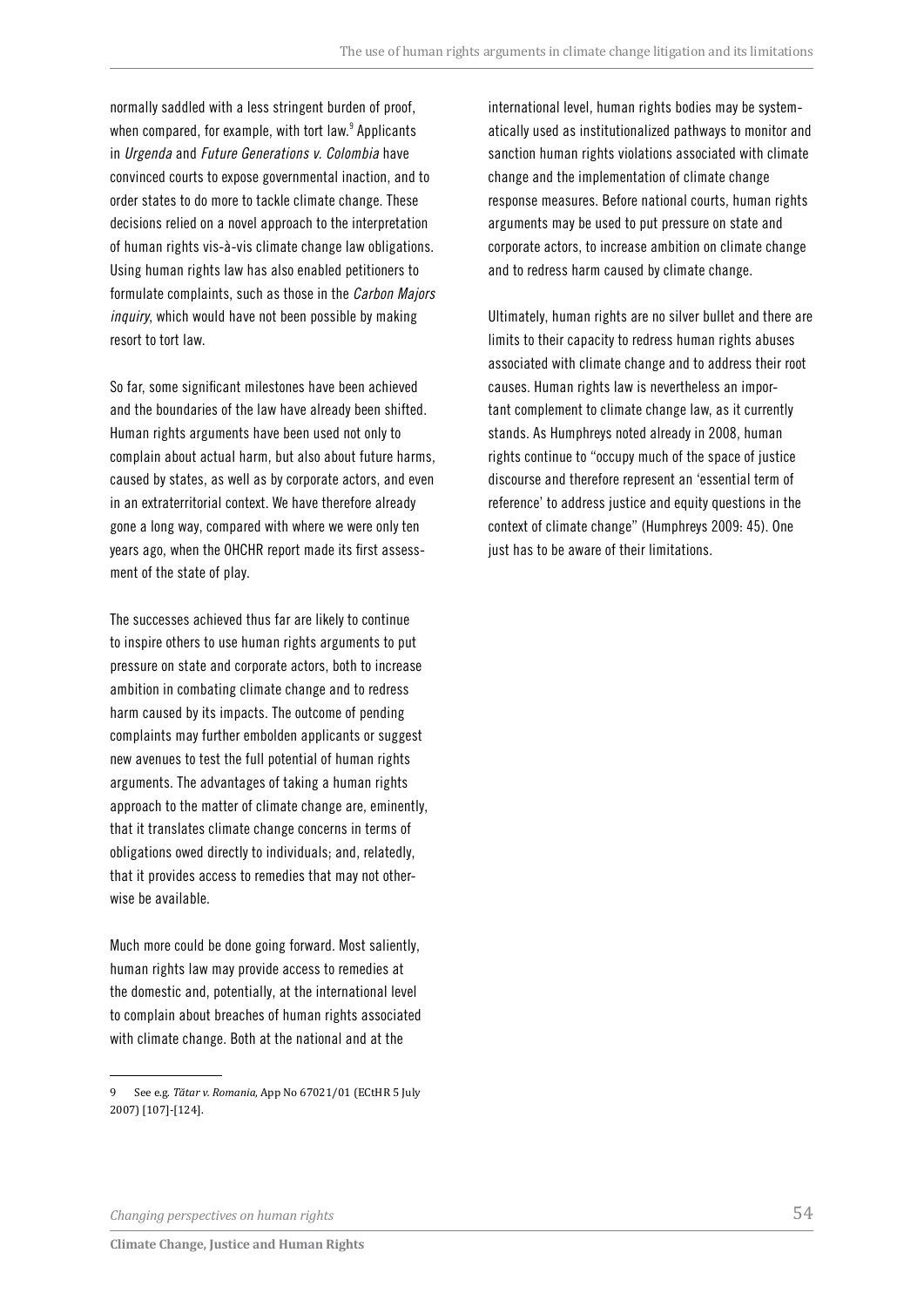## *Stephen Humphreys*

# **Delayed and denied: climate inequity and human rights**

*The delay between the causes of climate change and its effects creates a space within which denial and injustice*  have flourished. Climate law relies on 'equity' to address *climate injustice: this may be buttressed by human rights, resurgent in the face of increasingly daily violations.* 

## **The bubble of delay**

In his recent book, *The Progress of this Storm*, Andreas Malm claims that the felt reality of climate change has reawakened a sense that we are living-in-time. By 'time' he is not referring to daily or seasonal cycles, but to lines of putative historical progress. As the last century ended, it was plausible to consider that history had, in a sense, come to a halt. Market liberalism had apparently won the centuries-long battle of ideas and was installing itself across the globe. Relatedly, perhaps, human rights too (in a trajectory that accelerated with the founding of Amnesty International in 1961) were becoming a dominant language of justice across the world. The relationship between these two forces – human rights and market liberalism – was perhaps not initially very clear: were market 'freedoms' consonant with human rights or did they constitute a threat (Moyn 2014)?

On Malm's telling, climate change reawakens the category of time precisely because we no longer know what our destination is. Whether we approved of it or not, we appear no longer to be secure in a universal vision of a market machine that metabolizes the world's resources ad infinitum. Even if some, possibly most, contemporary climate narratives cling to the vision of an expanding

global economy capable of conjuring a technological escape from our climate constraints (think of the 'Green New Deal') – and even were such a vision feasible – the spread of a liberal global market has, with contemporary climate realities, lost the sheen of inevitability acquired at the close of the cold war. There are real stakes. "History," writes Malm (2018:11), "has sprung alive", as the carbon consumption of the past – the immediate past flowing by us, as well as its centuries-long tail – determines the future in ways that are both intractable and unpredictable.

Climate change makes the future both intractable and unpredictable because the cumulation of burned carbon over past centuries builds in an atmospheric effect the extent of which will only be felt and appreciated in future, with the passage of time. There is, in other words, a delay between the cause – the consumption of fossil fuels  $(primarily)$  – and the effect – the storms, heatwaves, droughts, floods, rising seas and sinking islands, whose frequency and intensity will, on every account, increase, even as their precise timing and location will remain largely unknowable. There is delay built into climate change, and it is a delay that is, moreover, inhuman  $-$  in that it is not subject to human intent, unresponsive to human time-management, and unconcerned with human expectations and human pain. History reawakens as a process of change-in-time where the stakes of change remain up for contest. However, unlike the high modern period with which Malm contrasts the present, in climate change the contest is not (or not obviously – but I will pick this up below) between competing ideas about law,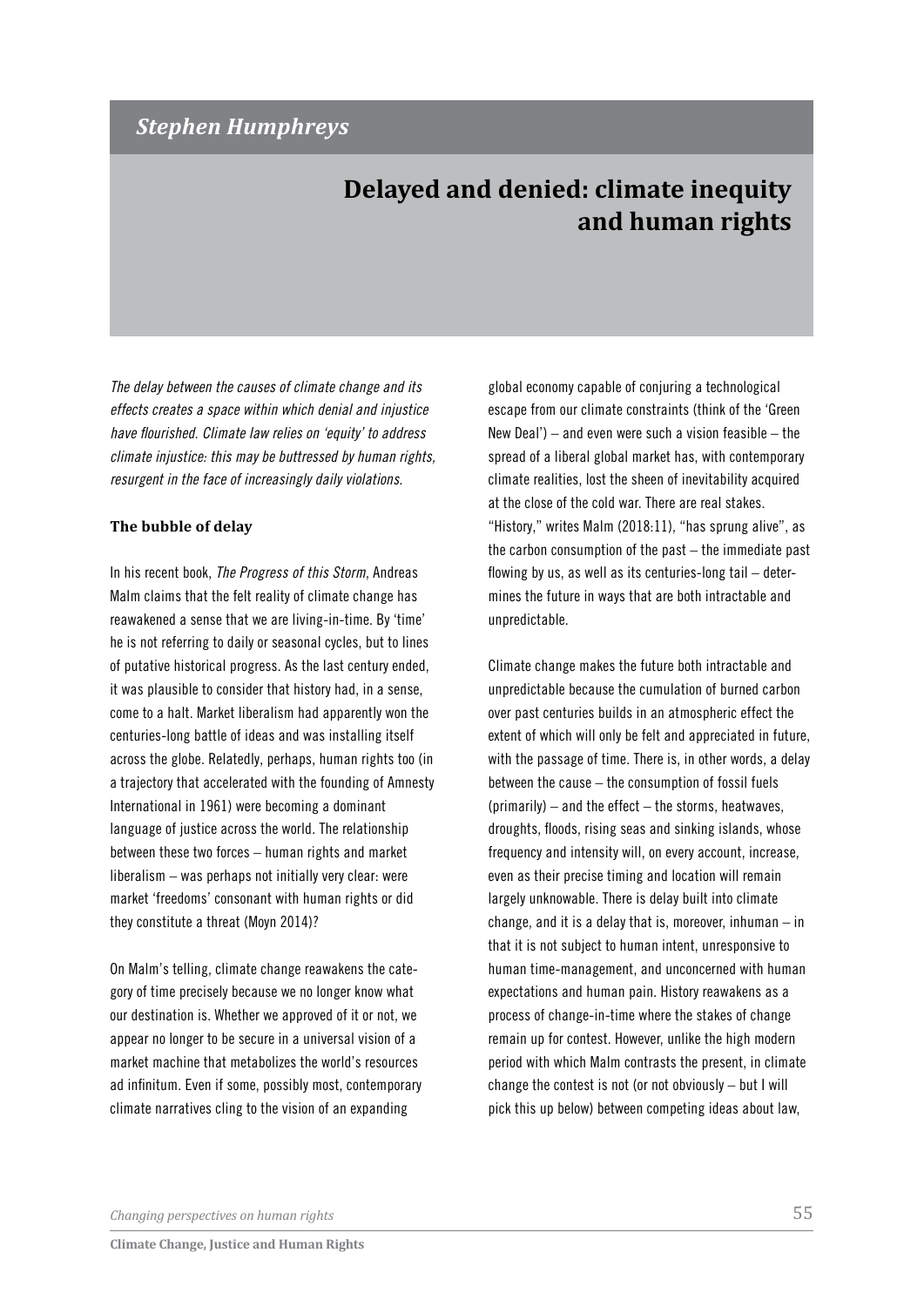economy and government; it is rather a contest between competing interpretations of the nature of the delay itself. *What is unfolding? How quickly? Where? With what effect? Can it be stopped?* 

## **The bubble of denial**

In this knowledge-contest over the nature of the delay, there are a spectrum of views, some of which are characterizable as denialist. But denialism is not exhausted by the plaintive and, in fact, dwindling claim that climate change is not 'real'. Rather degrees of denialism run throughout the entire climate experience – if by 'denial' we mean an unwillingness to face the truths serially put before us by the practitioners of the 'best available science'.<sup>1</sup> In conditions of climate change our daily lives involve constant exercises in denial, requiring us to ignore both the myriad small contributions we ourselves make to the problem through our everyday choices and activities and the sheer scale of the mounting pain these choices of ours are building towards. We are in denial both about how much has to be done to check the advancing tide of heat, and about how little is actually being done. We are in denial about the vanishingly tiny likelihood that we can retain our lifestyles and global 'growth', just as we are in denial about the huge costs to be borne to avoid the far greater costs climate change will otherwise exact. We are in denial about our personal and collective responsibility, in high-emitting countries, for the havoc wreaked and lives and livelihoods lost in vulnerable countries. We are in denial about our past, which has brought us to this impasse, our present, in which we continue to fail to address it, and our future, which is bleaker than we are ready to imagine. We are in denial about the fact that our laws and governments are not working for  $us - for$ the many of us who have and will suffer climate change without having contributed much to  $it -$  and we are in denial about our power to make them do better.

All this denial is also, or appears to be, enmeshed in delay. In the bubble of delay, the incontrovertible causal connection between the wind we are sowing today  $$ the extraordinarily destructive seeds of our everyday lives – and the hurricanes we will certainly reap, feels blurry, loose, deniable. It hasn't happened yet: it might not happen at all. Or: in the temporal gap between cause and effect, we might figure out how to avert the effects altogether. In its starkest form, this fantasy is the dream of geoengineering – but it can be tracked in every narrative proposing technological fixes to climate change, and these today include all available scenarios in which global warming peaks at 1.5°C above preindustrial temperatures (see Rogelj et al. 2018). The delay, in short, has become our lifeline of denial, allowing us to believe in potential futures which do not and will not exist. Ignorance breeds inaction.

### **Responses delayed, responsibility denied**

At some level, it will have been clear, I am invoking the old adage 'justice delayed is justice denied'. It is no longer controversial that climate change brings about grave harms and injustices, and that many of these are best understood as human rights violations. People are losing their lives, homes and livelihoods due to storms whose frequency and force would have been vanishingly unlikely were it not for manmade climate change. $2$ Climate change already brings water scarcity and food insecurity for hundreds of thousands of persons; health is threatened, homes are lost, the less well-off everywhere are more vulnerable than the well-heeled.<sup>3</sup> Climate change greatly increases the likelihood of conflict and is already triggering mass movements of people from its related impacts. All this is set to get much worse.

<sup>1</sup> The term is from the Paris Agreement, Article 14(a).

See the testimony by Myles Allen at the proceedings of the Philippines Commission on Human Rights National Enquiry on Climate Change, hearings held at the London School of Economics, 6-7 November 2018. Available at: [http://www.lse.](http://www.lse.ac.uk/GranthamInstitute/event/inquiry/) [ac.uk/GranthamInstitute/event/inquiry/](http://www.lse.ac.uk/GranthamInstitute/event/inquiry/).

<sup>3</sup> See the various reports of the UN Office of the High Commissioner for Human Rights, especially those of the Special Procedures on Health, Housing, Children's Rights, Extreme Poverty, and the Environment. Available at: [https://](https://www.ohchr.org/en/issues/hrandclimatechange/pages/hrclimatechangeindex.aspx) [www.ohchr.org/en/issues/hrandclimatechange/pages/](https://www.ohchr.org/en/issues/hrandclimatechange/pages/hrclimatechangeindex.aspx) [hrclimatechangeindex.aspx.](https://www.ohchr.org/en/issues/hrandclimatechange/pages/hrclimatechangeindex.aspx)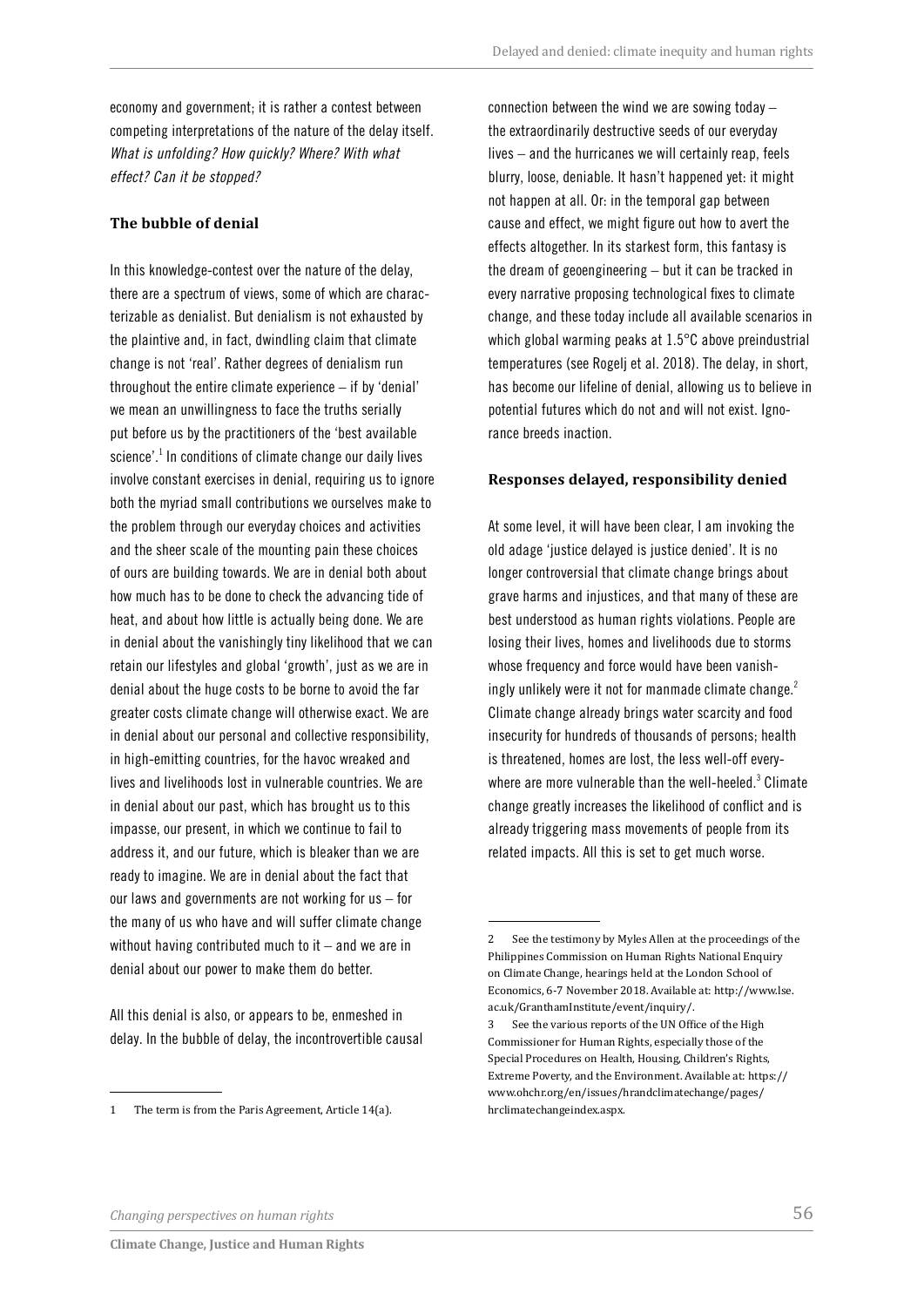The question of delay therefore has to do not only with the space of responsibility within which climate harms take place, but also with the time of redress for the extensive human rights violations to which climate change is now giving rise. The two are presumably related. Does it matter for 'climate justice' that climate harms appear in what I have called the 'bubble of delay' – that they were not, for example, pre-empted, given that they were predicted far in advance? Does it matter whether 'redress' for these harms come later rather than sooner and by how much – or perhaps the question should rather be: is it possible to expedite redress? It is, after all, a simple matter to observe that the longer we put off effective climate action, the worse the human rights consequences are. It is less simple to identify the frame within which climate action is persistently deferred and to relate this to the available frameworks of justice and redress that characterize 'human rights' in our usual understanding of the term. Quibbles over 'responsibility', as a matter of science, stand to delay redress, as a matter of law. Indeed that is, presumably, the point.

### **Equity, justice, human rights**

For my title I have chosen the term 'climate inequity' rather than 'climate injustice' (or, indeed, 'climate justice') because 'equity' is a term of art in climate law (appearing in both the UNFCCC and in the Paris Agreement) whereas 'justice' is not. Neither term is transparent, and the particular tradition that joins 'equity' to 'justice' (deriving from Aristotle's Nichomachean Ethics) does not easily encompass the many strands of thought and political activism that exist today under the banner of 'climate justice'. Further, in my title, I have linked 'climate inequity' to human rights. The consonance of these two terms – equity and human rights – may appear self-evident, but in fact in the vast literature on the legal principle of 'equity', very little mention is made of human rights. If the intuition that human rights are relevant to climate equity is correct, it needs to be shown rather than presumed.

So what is equity? Most accounts begin with Aristotle (2012), for whom equity (*epikieia*) is an essential element  $in$  – indeed a superior form of – justice, a vital means to compensate for the flawed generality of law when applied to particular cases, through the exercise of discernment or discretion on the part of an arbitrator or judge. The Greek term *epikieia* translates as 'decent' or 'fitting' – and Aristotle extols the 'equitable man' who exercises equity in daily life – through letting go of legal rights, for example, in the interests of empathy or harmony (Aristotle 1939). The point is equity involves *not insisting on the letter of the law*. As Cicero would later put it, equity is a recognition of the potential for harm in overly literal legal interpretation: *summum ius summa iniuria* – the more law the more harm (Shanske 2005). On its face, this early tradition does not appear promising for a theory or practice of human rights. But it clearly holds within itself a kernel of sympathy for the individual human which will blossom in time.

This kernel finds some fruition in the Roman law tradition, where equity (*aequum; aequitas*) provided a channel for what would gradually become known as natural law principles – notions of fairness and equality that direct lawmakers and adjudicators to ensure basic equalities under law (Schiavone 2012). There are no slaves under natural law, the Roman jurist Ulpian famously wrote around CE 200; slavery is an institution of the positive law of nations (Mommsen et al. 1985). In a powerful tradition running through late Roman law ('law is the art of the equitable and the good'), $4$  and into medieval scholasticism ('equity is justice tempered by sweet mercy'), $5$  equity becomes a marker of how law is to be done, presuming an underlying universal equality between the subjects of law, a technique for bridging the positive law to something that would (later again) be termed natural justice. Indeed 'equity' tells us what this kind of justice might mean for law: equality, non-discrimination, fairness. Something that is 'due' each person regardless of status or wealth – something universal and prior to the social or political. And so by the time it is revived in

<sup>4</sup> Ulpian, quoted in Mommsen et al. (1985).

<sup>5</sup> The glossarist Hostiensis, in an oft-quoted definition, reworked by Jean Gerson and Christopher St. Germain. See Rueger (1982).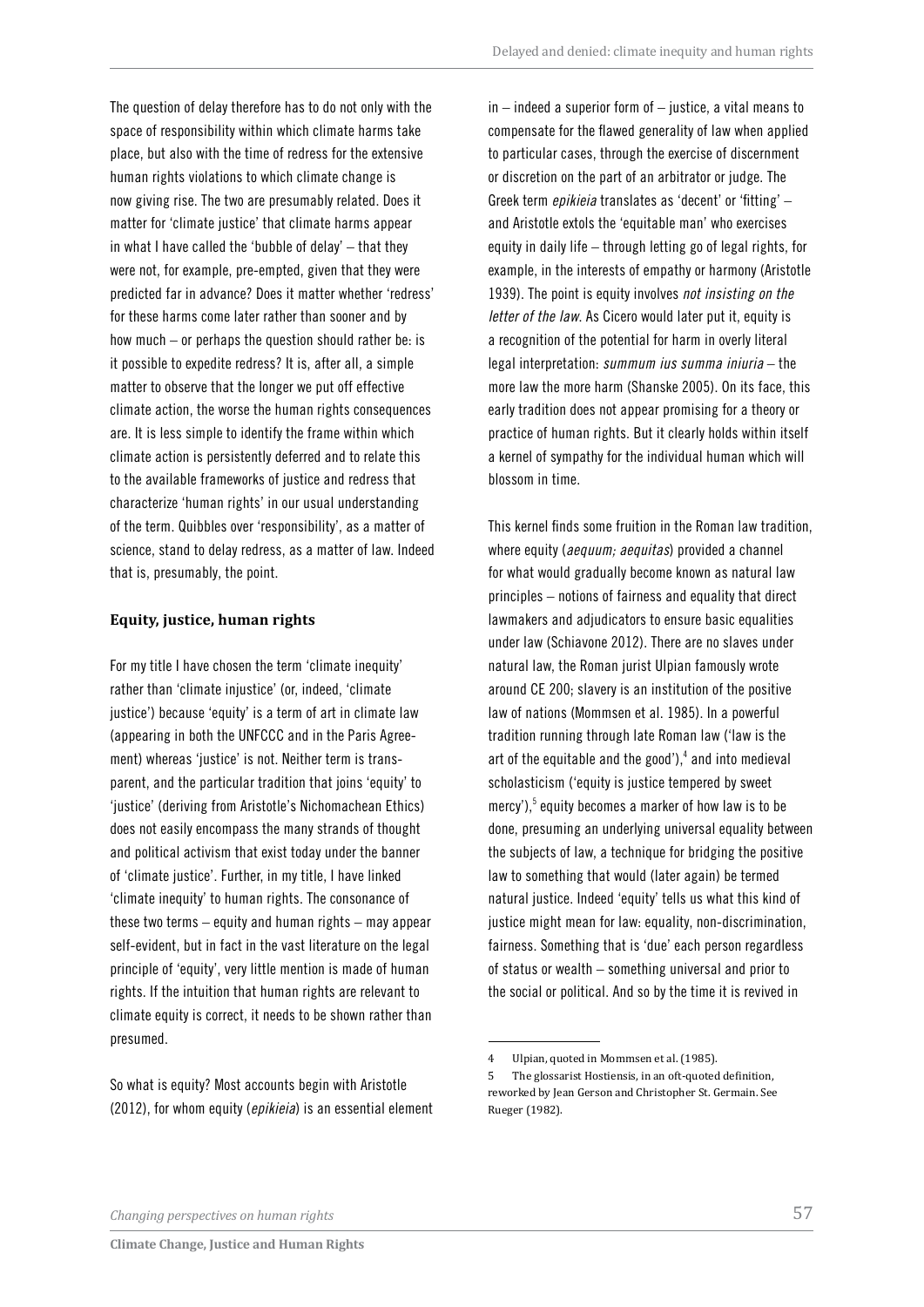medieval canon law, equity has become a principle of compassion, of regard for the vulnerable, a proximation of God's own justice and mercy, and one carrying real force (Lefebvre 1963).

It is shortly after this point, as the medieval worldview goes into decline as Europe encroaches on the world, that we might begin to associate equity with rights – natural rights, in their nascent early modern articulation. This may be understood in part as a humanist embrace of the principle of equity as a kind of 'natural justice', while reacting against its medieval association with mercy. As Martha Nussbaum points out, people can be treated equitably without invoking mercy (Nussbaum 1993): indeed the whole point of natural or human rights is they do not engage mercy: they provide a floor of basic terms of respect due to all without distinction *as of right*. The line would appear to run from Jean Gerson – the medieval French scholar credited by Richard Tuck with the earliest articulation of the notion of natural individual rights (Tuck 1979) – through the English common lawyer Christopher St. Germain, whose 1530 textbook was for centuries the principal English authority on equity (see Rueger 1982), and into the heady ferment of the English civil war period of the mid-17th century (see Fortier 2005: 159-179). There among the radical activists and pamphleteers exist many rights- and equity-based arguments for root-and-branch law reform, confronting the injustice of an increasingly absolutist monarchy with regular invocations of interrelated principles: equity, reason, justice, conscience, natural law and right. These terms recur in many writers of the time, sewn closely together in many cases, such as the Calvinist John Warr (Hill 1975: 269-276).

For Warr – to choose one example from an extensive group  $-$  the gap between the positive law and natural justice was stark and critical.<sup>6</sup> "At the foundation of governments," he wrote in his *Laws of England*, "justice was in men before it came to be in laws" (Sedley & Kaplan 1992:

91). But over time, "laws, like swords, came to be used against those who made them... Thus the law became anything or nothing at the courtesy of great men and bended by them like a twig" such that "laws upon laws do bridle the people and run counter to their end". Law, which ought to be the guarantor of freedom, has, in 17th century England, succumbed, says Warr, to power: it must be "reduced to its original space which is the protection of the poor against the mighty" (Sedley & Kaplan 1992: 92). Equity plays a starring role in Warr's writings, as "the divine principle", which is the "clear reason and understanding of all things". "Reason," Warr adds, "is the measure of all just laws" and the "proper fountain of good and righteous laws, a spirit of understanding big with freedom, and having a single respect for people's rights". When equity is restored to law, Warr says "we shall all then stand on even ground, in a perfect level, co-ordination and parity (…) This is the fall of worldly interests" (Sedley & Kaplan 1992: 33-4). Warr's work is a reminder that today's delay-and-denial is not merely a question of science, but is also, in fact, one of law and governance: who should the law serve and how?

For its time, this is less eclectic than it may sound today: in the contemporary writings of Francisco Suárez, Hugo Grotius and Thomas Hobbes – the great theorists of natural rights – equity will repeatedly appear, often obliquely, as the ultimate backstop of a natural law, associated with the superarching justice and reason of God. Warr's particular association of equity and rights was shared by his contemporary radicals Gerrard Winstanley and Samuel Rutherford, both of whom find 'equity' as the essential element in a law that underpins 'rights' that were not themselves codified.<sup>7</sup> This association was in fact the culmination of the centuries-long emergence of natural right principles in medieval legal writing, where 'natural equity' provided the conceptual means to judge the 'rightness' of positive law (Tierney 1997: esp. 131-169).

<sup>6</sup> Others invoking this family of terms include Samuel Rutherford, John Harrington, the Levellers William Walwyne and Richard Overton, and the Digger Gerrard Winstanley as well as many anonymous pamphleteers.

See Rutherford's Lex Rex (1644) and Winstanley's The Law of Freedom in a Platform (1652).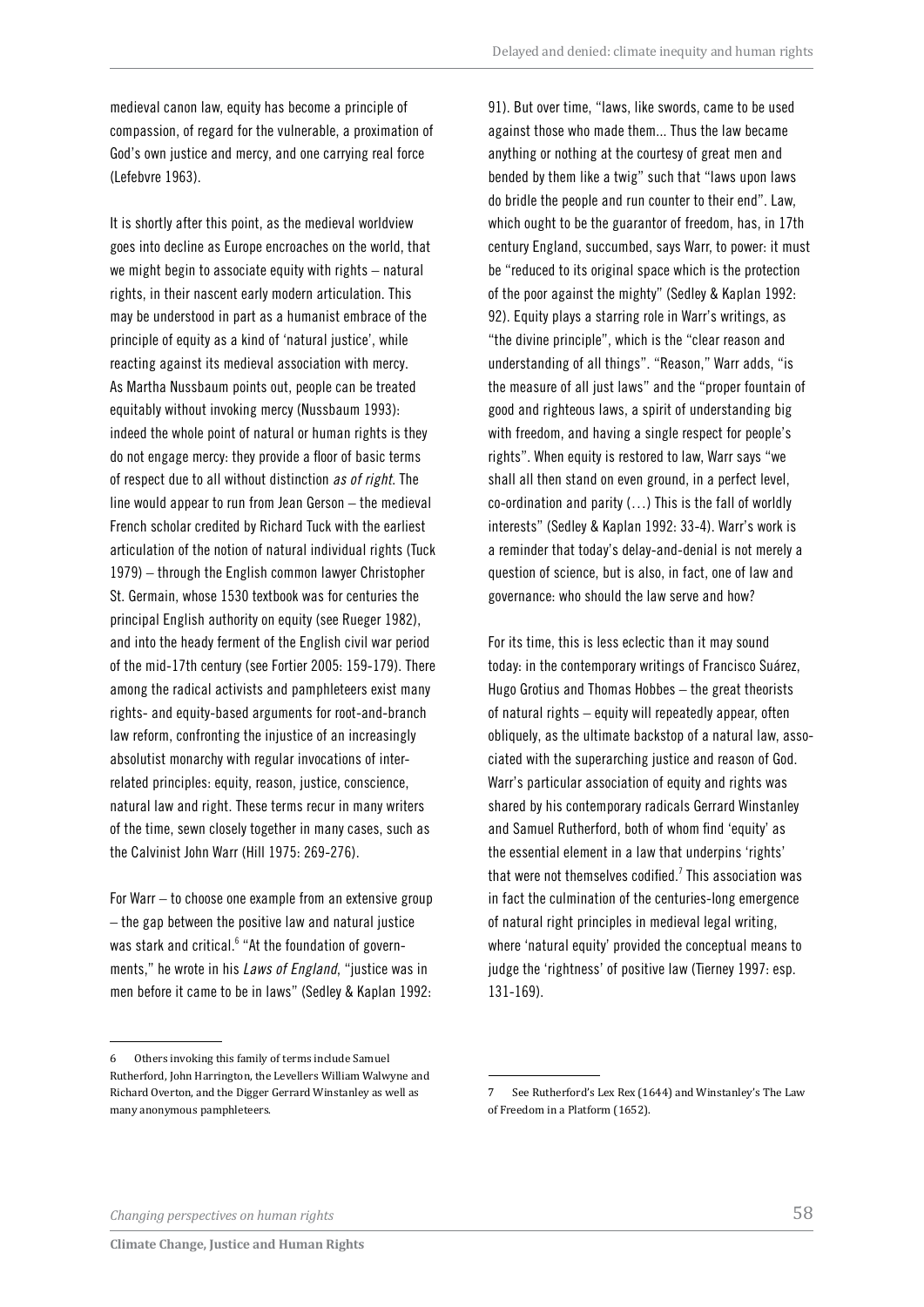But if this story is right, what then happened to the association between equity and right? Around the same time Warr was writing, Thomas Hobbes took a similar set of associations in a very different direction, placing equity above a sovereign who is answerable to God alone. The sovereign, in exercising his right of judgement, may apply mercy grounded in equity, but he is famously not accountable to the people on the use of this power. The English Chancery court was an in-principle locus of the exercise of this sovereign authority  $-$  in its origins, the site of the king's conscience. This view had been recently confirmed in the pivotal 1616 *Earl of Oxford* case, in which it was held – following an argument on these lines put forward by the Stuart King James I himself – that the Court of Equity took precedence over the common law courts (Fortier 1998; Ibbetson 2014). In both James I's argument and Hobbes's, equity is associated with natural rights – but these are not necessarily 'human rights', rather they comprise or presume the 'natural' higher (or retained) right of the sovereign (Cooper 2014; Tuck 1992). For Hobbes, of course, natural individual rights are precisely those which, with the rest of natural law, must be given up in the making of a social contract to preserve peace by vesting power in a (rights-retaining) sovereign.

Hobbes was to win this war of ideas, at least insofar as the radical power of equity was buttoned up behind the veil of sovereignty. In England, equity disappeared into the Chancery. By the early 19th century, equity referred to a collection of relatively random, though rigid, practices in various discrete areas of law, without any clear unifying theme (except perhaps as means to avoid taxes) other than their co-existence within the Chancery's former jurisdiction, as F.W. Maitland tartly observed (2011). By the late 20th century, through the ever-innovating vehicle of the trust, equity law concepts were driving a global financialization implicated in the financial crash of 2008 (Worthington 2009). The contemporary common law notion of equity has little on its face to offer either climate justice or human rights. By contrast, the much older root tradition which gave rise to it now seems more relevant than ever: equity as a concrete vehicle for righting felt injustice.

## **The roots of climate justice**

Given the richness, longevity and durability of the premodern concept of 'equity', perhaps it is unsuprising that the notion it provides of a direct channel to 'justice', beyond law, is alive and well, and indeed retains a powerful hold on the collective imagination. This ancient idea certainly lies at the heart of debates about climate equity today. Equity is, for example, the guiding principle behind the Stern Review's controversial choice of a low discount rate, enabling its famous and influential statement that it would cost less to deal with climate change now than in future (Stern 2006). The point there was to avoid what I called above the bubble of delay – and therefore the associated harms – altogether. Equity reappears in discussions today over the carbon budget and nationally determined contributions under the Paris Agreement, in discussions over the institutional architecture of REDD+, of the CDM, and of carbon markets. In each case, its work is to recognize the differential contribution of different actors and to provide some protection for the most vulnerable: justice tempered by sweet mercy…

And here it is perhaps easy  $-$  given the prehistory I have sketched above – to see how this resurgent notion of equity in climate law might latch very easily onto the idea of human rights, itself a curiously natural law phenomenon in a positive-law-oriented world (law, we might say, as the art of the equitable and the good). On most tellings, modern human rights have emerged and imposed themselves on the world as a response to a broad range of felt physical (from Greek physis, 'nature') inequities over time: slavery, torture, genocide. An appeal to human rights proposes we accept their intuitive appeal to justice and grounds this acceptance in the existence of a broadly accepted list of internationally recognized rights, themselves forged in a visceral response to the horrors of the second world war, and since subjected to significant testing and interpretation.

Across their long histories, then, both equity and human rights share a secret debt to natural law, and a yearning assumption, within that context, of radical universal equality. But however intuitive this connection may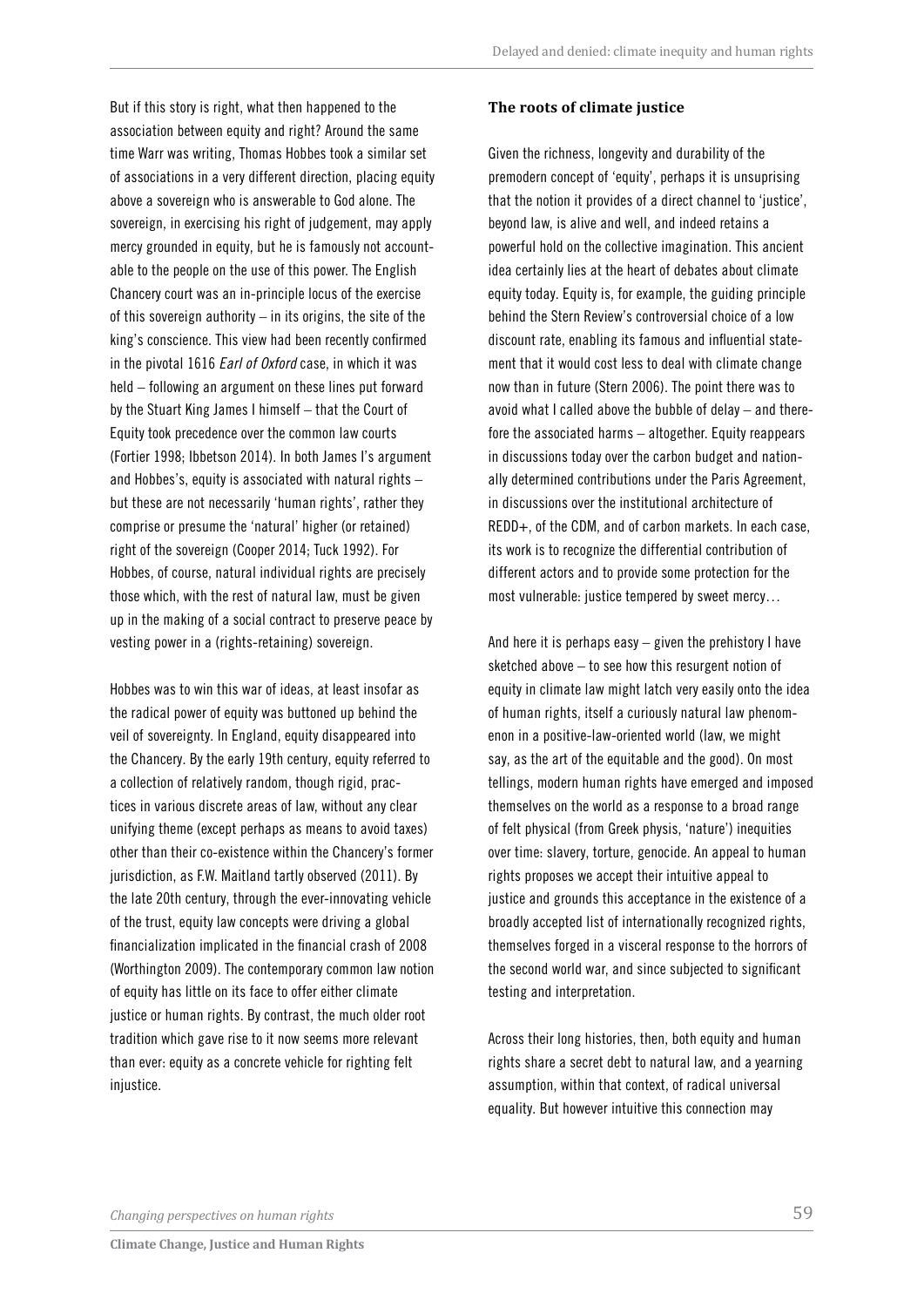appear, it is rarely made explicitly today. Climate law refers to 'equity' but not justice, and the single reference to human rights (in the Preamble to the Paris Agreement) clarifies little. Climate equity has generally been interpreted to refer to the relative distribution of the costs and benefits of climate policy options between 'developed' and 'developing' countries (Okereke 2010). This interpretation of 'equity' is due to the particular context in which the term arose in the original UNFCCC text of 1992 – devised, as is well known, to circumvent entrenched political blockage and achieve climate agreement (Grubb & Paterson 1992). In recent writings on equity we begin to find explicit mention of human rights (Fleurbaey et al. 2014; OHCHR 2015; Allen et al. 2018). But the concepts are closely connected in a much broader literature.

A grounding element of this notion of equity is 'historical responsibility'. States have 'differential' responsibility to address climate change, on a widely held reading, because they have not all contributed equally to the problem in the first place. There are, on one hand, states (and not just states) that are largely responsible for having caused the problem and, on the other, states (and, again, not just states) who are or will be affected by it though they have contributed little to it. The historical delay between long-term emissions from some and future effects for others is, in short, central to the notion of climate equity. And by corollary, equity is conceived as a means of redressing the injustice implicit in that delay – coupled with the broader fact that the world's poorer postcolonial countries continue to suffer the effects of the trajectory that brought prosperity to the 'great powers'. Climate injustice, on this reading, arrives on top of, and is intimately connected with, a longer historical delay, the egregious injustices of colonialism and the slow progress in surmounting them (Humphreys 2014).

Unsurprisingly, this entire edifice of remedial equity is itself frequently and repeatedly denied. The existence and relevance of historical responsibility has never been accepted by the United States delegates to the UNFCCC, for example. The notion that developed and developing country blocks have or should have differentiable obligations remains contentious and the idea that one group of states 'owes' compensation for harms in other states has been vigorously refuted. Unlike climate science denialism, this *legal and ethical denialism* is not marginal – it does not struggle for respectability – it is much rather mainstream (though far from universal). The debates nevertheless follow a similar trajectory: what is self-evident to some is hotly contested by others, and those contestations, while pitched as politically or ethically impartial, nevertheless look to be normative or crypto-normative. The blockage in reaching common principles for action results in a blockage on action; the principal beneficiaries of this delay in acting are those who stand to lose most from effective action: the purveyors of fossil capitalism. The result is the entrenchment of delay. Denial reinforcing delay. Delay denying justice.

#### **Tides rising: human rights?**

It is here that human rights may appear to supplement equity today. For human rights harms that were once speculative and predicted have now become real and palpable. It is the case, as I write in 2019, that with the surging instances of concrete climate-related human rights violations, courts and quasi-judicial human rights bodies are being petitioned – and hundreds, indeed thousands, of actors are embarking on the long road to seek redress through the courts. These cases are not so far meeting with much success, but someday they might, some of them at least. And courts are not the only locus of surging discontent with the state of our existing law. As the swell of felt injustice grows into a tide, so the delay itself fuels a growing tsunami of 'justice denied', and for each cupful of 'justice' acknowledged in the courts another ocean of denial rises close behind.<sup>8</sup>

The emerging law of climate equity cannot and will not by itself bridge the expansive sea between climate justice, however we conceive it, and a law that remains fundamentally supportive of the pollutive and distributive effects of climate change. Rather it seems we must await

<sup>8</sup> On November 6, 2019, for example, two English High Court judges ruled that a blanket police ban on Extinction Rebellion protests was unlawful ([2019] EWHC 2957 (Admin)).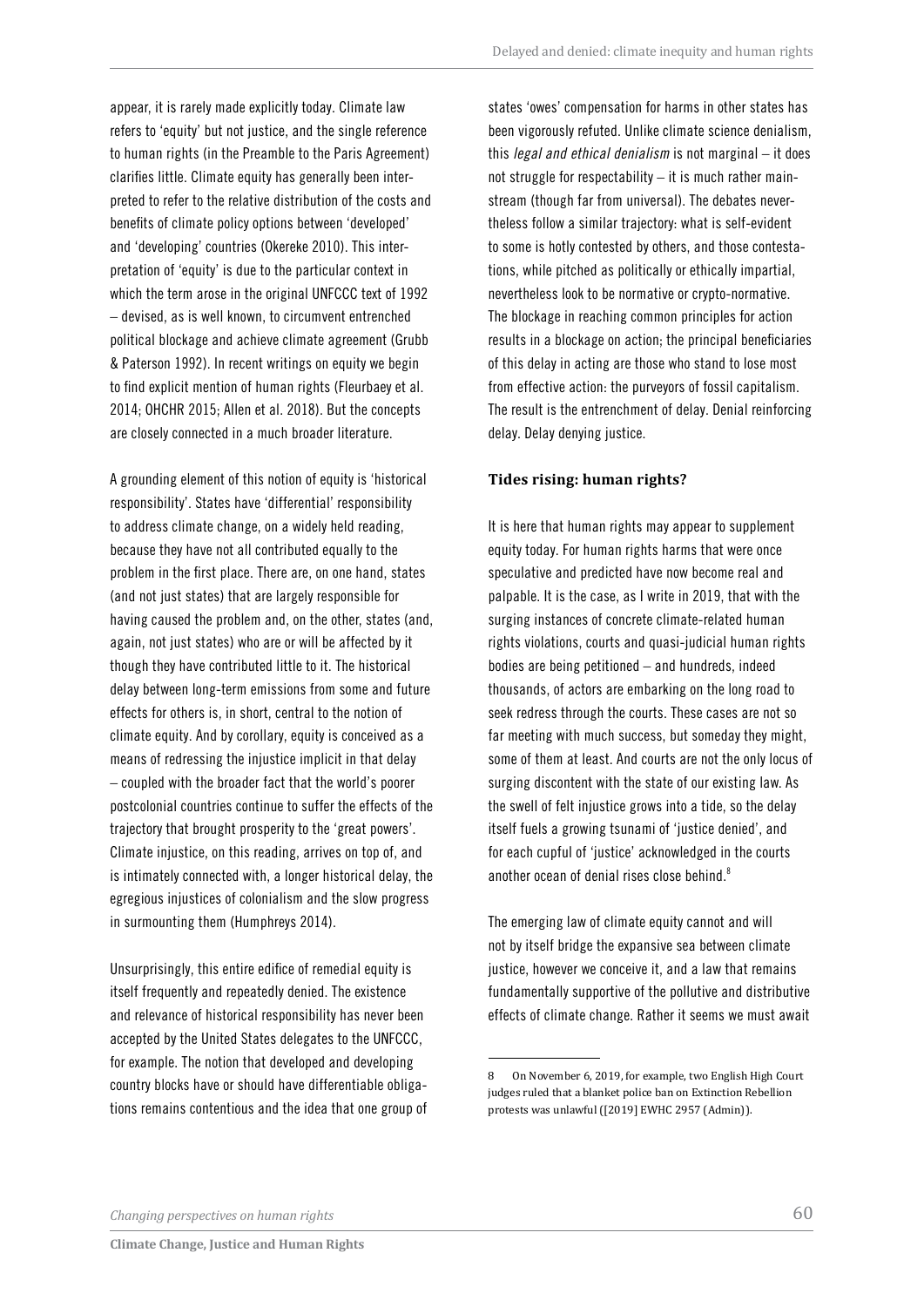the rise of the drowning tide to trigger the desperate fury of self-proclaimed rights by those of  $us -$  humans  $-$  in whom they have been invested and are being violated. For this has been the history of human rights. As with the English civil war and the aftermath of the second world war, the sheer scale of felt injustice heads towards a visceral level, triggering a radical response. So when Greta Thunberg calls for equity in climate action, as she did in New York in September 2019 (Milman 2019), she is speaking the language of climate law, but it is through the register of human rights that we must hear her.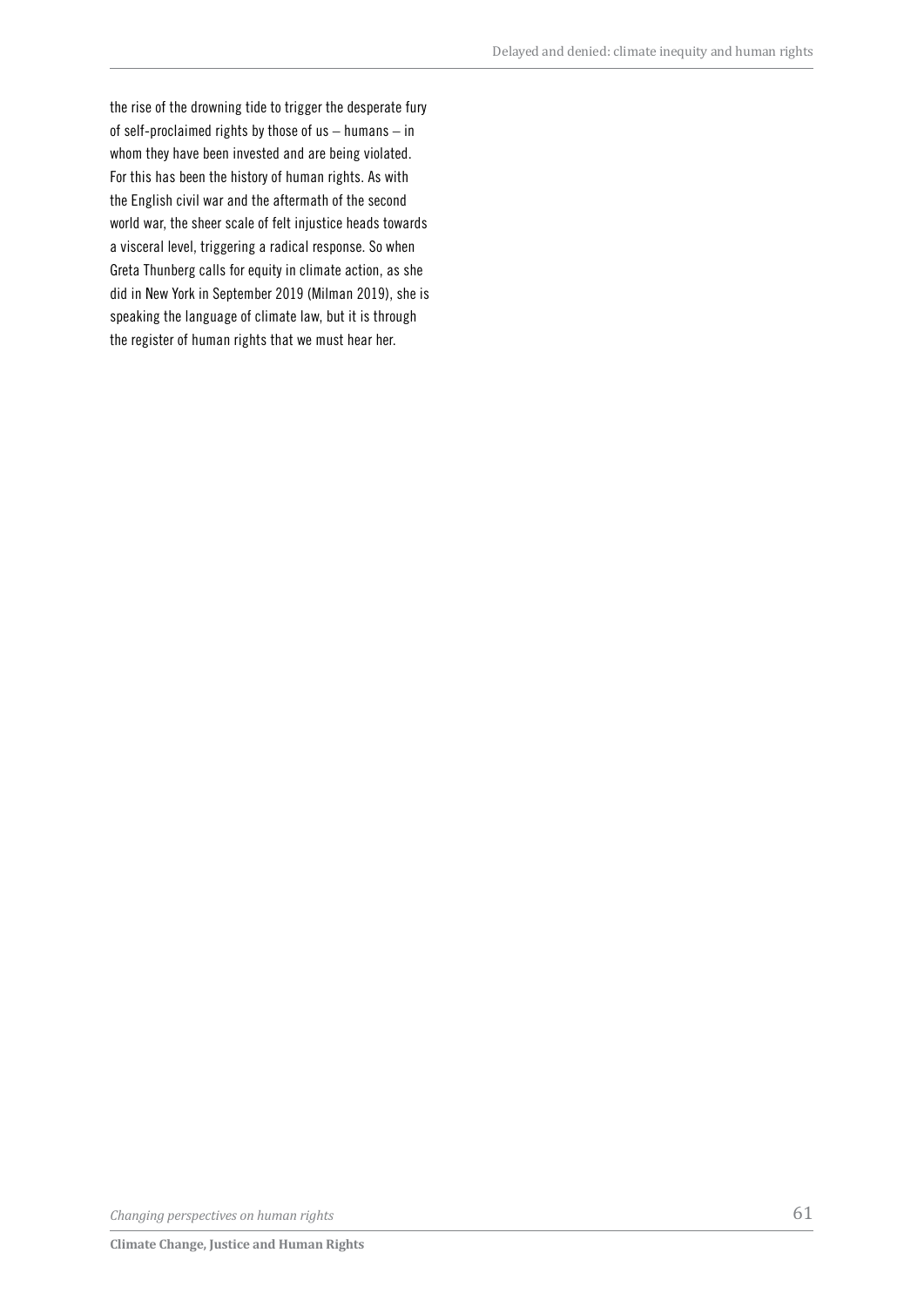*Changing perspectives on human rights*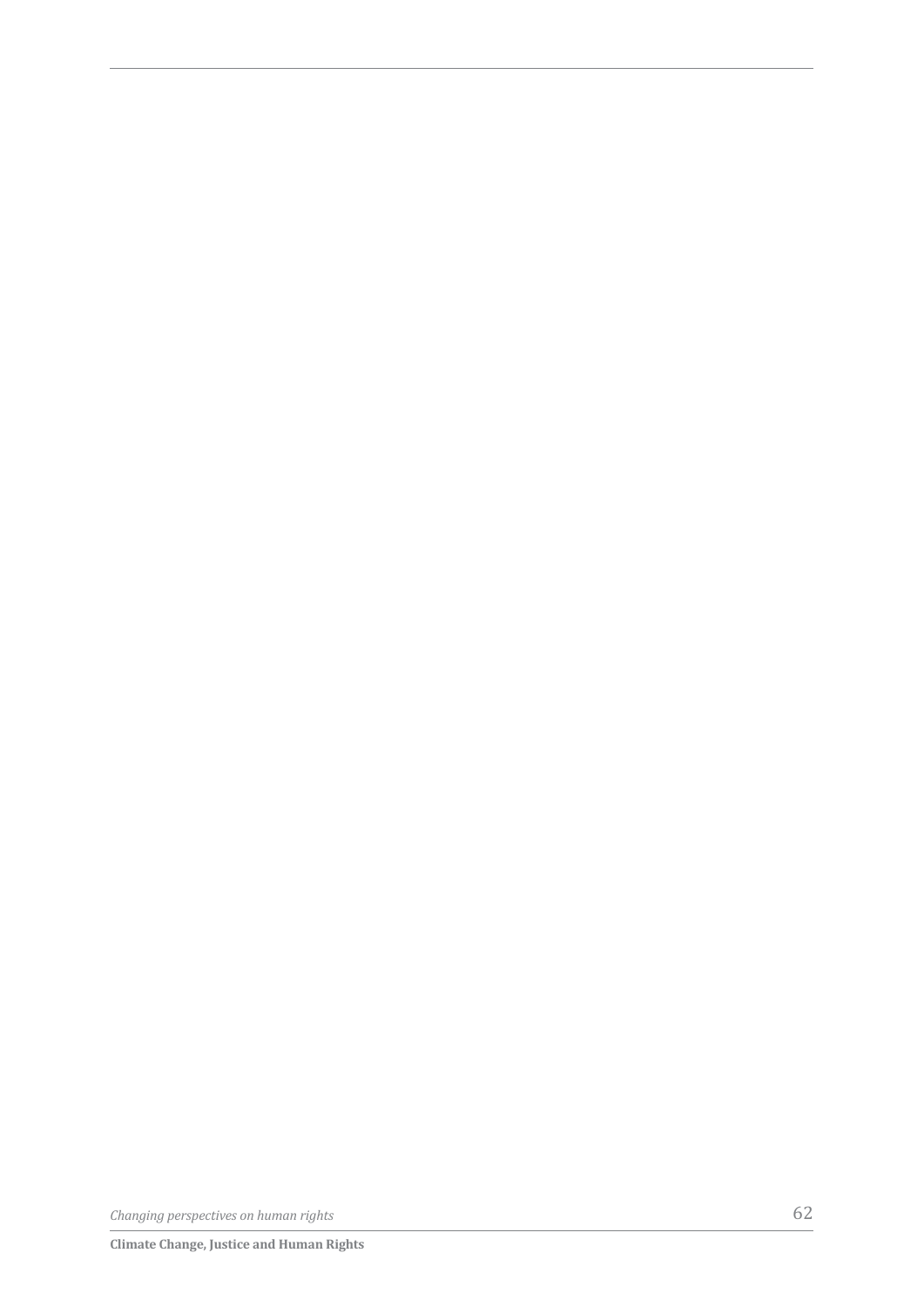## *Elizabeth Dirth* \*

## **What about the people that already live there? Intersections of climate change and social justice**

*Climate change, both in terms of its impacts and the work we undertake to deal with it, is happening in a world already populated with diverse groups, a world with pre-existing inequalities and challenges to human rights. As such solutions to climate change need a contextualized and nuanced approach, and while mainstreaming considerations of climate change in the context of human*  rights is an important first step, we need to go one step *further and talk about justice.* 

### **Introduction**

In July 2019 a friend who works in medical research showed me an article about how and where we could increase tree cover globally to help solve climate change. He was pleased at finding something to share with me about my work that offered, what he understood to be, a positive and easy solution to a challenge we often discussed, and he explained the article optimistically. When he finished, I hesitated to respond, unsure whether to share his optimism or my honest reflection… and eventually I asked: and what about the people that already live there? He was stunned. "I've never thought of that before," he reacted. And just like that, his rose-tinted optimistic lens cracked and human reality burst in.

This casual and light-hearted exchange between friends points to the core of the challenge at the intersection of social justice issues and climate change. This simple

question, 'what about the people that already live there?', could be asked about various regions, various peoples with various circumstances and relationships to the climate crisis, to illuminate why climate change is not just an environmental crisis, but a human one. Climate change, both in terms of its impacts and the work we undertake to deal with it, is happening in a world already populated with diverse groups, a world with pre-existing inequalities, with challenges to human rights, with already scarce resources, with tensions, misunderstandings and power struggles. In the same way you would not diagnose a patient without understanding their medical history, solutions to climate change need a contextualized and nuanced approach. There is a risk that new diseases can exacerbate existing conditions, and the same is true for climate change. There is a risk that treatment for one illness can actually worsen another, and the same is true for climate change. However, in the same way that treatment can address multiple problems at once, climate solutions have the possibility to address both climate change and social justice challenges together too.

This essay will explore the tension between climate change and social justice concerns, reflecting specifically on the history of this tension before elaborating on three examples. Narratives around climate change have changed drastically in the last couple of decades, and the problem has been significantly reframed from being narrowly defined as an environmental problem to a broader view incorporating a range of social, economic and political aspects. While this is a step forward in terms of understanding the complexities of the interlinkages

The author wrote this piece during a Fellowship at the Institute for Advanced Sustainability Studies.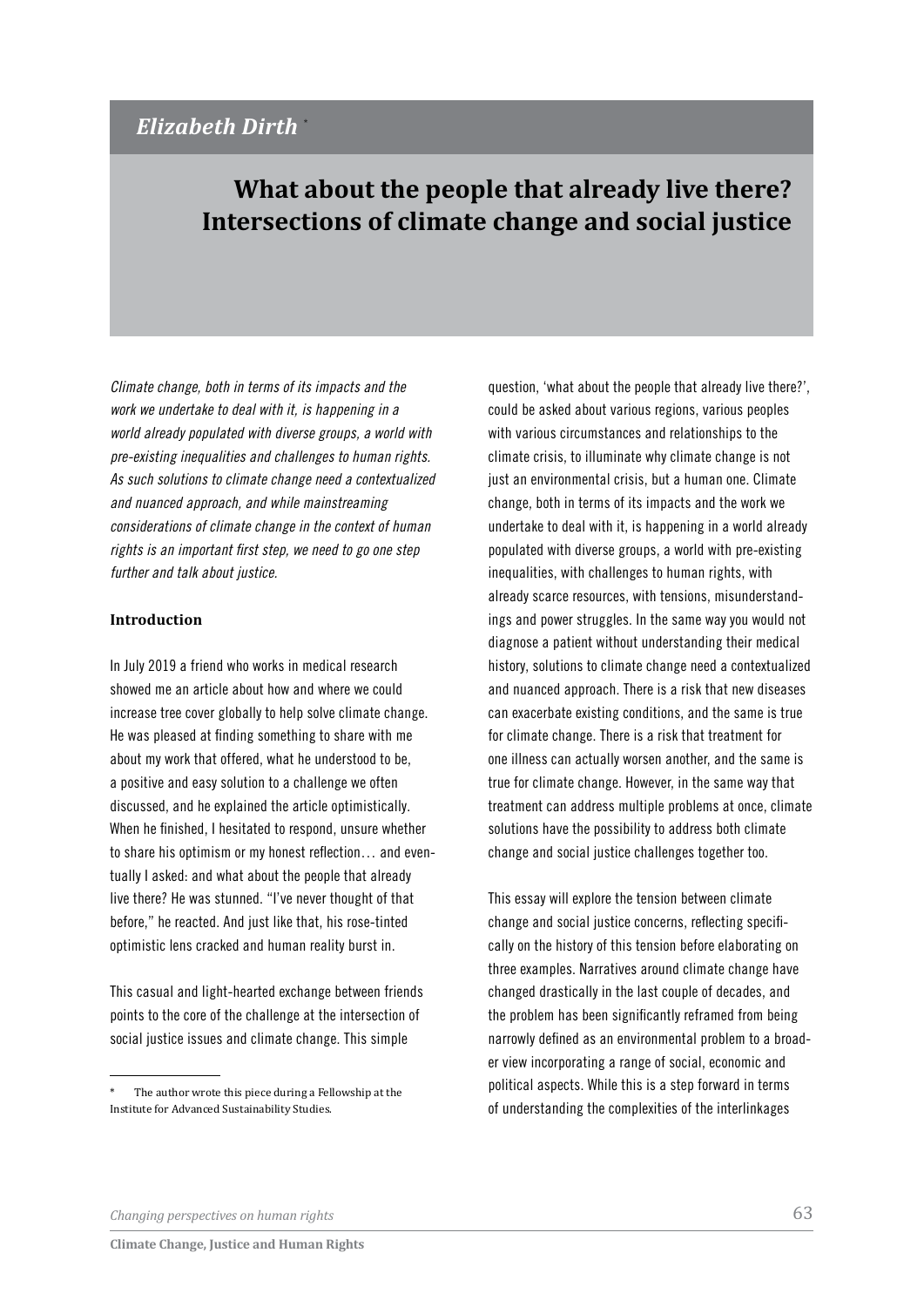between climate change, social justice, human rights and human development, this also presents new challenges.

Even in the context of an expanding understanding of climate and justice intersections and synergies, many human rights organizations still fail to see the link between climate change and human rights frameworks. Additionally, in this process a new focus on the link between concepts of justice and climate change has also helped to illuminate a core challenge: that there is a huge diversity in how people all over the world understand and experience justice or injustice (Sikor 2013; Dirth et al. 2020). The three examples I highlight demonstrate these complexities by focusing on three important tensions: a story about Malawi will show how impacts of climate-related disasters can exacerbate already existing and historically entrenched injustices; a story about forest management in South America will show how sometimes even seemingly simple solutions may also contribute to local injustices; and a story about the energy transition in Europe will show how injustices resulting from climate change affect not only the Global South but vulnerable people everywhere.

In the face of these new and diverse challenges resulting from climate change and how we deal with them, perhaps utilizing a human rights framework does not go far enough to understand the injustices caused or exacerbated by climate change. While many human rights institutions have already identified ways in which climate change threatens human rights (Commonwealth Forum of National Human Rights Institutions 2015), perhaps the scale of the threat from the climate crisis on human wellbeing extends beyond our current understanding of human rights. While mainstreaming considerations of climate change in the context of human rights is an important first step, we need to go one step further and talk about justice.

## **A historical tension**

For decades, human and economic development and mitigating climate change were described as being in conflict with one another. This often manifested itself in a tension between pursuits of human development for poor and vulnerable communities (and what comes with this development, such as access to energy and infrastructure projects) and the imperative of mitigating climate change (Agarwal & Narain 1991). This tension influenced political decisions, such as those made in 1992 within the UN Framework Convention on Climate Change, where countries were divided by their wealth to allow for emissions to increase in order to enable human development in some places, while prescribing that they need to be cut in others. Since the 1990s until very recently, influenced by the creation of different standards for different countries, among many other things, the assumption remained that pursuing human and economic development and dealing with climate change were incompatible and even in conflict with one another. Broadly, the argument went that in order to improve well-being, emissions need to increase first, and we have to have space for this before we can expect action against climate change. In this line of argumentation, discussing limiting emissions inherently also meant limiting human development, which is not only a threat to a number of human rights but also unjust for poor and vulnerable people around the world. While this is the origin of the tension between human development, social justice and climate change, it is now becoming widely recognized that this tension comes from a very narrow understanding of both development and mitigating climate change (Trebeck & Williams 2019).

More recently, our understanding of social justice and climate change has expanded and changed parallel to the expansion of our knowledge about the urgency of climate change and realizations about the imperative of adapting to it. Terms such as 'climate justice' have been introduced to capture new nuances. Pursuing climate justice refers to addressing the injustice that those who have done the least to cause climate change will be the first to experience the impacts, are often the most vulnerable and will experience the worst impacts (Mary Robinson Foundation 2013). While this term has come to encapsulate many aspects of this injustice, there are two central pillars. First, there is the concern about the devastating impacts of climate change on vulnerable communities and the need to consider adaptation, compensation, and losses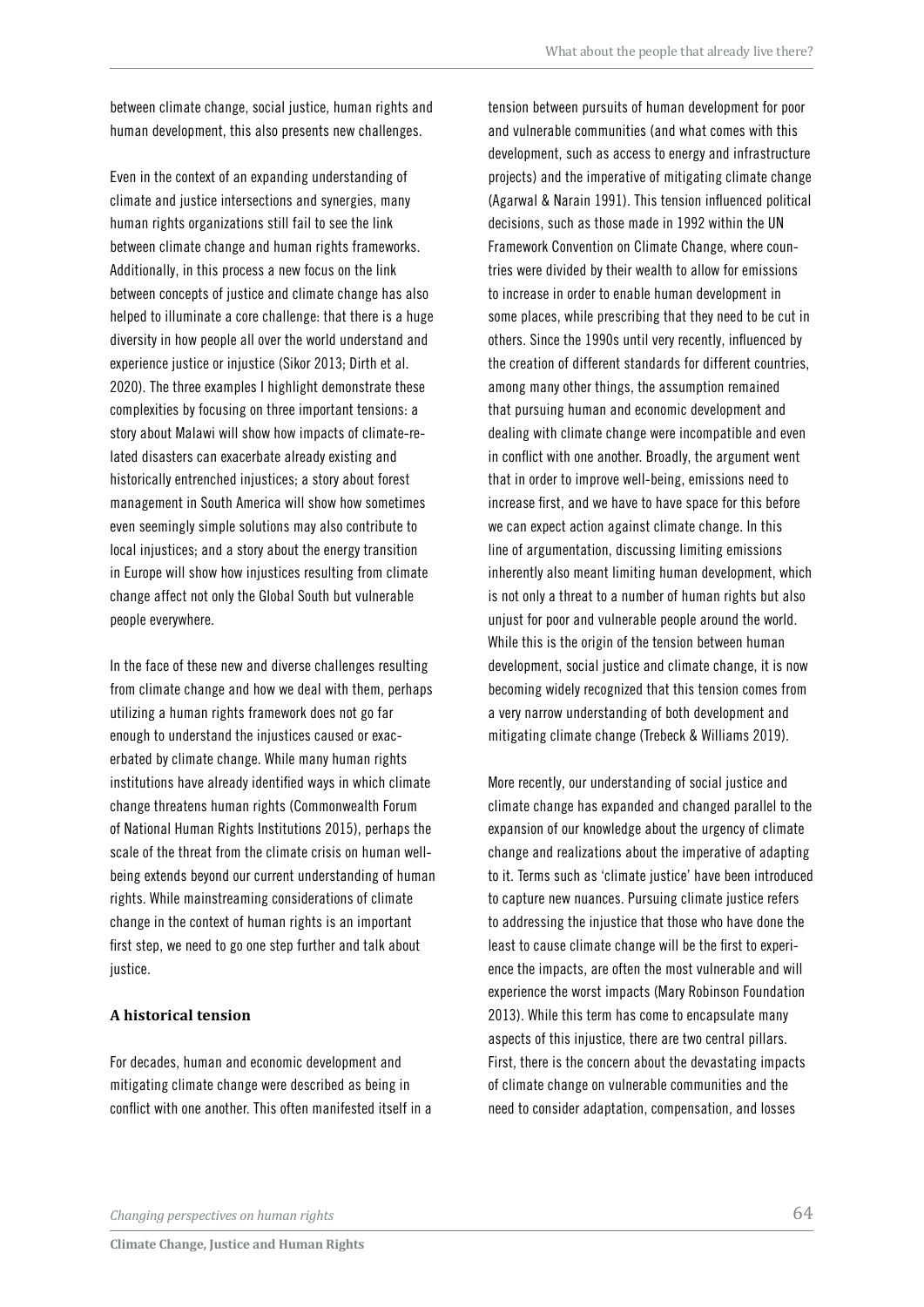and damages which are spread disproportionately to affect the world's poorest and most vulnerable. Second, there is the concern about climate action focusing too much on limiting emissions everywhere and the negative consequences for human development, instead of considering ways in which the fight against climate change can present opportunities for people's well-being.

The term climate justice helped to reframe the conversation about climate change to incorporate concerns about human well-being, rather than to see a conflict between the two. Meanwhile, the human rights community has been slow to participate in these discussions. Why is this?

One possible explanation is that even though the conversation has changed in many places, many still perceive a conflict between realizing social justice and addressing climate change, and they worry that action on climate change means that the pursuit of human rights may suffer. This is a valid concern, as understanding nuanced interlinkages does not mean this has translated to policymaking and implementation. Bad practice still prevails on both sides of this debate: communities are still being forcibly relocated for renewable energy production, like hydropower, and development corporation agencies still fund new coal or fossil fuel-based energy projects.

Another possible explanation is that the lack of interaction stems from the fact that there is no mention of environmental conditions in the Universal Declaration of Human Rights. New frameworks and interpretations have been developed which build on this, making connections to environmental rights clearer and stronger (UNHRC 2018). In addition, progress on litigation has also helped, as scores of court cases around the world about environmental harms have been won using clauses about a 'right to life', or environmental rights where they do exists. These cases draw important connections between human rights and basic human needs like water and air. However, much more of this litigation is needed in relation to climate change in order to more deeply ingrain this integral relationship.

But perhaps the fundamental problem is that climate change poses a challenge to the core of the human rights framework: no human right can exist outside of a climate system safely habitable for humans. The deeply existential nature of the climate crisis exposes the assumptions behind a human rights approach which neglects basic human needs.

Fundamental to this whole discussion then is the difference between justice and human rights. While human rights are codified in somewhat universally agreed documents and there are a number of concrete and specific institutions and legal frameworks to enforce them, justice is defined differently everywhere. For some, a just way of dealing with climate change is the average greater good, with acceptance of some inevitable hardship. For some, a socially just way of dealing with climate change is compensation from wealthy countries or regions to those who are experiencing greater devastation and vulnerability. For some, justice also entails justice for their natural surroundings and the non-human as an inherent part of how justice is understood for their community. And for some, justice for future generations is the central idea. The fact that justice is a word with fluid and dynamic meanings, means that it has come to incorporate environmental needs, struggles and climate injustice in a way that human rights narratives and groups have struggled with.

## **Climate-related disasters and neo-colonialism**

One of the most important justice challenges of climate change is that contribution to climate change has happened unevenly across the world and over time. There are immense debates in academic, political, social and economic spheres about who should take responsibility for climate change, the damage it causes to livelihoods and well-being, and how to hold those accountable for past or future damage. This is perhaps the most commonly discussed injustice resulting from climate change, with many recent examples of climate-related disasters all around the world, ranging from cyclones Idai and Kenneth striking the south-eastern coast of Africa, to water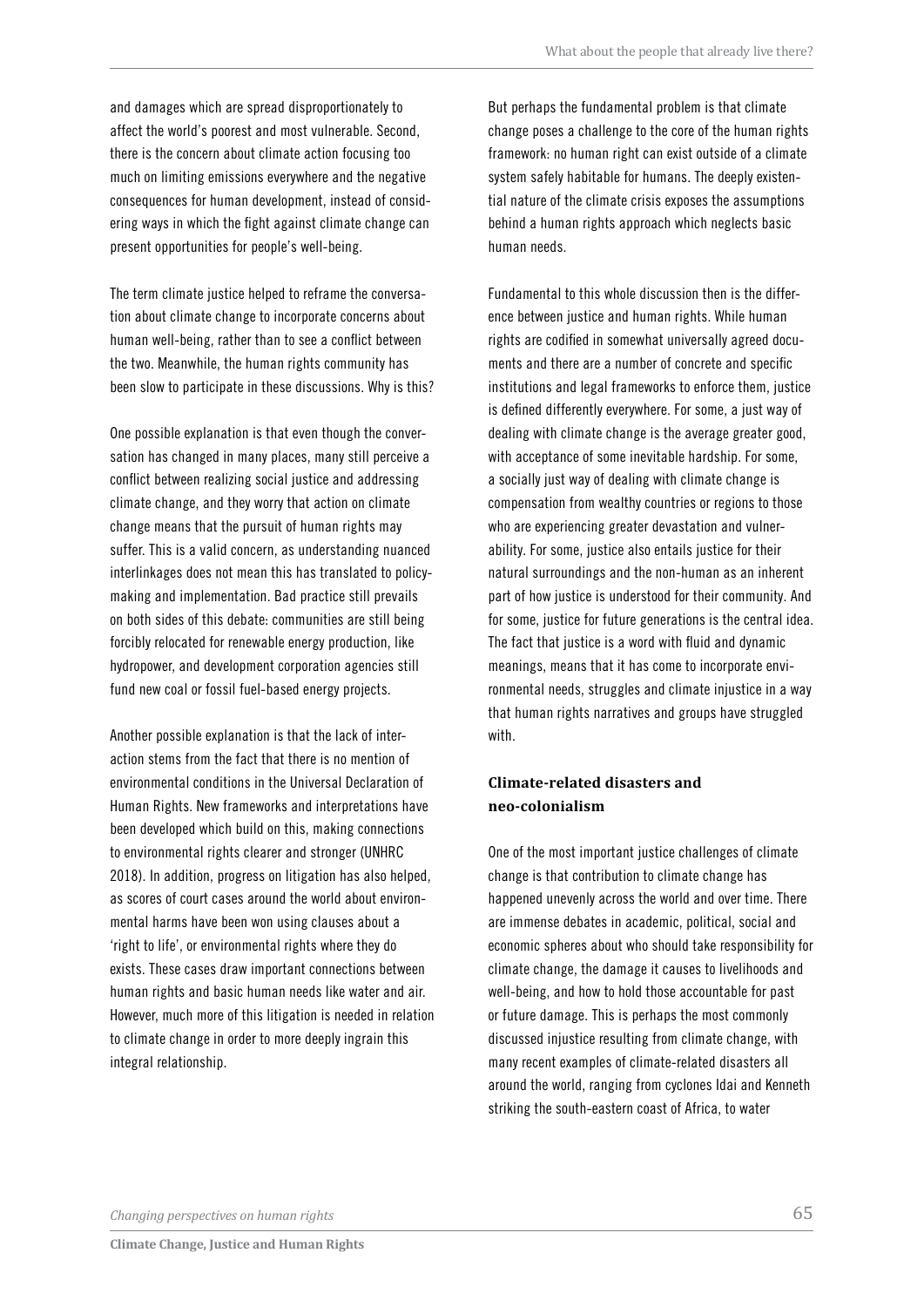scarcity in Chennai and Zimbabwe, to record-breaking heatwaves in Europe, to enormous wildfires in almost every region of the world. While there is inconclusive science about how many extreme weather events can be directly or solely attributed to climate change, when we consider the human impact, it is less important what percentage of causality we can decisively conclude, than that we know with certainty that as a result of climate change these events will be more frequent, more extreme and more deadly. It is no longer just about tensions between climate mitigation and human development. Climate justice is now also about sustaining life itself.

In early spring 2019 I was in Malawi for a partnership project focused on empowering young people to take action on climate change. While I was there, the country was struck by a series of devastating extreme weather events, which came at the end of their normal, intense, rainy season. While cyclones Kenneth and Idai had a larger impact where they first made landfall, in Mozambique, they also ravaged already vulnerable areas in Malawi. A country where only around 12 per cent of the population has access to electricity and whose carbon footprint ranks 181st globally, lost over sixty lives from these climate-related disasters, with thousands injured; almost 100,000 people were displaced (OCHA 2019b; World Bank 2019). In the region as a whole, over 750 people were killed with over 200,000 displaced. In the week following the storm, the government used its emergency procedure for energy provisions. A country whose electricity is almost entirely generated by hydropower, struggles with consistency of energy supply both during extreme storm events, because of the debris build-up at the hydropower stations, as well as during the dry season from lack of water flowing through the rivers. During these times, the government manages energy use and distributes energy for a few hours per day across the different regions. Most of the time, people don't know when they're going to have power or for how long. It turns on, for a few hours for your region's quota, and then turns off and turns on somewhere else. During the recovery periods from these storms, which lasted several weeks, the electricity available for the entire country of 18 million people - people suffering from a crisis they didn't cause - was the same

amount that twelve people in the United Kingdom use in a year. For me, these events were a clear illustration of social justice and climate change intersections which exacerbate vulnerability and worsen human conditions.

The experience of this vulnerability is something difficult to put into words. There is, first of all, loss. In the most affected areas people were killed, lost their entire livelihood or their loved ones, which is hard to imagine if you haven't experienced it yourself. For the rest of the country, the feeling that your access to water, your ability to cook food, your connectivity to loved ones, your entire life hinges on such a delicate system, is a feeling of vulnerability that is all-encompassing.

Vulnerability also goes beyond physical human needs to impact ability to work, or go to school or university. In a world where many believe that opportunities from digital technology, communication and access to education are levelling the playing field in a globally competitive economy, we forget that these disasters do not strike evenly, and nor are we evenly able to be resilient to them. It is a kind of double inequality that when your school is washed away every couple of years, or three months of the year in the dry season you can't access what many globally consider to be basic technologies for learning or professional communication, climate change is exacerbating structural inequalities in the global economy, and through its uneven impact further entrenches inequality of education and training, new industries and wealth.

This is also psychologically traumatic: this kind of vulnerability comes with a reminder that you exist within a system that you can't control, whether that be climate and weather, or energy, or wealth. All the while, the most expensive hotels kept running normally using generator systems so that international business people or travellers didn't experience this devastation. In the face of this trauma, lucky Malawian families had three to six hours of electricity a day, but visitors could still have reliable wifi and pizza at their hotel. The practices of personal and community resilience that result from this kind of vulnerability are awe-inspiring. Often, research about building resilience as a social response to climate change focuses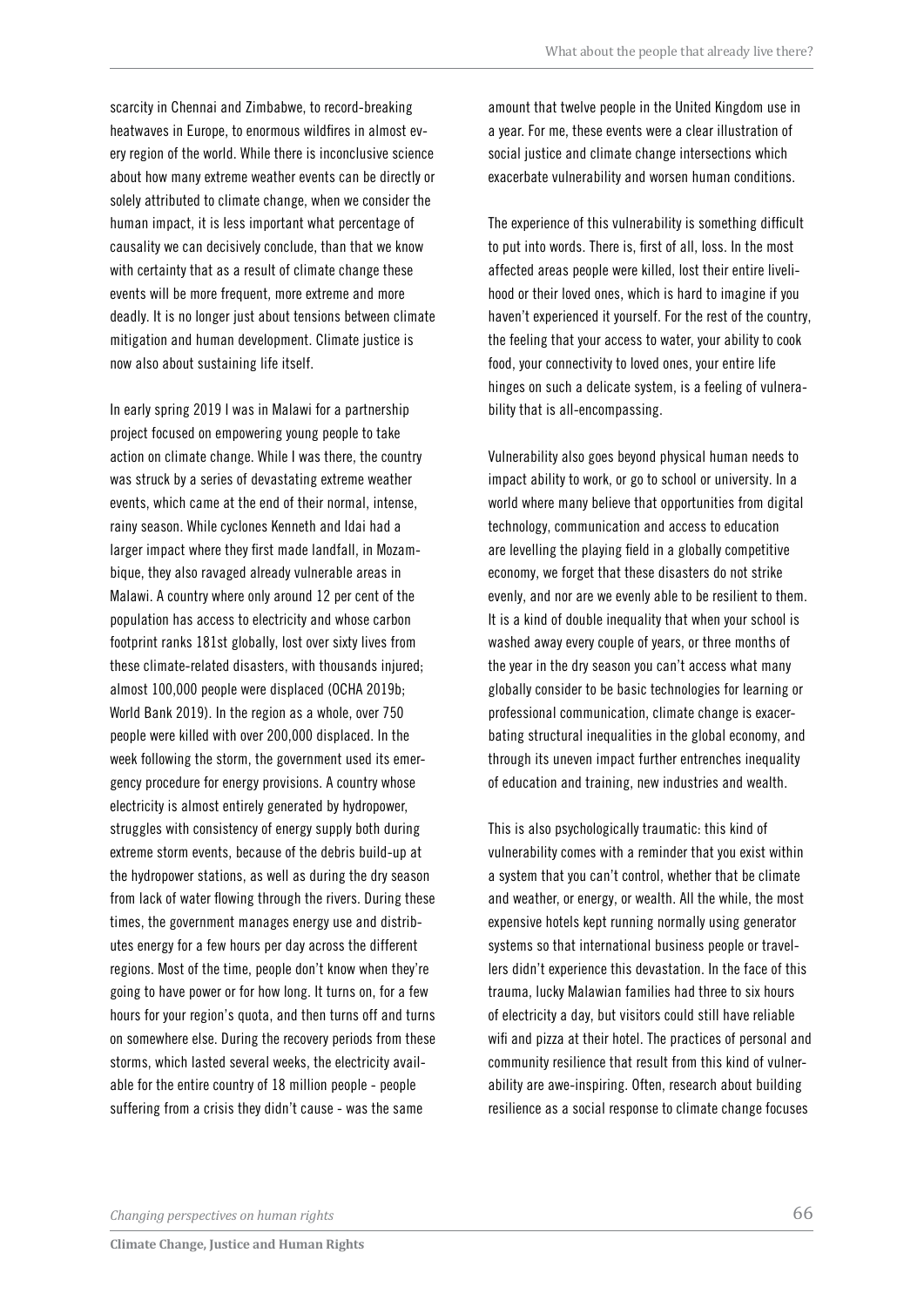on adaptation techniques, either social or technical, and the daily need for psychological resilience as an essential pillar of dealing with human devastation resulting from the climate crisis is overlooked. Psychological resilience in this context requires more than planning ahead, adaptation strategies or disaster relief; at its core it is an acceptance that this injustice is your reality.

The final element in this story is the historical context: Malawi is one of the most vulnerable and least developed countries in the world, and a contributing factor to this is its history under colonialism. Under the rule of the British Empire, Malawi was perceived as not having any useful resources, and so infrastructure development lagged behind other British colonies in the region, such as Kenya and Uganda (Mwakasungura & Miller 2015). Not only was it exploited and oppressed in the past, but it still lacks infrastructure to meet basic human needs, which makes the country incredible vulnerable to extreme weather events. In some sense, Malawi's experience with climate change can be seen as a continuum of injustice beginning with colonialization by the British Empire up to the UK government's current failure to acknowledge its historic responsibility for climate change, and its failure to take action both in its own mitigation and in its funding contribution to implementation beyond its borders in a way proportionate to the country's contribution to climate change. In this story climate change is an injustice multiplier and its nuances expand beyond human development and disaster vulnerability to encompass long-entrenched wealth hierarchies, colonial legacies and neo-colonialism.

East Africa is one of several regions around the world that is particularly vulnerable to climate impacts because of a number of overlapping socio-economic challenges and historically entrenched injustices. While what is happening there is the very definition of climate injustice, is it also a threat to human rights? Most clearly, extreme events and disasters are a threat to life. They also threaten the right to housing or food. But the injustices related to climate change here don't fit very easily in this framework, as the scope of the injustice goes beyond what looking at this disaster through a human rights framework can convey.

## **More than 'the lungs of the world'**

The world's eyes turned toward the Amazon rainforest in late August and early September 2019. However, the fires which caught the media's attention are just the tip of the iceberg into understanding the complex socio-economic relationship with the forest in many regions in South America. The response of much of the media to say "the lungs of the earth are on fire" only recognizes the value of the forest in producing oxygen and its role in combatting climate change, but not its social, cultural or human value. The Amazon region is first and foremost a home. A technocratic and natural science-based approach to climate change often implies that energy technology, innovation and nature-based solutions, such as tree planting, are 'silver bullets' for the climate crisis. In the case of the Amazon, this perspective is used in adopting an optimistically toned narrative that we can solve climate change simply by planting more trees.

There is and has been a long-standing challenge of deforestation everywhere around the world: there is no region which has not experienced deforestation at some point in its history. Currently, a lot of attention and focus is on the deforestation in South America, even before the fires of 2019 captured the public's attention. Deforestation in this region presents not only a challenge in the context of climate change, but also for essential biodiversity and fragile ecosystem health. There have been many attempts to solve this through programmes which foster international investment in regions suffering deforestation and biodiversity loss; these range from carbon offsetting initiatives that are simply about tree-planting, to initiatives which foster social, economic and environmental outcomes. $<sup>1</sup>$ </sup>

Often, the basic tenant of such programmes is that

<sup>1</sup> REDD+ and REDD are two of the most well-known examples. (REDD is an earlier version of REDD+.) REDD+ is a mechanism developed by the United Nations Framework Convention on Climate Change to support reducing emissions from deforestation and forest degradation, and includes the role of conservation, sustainable management of forests and enhancement of forest carbon stocks in developing countries.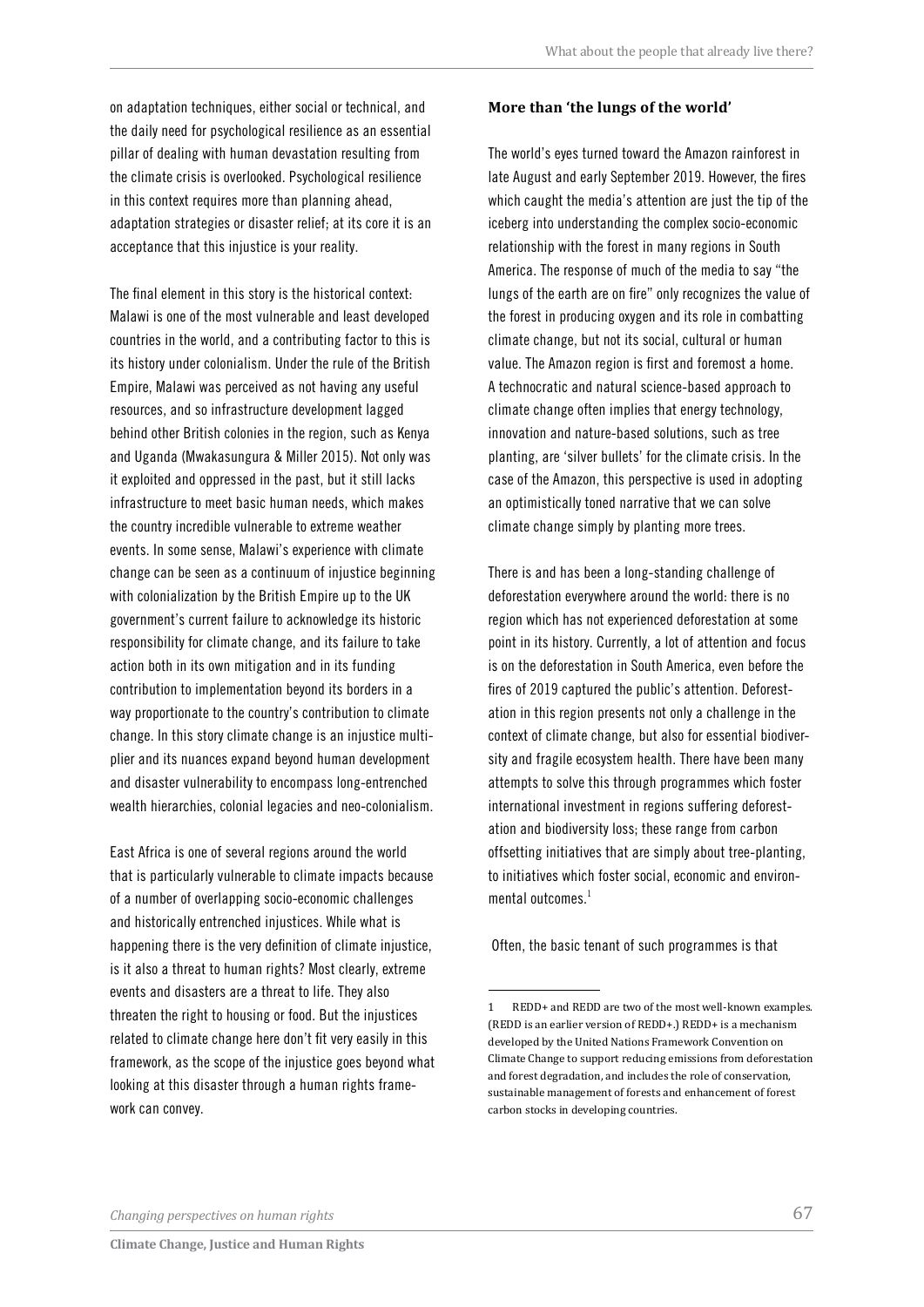countries (as well as businesses or individuals) that emit a lot of carbon can pay for offsets or compensation in the form of tree-planting or forest and ecosystem management programmes in other regions of the world. The idea is that these programmes have positive impacts by sequestering carbon, combatting deforestation and promoting ecosystem health, as well as boost local economic development by supporting the livelihoods of people living in these regions. This is a very rosy picture, and unfortunately, it fundamentally oversimplifies the challenges faced and neglects the social justice aspects of the locality in which they work.

There is first the problematic relationship that makes up the structural core of the idea: that industrialized countries can compensate for their emissions by paying for tree-planting in more economically vulnerable regions; this is unequal at its core. Many industrialized countries cleared their forests long ago to make space for agriculture, industry and housing. That many now pay others to protect their forests in lieu of industrial development, cuts to the core of the tension between climate change and human development. Agreements that developing countries should have space for their emissions to grow to allow for human development, are at risk of being undermined by the economic incentives which might discourage any change or new socio-economic activities in forested regions. Additionally, many countries contributing financially to programmes such as REDD+ are also home to companies which contribute to deforestation: there is the painful irony that, for example, USAID pays for programmes which combat damage from American companies. In this way, forests and forest communities have become a new battleground for domestic disputes, conflicting ideologies, lack of adequate regulation and lack of policy coherence of other countries. Even with financial resources as part of the transaction, the expectation that a poorer region acts on behalf of a richer seems fundamentally unjust.

A closer look at whether these programmes contribute to the realization of human rights and social justice is helpful for understanding the complexity behind this climate action 'silver bullet'. First, there is the important question of who benefits and how. Many argue that the injection of financial resources that comes with these programmes enables forest communities to support themselves in socio-economic activity in their home culture and region, which can operate in parallel or even support healthy forests and ecosystems. This also helps shift the narrative from forest communities being victims, to them being empowered and included participants in development of their regions and communities (Schroeder & González 2019). However, interestingly, much of the research on the example of REDD+ actually points to stronger social and economic outcomes than environmental ones (Schroeder & González 2019), indicating that perhaps this work supports the realization of some human rights such as employment and community development. However, there is still a crucial challenge around relationships created and entrenched through these programmes, as they continue to reflect global inequalities and injustices in wealth and power distribution.

There has been significant criticism about the role of gatekeepers, intermediaries, and the power of funding institutions in these processes (Dawson et al. 2018). Whether this criticism is directed at regional or national actors siphoning off funds meant for local communities delivering the projects, or at the power exercised by funders in goal-setting and decision-making, or at the lack of full and meaningful participation of the community, there are certainly injustices in these processes. Crucially, there is often accountability up to international bodies or external funding sources, but a lack of accountability at the local level (Dawson et al. 2018). This dynamic further entrenches global hierarchies, inequality and neo-colonialist attitudes.

The romanticized ideal of replanting the Amazon is often a vision of nature which neglects the human element and the people who live there. In addition, such programmes give the illusion to Western, high-consumption countries and lifestyles that it's possible to adequately compensate for the emissions from a flight or a coal-power station, by planting trees. Many participating in reforestation or forest protection programmes may be wedged in between the burden of compensating for the emissions of wealthy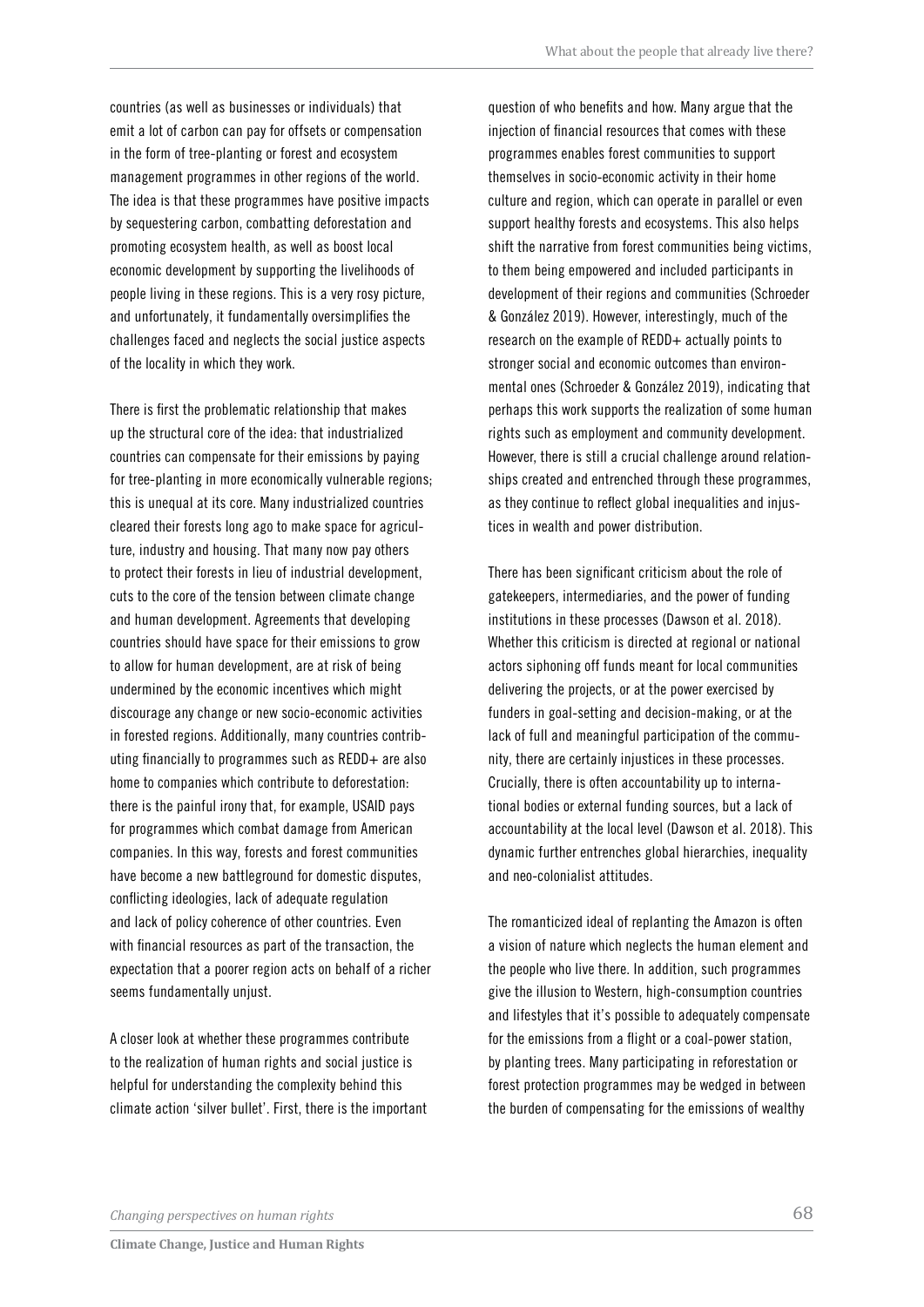people and nations, changing local socio-economic developments, neo-imperialist power structures and new forms of hierarchy to adhere to, threats from large-scale business developments and a changing climate. In this example it is not only the impacts of a changing climate that threatens social justice, it is also how we try to solve it with 'silver bullets' without considering the human impact.

## **A just transition**

Finally, I'd like to turn to a different type of example: an example of how climate change mitigation policies and practices can also exacerbate social injustices in industrialized regions in Europe. In many regions across Europe, the production of fossil fuels has been the cornerstone of the local economy for over a century. A number of intersecting and overlapping structural transformations, such as the radical change to a more global economy, resulted in a changing geography of industrial centres and networks. This economic transformation over the past forty years has left many previously industrial regions socially and economically deprived, with none of the tools necessary for pursuing improved human well-being in 21st century Europe, and no opportunity for any form of economic renewal. Regions which once homed, housed, fed, and supported populations through heavy industry, coal mining and the oil and gas industry have, over the past forty years, seen their economic backbone systematically undermined and dismantled. This happened either through trade policy, a private sector policy of profit over people, or as a result of environmental regulation and the shift to a zero carbon economy. It can be seen again and again in regions like Lusatia (Germany), Scotland, South Wales, Appalachia (US) and many more, where the transition out of heavy industry and away from a carbon-based economy into a green economy is not creating opportunities for economic renewal and is ultimately exacerbating social injustices (Sheldon et al. 2018). While we should absolutely be celebrating the closure of coal plants, the decommissioning of oil rigs and the process of divestment from fossil fuels, for the people that have lived in these places for generations, climate change mitigation and the net-zero transition can be an injustice multiplier and a

threat to their well-being and community livelihood. This transition has immense potential to offer new opportunities, economic renewal and improved well-being, but this needs to be an intentional policy of all actors in these regions, local government, national government as well as the private sector, in order for this transition to be a positive one for all.

In addition to this lived experience, the way in which the narrative of experts about these regions in transition has developed, often takes on a condescending and belittling tone. For example, in Germany, the Lusatia region has been coined a 'social experiment', evoking the image of a cage full of lab mice rather than of a broader community struggling with reimagining its cultural identity, and lacking the support to do so. Research on the perspective of coal operators has confirmed what is also clear in their public communications: that fossil fuel intensive industries publicly emphasize human concerns, such as employment, career development, local economies, et cetera, while the green transition emphasizes C02, environmental conditions, et cetera (Bosch & Schwarz 2019). A technocratic approach to the energy transition and climate change as a whole may be expected, as climate science developed out of the physical and natural sciences. However, this approach is undermining the success of the renewable energy transition in industrialized regions. In the long run, a technocratic approach to the energy transition could be detrimental to the goal of a net-zero economy because it has the potential to neglect the human element and exacerbate social injustices in doing so.

The concerns of people living in post-industrial areas in Europe are well-grounded in our current understanding of human rights. They justifiably can see that their right to work, their support systems, their right to choose their own development and their community's development are threatened. In addition to being grounded in human rights, the process may also seem unfair and unjust. It has only been very recently that many countries around Europe have begun to prioritize involving communities in decision-making, and especially those who experience pain and turmoil from the transition. The transition is not only consciously perceived as a threat to people's way of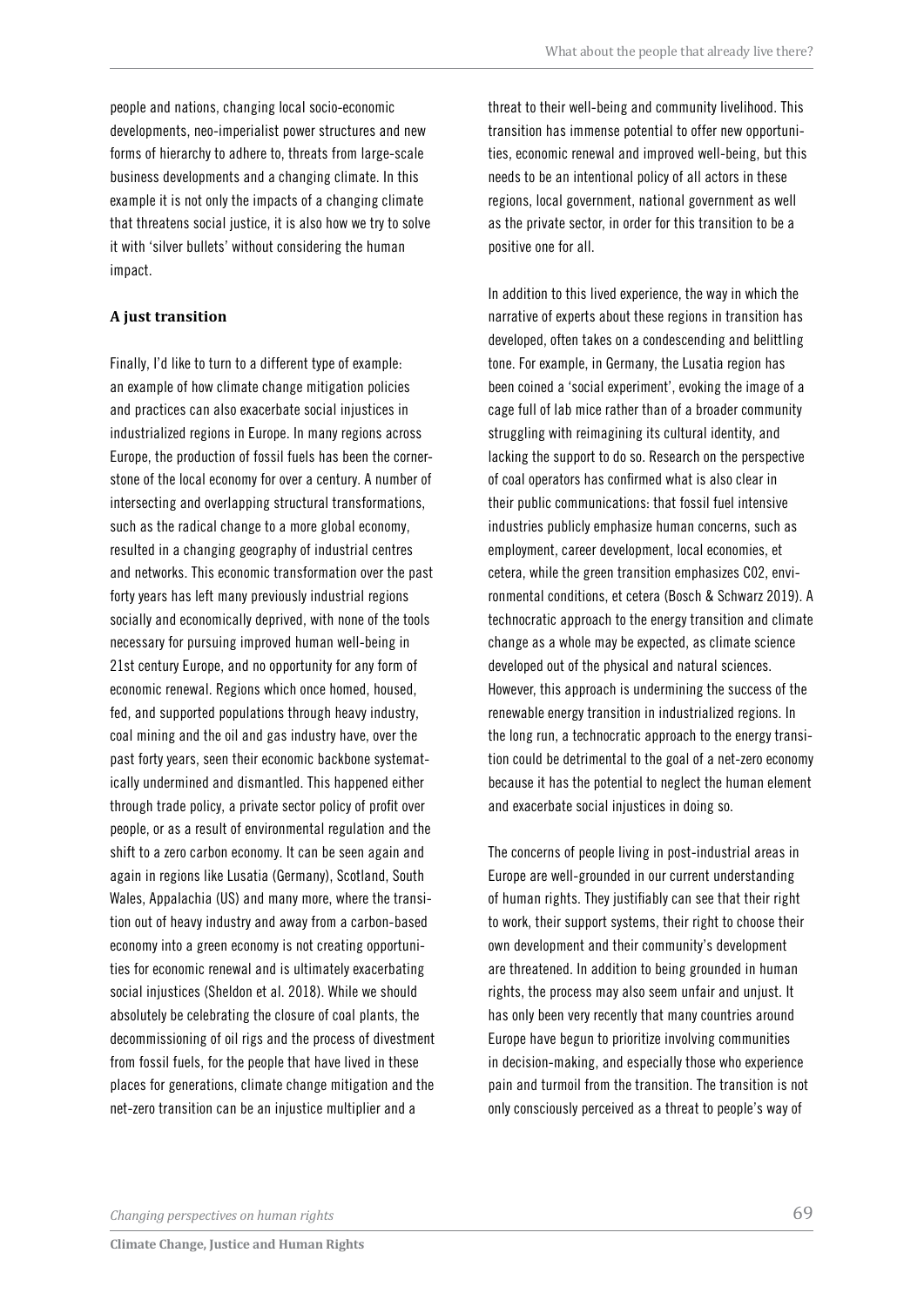life, but also perhaps both consciously or unconsciously, as a threat to their identity.

A human rights framework without environmental rights could actually be utilized in this example to argue against a sustainability transition. When the human rights framework treats environmental conditions as an externality, the same way industry has treated environmental impact as an externality for decades, it may be time to more fully incorporate environmental rights into human rights.

## **What would it mean to have socially just solutions to climate change?**

Before we can think about what it would mean to have socially just solutions to climate change, it's important to address an important problem underlying all of this: abstraction. One of the reasons why a technocratic approach has been so successful is because it's easy to understand on its surface. However, often implied underneath this approach, whether in climate models or reforestation proposals, is a concept of justice which looks at the average of the human condition, and allows for, and accepts, some amount of devastation, catastrophe and loss. To put it bluntly, many models accept a certain amount of human lives lost. Perhaps one of the reasons this is palatable, is that this loss is often not 'close to home' to those doing this research.

This abstraction has allowed us to skim over communities that are getting exploited or threatened in this process, or look past those that are losing their economic stability and potentially their identity in the post-fossil-fuel transition because we are still pursuing the greater good (Moreno et al. 2015). We don't talk about this assumption very often because it is confrontational, but to really address the social justice challenges of climate change it needs to be explicit: the way we have approached climate science for decades erases and devalues millions of people around the world. On many occasions it allows for some of their stories, their histories, their livelihoods, their well-being to be sacrificed… and often that 'some' is already vulnerable, exploited or threatened by other injustices.

This process of abstraction and aggregation allows us to forget that in addition to being contributed to unevenly, climate change will be experienced unevenly (Raworth 2012). Looking behind the models and projections at what it means to develop a new hydropower plant needed to meet a global emissions target, or a reforestation project, or more generally at the acceptance of a 2 degree target being a global temperature upper limit, we come face to face with the injustice of climate change both in its impacts and in how we deal with it. Under every scenario some will struggle. The first step we have to take to minimizing this struggle is to acknowledge it. We have to be explicit about what climate change, and addressing it, means for individual communities all around the world, and we are only beginning to understand in full detail what this entails.

The second preliminary challenge to addressing climate change and social justice together is that, within the context of human rights and much research and policy on social justice challenges, the current dominant paradigm is often only one side of the story: that of European philosophical traditions. In some sense this normative dominance is also a kind of meta-injustice, because it may mean that even in the pursuit of justice, we place some value systems and cultural norms above others. Which value systems tend to dominate also aligns with which economies and political systems tend to dominate and have dominated throughout history. How can we begin to understand social injustices caused by climate change if we do not understand what is being considered an injustice in a certain context? A human rights framework does not allow for this kind of contextual understanding of climate change and social justice. Ultimately, climate change action guided by a locally relevant, context-sensitive and people-focused approach has the potential to pursue social justice at the same time as securing human well-being in the face of this existential crisis.

While it is an important step in this process to see pursuing justice and tackling climate change as mutually beneficial and not conflicting ideas, this is not enough. We must also design policies and programmes in a way that allows them to be mutually beneficial. Over and over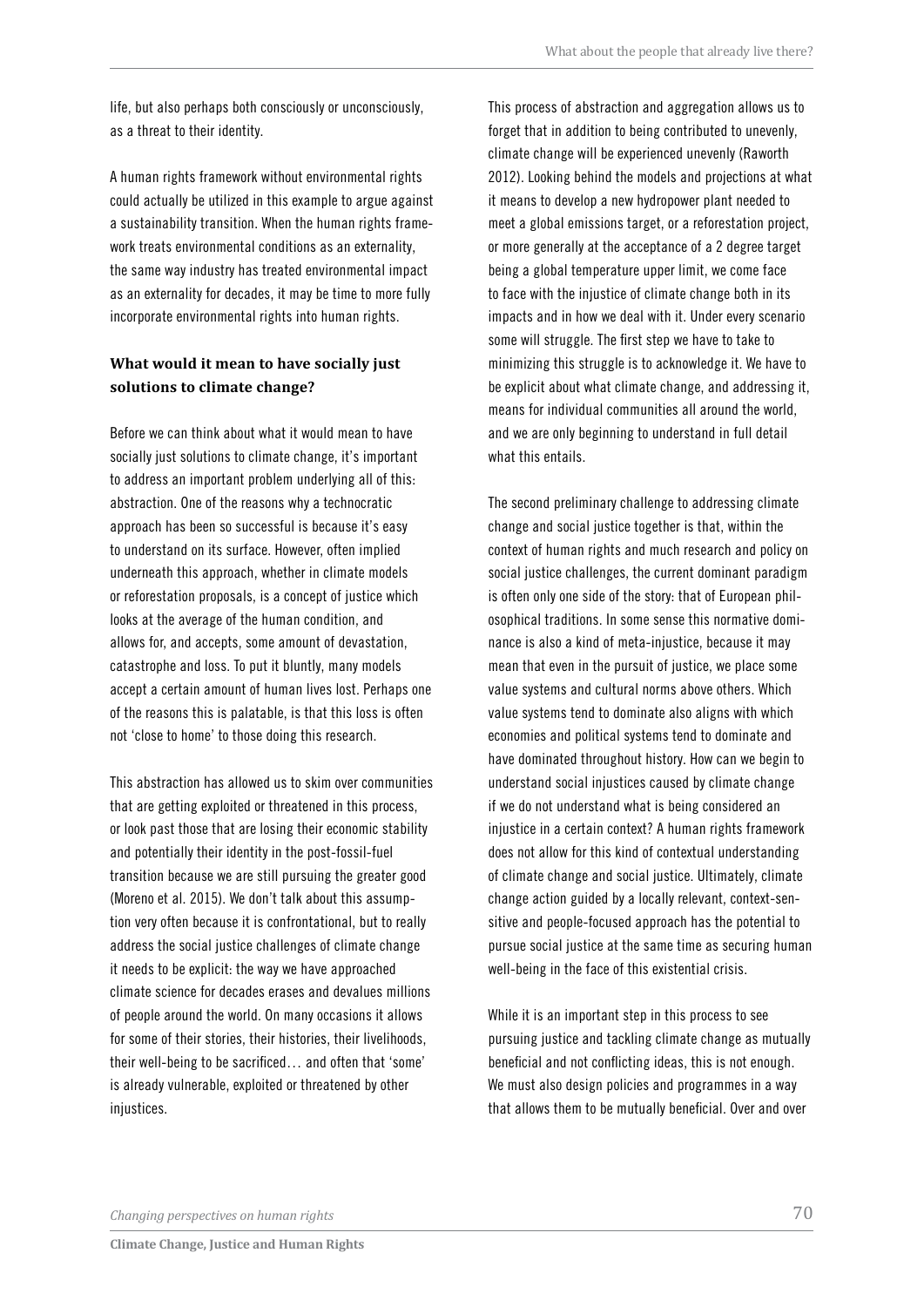again, I have heard the argument that "we shouldn't burden decarbonization policies with concerns for social justice and inequality". However, policies which consider inequality as a burden for decarbonization will inevitably catalyse a backlash to climate action: the French *gilet jaune* protest movement is the perfect example of this. We often make policies with an inadequate understanding of their impact on different socio-economic groups and the way they might contribute, positively or negatively, to social justice: climate policy is no exception to this trend… yet. There was absolutely an alternative to the tax which caused the gilet jaune movement. An alternative where not only the unequal impacts of this policy would be considered, but additional steps could have been taken to address inequalities at the same time. This is not yet the norm, but we have to start working this way. And that means embracing this intersection in policies, research, programmes and implementation and governance processes, rather than criticizing it.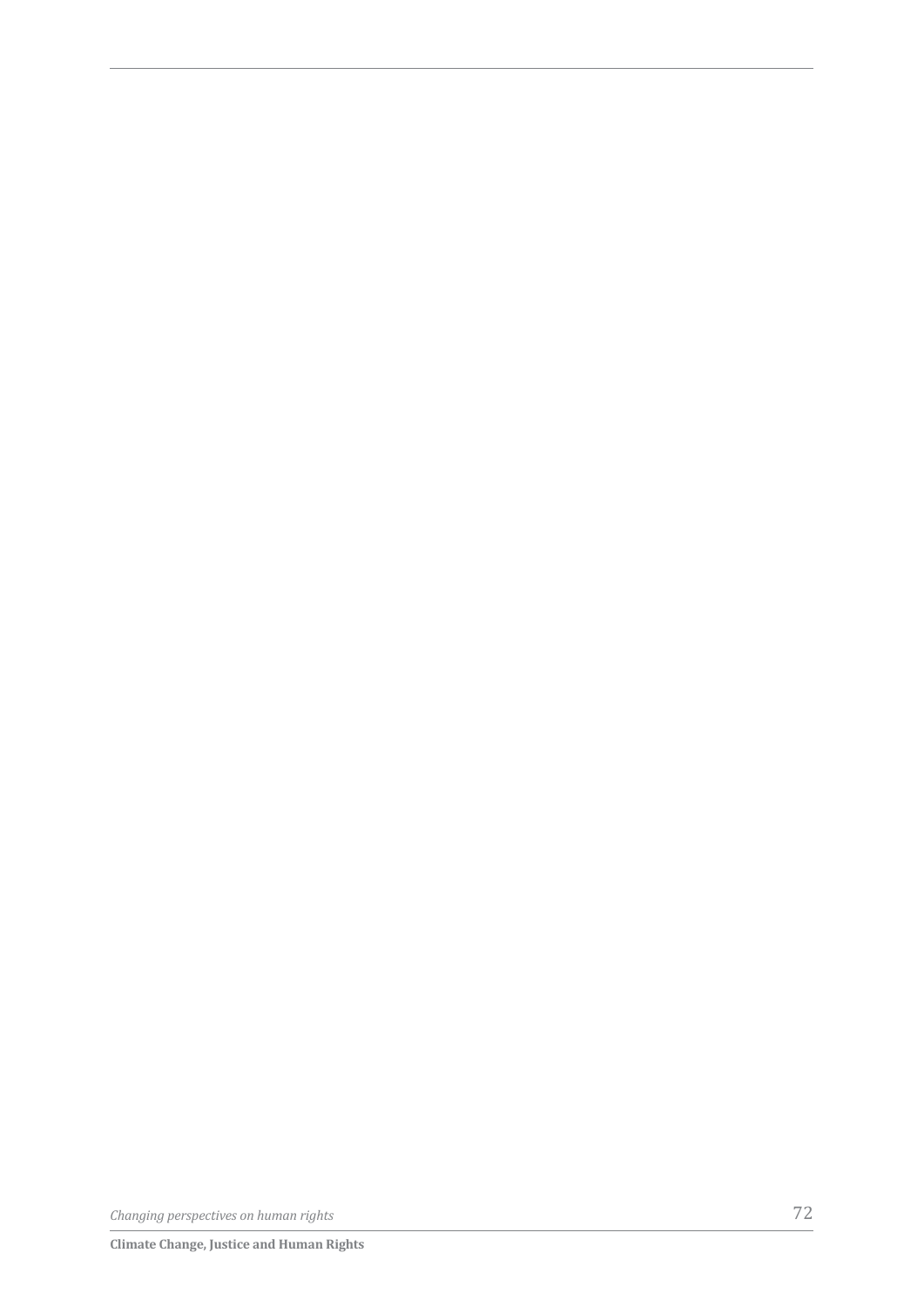# **The climate crisis and new justice movements. Supporting a new generation of climate activists**

*Issues related to the climate crisis are mobilizing people around the world to demand action, justice, and a voice in international responses to the crisis. Recently, youth movements have – largely spontaneously – appeared, organizing school strikes and marches, and demanding political change to secure their future. This essay asserts that almost all human rights are threatened by climate change and therefore argues for a human rights agenda to make sure climate solutions serve people. That is why*  major global players in the field of climate and human *rights – such as Amnesty International and Greenpeace – should work together and engage with the young activists. "By providing this new generation of climate defenders with practical knowledge, skills and support, we can strengthen their worldwide impact."*

### **Introduction**

"Think we should be at school? Today's climate strike is the biggest lesson of all." This was the headline above an article in *The Guardian* of 15 March, 2019 (Thunberg et al. 2019). In it, European school students Greta in Sweden, Anna and Holly in the UK, Luisa in Germany, Kyra, Anuna and Adélaïde in Belgium, and Alexandria in the US explained why they intended to continue the school strikes they had started a few months earlier.

On that same day, the largest youth-led protest in history took place: an estimated 1.6 million students in 300 cities worldwide walked out of school to march for climate action. Three school students organized the major Strike for Climate campaign in more than 200 locations in the

United States. Mass protests also took place in Australia, with 150,000 participants spread over fifty locations. Young people in Japan, India, Indonesia, South Korea, Hong Kong and New Zealand also skipped lessons and joined the protests. And it didn't stop there. The Youth Strikes for Climate movement is not centrally organized, so keeping track of the fast growing number of regular strikes is difficult, but many are registering on FridaysForFuture.org.

For me, as a climate activist working at Greenpeace Netherlands, the sudden and largely spontaneous rise of young people worldwide who refuse to accept the dire lack of effective action against global heating is without a doubt the most encouraging development of recent years. It inspires us all.

When I saw the photo of the Swedish 16-year-old Greta Thunberg together with acclaimed conservationist Jane Goodall at the World Economic Forum in Davos, it brought tears to my eyes. Goodall is 84, and must be very concerned about the world she is leaving behind. Hopefully, Greta and all these other wonderful youngsters represent a glimmer of hope for her, so that she thinks: you see, a new era is coming.

This is what Greta had to say to the global elite, gathered in Davos: "Some people say that the climate crisis is something that we all have created. But that is not true – because if everyone is guilty, then no one is to blame. And someone is to blame. Some people, some companies, some decision-makers in particular have known exactly what priceless values they have been sacrificing to make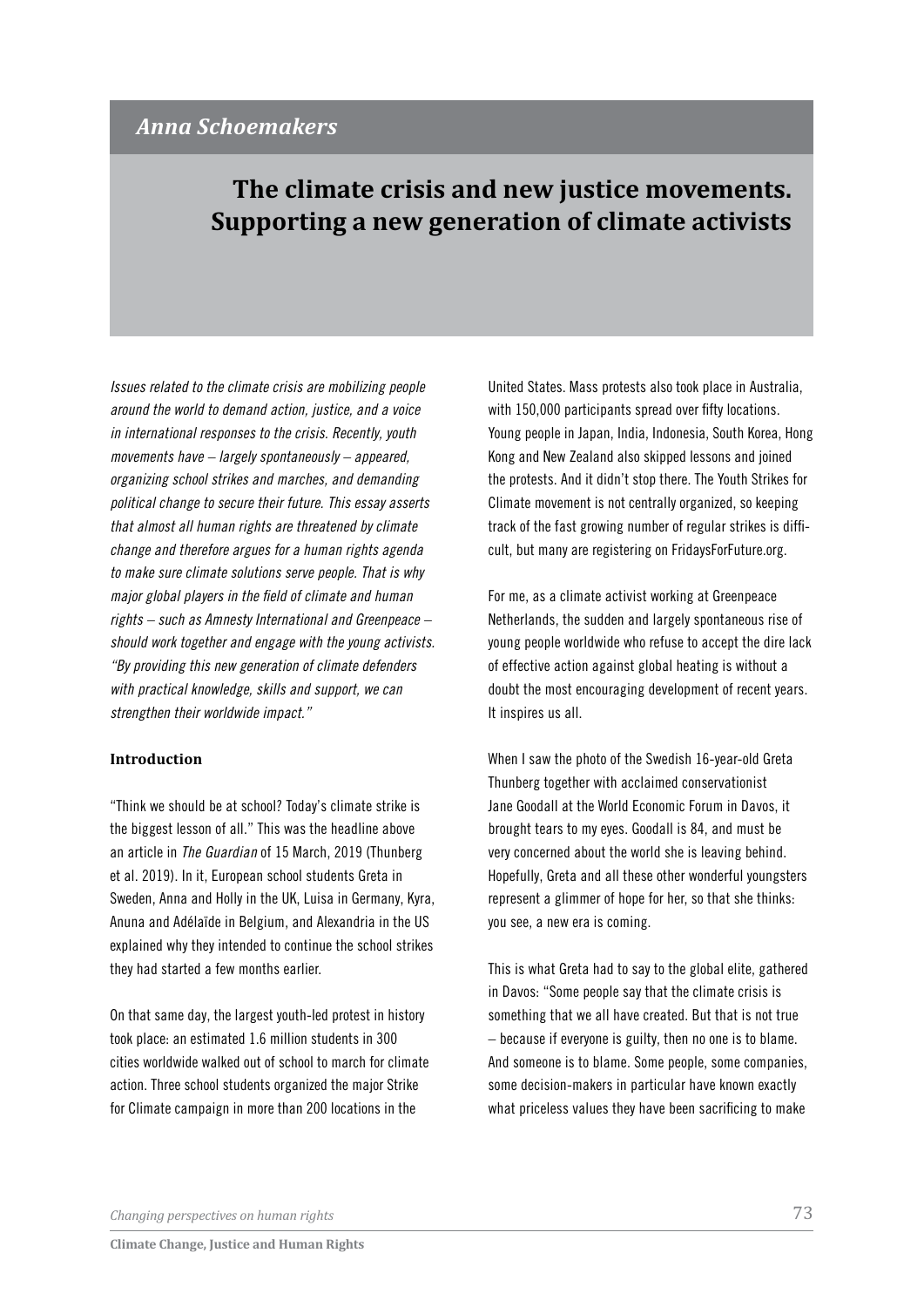unimaginable amounts of money, and I think many of you here today belong to that group of people" (Germanos 2019). This is not very different from the way we at Greenpeace see it: we think that the historically unfair distribution of rights, power and land is at the basis of the climate crisis. Giving people back their rights and land will reduce the power of major polluters.

#### **Save the Amazon**

As much as I enjoy seeing the courage and dedication of all these young people and their refreshing ways of campaigning, I also think of 26-year-old Andre Karipuna.

Like Greta and all the others, Andre is a young leader and climate defender. He lives in the Brazilian Amazon state of Rondônia, together with the 57 other remaining Karipuna. In 1998, 152,000 hectares of unspoiled Amazon forest were transferred to them. But the Brazilian government of the current President Jair Bolsonaro wants to sacrifice the Amazon for quick profits. Looters and logging companies are already penetrating the nature reserve of the Karipuna. Those who resist must fear for their lives. However, the Karipuna are not giving up, and will continue to protect their forest against invaders – for as long as they can. Andre has taken up this battle. Unlike his parents, he and other young Karipuna went to school and speak Portuguese – but they still live in a part of their original territory.

The Amazon is the largest rainforest in the world. It plays a crucial role in our climate. This unique nature area actually stores around 100 billion tons of carbon. That is thirteen times the annual worldwide emissions from fossil fuels. Huge amounts of CO2 that would otherwise heat our planet. We cannot afford to lose this rainforest, and protection is therefore in the interest of us all.

Like Greta, André Karipuna tries to get as much international attention for his fight as possible. This was his message to the UN in New York and the UN Human Rights Committee in Geneva: "We want to fight to protect nature, but we no longer know what to do against the current serious threats. That's why I call on the world: help protect my people and stop the companies that steal our

land and destroy the rainforest. Please" (Greenpeace NL 2019).

A few weeks after the first global school strike, in mid-April, indigenous communities from all over Brazil gathered in the capital, Brasilia, to protest against the violation of their rights. For Greenpeace, this was the moment to put the Karipuna in the spotlight and call for international solidarity. Out of solidarity with these protectors of the Amazon forest, we stood in front of Brazilian embassies in eleven countries with the message: Save the Amazon.

People are part of nature, and we cannot create a green and peaceful world if it is not fair and just. We strive to uphold the rights of those most impacted by the effects of climate change and environmental degradation – including indigenous peoples, women, children, people living in poverty, workers and environmental defenders. As a global organization, Greenpeace can offer the Karipuna and other courageous peoples who protect the Amazon the platform they deserve. Because in the end, their fight against loggers is also our fight to end the climate crisis. And it's essentially not different from the fight of the thousands of school strikers in other parts of the world.

### **Climate justice**

Every person has the right to a safe and healthy environment – as well as the right to life, health, food, and an adequate standard of living. The climate crisis poses a grave threat to these rights. When talking about 'climate justice', for the last two decades the debate has concentrated on the protection of poor people in countries most affected by drought, flooding and the disappearance of species. The young climate movement takes a broader view. And they are quite right! They see effects of climate change all around them. Affecting not only the poor, but also the more prosperous. Megacities suffer from extreme temperatures and a lack of clean air and water. Going to school, for example, becomes difficult.

As the window of time available to us to make a difference narrows, we must find ways to ensure lasting global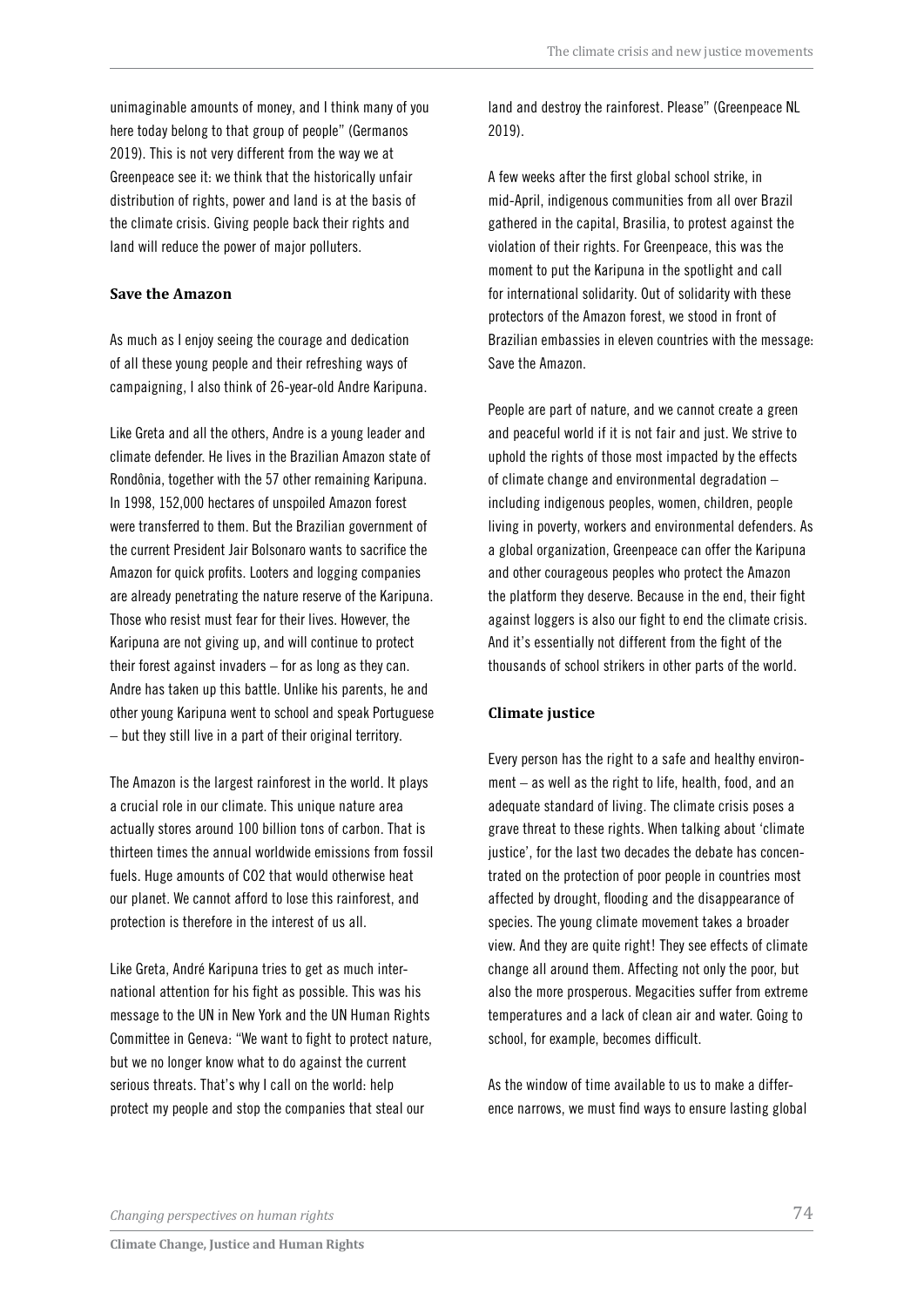change. The answer is climate justice, a term which unites a growing global movement based on the belief that people have a right to a stable climate and deserve protection from the dangers of hazardous climate change (see Greenpeace 2019). Climate justice tackles the climate crisis and the violation of human rights simultaneously.

In this broad view, climate change already has an impact on a number of human rights: from the right to school, work, access to clean water and the overall right to a healthy and clean environment. In addition to being protected under international human rights law, they are mostly also recognized by national constitutions and laws, but not guaranteed.

Using the law, a growing number of communities are taking legal action to secure their human rights and hold governments and fossil fuel companies accountable. Climate justice matters because today's generation is the last generation that can take steps to avoid the worst impacts of climate change. Governments and fossil fuel companies are being made to listen and respond, as people from young to old, and from city-dwellers to farmers, are standing up and taking action.

People have rights. States have duties. Companies have responsibilities. That's why we need to raise our voices for climate justice.

Some have already succeeded, as in Colombia, where the Supreme Court of Justice ruled in favour of 25 young people. They argued that the government violated human rights by permitting deforestation in the Amazon, which in turn contributes to the climate crisis (Dejusticia 2018). This was a ground-breaking decision recognizing the Amazon Basin as a subject of rights for the first time.

In the meantime, litigants from all cases are using all tools available, both in the courts of law and in the courts of public opinion. Change is palpable, and mobilization and litigation go hand-in-hand. In recent years a climate justice movement has boomed across the world. Climate change lawsuits have been launched in at least 28

countries around the world, according to a recent report (although three quarters of the recorded cases were filed in the United States) (Setzer & Byrnes 2019). The case of the citizens' platform Urgenda against the government of the Netherlands is among the most prominent ones. $<sup>1</sup>$ </sup>

In solidarity with the inspiring people and communities of the climate justice movement, and in response to requests to assist in creating people-powered climate cases, Greenpeace Philippines assisted in the creation of the People's Guide. This is a resource on how to hold governments accountable for its climate inaction. Drawing on the efforts of allies, this guide is a non-exhaustive document that provides ideas for community members, NGOs, and public interest lawyers on how to build cases that address the climate crisis from a human rights perspective. It also showcases and celebrates the many phenomenal landmark cases (several of them successful) that are being brought all over the world. Ultimately, the People's Guide shows that communities made vulnerable by the climate crisis can create real environmental, political and social transformations using strategic litigation to demand a better future (see Greenpeace 2018).

#### **Campaigning and political action**

Of course, climate litigation is not a perfect catch-all solution. Court cases take time, which is a problem because time is running out. Other forms of activism are needed as urgently as going to court.

Putting the climate crisis at the top of the political agenda is just the first step, argues Sara Blazevic, the co-founder and managing director of the American, youth-led Sunrise Movement (Harkness 2019). This political action organization, founded in 2017, advocates political action on climate change. The group organized a sit-in in the office of Nancy Pelosi, Speaker of the House and the most powerful woman in American politics, which brought Sunrise its first significant press coverage.

<sup>1</sup> For more information on the case, see Urgenda (2019)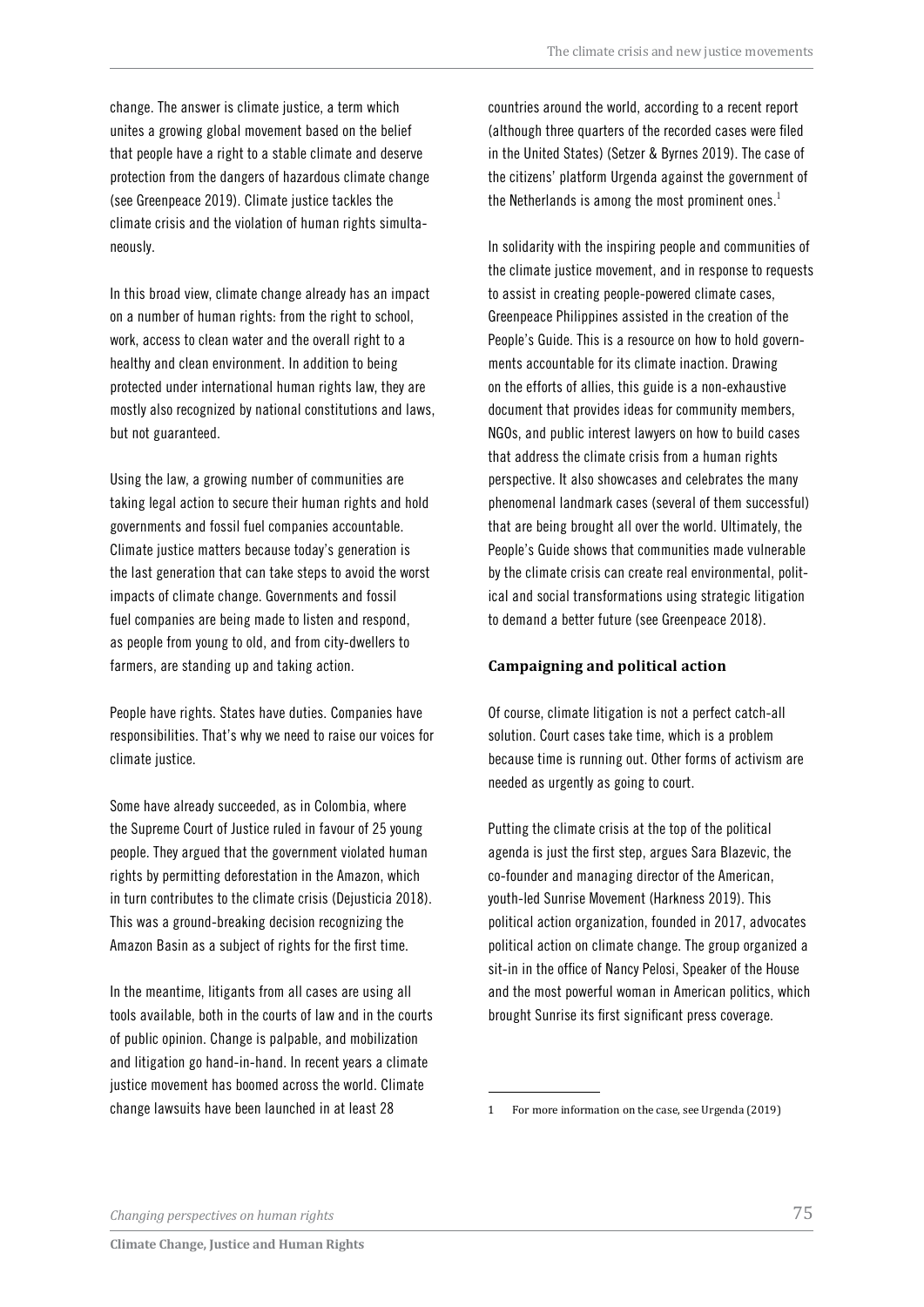Sunrise is building the power of youth to urge the country to take the climate crisis seriously while reclaiming democracy. "We need to transform our entire economy to prevent [the climate crisis] and we also have an incredible opportunity to create millions of good jobs and actually increase equity and justice in this country in the process," Blazevic said. "Sunrise is protesting to bring the crisis to the forefront of the minds of every American and bring the urgency of those fires, floods and droughts we hear the plaintiffs talk about from our television screens to our politicians' scripts." (Martinez 2019)

Also consider what 29-year-old Representative Alexandria Ocasio-Cortez of New York – who has long aligned herself with the Sunrise Movement – has achieved in just a few months in office. The youngest woman ever elected to the US Congress has moved the terms of the climate debate significantly by pushing a broad set of climate and equality goals.

Under the banner of a Green New Deal, she and her fellow-activists aim to drastically reduce greenhouse gas emissions in order to avoid the worst consequences of climate change (Kurtzleben 2019). They also seek to address problems such as economic inequality and racial injustice by prioritizing historically disenfranchised communities. With her approach, Ocasio-Cortez forced the climate issue to the forefront of the 2020 Democratic primary, pressuring candidates to lay out their own plans to address the effects of rising temperatures. In a sign of grassroots pressure, centrist candidates such as former Vice-President Joe Biden and former Representative Beto O'Rourke both promised not to accept donations from the fossil fuel industry (as they had in the past). O'Rourke singled out youth activists for helping push him on the issue, saying: "Thank you for your advocacy and leadership" (Herndon 2019).

#### **Game changer**

In a recent column Rex Weyler, co-founder of Greenpeace International in 1979, reflected on the roots of activism, environmentalism, and Greenpeace's past, present, and future.

*"In the 1970s, in the early years of Greenpeace and other new ecology movements, we thought that ecological change would be simple, that once people understood the threats, they would demand change (...) We probably underestimated the challenge of overcoming our deep, evolutionary bias for short-term thinking. We may have underestimated the status quo – corporate elite, bankers, politicians, and even common citizens dependent upon the economic system – attachment to the old patterns of consumption and growth."* (Weyler 2019)

The new social movements, Weyler argues, are blowing up these social logjams. The timeline of catastrophe has grown too short. People now feel the threat to their own lives and appear willing to make sacrifices for long-term survival.

Is the recent global mobilization by young people on the issues of climate and human rights really the game changer we hope it will be? Will it end up as significant as the anti-war, civil rights and gay rights movements, all social movements in which young people played decisive roles? I think the answer is yes. If every movement needs a constant reason to stand up for their (our) rights, then this movement will stay and have a long-term effect.

How it will develop is, however, hard to predict. Can we expect these movements to harden, to radicalize? Being a peaceful movement is one of the main principles of #FridaysForFuture. But it is difficult to predict what will happen if their protests are ignored, results fail and frustration grows.

Look for example at Extinction Rebellion (XR), which was launched as recently as October 2018 by a group of activists from the campaign group Rising Up! Citing inspiration from grassroots movements such as Occupy, Gandhi's Satyagraha, the suffragettes, Martin Luther King and others in the civil rights movement, Extinction Rebellion wants to rally support worldwide around a common sense of urgency to tackle climate breakdown. A number of activists in the movement accept arrest and imprisonment, similar to the mass arrest tactics of the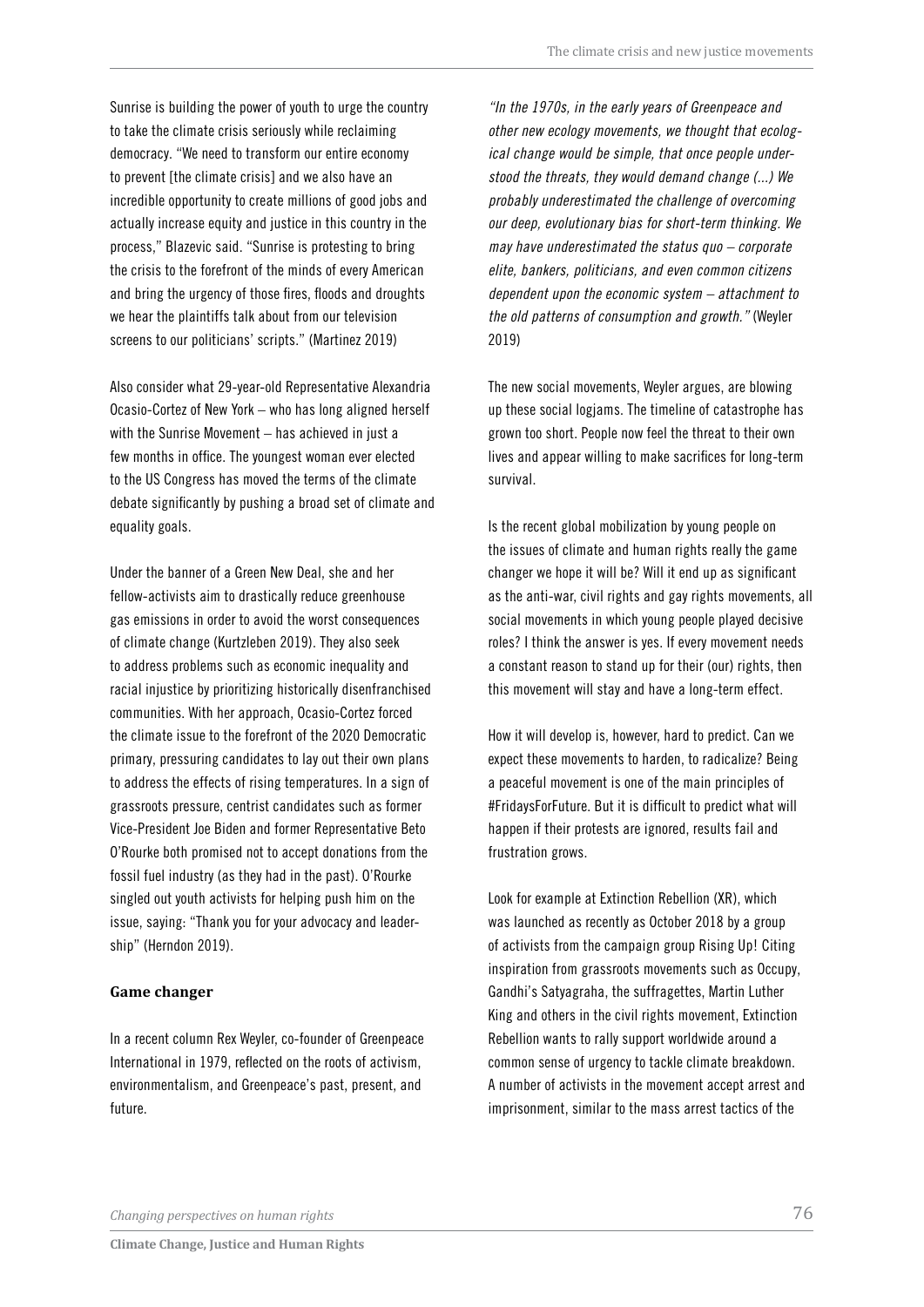British anti-war group Committee of 100 in 1961. On the eve of international Rebellion Day, 15 April, XR activists occupied part of the International Criminal Court in The Hague as well as the Parliament's Lower House in the UK, forming human chains before being arrested. Similar actions were organized in many cities worldwide.

Andrew Winston, who advises some of the world's leading companies on how they can navigate and profit from environmental and social challenges, argues that we are in the middle of a major realignment of values around climate. "It's now unacceptable to young activists and the millions of people they inspire, to espouse climate denial or play the 'let's go slow' card. They don't appreciate being handed a disaster movie for them to live with for 70 to 80 years." (Winston 2019)

No organization can avoid value shifts, says Winston, the author of bestsellers like The Big Pivot and Green to Gold. Executives of many companies do increasingly seem to be moving toward action on climate change, he acknowledges, with public pronouncements to cut their own emissions or buy renewable energy becoming the norm in large companies. But that isn't enough. The new generation of customers and employees demands far more. "It may just take the youngest Americans to get companies to take a real and public stand for aggressive global action on climate change; after all, if they don't, they risk getting out of step with an entire generation of employees and customers," Winston says.

The young climate defenders are very clear about the values they stand for. Of course, the majority of them come from Western countries (although the number of participants from non-Western countries is steadily growing). But the movement shows one big wave of solidarity with the most impacted communities worldwide, and demonstrates a willingness to change, to commonly transform our ways of living. The young activists feel a common greater good, which is a future on a safe planet. It really touched me when I saw all the self-made protest signs on the streets: "There's no planet B"; "Less meat, less heat"; "Like the oceans, we rise".

### **How can 'regular' activists support this new generation?**

In a Manifesto published in *The Guardian*, a large group of influential individuals including Naomi Klein, Noam Chomsky, Kumi Naidoo (former Executive Director of Greenpeace International, and the then Secretary-General of Amnesty International), and Jennifer Morgan (International Director of Greenpeace), called for a general strike on 20 September 2019 as the start of the Global Week for Future, "at the request of the young people who have been staging school strikes around the world" (Klein et al. 2019). On that day, they announced, "we're walking out of our workplaces and homes to spend the day demanding action on the climate crisis, the greatest existential threat that all of us face. (…) The clear idea behind this Manifesto is that adults should not be comfortable letting school children carry all the weight here. These kids need our support." It also shows that the protests of this movement resonate with an environmental and a human rights organization.

My expectation is that this new generation gives hope and its members stay strongly connected with each other all over the world. I hope that when they come to choose their higher education or work, they will be given the opportunity to choose to be part of the solution, not part of the problem. At the University of Amsterdam, it is possible to get your degree in Future Planet Studies. The young leaders in the Amazon study law so that they can better protect themselves. Greenpeace, together with other civil society organizations, has put together a curriculum based on their needs, so that they study law, but also learn about sustainability, and how to develop alternative solutions.

This is part of the role Greenpeace International sees for itself. In our recent *Three Year Strategic Plan, 2018- 2020*, it is stated as our goal that we will be sought out by allies to help solve problems, build capacity, maintain forward momentum, and share skills and latest practices. Our reputation in the 'movement' will be that of a risk-taking, innovative, effective, collaborative, diverse and inclusive organization. We will be the place where changemakers want to be.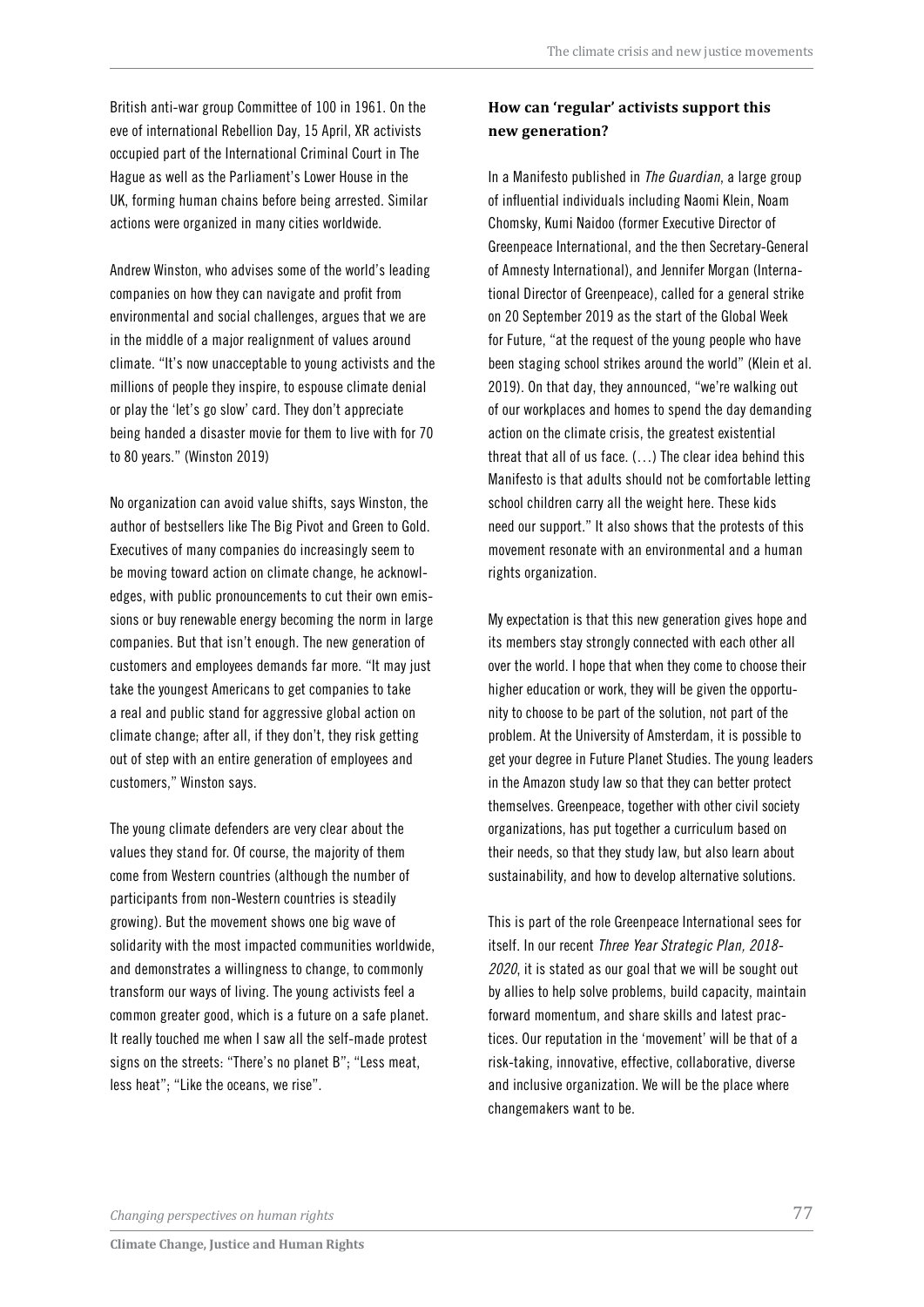As Greenpeace Netherlands, we support the young Dutch climate activists where we can. After an unexpectedly large number of more than 10,000 students travelled to The Hague to demonstrate and participate in a national school strike in February this year, Prime Minister Mark Rutte invited the leaders to meet him and talk about their demands (although he only agreed to do this outside of school time!). At their request, we helped them to prepare for that meeting.

The new climate activists are in the lead, there can be no doubt about that. Sharing is caring, but let's not take over. Greenpeace facilitates the movement wherever needed, gives time, shares experiences, and amplifies its call to action. During the school strikes, we also handed over our social media channels so that the climate activists were able to let their voices be heard through a channel with a pre-existing larger audience. A more serious task is to publicly support (and therewith protect) young people that speak truth to power, and who directly blame the CEOs of big fossil fuel companies for ruining their future. Criticasters are being unreasonably hard on them, sometimes in a very personal way. Professional activists have a role to stand up and provide fact-based backup.

These new movements of climate defenders see human rights and the environment as inherently connected; for them, there's no distinction. What does this mean for more specialized organizations such as Amnesty International or Greenpeace? Is the dichotomy between human rights and environmental organizations unavoidably shrinking, and could they best merge in the near future? I don't think this is the way to go. The power of organizations such as Greenpeace and Amnesty International is largely based on their substantive expertise. That is too valuable to give up lightly. Progressive organizations and individuals need each other, and we need to support each other's causes. We do this best by fulfilling our own role. But we should listen carefully to new activists, learn from their approach and, where possible, jump over our own shadow.

#### **Conclusion**

Amnesty International and Greenpeace are two major global players in the fields of climate and human rights, with national and local offices or departments. We can  $-$  and, in my opinion, we must  $-$  bring our strengths together, and give all we have. In each hotspot, we can also work together with, and for the benefit of, grassroots organizations and local activists. Providing them with practical knowledge, skills and support and the courage to scale up will be an excellent way of strengthening a worldwide movement of young climate defenders.

And this is my message to them: Keep going strong! We're proud of you!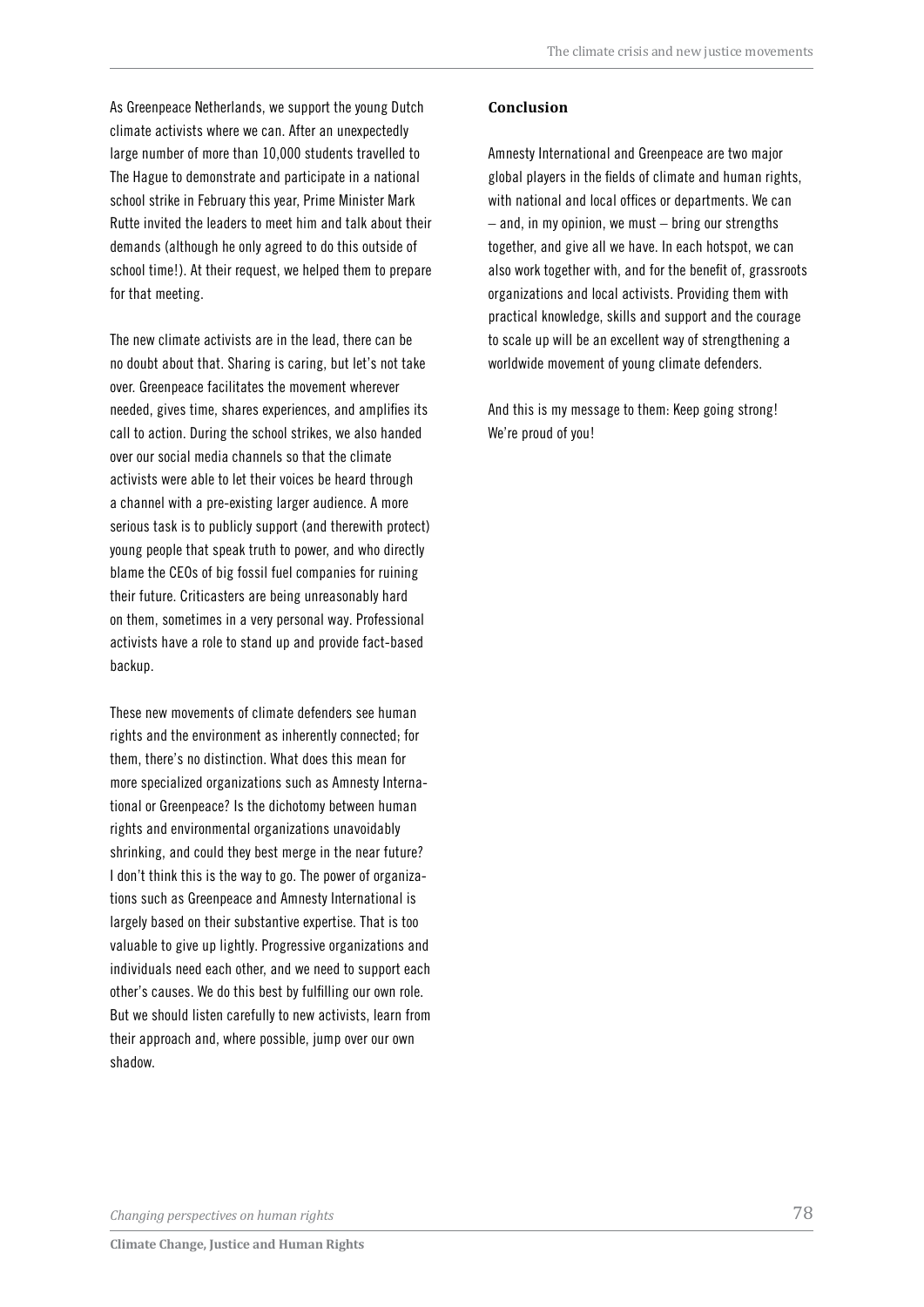### *Bridget Lewis*

## **Human rights and intergenerational climate justice**

*Climate change poses an unprecedented threat to human rights and many of those who will suffer most from its effects have contributed least to its causes. This injustice is epitomized in the case of future generations, whose ability to enjoy fundamental human rights is at risk from our past and current actions. How should human rights law respond to this intergenerational climate injustice?*

#### **Introduction**

The wide-ranging and serious human rights implications of climate change are by now well-understood. We know that increasing temperatures, rising sea levels and severe weather are already impacting on human rights relating to basic needs like food, water and housing, as well as the right to health and even the right to life (HRC 2019; UNHRC 2016; OHCHR 2009). The impacts of climate change on communities, particularly indigenous communities, have serious implications for rights to selfdetermination, to utilize natural resources and maintain connections to land, and to practice and pass on culture and language. There are also human rights concerns attached to our responses to climate change, pointing to the need to safeguard human rights as we implement adaptation strategies and transition to renewable energy and a green economy (Lewis 2015; Pedersen 2011).

The differential impact of these effects on the Global South is rightly understood as a serious injustice. Those nations and communities that face some of the most serious consequences are frequently among the lowest contributors of greenhouse gas emissions and in many

cases lack adequate financial and other resources to respond adequately to the problem. It was in recognition of this fact that the United Nations Framework Convention on Climate Change (UNFCCC, 1992) adopted the concept of common but differentiated responsibilities (CBDR) into the climate change regime. The concept was explained in the Rio Declaration, adopted at the same meeting of nation states: "The developed countries acknowledge the responsibility that they bear in the international pursuit of sustainable development in view of the pressures their societies place on the global environment and of the technologies and financial resources they command" (UNCED 1992: principle 7), and it has become a cornerstone of international efforts to combat climate change (UNFCCC 1992: art 3; Kyoto Protocol 1997: art 10; Paris Agreement 2015: art 2.2).

Despite this legal commitment, the reality of climate injustice persists and has inspired strong advocacy from some states, especially Small Island Developing States in the Pacific, to encourage wealthy nations to deliver on their emissions-reductions commitments. Recently, the Pacific Islands Development Forum (2019: para 1) adopted the Nadi Declaration which, in its opening paragraph, expresses *"deep concern about the lack of comprehension, ambition, or commitment shown by developed nations of the world regarding the impending grave consequences that the current and ongoing Climate Crisis poses for vulnerable Pacific Small Island Developing States (PSIDS), which contribute negligible amounts of greenhouse gases (GHGs) to this humancaused global problem."*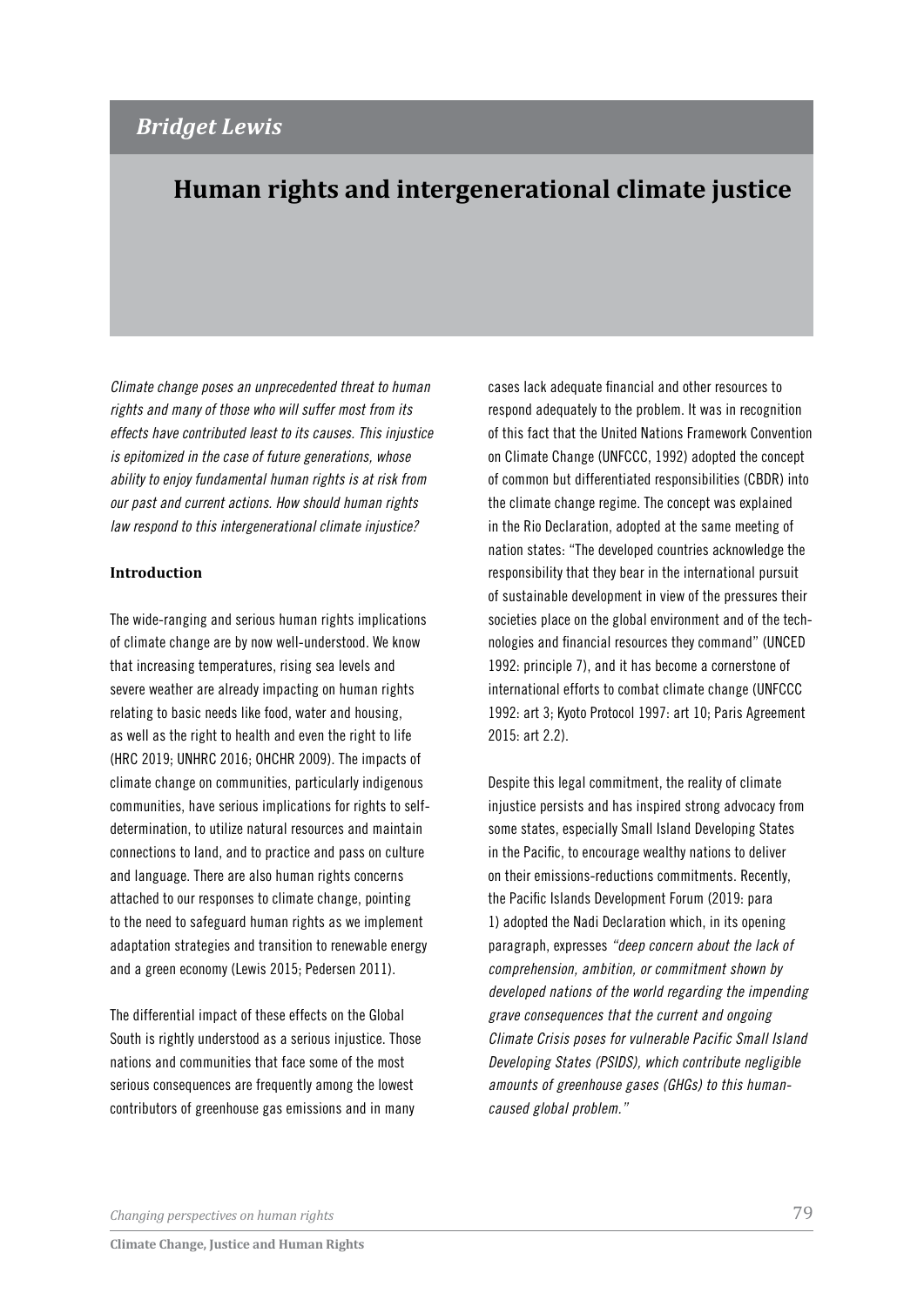Until recently, the focus of climate justice campaigns has been more on this dimension of intra-generational justice – the need to seek an equitable distribution of burdens among developed and developing nations and, to a lesser extent, among communities within nations. Attention has started to turn, however, towards the challenges of intergenerational justice, as we gain a better appreciation of the realities of the climate crisis.

### **Understanding intergenerational climate justice**

In simple terms, intergenerational justice can be defined as an equitable distribution of benefits and burdens across generations. It is closely related to the concept of intergenerational equity, famously articulated by Edith Brown Weiss (1989; 2008), who argued that present generations must leave the planet in no worse condition than when they received it, to ensure that future generations have equitable options, quality and access when it comes to natural and cultural resources.

The intergenerational injustice of climate change flows from the fact that the human rights impacts of climate change will continue into the future, affecting generations as yet unborn, and forcing them to deal with the consequences of our current and past emissions. To minimize the most serious future effects of climate change, states need to keep global warming to 1.5°C or below, which is the ambition articulated in the 2015 Paris Agreement (art 2.1(a); IPCC 2018b). On current trajectories, however, we are expected to overshoot the internationally agreed limit of keeping warming to 'well-below' 2°C (Paris Agreement 2015: art 2.1a), let alone 1.5°C.

Even if we ceased all greenhouse gas emissions now, future generations would still experience some degree of climate change due to committed warming – that is, the inevitable warming of the planet caused by the lifespan of the CO2 that has already been emitted and the thermal inertia of the oceans (IPCC 2018b: sec A2; Mauritsen & Pincus 2017). So future generations are already locked into a degree of global warming and the human rights impacts that come along with it, and unless states take

rapid action to significantly reduce emissions, these impacts may be severe, even catastrophic. Furthermore, future generations may find themselves locked into adaptation or mitigation strategies that we choose to implement, for example geoengineering projects or other technologies, but they are obviously unable to participate in the debate around those choices or to grant their consent to any negative side effects.

Given that future generations have not contributed to greenhouse gas emissions and have no say in how we choose to combat global warming, limiting their ability to enjoy their human rights and forcing them to deal with the consequences of our actions represents intergenerational injustice. To some degree, any action which might have long-term environmental, economic or social consequences presents a risk of intergenerational injustice. The magnitude, diversity and complexity of climate change makes it the paramount challenge of our time, however. It demands urgent action to address its intergenerational impacts, while at the same time it exposes the limitations of existing human rights frameworks in protecting future generations' rights.

### **Intergenerational justice in the climate regime**

The international community has acknowledged the problem of intergenerational injustice in its legal responses to climate change, but only in a limited and arguably ineffectual fashion. The Paris Agreement (2015) refers to intergenerational equity in one of its preambular paragraphs:

*"Acknowledging that climate change is a common concern of humankind, Parties should, when taking action to address climate change, respect, promote and consider their respective obligations on human rights, the right to health, the rights of indigenous peoples, local communities, migrants, children, persons with disabilities and people in vulnerable situations and the right to development, as well as gender equality, empowerment of women and intergenerational equity"* (Preambular paragraph 11).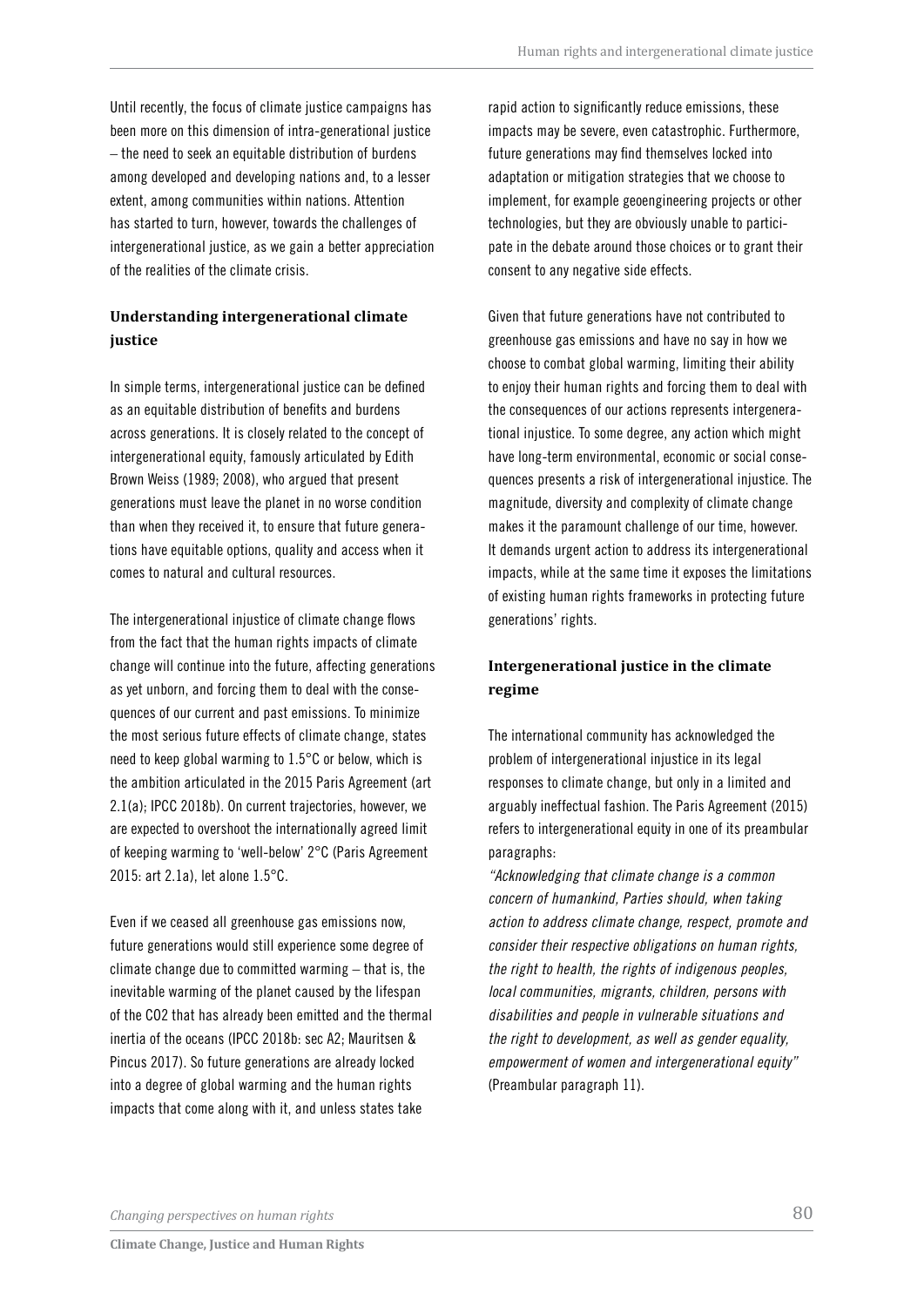The next paragraph refers to climate justice more directly, but only to the extent that it notes "the importance for some of the concept of 'climate justice'" (Paris Agreement 2015: preambular paragraph 12). The Preamble of the Agreement is not considered to be legally binding, and given that intergenerational equity is only mentioned as one among many principles which states ought to consider, these references are hardly likely to demand strong action from states to safeguard the rights of future generations.

Interestingly, earlier drafts of the Paris text had included more explicit references. A draft of article 2, which sets out the purposes of the Agreement, had initially included options for language explaining that states should address climate change "for the benefit of present and future generations" (Ad hoc Working Group on the Durban Platform for Enhanced Action (ADP) 2015a: sec C, art 2.2). At a later negotiation, this text was removed and an alternative proposed that 'intergenerational equity' be included as one of the principles which states would be required to consider in implementing their obligations (ADP 2015b).

The reference to intergenerational equity in the operative part of the Agreement was ultimately removed from the final text, however. What remained (in addition to the preambular reference noted above) was a reworded version of article 2.2, which reads: "This agreement will be implemented to reflect equity and the principle of common but differentiated responsibilities and respective capabilities, in the light of different national circumstances." This arguably shifted the focus away from intergenerational equity and more towards intra-generational equity and the need to strike a fair balance between members of current generations.

A similar process of watering down occurred with the coverage of human rights in the Paris Agreement. A number of states, including the United States, Norway and Australia, reportedly raised concerns that including explicit references to human rights in the operative text would dilute the purpose of the Agreement or create potential for legal liability (Rajamani 2018: 244-245;

Rowling 2015). Other reports indicated that developed states took a hard line against human rights in retaliation to developing states' strong demands for a meaningful loss and damage mechanism (Vidal & Vaughan 2015). There had been strong advocacy during the negotiating process for the Agreement to meaningfully recognize the human rights consequences of climate change but, despite more explicit references in some of the early drafts, all that remained in the final text was the wording of preambular paragraph 11 noted above: "Parties should ... respect, promote and consider their respective obligations on human rights." This presents the question, considered in the next section, of whether (and to what extent) states already owe obligations towards future generations under human rights law which might be captured by the Paris approach.

### **Can the human rights framework promote intergenerational justice?**

Given the reality that future generations will be affected by climate change in ways that will limit their human rights, do human rights laws or principles offer any potential for correcting this intergenerational injustice?

From a theoretical perspective, there is debate within the fields of moral and political philosophy about whether it is appropriate to speak of future generations possessing rights. Some scholars have argued that human rights can only be possessed by actual persons, and not by persons who do not yet exist (e.g. Macklin 1981: 152). This reflects what is sometimes called the 'right-bearer contemporaneity requirement' (Gosseries 2008: 456). Derek Parfit (1984: 351ff.) famously argued that we cannot owe obligations towards future generations because our actions today not only determine the conditions in which future generations will live, but also the identities of future persons: were we to act differently, those future generations would not come into existence. This 'non-identity problem' suggests that current generations do not possess duties in relation to future generations, and future generations cannot therefore be said to possess rights.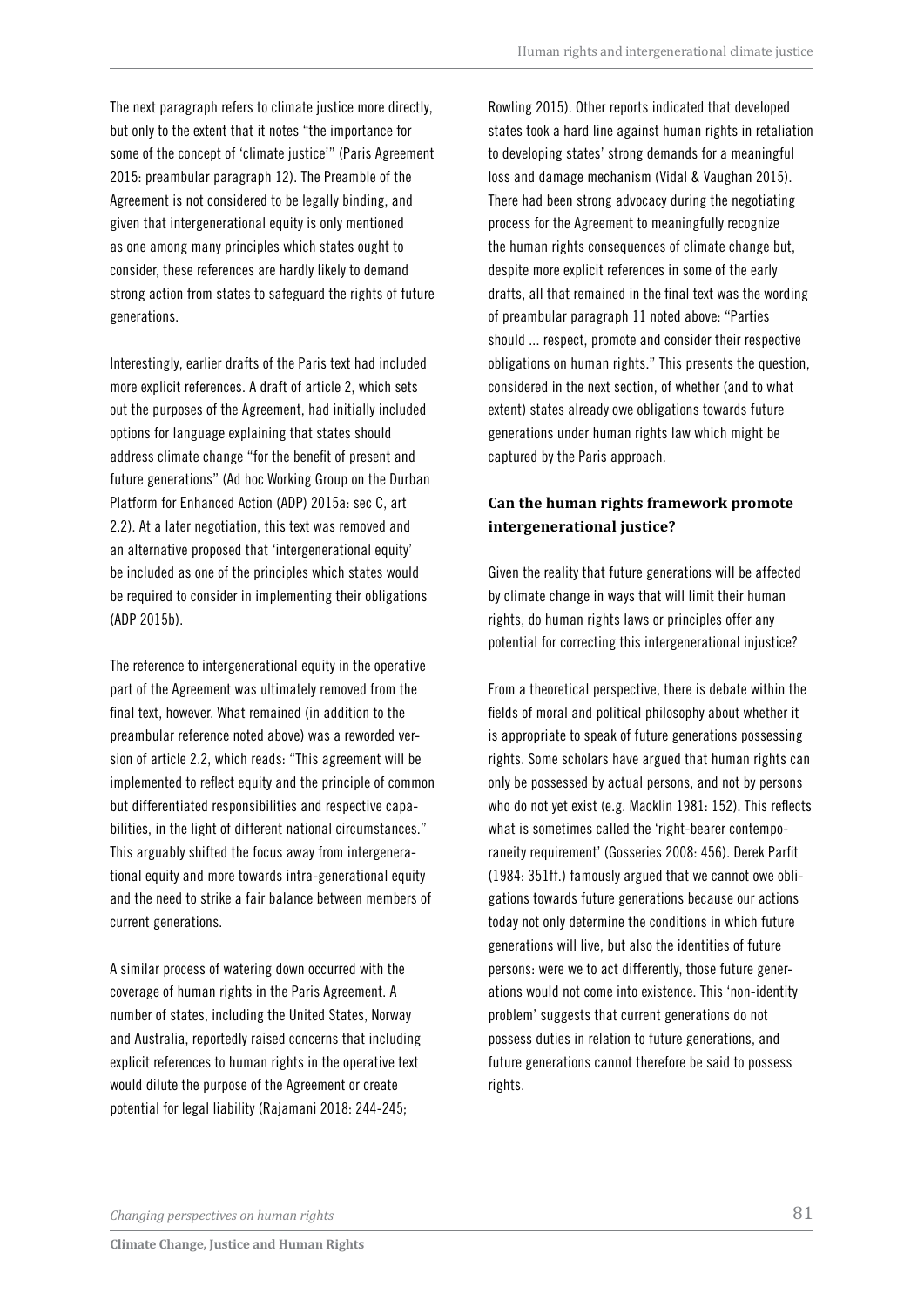However, these approaches fail to capture the intuitive sense that we should care about the consequences of our actions, particularly when we know that those consequences will be negative, and that we have a moral obligation to act in the interests of future generations. A preferable approach is based on 'interest' theories of human rights, which posit that human rights represent fundamental interests which are important enough to create obligations for others (e.g. Raz 1986; Feinberg 1971, 1981; Caney 2006). Following this approach, we can easily appreciate that future generations have interests, and so it is rational to say that they possess (or at least will possess) human rights. Importantly, such an approach confirms that we owe corresponding duties with respect to future generations' rights. It makes no difference that we cannot know the identities of these future people, because the rights and duties flow from their interest-ownership and "that is all that is necessary to certify the coherence of present talk about their rights" (Feinberg 1971: 147).

So it's theoretically possible to conceive of current duties which correspond to future generations' human rights, but are those rights and duties presently enshrined in human rights law and principles? Unfortunately, future generations are not identified specifically as beneficiaries of human rights under international law or under most domestic applications of that law. Most conventional interpretations of the major human rights treaties suggest that states only owe obligations to their citizens and to persons under their jurisdiction (e.g. ICCPR 1966: art 2; ECHR 1950: art 1), which would seem to exclude persons not yet born. There are some arguments in favour of extending to states an obligation to cooperate internationally for the fulfilment of human rights, especially economic, social and cultural rights (CESCR 2017), but this too would normally be limited to members of current generations.

Another issue is how states' substantive obligations should be defined in relation to future generations. Under international human rights law, states typically owe duties to respect, protect and fulfil human rights (commonly known as the tripartite duties). The *duty to* 

*respect* requires that states refrain from taking actions which impinge upon the enjoyment of human rights. This duty could be interpreted through the lens of intergenerational equity to require that, at a minimum, states do not act to undermine the ability of future generations (at least their own future citizens) to enjoy their rights. With respect to climate change, the duty to respect would demand that action be taken to transition to zero net emissions as quickly as possible, while at the same time minimizing the negative human rights consequences of mitigation and adaptation policies (Lewis 2018). The *duty to protect* would impose similar obligations with respect to regulating the actions of private actors, like corporations. The *duty to fulfil* human rights is somewhat more problematic when applied to future generations, as it's not entirely clear what future generations will require in order to enjoy their human rights, or how far into the future states are expected to provide for. Arguably, however, it obliges states to establish and maintain general conditions which lay the best foundation for the enjoyment of human rights in the future, including reducing greenhouse gas emissions and addressing the causes of vulnerability.

A major challenge in better protecting the rights of future generations in the context of climate change is the question of how to balance the rights of future and present generations. Recognizing the rights of future generations does nothing to supplant states' obligations to present generations, and the need to fulfil human rights in the short term might justify some limitation of rights for future people. Certainly, it might be difficult to prove that a state is in violation of its human rights obligations towards future generations where it acts in the name of fulfilling more urgent needs.

However, we shouldn't assume that the rights of present and future generations necessarily conflict. Philip Alston, United Nations Special Rapporteur on Extreme Poverty and Human Rights, has recently articulated the links between poverty and climate change, noting that the world's poorest people are the most vulnerable to the human rights impacts of climate change, and that on current trajectories climate change threatens to force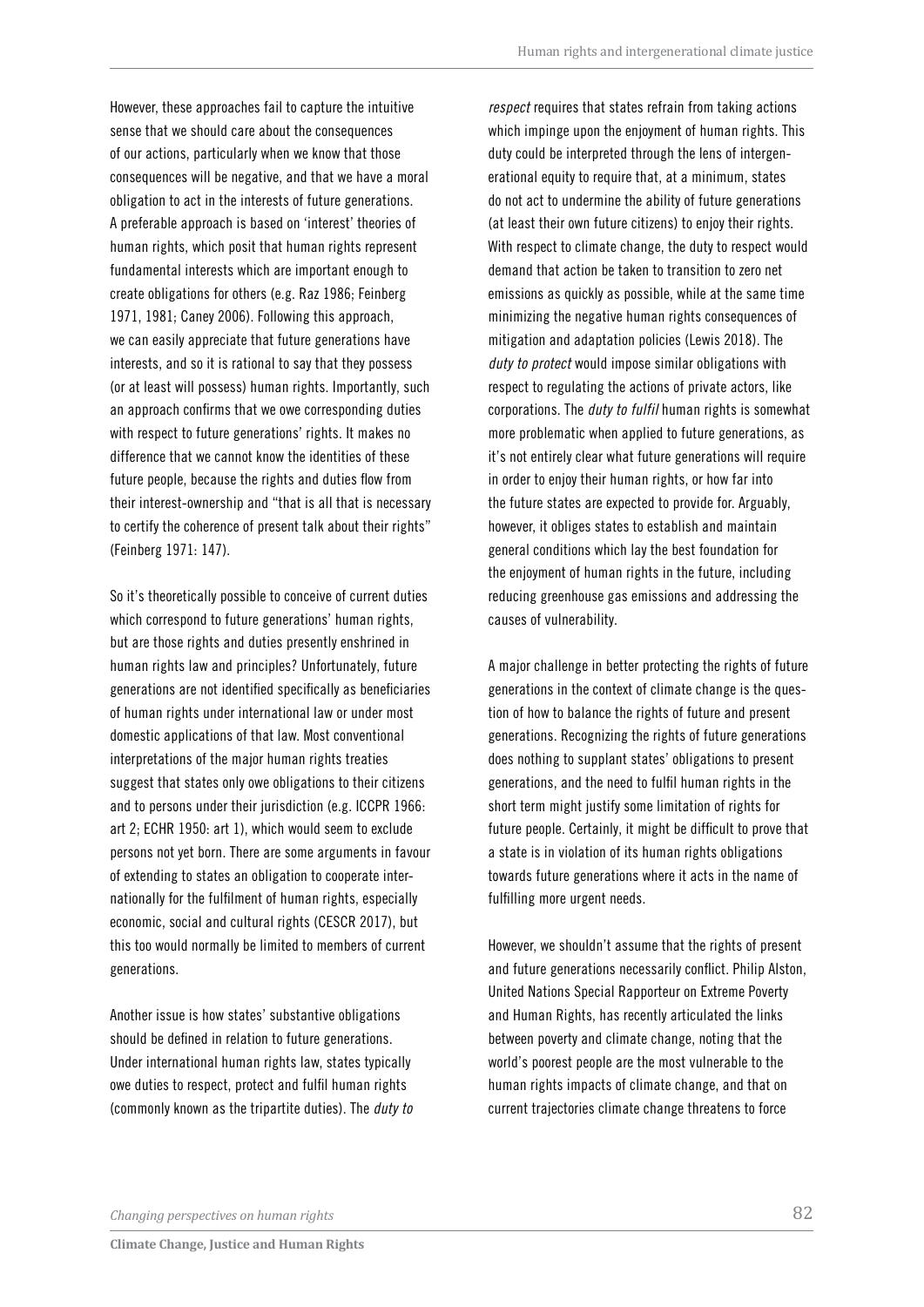many millions more people into poverty (UNHRC 2019). Further, as Edith Brown Weiss has explained, it's not reasonable to expect that people will care about future generations' interests if their own basic needs are not being met (Brown Weiss 2008: 618). Addressing poverty and development today and ensuring a just transition to a green economy are therefore imperative in protecting human rights in the future.

One of the other major drawbacks of the current human rights framework is its claims-based approach to enforcement. Climate change does not fit the typical model for a human rights violation, which typically requires proof that a government's action or inaction has caused a particular human rights interference for a specific right-bearer (OHCHR 2009; Bodansky 2014; Pedersen 2010; Knox 2009b). The cumulative, transnational and long-term impacts of greenhouse gas emissions create challenges for proving that a particular state's conduct has caused a given interference with human rights. This is a problem where human rights effects are already materializing; it is even more challenging when the consequences are predicted to manifest at some time in the future.

### **The way forward**

For these reasons, the existing human rights architecture will struggle on its own to address the intergenerational injustice of climate change. We need both a rethinking of our obligations towards future generations and creative ways of enforcing those obligations. As noted above, a key area requiring attention is expanding the scope of states' duties beyond conventional notions of territory and jurisdiction. One option is to broaden our understanding of what it means to be under the jurisdiction of a state, so that where the exercise of a state's jurisdiction produces negative human rights effects, human rights duties are activated. This approach has been advocated by the Inter-American Court of Human Rights in a recent Advisory Opinion in relation to extra-territorial obligations (2017), and could potentially be applied to extend states' obligations both geographically and temporally, so that they owe obligations to future generations both within and beyond their territories. A challenge to jurists in this

respect would be defining the extent of future-focused obligations and the point at which future generations' interests are considered too remote to trigger current responsibility. However, it may be possible to develop standards of foreseeability or causal contribution that would help define the obligations with more precision.

Another option is to expand rules of legal standing to enable claims to be brought on behalf of future persons. This could be done through the creation of a dedicated 'guardian' or other institution which can represent future generations in legal actions and advocate for their interests (González-Ricoy & Gosseries 2016). An ambitious proposal along these lines was presented at the Rio +20 conference in 2012 calling for the creation of a High Commissioner for Future Generations within the United Nations framework (Ward 2012). While the proposal ultimately did not proceed, work continues at national and regional levels to create institutions which would work for the benefit of future generations.

Human rights principles have potential to contribute to such proposals, even if they are situated outside the conventional human rights framework. For instance, human rights provide a language for us to articulate the nature of harms facing future generations, encompassing a broad range of impacts from fundamental needs through to economic, social and cultural rights. Thinking of these impacts in terms of human rights also helps to put them on a more even playing field with more immediate concerns, potentially facilitating a better balancing of benefits and burdens across generations. In this way human rights could work as a principled basis for resolving conflicts between current and future interests. The normative and moral force of human rights might also help to combat the causes and effects of 'short-termism' – our tendency to prioritize more immediate outcomes over longer-term interests (Mackenzie 2016) – by encouraging greater consideration of future generations.

Adopting these changes may be challenging, particularly within international human rights law, where modifying existing treaties or creating new ones is dependent on the political will of states. But even without these reforms, we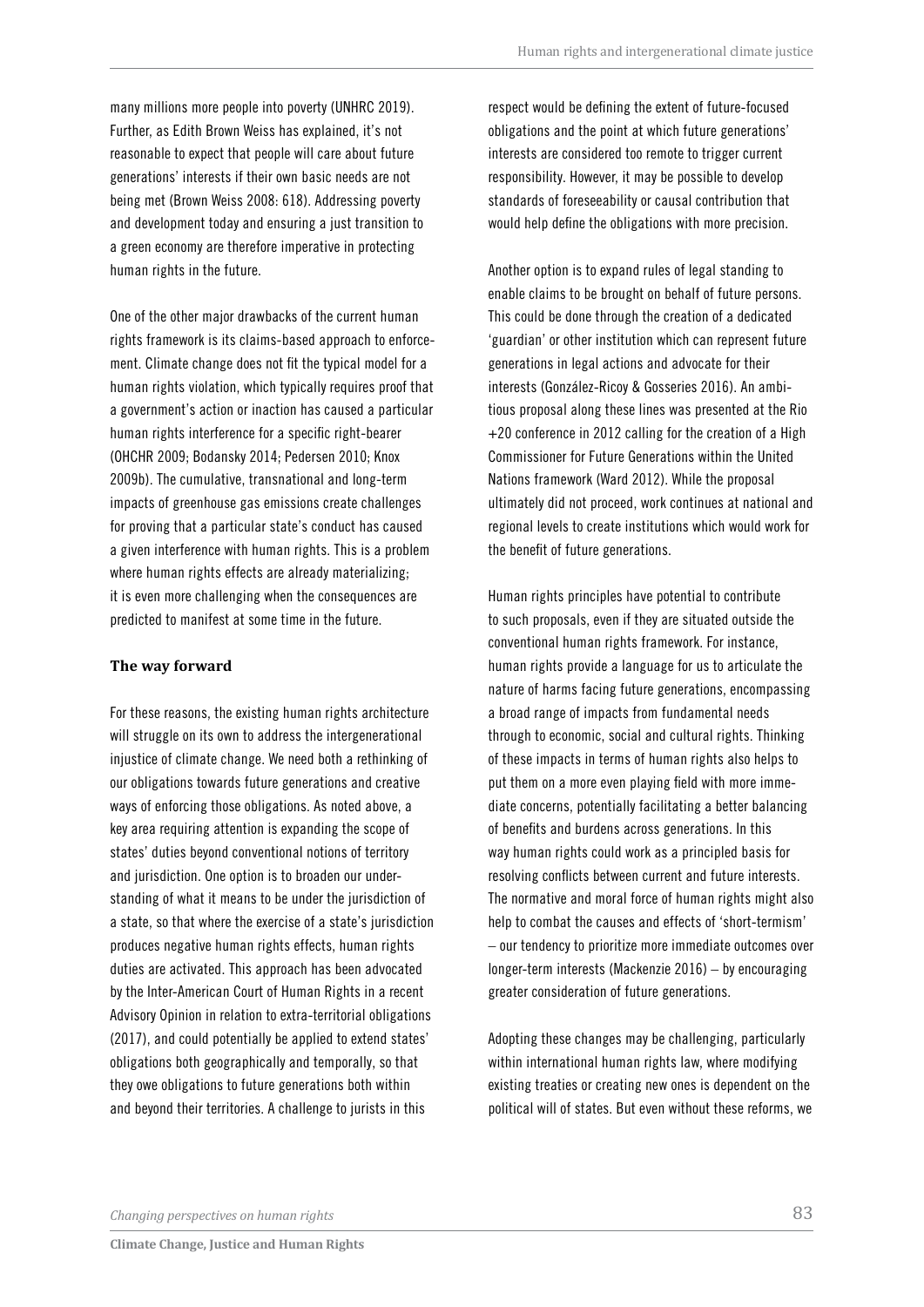are starting to see human rights language and principles being employed in litigation which addresses the intergenerational impacts of climate change. For example, in the United States a group of young people are pursuing legal action against the federal government alleging that its failure to tackle climate change represents a violation of their constitutional rights (*Juliana v United States* 2016). Outside the legal system, young people around the world are harnessing the power of human rights language to demand stronger action from governments and highlight the seriousness of intergenerational climate injustice (e.g. 'Fridays for Future'). Just recently, a group of young people, including members of the Fridays for Future movement, have launched a claim under the Convention on the Rights of the Child alleging that five states have violated their human rights by failing to reduce greenhouse gas emissions in accordance with their Paris obligations (*Sacchi & Others v Argentina, Brazil, France, Germany & Turkey* 2019). The case will test the ability of existing human rights infrastructure to deal with climate change-related human rights issues and will be watched closely by those interested in advancing intergenerational climate justice.

In taking this creative and courageous action, younger generations are demanding that we recognize that climate change will have drastic effects within their lifetimes. We cannot only think of climate change as a future problem, however. Around the world we are already seeing grave human rights impacts caused by climate change, as severe storms, droughts, bushfires and floods destroy homes, livelihoods and lives. We must work to address intergenerational climate injustice in parallel with urgent action on current threats, recognizing that the best way to protect the rights of future generations is to take strong action now. Continuing on the same path risks locking future generations into a life of limited rights and opportunities, when it is within our power to leave them a world where the full range of human rights can be enjoyed by everyone.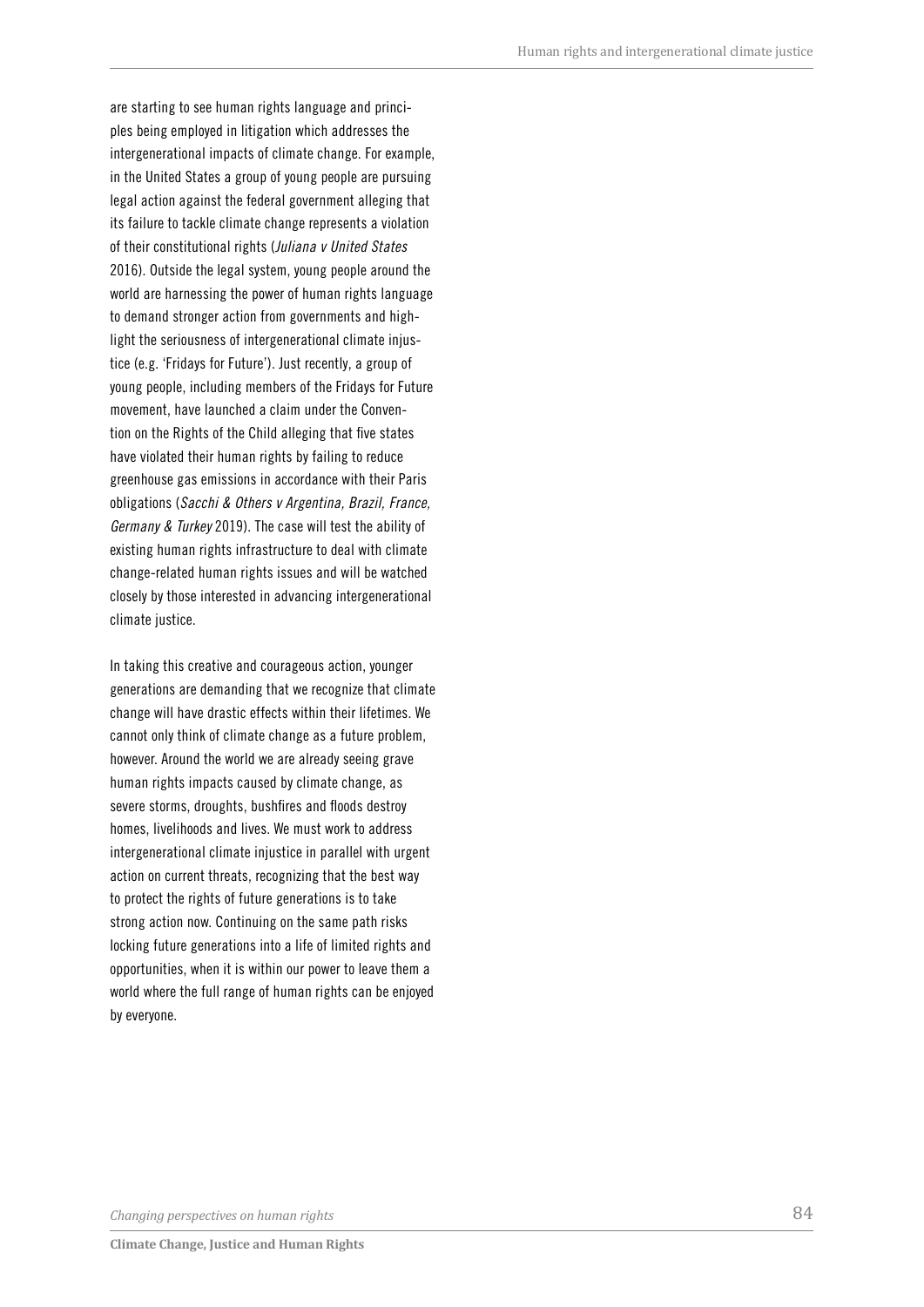### *References*

- 350.org (2019) *Mugla and the Curse of Coal*. Available at: https://350.org/curseofcoal/.
- Acuto, M. (2013) 'City leadership in global governance', *Global Governance: A Review of Multilateralism and International Organizations* 19, pp. 481-498.
- Adger, W.N., J.M. Pulhin, J. Barnett, G.D. Dabelko, G.K. Hovelsrud, M. Levy, Ú. Oswald Spring & C.H. Vogel (2014) *'Human security' in: Climate Change 2014: Impacts, Adaptation, and Vulnerability. Part A: Global and Sectoral Aspects. Contribution of Working Group II to the Fifth Assessment Report of the Intergovernmental Panel on Climate Change*, [Field, C.B., V.R. Barros, D.J. Dokken, K.J. Mach, M.D. Mastrandrea, T.E. Bilir, M. Chatterjee, K.L. Ebi, Y.O. Estrada, R.C. Genova, B. Girma, E.S. Kissel, A.N. Levy, S. MacCracken, P.R. Mastrandrea & L.L.White (eds.)], Cambridge, United Kingdom and New York, NY, USA: Cambridge University Press, pp. 755-791.
- Ad hoc Working Group on the Durban Platform for Enhanced Action (ADP) (2015a) *Work of the Contact Group on Item 3: Negotiating Text*, 2nd Session, Part 8, Geneva, Switzerland, 12 February 2015.
- Ad hoc Working Group on the Durban Platform for Enhanced Action (ADP) (2015b) *Draft Agreement and Draft Decision on Workstreams 1 and 2,* 2nd Session, Part 11, Bonn, Germany, 23 October 2015.
- Agarwal, A. & S. Narain (1991) *Global warming in an unequal world: A case of environmental colonialism* (Vol. 17), New Delhi: Centre for Science and Environment.
- Allen, M.R., O.P. Dube, W. Solecki, F. Aragón-Durand, W. Cramer, S. Humphreys, M. Kainuma, J. Kala, N. Mahowald, Y. Mulugetta, R. Perez, M. Wairiu, and K. Zickfeld (2018) 'Framing and Context', In: *Global Warming of 1.5°C. An IPCC Special Report on the impacts of global warming*

*of 1.5°C above pre-industrial levels and related global greenhouse gas emission pathways, in the context of strengthening the global response to the threat of climate change, sustainable development, and efforts to eradicate poverty.* [Masson-Delmotte, V., P. Zhai, H.-O. Pörtner, D. Roberts, J. Skea, P.R. Shukla, A. Pirani, W. Moufouma-Okia, C. Péan, R. Pidcock, S. Connors, J.B.R. Matthews, Y. Chen, X. Zhou, M.I. Gomis, E. Lonnoy, T. Maycock, M. Tignor, and T. Waterfield (eds.)]. In Press.

- Amnesty International (2016) *Democratic Republic of Congo: "This is what we die for": Human rights abuses in the Democratic Republic of Congo fuel power the global trade in cobalt*, London: Amnesty International. Available at: [https://www.amnesty.org/en/documents/](https://www.amnesty.org/en/documents/afr62/3183/2016/en/) [afr62/3183/2016/en/](https://www.amnesty.org/en/documents/afr62/3183/2016/en/)
- Amnesty International (2018) *Families torn apart: Forced eviction of Indigenous People in Embobut Forest, Kenya.*  Available at: [https://www.amnesty.org/en/documents/](https://www.amnesty.org/en/documents/afr32/8340/2018/en/) [afr32/8340/2018/en/](https://www.amnesty.org/en/documents/afr32/8340/2018/en/)
- Amnesty International (2019a) *Recommendations to states on steps to protect human rights at COP25*, 25 November. Available at: [https://www.amnesty.org/down](https://www.amnesty.org/download/Documents/IOR5114462019ENGLISH.PDF)[load/Documents/IOR5114462019ENGLISH.PDF](https://www.amnesty.org/download/Documents/IOR5114462019ENGLISH.PDF)
- Amnesty International (2019b) *COP25: Industrialized countries making world's poorest pay biggest price for climate change,* 13 December. Available at: [https://](https://%20www.amnesty.org/en/latest/news/2019/12/cop25-%20industrialized-countries-making-worlds-poorest-pay-%20biggest-price-for-climate-change/) [www.amnesty.org/en/latest/news/2019/12/cop25](https://%20www.amnesty.org/en/latest/news/2019/12/cop25-%20industrialized-countries-making-worlds-poorest-pay-%20biggest-price-for-climate-change/) [industrialized-countries-making-worlds-poorest-pay](https://%20www.amnesty.org/en/latest/news/2019/12/cop25-%20industrialized-countries-making-worlds-poorest-pay-%20biggest-price-for-climate-change/)[biggest-price-for-climate-change/](https://%20www.amnesty.org/en/latest/news/2019/12/cop25-%20industrialized-countries-making-worlds-poorest-pay-%20biggest-price-for-climate-change/)
- Amnesty International (2019c) *Amnesty challenges industry leaders to clean up their batteries.* Available at: [https://](https://www.amnesty.org/en/latest/news/2019/03/amnesty-%20challenges-industry-leaders-to-clean-up-their-batteries/) [www.amnesty.org/en/latest/news/2019/03/amnesty](https://www.amnesty.org/en/latest/news/2019/03/amnesty-%20challenges-industry-leaders-to-clean-up-their-batteries/)[challenges-industry-leaders-to-clean-up-their-batteries/](https://www.amnesty.org/en/latest/news/2019/03/amnesty-%20challenges-industry-leaders-to-clean-up-their-batteries/)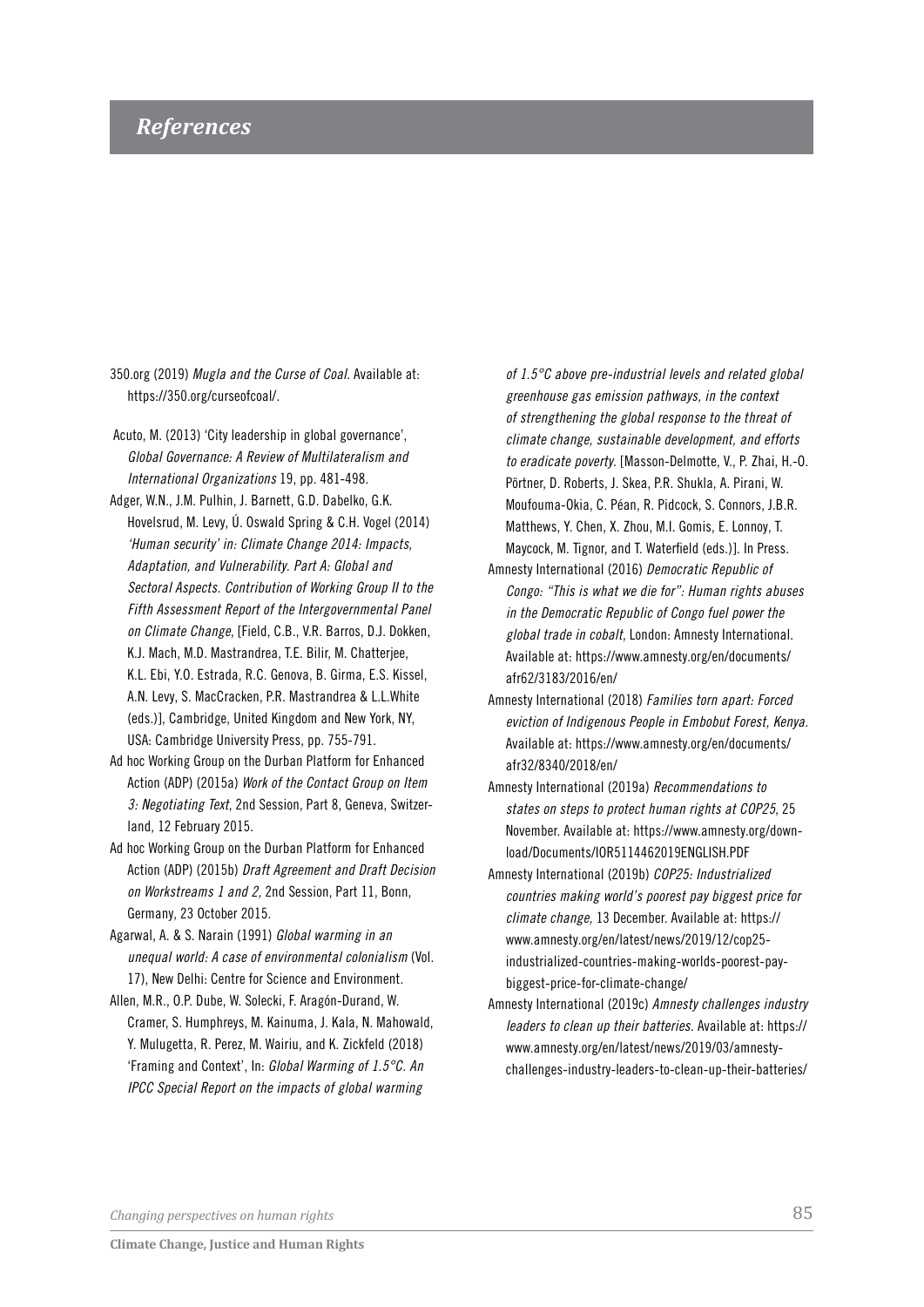- Amnesty International (2019d) *Climate Change*. Available at: <https://www.amnesty.org/en/what-we-do/climate-change/>
- Amnesty International Canada (2019) *Political and constitutional divisions do not excuse failure to comply with human rights obligations related to climate change.*  Available at: [www.amnesty.ca/news/political-and](www.amnesty.ca/news/political-and-%20constitutional-divisions-do-not-excuse-failure-comply-%20human-rights-obligations)[constitutional-divisions-do-not-excuse-failure-comply](www.amnesty.ca/news/political-and-%20constitutional-divisions-do-not-excuse-failure-comply-%20human-rights-obligations)[human-rights-obligations](www.amnesty.ca/news/political-and-%20constitutional-divisions-do-not-excuse-failure-comply-%20human-rights-obligations)
- Anderson, M.R. (1998) 'Human Rights Approaches to Environmental Protection: An Overview' in: A. Boyle & M.R. Anderson (eds) *Human rights approaches to environmental protection*, Oxford: Oxford University Press, pp. 1-24.
- Anderson, A., M. Foster, H. Lambert & J. McAdam (2019) 'Imminence in Refugee and Human Rights Law: A Misplaced Notion for International Protection', *International Comparative Law Quarterly* 68 (1), pp. 111-140.
- Ardilla Sierra, S. (2019) 'The Colombian government has failed to fulfil the Supreme Court's landmark order to protect the Amazon', *Dejusticia*, 5 April. Available at: [https://www.dejusticia.org/en/the-colombian-govern](https://www.dejusticia.org/en/the-colombian-government-has-failed-to-fulfill-the-supreme-courts-landmark-order-to-protect-the-amazon/)[ment-has-failed-to-fulfill-the-supreme-courts-landmark](https://www.dejusticia.org/en/the-colombian-government-has-failed-to-fulfill-the-supreme-courts-landmark-order-to-protect-the-amazon/)[order-to-protect-the-amazon/](https://www.dejusticia.org/en/the-colombian-government-has-failed-to-fulfill-the-supreme-courts-landmark-order-to-protect-the-amazon/)
- Aristotle (1939) *Rhetoric* (trans. J.H. Freese), London: Loeb Library.
- Aristotle (2012) Aristotle's *Nicomachean Ethics* (trans. R.C. Bartlett & S.D. Collins), Chicago: University of Chicago Press.
- Aust H.P. (2015) 'Shining Cities on the Hill? The Global City, Climate Change, and International Law', *European Journal of International Law* 26, pp. 255-278.
- Aust, H.P. (2019) 'The shifting role of cities in the global climate change regime: From Paris to Pittsburgh and back?', *Review of European, Comparative & International Environmental Law* 28: 57-66.
- Backstrand, K., J.W. Kuyper, B.-O. Linnér & E. Lövbrand (2017) 'Non-state actors in global climate governance: from Copenhagen to Paris and beyond', *Environmental Politics* 26, pp. 561-579.
- Bodansky, D. (2014) 'Climate Change and Human Rights: Unpacking the Issues', *Georgia Journal of International & Comparative Law* 38(3), p. 511.
- Bosch, S. & L. Schwarz (2019) 'The Energy Transition from Plant Operators' Perspective - A Behaviorist Approach', *Sustainability* 11(6), p. 1621.
- Brookings Institution, Georgetown University & UN High Commissioner for Refugees (UNHCR) (2015) *Guidance*

*on Protecting People from Disasters and Environmental Change Through Planned Relocation*, 7 October. Available at: [https://www.refworld.org/cgi-bin/texis/vtx/rwmain?do](https://www.refworld.org/cgi-bin/texis/vtx/rwmain%3Fdocid%3D596f15284)[cid=596f15284](https://www.refworld.org/cgi-bin/texis/vtx/rwmain%3Fdocid%3D596f15284)

- Brown Weiss, E. (1989) *In Fairness to Future Generations,*  Dobbs Ferry: Transnational.
- Brown Weiss, E. (2008) 'Climate Change, Intergenerational Equity, and International Law', *Vermont Journal of Environmental Law* 9(3), pp. 615-627.
- Buhmann, K. (2017) *Changing Sustainability Norms Through Communication Processes: The Emergence of the Business and Human Rights Regime as Transnational Law*, UK: Edward Elgar Publishing Ltd.
- Burson, B., W. Kälin, J. McAdam & S. Weerasinghe (2018) 'The Duty to Move People out of Harm's Way in the context of Climate Change and Disasters', *Refugee Survey Quarterly* 37(4), pp. 379-407.
- C40 (2018) *C40 Cities Annual Report 2017*. Available at: [https://c40-production-images.s3.amazonaws.](https://c40-production-images.s3.amazonaws.com/other_uploads/images/2056_C40_ANNUAL_REPORT_2017.original.pdf%3F1544802871) [com/other\\_uploads/images/2056\\_C40\\_ANNUAL\\_](https://c40-production-images.s3.amazonaws.com/other_uploads/images/2056_C40_ANNUAL_REPORT_2017.original.pdf%3F1544802871) [REPORT\\_2017.original.pdf?1544802871](https://c40-production-images.s3.amazonaws.com/other_uploads/images/2056_C40_ANNUAL_REPORT_2017.original.pdf%3F1544802871)
- Caney, S. (2006) 'Cosmopolitan Justice, Rights and Global Climate Change', *Canadian Journal of Law and Jurisprudence* 19(2), pp. 255-278.
- Carbon brief (2019) *Mapped: How climate change affects extreme weather around the world*. Available at: [https://](https://www.carbonbrief.org/mapped-how-climate-change-affects-extreme-weather-around-the-world) [www.carbonbrief.org/mapped-how-climate-change-af](https://www.carbonbrief.org/mapped-how-climate-change-affects-extreme-weather-around-the-world)[fects-extreme-weather-around-the-world](https://www.carbonbrief.org/mapped-how-climate-change-affects-extreme-weather-around-the-world).
- Caring for Climate (2007) 'Caring for Climate: The Business Leadership Platform: A Statement by the Business Leaders of the Caring for Climate Initiative'. Availabe at: [http://caringforclimate.org/wp-content/uploads/](http://caringforclimate.org/wp-content/uploads/C4C_Statement.pdf) [C4C\\_Statement.pdf](http://caringforclimate.org/wp-content/uploads/C4C_Statement.pdf)
- Cassidy, E. (2018) '5 Major Cities Threatened by Climate Change and Sea Level Rise', *TheCityFix*, 15 October 2018. Available from: https://thecityfix.com/blog/5-major-citiesthreatened-climate-change-sea-level-rise-emily-cassidy.
- CCCM Cluster (2014) *The MEND Guide: Comprehensive Guide for Planning Mass Evacuations in Natural Disasters (Pilot Document)*. Available at: [https://www.](https://www.uncclearn.org/sites/default/files/inventory/mend_download.pdf) [uncclearn.org/sites/default/files/inventory/mend\\_down](https://www.uncclearn.org/sites/default/files/inventory/mend_download.pdf)[load.pdf](https://www.uncclearn.org/sites/default/files/inventory/mend_download.pdf)
- Center for Global Development (2015) *Developing countries are responsible for 63 percent of current carbon emissions*, 18 August. Available at: [https://www.cgdev.](https://www.cgdev.org/media/developing-countries-are-responsible-63-percent-current-carbon-emissions) [org/media/developing-countries-are-responsible-63-per](https://www.cgdev.org/media/developing-countries-are-responsible-63-percent-current-carbon-emissions)[cent-current-carbon-emissions](https://www.cgdev.org/media/developing-countries-are-responsible-63-percent-current-carbon-emissions)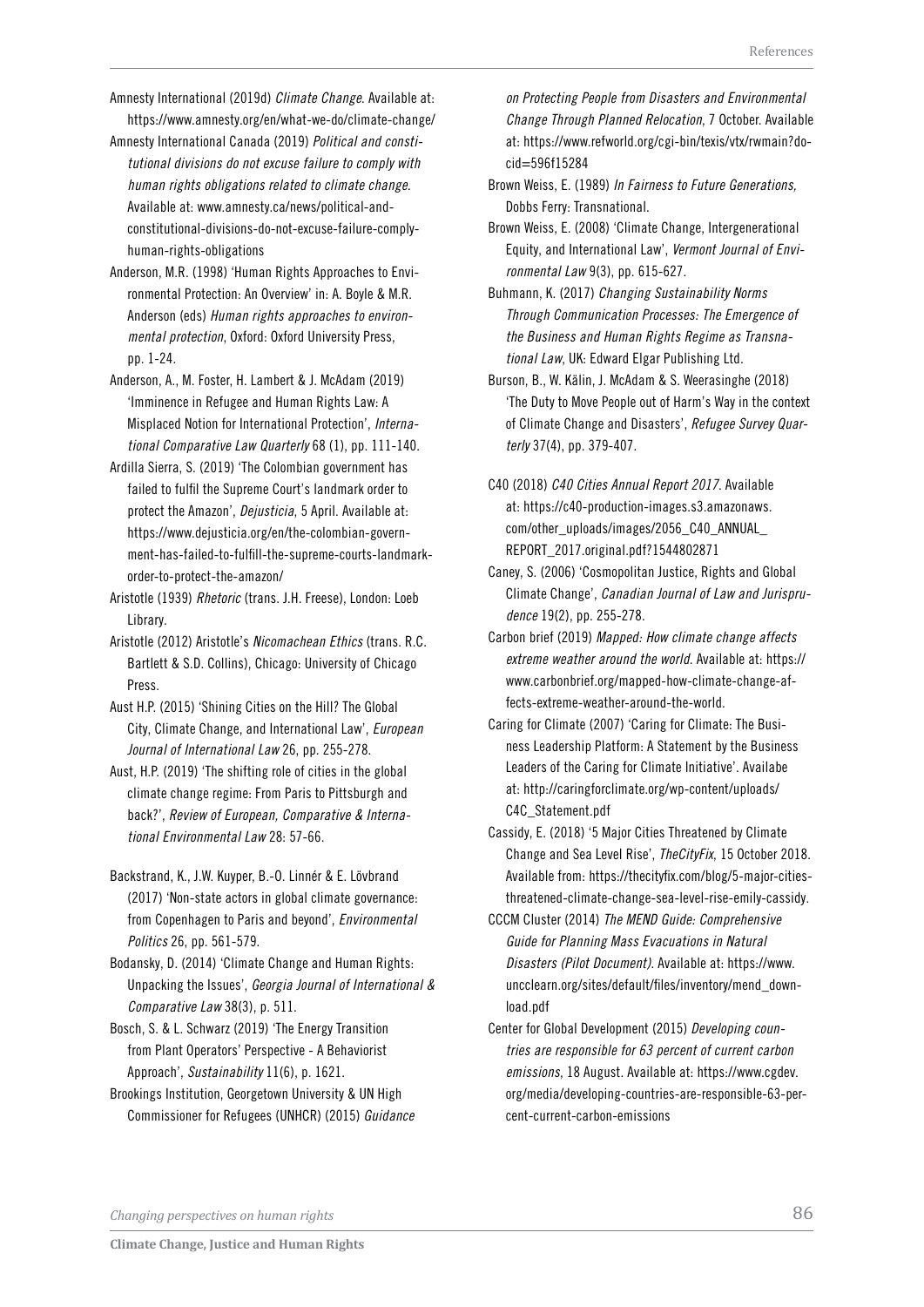- Chagutah, T. (2019) 'Three months after Cyclone Idai, the region desperately needs help', *Mail & Guardian*, 13 June. Available at: [https://mg.co.za/article/2019-06-](https://mg.co.za/article/2019-06-13-00-three-months-after-cyclone-idai-the-region-%20desperately-needs-help) [13-00-three-months-after-cyclone-idai-the-region](https://mg.co.za/article/2019-06-13-00-three-months-after-cyclone-idai-the-region-%20desperately-needs-help)[desperately-needs-help](https://mg.co.za/article/2019-06-13-00-three-months-after-cyclone-idai-the-region-%20desperately-needs-help)
- CIEL & GI-ESCR (2019) *States' Human Rights Obligations in the Context of Climate Change – 2019 Update*. Available at: [https://www.gi-escr.org/publications/states-human](https://www.gi-escr.org/publications/states-human-rights-obligations-in-the-context-of-climate-change-2019-update)[rights-obligations-in-the-context-of-climate-change-](https://www.gi-escr.org/publications/states-human-rights-obligations-in-the-context-of-climate-change-2019-update)[2019-update](https://www.gi-escr.org/publications/states-human-rights-obligations-in-the-context-of-climate-change-2019-update).
- Client Earth (2019) *Petition of Torres Strait Islanders to the United Nations Human Rights Committee Alleging Violations Stemming from Australia's Inaction on Climate Change*. Available at: [https://www.clientearth.](https://www.clientearth.org/human-rights-and-climate-change-world-first-case-to-protect-indigenous-australians) [org/human-rights-and-climate-change-world-first-case](https://www.clientearth.org/human-rights-and-climate-change-world-first-case-to-protect-indigenous-australians)[to-protect-indigenous-australians/](https://www.clientearth.org/human-rights-and-climate-change-world-first-case-to-protect-indigenous-australians) (pending).
- Climate Accountability Institute (2019) *Press Release on Carbon Majors Update, 1965-2017*, 9 October. Available at: [http://climateaccountability.org/pdf/CAI%20PressRe](http://climateaccountability.org/pdf/CAI%2520PressRelease%2520Top20%2520Oct19.pdf)[lease%20Top20%20Oct19.pdf](http://climateaccountability.org/pdf/CAI%2520PressRelease%2520Top20%2520Oct19.pdf)
- Climate Action Network (2018) *Real cost of coal: Mugla*. Available at: [http://www.caneurope.org/docman/coal](http://www.caneurope.org/docman/coal-phase-out/3552-the-real-costs-of-coal-mugla/file)[phase-out/3552-the-real-costs-of-coal-mugla/file](http://www.caneurope.org/docman/coal-phase-out/3552-the-real-costs-of-coal-mugla/file).
- Cohen, D.A. (2018) 'Climate Justice and the Right to the City', *Penn:Current Research on Sustainable Urban Development*, Philadelphia: University of Pennsylvania.
- Committee on Economic, Social and Cultural Rights (CESCR) (2017) 'General Comment No. 24 on State Obligations under the International Covenant on Economic, Social and Cultural Rights in the Context of Business Activities', UN doc: E/C.12/GC/24, 10 August. Available at: [https://www.](https://www.refworld.org/docid/5beaecba4.html) [refworld.org/docid/5beaecba4.html](https://www.refworld.org/docid/5beaecba4.html)
- Committee on Economic, Social and Cultural Rights (CESCR) (2018a) 'Committee releases statement on climate change and the Covenant', 8 October. Available at: [https://www.ohchr.org/en/NewsEvents/Pages/](https://www.ohchr.org/en/NewsEvents/Pages/DisplayNews.aspx%3FNewsID%3D23691%26LangID%3DE) [DisplayNews.aspx?NewsID=23691&LangID=E](https://www.ohchr.org/en/NewsEvents/Pages/DisplayNews.aspx%3FNewsID%3D23691%26LangID%3DE)
- Committee on Economic, Social and Cultural Rights (CESCR) (2018b) *Climate change and the International Covenant on Economic, Social, and Cultural Rights*, Geneva: United Nations Office of the High Commissioner for Human Rights.
- Commonwealth Forum of National Human Rights Institutions (2015) 'St. Julian's Declaration on Climate Justice', Plenary Assembly of the Biennial Meeting in Malta, adopted 25 November 2015. Available at: [https://](https://thecommonwealth.org/sites/default/files/news-items/documents/2015%252520CFNHRI%252520St%252520Julian%252520Declaration%252520FINAL.pdf) [thecommonwealth.org/sites/default/files/news-items/](https://thecommonwealth.org/sites/default/files/news-items/documents/2015%252520CFNHRI%252520St%252520Julian%252520Declaration%252520FINAL.pdf)

[documents/2015%2520CFNHRI%2520St%2520Julian%-](https://thecommonwealth.org/sites/default/files/news-items/documents/2015%252520CFNHRI%252520St%252520Julian%252520Declaration%252520FINAL.pdf) [2520Declaration%2520FINAL.pdf](https://thecommonwealth.org/sites/default/files/news-items/documents/2015%252520CFNHRI%252520St%252520Julian%252520Declaration%252520FINAL.pdf)

- Convention relating to the Status of Refugees (adopted 28 July 1951) 189 UNTS 137 (Refugee Convention).
- Cooper, K. (2014) 'Commanding Consistently with Sovereignty: Thomas Hobbes's Natural Law Theory of Morality and Civil Law', *British Journal of American Legal Studies* 2(1), pp. 165-196.
- Council of Europe (2012) *Manual on Human Rights and the Environment*, Strasbourg: Council of Europe Publishing. Available at: [http://www.echr.coe.int/LibraryDocs/DH\\_](http://www.echr.coe.int/LibraryDocs/DH_DEV_Manual_Environment_Eng.pdf) DEV Manual Environment Eng.pdf
- Court of Appeal for Saskatchewan (SKCA) (2019) *Reference re Greenhouse Gas Pollution Pricing Act*, Ruling of 3 May (2019 SKCA 40). Available at: [https://sasklawcourts.ca/](https://sasklawcourts.ca/images/documents/CA_2019SKCA040.pdf) [images/documents/CA\\_2019SKCA040.pdf](https://sasklawcourts.ca/images/documents/CA_2019SKCA040.pdf)
- Court of Justice of the European Union (CURIA) (2018) *Carvalho and Others v. Parliament and Council* T-330/18, 61 Official Journal of the European Union 2018/C 285/51 (2018) (appeal pending).
- CSM & International Organization for Migration (2018) *Lineamientos Regionales en Materia de Protección y Asistencia a Personas Desplazadas a Través de Fronteras y Migrantes en Países Afectados por Desastres de Origen Natural.* Available at: https://disasterdisplacement.org/ portfolio-item/csm-lineamientos
- Data Driven Yale, NewClimate Institute & PBL (2018) *Research Report: Global climate action of regions, states and businesses*, Available at: [http://bit.ly/yale](http://bit.ly/yale-nci-pbl-glob-al-climate-action)[nci-pbl-glob-al-climate-action](http://bit.ly/yale-nci-pbl-glob-al-climate-action).
- Dawson, N., M. Mason, J. Fisher, D. Mwayafu, H. Dhungana, H. Schroeder & M. Zeitoun (2018) 'Norm entrepreneurs sidestep REDD+ in pursuit of just and sustainable forest governance', *Sustainability* 10(6), p. 1726.
- Dejusticia (2018) 'Climate change and future generations lawsuit in Colombia: key excerpts from the supreme Court's decision', 13 April. Available at: [https://www.](https://www.dejusticia.org/en/climate-change-and-future-generations-lawsuit-in-colombia-key-excerpts-from-the-supreme-courts-decision/) [dejusticia.org/en/climate-change-and-future-genera](https://www.dejusticia.org/en/climate-change-and-future-generations-lawsuit-in-colombia-key-excerpts-from-the-supreme-courts-decision/)[tions-lawsuit-in-colombia-key-excerpts-from-the-su](https://www.dejusticia.org/en/climate-change-and-future-generations-lawsuit-in-colombia-key-excerpts-from-the-supreme-courts-decision/)[preme-courts-decision/](https://www.dejusticia.org/en/climate-change-and-future-generations-lawsuit-in-colombia-key-excerpts-from-the-supreme-courts-decision/)
- Diffenbaugh, N. & M. Burke (2019) 'Global warming has increased global economic inequality', *PNAS* 116(20), pp. 9808-9813.
- Dirth, E., F. Biermann & A. Kalfagianni (2020) What do researchers mean when talking about justice? An empirical review of justice narratives in global change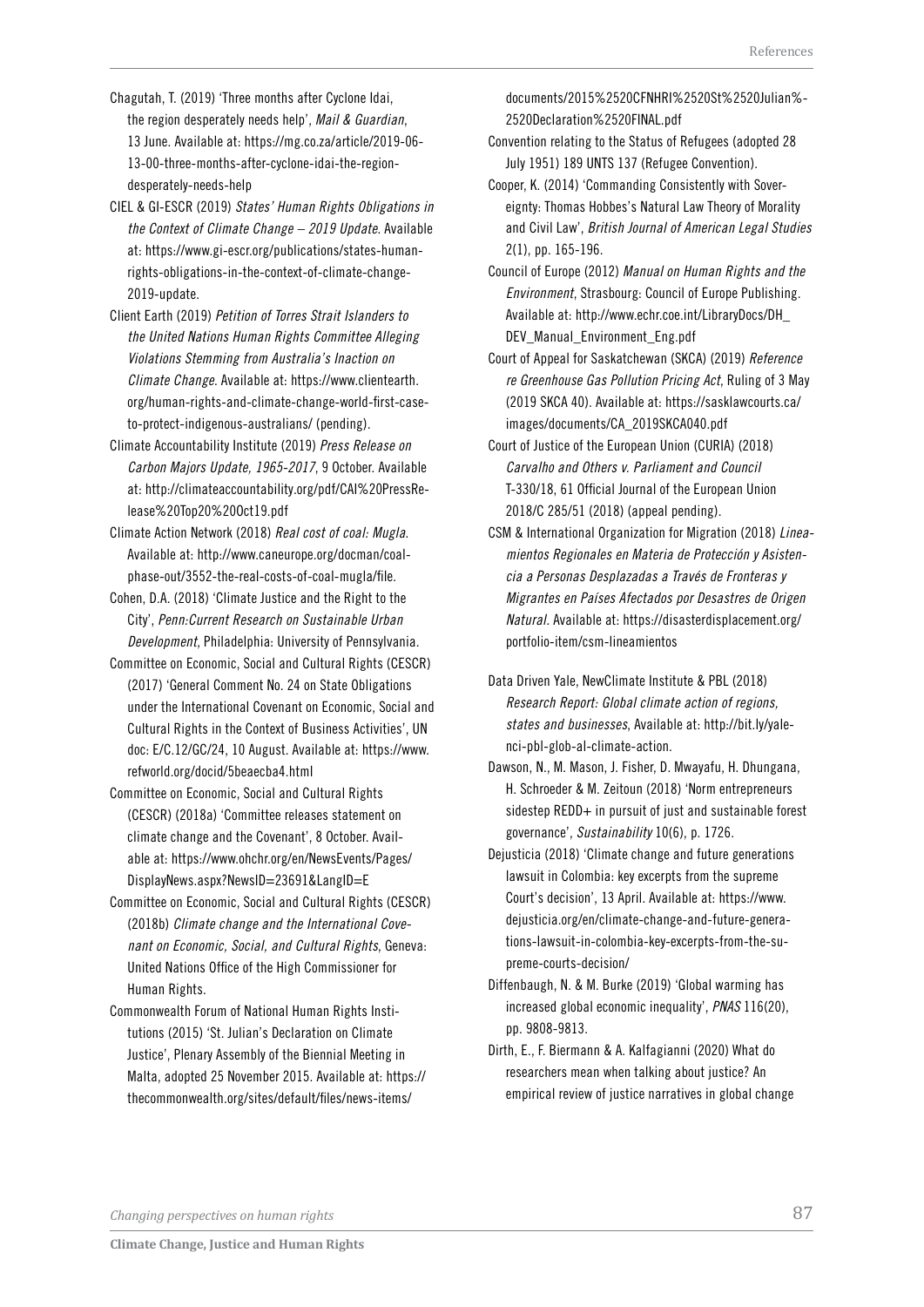research, *Earth System Governance*. Available at: [https://](https://doi.org/10.1016/j.esg.2020.100042) [doi.org/10.1016/j.esg.2020.100042](https://doi.org/10.1016/j.esg.2020.100042)

- Doelle, M. & S.L. Seck (2019) 'Loss and Damage from Climate Change: From Concept to Remedy', *Climate Policy* (special issue: Loss & Damage).
- Dora, M. & A.K. Padhee (2019) 'India's Cyclone Fani Recovery Offers the World Lessons in Disaster Preparedness', *The Conversation*, 13 May. Available at: [http://theconversation.](http://theconversation.com/indias-cyclone-fani-recovery-offers-the-world-lessons-in-disaster-preparedness-116870) [com/indias-cyclone-fani-recovery-offers-the-world-les](http://theconversation.com/indias-cyclone-fani-recovery-offers-the-world-lessons-in-disaster-preparedness-116870)[sons-in-disaster-preparedness-116870.](http://theconversation.com/indias-cyclone-fani-recovery-offers-the-world-lessons-in-disaster-preparedness-116870)
- Earth Justice (2013) *Petition to the Inter-American Commission on Human Rights Seeking Relief from Violations of the Rights of Arctic Athabaskan Peoples Resulting from Rapid Arctic Warming and Melting Caused by Emissions of Black Carbon by Canada*. Available at: [http://earthjus](http://earthjustice.org/sites/default/files/AAC_PETITION_13-04-23a.pdf)[tice.org/sites/default/files/AAC\\_PETITION\\_13-04-23a.pdf](http://earthjustice.org/sites/default/files/AAC_PETITION_13-04-23a.pdf).
- Ekwurzel, B., J. Boneham, M.W. Dalton, R. Heede, R.J. Mera, M.R. Allen & P.C. Frumhoff (2017) 'The rise in global atmospheric CO2, surface temperature, and sea level from emissions traced to major carbon producers', *Climatic Change* 144(4), pp. 579–590.
- European Convention for the Protection of Human Rights and Fundamental Freedoms (European Convention on Human Rights, as amended) (ECHR), 1950.
- European Court of Human Rights (ECtHR) (2005) *Okyay and others v Turkey*, Application No. 36220/97.
- European Court of Human Rights (ECtHR) (2008) *Budayeva and Others v Russia*, Application No. 15339/02, 21166/02, 20058/02, 11673/02, and 15343/02, First Section, 20 March. Available at: [https://www.eufje.org/images/](https://www.eufje.org/images/docConf/buc2016/CASE%2520OF%2520BUDAYEVA%2520AND%2520OTHERS%2520v.%2520RUSSIA.pdf) [docConf/buc2016/CASE%20OF%20BUDAYEVA%20](https://www.eufje.org/images/docConf/buc2016/CASE%2520OF%2520BUDAYEVA%2520AND%2520OTHERS%2520v.%2520RUSSIA.pdf) [AND%20OTHERS%20v.%20RUSSIA.pdf](https://www.eufje.org/images/docConf/buc2016/CASE%2520OF%2520BUDAYEVA%2520AND%2520OTHERS%2520v.%2520RUSSIA.pdf)
- Expert Group on Climate Obligations of Enterprises (EGCOE) (2018) *Principles on Climate Obligations of Enterprises*, The Hague: Eleven International Publishing.
- Expert Group on Global Climate Obligations (EGGCO) (2015) *Oslo Principles on Global Climate Change Obligations*, New Haven, CT: Yale University Global Justice Program.
- Feinberg, J. (1971) 'The Rights of Animals and Future Generations', presented at Fourth Annual Conference in Philosophy, University of Georgia, 18 February.
- Feinberg, J (1981) 'The Rights of Animals and Unborn Generations' in: E. Partridge (ed) *Responsibilities to Future Generations: Environmental Ethics*, Amherst: Prometheus, p. 139.
- Finkelstein, C. (2006) 'Hobbes and the internal point of view', *Fordham Law Review* 74(3), pp. 1211-1228.
- Fleurbaey, M. et al (2014) 'Sustainable Development and Equity' in: *Climate Change 2014: Mitigation of Climate Change. Contribution of Working Group III to the Fifth Assessment Report of the Intergovernmental Panel on Climate Change* [O. Edenhofer, R. Pichs-Madruga, Y. Sokona, E. Farahani, S. Kadner, K. Seyboth, A. Adler, I. Baum, S. Brunner, P. Eickemeier, B. Kriemann, J. Savolainen, S. Schlömer, C. von Stechow, T. Zwickel and J.C. Minx (eds)], Cambridge, United Kingdom and New York, NY, USA: Cambridge University Press, 283-350.
- Fortier, M. (1998) 'Equity and Ideas: Coke, Ellesmere, and James I', *Renaissance Quarterly* 51(4), pp. 1255-1281.
- Fortier, M. (2005) *The Culture of Equity in Early Modern England*, Aldershot: Ashgate Publishing Company.
- Friends of the Earth International (2019) *A journey through the oil spills of Ogoniland*, 17 May. Available at: [https:](https:%20//www.foei.org/news/oil-spills-ogoniland-nigeria-shell) [//www.foei.org/news/oil-spills-ogoniland-nigeria-shell](https:%20//www.foei.org/news/oil-spills-ogoniland-nigeria-shell).
- Frumhoff, P.C., R. Heede & N. Oreskes (2015) 'The climate responsibilities of industrial carbon producers', *Climatic Change* 132(2), pp. 157-171.

Ganguly, G., J. Setzer, V. Heyvaert (2018) 'If at First You Don't Succeed: Suing Corporations for Climate Change', *Oxford Journal of Legal Studies* 38(4), pp. 841-868.

- The General Court (EGC) (2018) *T-339/16 Ville de Paris, T-352/16 Ville de Bruxelles and T391/16 Ville de Madrid v. European Commission*, Judgement of 13 December, 2018. Available at: [https://eur-lex.europa.eu/legal-content/EN/](https://eur-lex.europa.eu/legal-content/EN/TXT/PDF/%3Furi%3DCELEX:62016TJ0339%26from%3DEN) [TXT/PDF/?uri=CELEX:62016TJ0339&from=EN](https://eur-lex.europa.eu/legal-content/EN/TXT/PDF/%3Furi%3DCELEX:62016TJ0339%26from%3DEN)
- Germanos, A. (2019) 'Right "to their faces," 16-year-old Greta Thunberg tells Davos elite climate crisis their fault', *Common Dreams*, 25 Januari. Available at: [https://www.](https://www.commondreams.org/news/2019/01/25/right-their-faces-%2016-year-old-greta-thunberg-tells-davos-elite-climate-%20crisis-their) [commondreams.org/news/2019/01/25/right-their-faces-](https://www.commondreams.org/news/2019/01/25/right-their-faces-%2016-year-old-greta-thunberg-tells-davos-elite-climate-%20crisis-their)[16-year-old-greta-thunberg-tells-davos-elite-climate](https://www.commondreams.org/news/2019/01/25/right-their-faces-%2016-year-old-greta-thunberg-tells-davos-elite-climate-%20crisis-their)[crisis-their](https://www.commondreams.org/news/2019/01/25/right-their-faces-%2016-year-old-greta-thunberg-tells-davos-elite-climate-%20crisis-their)
- Gilbert, J. (2018) *Natural Resources and Human Rights: An Appraisal*, Oxford: Oxford University Press.
- Global Climate Action (2019) *About NAZCA*. Available at: <https://climateaction.unfccc.int/views/about.html>
- Global Compact for Safe, Orderly and Regular Migration, UN doc: A/RES/73/195 (19 December 2018). Available at: <https://undocs.org/en/A/RES/73/195>
- Global Compact on Refugees, UN doc: A/73/12 (Part II) (2 August 2018). Available at: [https://undocs.org/](https://undocs.org/en/A/73/12%28PartII%29) [en/A/73/12\(PartII\)](https://undocs.org/en/A/73/12%28PartII%29)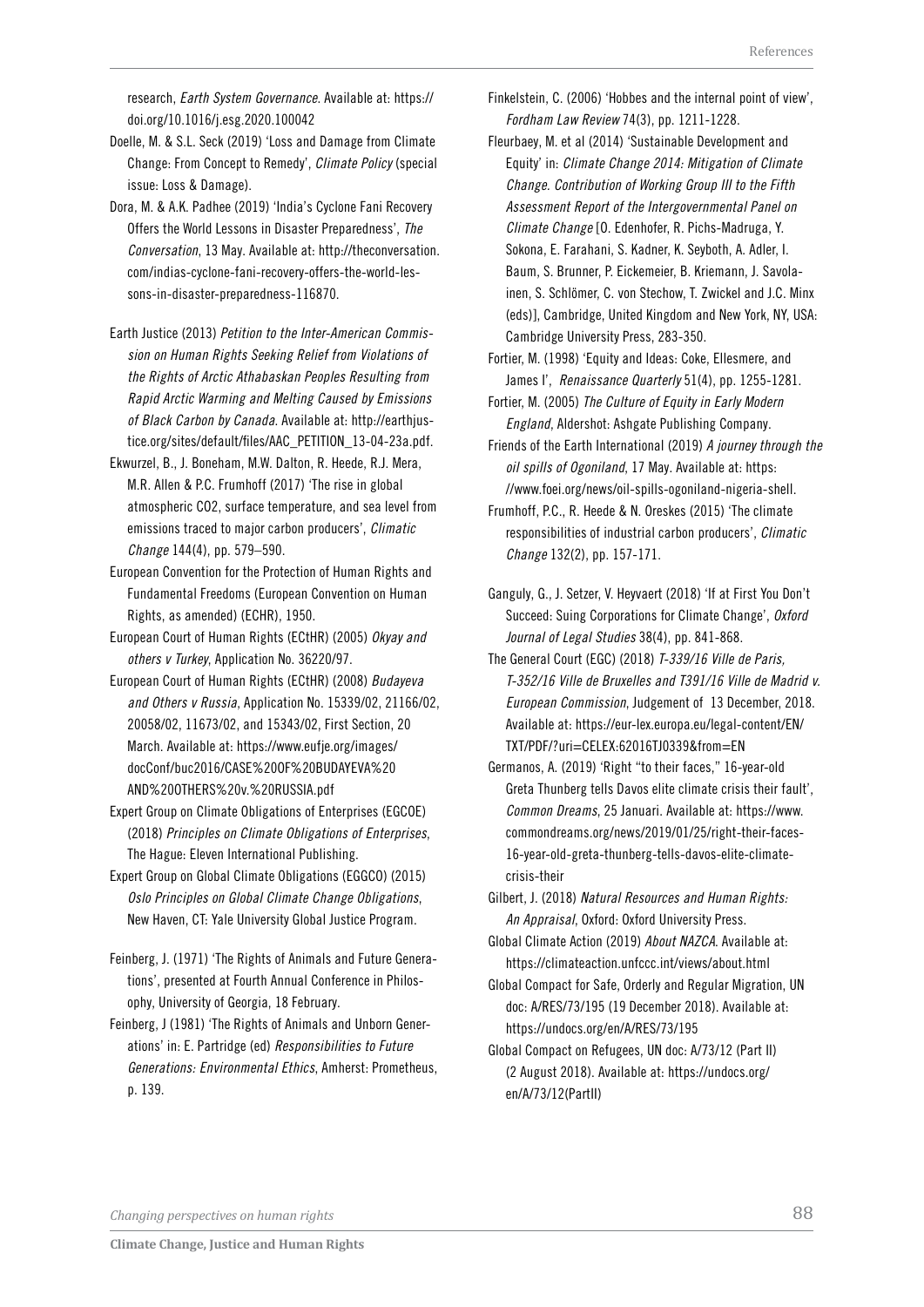González-Ricoy, I. & A. Gosseries (2016) 'Designing Institutions for Future Generations' in: I. González-Ricoy & A. Gosseries (eds) *Institutions For Future Generations*, Oxford: Oxford University Press, pp. 3-23.

Gordon, D.J. & C.A. Johnson (2018) 'City-networks, global climate governance, and the road to 1.5 C', *Current Opinion in Environmental Sustainability* 30, pp. 35-41.

Gosseries, A. (2008) 'On Future Generations' Future Rights', *Journal of Political Philosophy* 16(4), pp. 446-474.

Greenpeace (2015) *Petition Requesting for Investigation of the Responsibility of the Carbon Majors for Human Rights Violations or Threats of Violations Resulting from the Impacts of Climate Change*, Case No: CHR-NI-2016-0001. Available at: [http://www.greenpeace.org/seasia/ph/Page-](http://www.greenpeace.org/seasia/ph/PageFiles/735291/Petitioners-and-Annexes/CC-HR-Petition.pdf)[Files/735291/Petitioners-and-Annexes/CC-HR-Petition.pdf](http://www.greenpeace.org/seasia/ph/PageFiles/735291/Petitioners-and-Annexes/CC-HR-Petition.pdf).

Greenpeace (2018) *Holding your government accountable for climate change: a people's guide*. Available at: [https://](https://www.greenpeace.org/international/publication/19818/holding-your-government-accountable-for-climate-change-a-peoples-guide/) [www.greenpeace.org/international/publication/19818/](https://www.greenpeace.org/international/publication/19818/holding-your-government-accountable-for-climate-change-a-peoples-guide/) [holding-your-government-accountable-for-climate](https://www.greenpeace.org/international/publication/19818/holding-your-government-accountable-for-climate-change-a-peoples-guide/)[change-a-peoples-guide/](https://www.greenpeace.org/international/publication/19818/holding-your-government-accountable-for-climate-change-a-peoples-guide/) 

Greenpeace (2019) *Raise your voice for people and the planet*. Available at: [https://www.greenpeace.org/interna](https://www.greenpeace.org/international/act/climate-justice/)[tional/act/climate-justice/](https://www.greenpeace.org/international/act/climate-justice/)

Greenpeace NL (2019) 'Het verhaal van André Karipuna', *Greenpeace.org*, 1 April. Available at: [https://www.](https://www.greenpeace.org/nl/natuur/17120/het-verhaal-van-andre-karipuna/) [greenpeace.org/nl/natuur/17120/het-verhaal-van-an](https://www.greenpeace.org/nl/natuur/17120/het-verhaal-van-andre-karipuna/)[dre-karipuna/](https://www.greenpeace.org/nl/natuur/17120/het-verhaal-van-andre-karipuna/)

Greenpeace Southeast Asia & Philippine Rural Reconstruction Movement (2015) *Petition to the commission on human rights of the Philippines requesting for investigation of the responsibility of the carbon majors for human rights violations or threats of violations resulting from the impacts of climate change*. Available at: [https://storage.](https://storage.googleapis.com/planet4-philippines-stateless/2019/05/5a38951a-5a38951a-cc-hr-petition_public-version.pdf) [googleapis.com/planet4-philippines-stateless/2019/05/5a](https://storage.googleapis.com/planet4-philippines-stateless/2019/05/5a38951a-5a38951a-cc-hr-petition_public-version.pdf) [38951a-5a38951a-cc-hr-petition\\_public-version.pdf](https://storage.googleapis.com/planet4-philippines-stateless/2019/05/5a38951a-5a38951a-cc-hr-petition_public-version.pdf)

Grubb, M. & M. Paterson (1992) 'The International Politics of Climate Change', *International Affairs* 68(2), pp. 293-310.

Habermas, J. (1990) *The Philosophical Discourse of Modernity*, Massachusetts: MIT Press.

Hansen, J., & M. Sato (2016) 'Regional climate change and national responsibilities', *Environmental Research Letters* 11(3).

Harkness, J. (2019) 'The kids are all right: how the sunrise movement is fighting for our planet's future', *Peaceful Dumpling*, 4 March. Available at: [https://www.peaceful](https://www.peaceful%20dumpling.com/sunrise-movement) [dumpling.com/sunrise-movement](https://www.peaceful%20dumpling.com/sunrise-movement) 

Heede, R. (2014). 'Tracing anthropogenic carbon dioxide and methane emissions to fossil fuel and cement producers, 1854–2010', *Climatic Change* 122(1–2), pp. 229-241.

Heede, R. (2019) 'Carbon Majors: Updating activity data, adding entities, & calculating emissions: A Training Manual', *Snowmass, Colorado: Climate Accountability Institute*, pp. 1-56.

Hegerl, G.C., F. W. Zwiers, P. Braconnot, N.P. Gillett, Y. Luo, J.A. Marengo Orsini, N. Nicholls, J.E. Penner & P.A. Stott (2007) 'Understanding and Attributing Climate Change' in: IPCC *Climate Change 2007: The Physical Science Basis: Contribution of Working Group I to the Fourth Assessment Report of the Intergovernmental Panel on Climate Change*, [Solomon, S., D. Qin, M. Manning, Z. Chen, M. Marquis, K.B. Averyt, M. Tignor and H.L. Miller (eds.)], Cambridge: Cambridge University Press, pp. 663-746.

Herndon, A.W. (2019) 'Alexandria Ocasio-Cortez to rally for green new deal in Washington', *The New York Times*, 6 May. Available at: [https://www.nytimes.com/2019/05/06/](https://www.nytimes.com/2019/05/06/us/politics/aoc-green-new-deal.html) [us/politics/aoc-green-new-deal.html](https://www.nytimes.com/2019/05/06/us/politics/aoc-green-new-deal.html)

Hill, C. (1991) *The World Turned Upside Down: Radical Ideas During the English Revolution*, London: Penguin Books.

Hoegh-Guldberg, O., D. Jacob, M. Taylor, M. Bindi, S. Brown, I. Camilloni, A. Diedhiou, R. Djalante, K.L. Ebi, F. Engelbrecht, J. Guiot, Y. Hijioka, S. Mehrotra, A. Payne, S.I. Seneviratne, A. Thomas, R. Warren & G. Zhou (2018) 'Impacts of 1.5ºC Global Warming on Natural and Human Systems' in: *Global Warming of 1.5°C. An IPCC Special Report on the impacts of global warming of 1.5°C above pre-industrial levels and related global greenhouse gas emission pathways, in the context of strengthening the global response to the threat of climate change, sustainable development, and efforts to eradicate poverty*, [Masson-Delmotte, V., P. Zhai, H.-O. Pörtner, D. Roberts, J. Skea, P.R. Shukla, A. Pirani, W. Moufouma-Okia, C. Péan, R. Pidcock, S. Connors, J.B.R. Matthews, Y. Chen, X. Zhou, M.I. Gomis, E. Lonnoy, T. Maycock, M. Tignor, and T. Waterfield (eds.)]. In Press.

Human Rights Committee (HRC) (2019) 'General Comment No. 36 on Article 6 of the International Covenant on Civil and Political Rights, on the Right to Life', UN doc: CCPR/C/GC/36. Available at: [https://undocs.org/CCPR/C/](https://undocs.org/CCPR/C/GC/36) [GC/36](https://undocs.org/CCPR/C/GC/36) 

Human Rights Watch (1995) 'The Three Gorges Dam in China: Forced Resettlement, Suppression of Dissent and Labor Rights Concerns', *Human Rights Watch Reports* 7(2). Available at: [https://www.hrw.org/legacy/summaries/s.](https://www.hrw.org/legacy/summaries/s.china952.html) [china952.html](https://www.hrw.org/legacy/summaries/s.china952.html)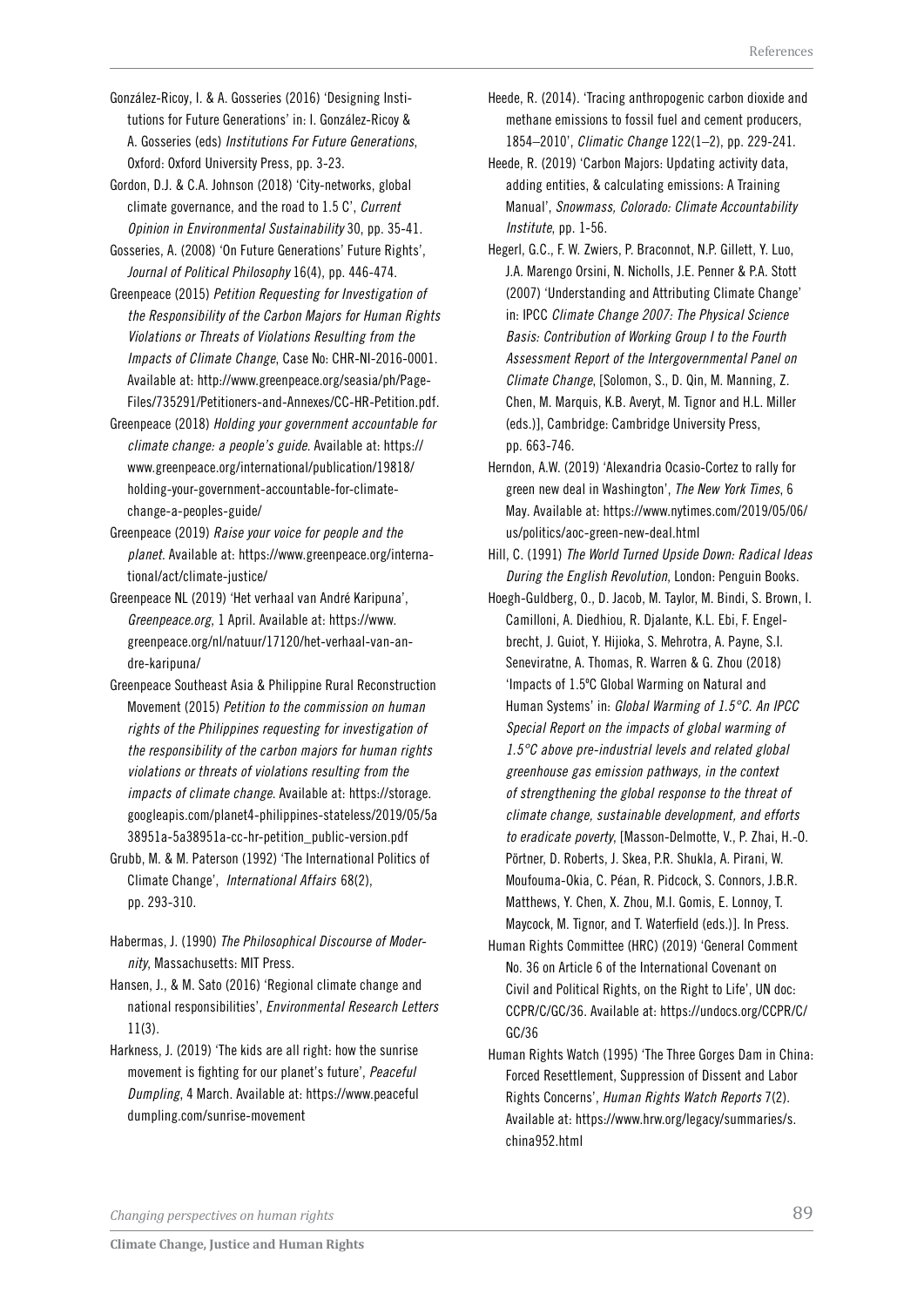- Humphreys, S. (2009) 'Competing Claims: Human Rights and Climate Harms' in: S. Humphreys (eds) *Human Rights and Climate Change*, Cambridge: Cambridge University Press, pp. 37-68.
- Humphreys, S. (2014) 'Climate Justice: The Claim of the Past', *Journal of Human Rights and the Environment 5,*  pp. 134-148.
- Ibbetson, D. (2014) 'A House Built on Sand: Equity in Early Modern English Law' in: E. Koops, & W.J. Zwalve (eds) *Law & Equity: Approaches in Roman Law and Common Law*, Leiden: Martinus Nijhoff, pp. 55-77.
- Inter-American Commission on Human Rights (IACHR) (2010) 'Indigenous and Tribal Peoples' Rights over their ancestral lands and natural resources. norms and jurisprudence of the Inter-American Human Rights System', *American Indian Law Review* 35(2).
- Inter-American Court of Human Rights (IACrtHR) (2017) *Environment and Human Rights*, Advisory Opinion OC-23/17, 15 November. Available at: [http://www.corteidh.or.cr/docs/](http://www.corteidh.or.cr/docs/opiniones/resumen_seriea_23_eng.pdf) [opiniones/resumen\\_seriea\\_23\\_eng.pdf](http://www.corteidh.or.cr/docs/opiniones/resumen_seriea_23_eng.pdf)
- Internal Displacement Monitoring Centre (IDMC) (2019a) *GRID 2019: Global Report on Internal Displacement*. Available at: <http://www.internal-displacement.org/sites/default/> files/publications/documents/2019-IDMC-GRID.pdf
- Internal Displacement Monitoring Centre (IDMC) (2019b) Disaster Displacement: A Global Review: 2008-2018. Available at: [http://www.internal-displacement.org/](http://www.internal-displacement.org/%20sites/default/files/publications/documents/201905-%20disaster-displacement-global-review-2008-2018.pdf) [sites/default/files/publications/documents/201905](http://www.internal-displacement.org/%20sites/default/files/publications/documents/201905-%20disaster-displacement-global-review-2008-2018.pdf) [disaster-displacement-global-review-2008-2018.pdf](http://www.internal-displacement.org/%20sites/default/files/publications/documents/201905-%20disaster-displacement-global-review-2008-2018.pdf)
- International Bar Association (2014) *Climate Change Justice and Human Rights Task Force, Achieving Justice and Human Rights in an Era of Climate Disruption*, London, UK: International Bar Association.
- International Covenant on Civil and Political Rights (adopted 16 December 1966) UNGA Res 2200A (XX1) (ICCPR).
- International Law Commission (ILC) (2001) *Draft Articles on Responsibility of States for Internationally Wrongful Acts*, Supplement No. 10 (A/56/10), chp.IV.E.1. Available at: [https://legal.un.org/ilc/texts/instruments/english/](https://legal.un.org/ilc/texts/instruments/english/commentaries/9_6_2001.pdf) [commentaries/9\\_6\\_2001.pdf](https://legal.un.org/ilc/texts/instruments/english/commentaries/9_6_2001.pdf)
- IPCC (1990) *Climate Change: The IPCC Scientific Assessment: Final Report of Working Group I,* Cambridge: Cambridge University Press.
- IPCC (1997) *The Regional Impacts of Climate Change: An Assessment of Vulnerability: Summary for Policymakers, A Special Report of IPCC Working Group II*,

[Watson, R.T., M.C. Zinyowera, Moss, R.H., D.J. Dokken (eds)]. Available at: [https://www.ipcc.ch/site/assets/](https://www.ipcc.ch/site/assets/uploads/2018/03/region-en-2.pdf) [uploads/2018/03/region-en-2.pdf](https://www.ipcc.ch/site/assets/uploads/2018/03/region-en-2.pdf) 

- IPCC (2007) 'Summary for Policymakers' in: *Climate Change 2007: Synthesis Report: Contribution of Working Groups I, II and III to the Fourth Assessment Report of the Intergovernmental Panel on Climate Change* [Core Writing Team, Pachauri, R.K and Reisinger, A. (eds.)]. IPCC, Geneva, Switzerland, pp. 1-23. Available at: [https://www.](https://www.ipcc.ch/site/assets/uploads/2018/02/ar4_syr_spm.pdf) [ipcc.ch/site/assets/uploads/2018/02/ar4\\_syr\\_spm.pdf](https://www.ipcc.ch/site/assets/uploads/2018/02/ar4_syr_spm.pdf)
- IPCC (2014) *Climate Change 2014: Impacts, Adaptation, and Vulnerability. Part A: Global and Sectoral Aspects. Contribution of Working Group II to the Fifth Assessment Report of the Intergovernmental Panel on Climate Change*, [Field, C.B., V.R. Barros, D.J. Dokken, K.J. Mach, M.D. Mastrandrea, T.E. Bilir, M. Chatterjee, K.L. Ebi, Y.O. Estrada, R.C. Genova, B. Girma, E.S. Kissel, A.N. Levy, S. MacCracken, P.R. Mastrandrea, and L.L.White (eds.)]. Cambridge: Cambridge University Press
- IPCC (2018a) *Global Warming of 1.5°C. An IPCC Special Report on the impacts of global warming of 1.5°C above pre-industrial levels and related global greenhouse gas emission pathways, in the context of strengthening the global response to the threat of climate change, sustainable development, and efforts to eradicate poverty*, [Masson-Delmotte, V., P. Zhai, H.-O. Pörtner, D. Roberts, J. Skea, P.R. Shukla, A. Pirani, W. Moufouma-Okia, C. Péan, R. Pidcock, S. Connors, J.B.R. Matthews, Y. Chen, X. Zhou, M.I. Gomis, E. Lonnoy, T. Maycock, M. Tignor, and T. Waterfield (eds.)]. In Press. Available at: <https://www.ipcc.ch/sr15/>
- IPCC (2018b) 'Summary for Policymakers' In: *Global Warming of 1.5°C. An IPCC Special Report on the impacts of global warming of 1.5°C above pre-industrial levels and related global greenhouse gas emission pathways, in the context of strengthening the global response to the threat of climate change, sustainable development, and efforts to eradicate poverty*, [Masson-Delmotte, V., P. Zhai, H.-O. Pörtner, D. Roberts, J. Skea, P.R. Shukla, A. Pirani, W. Moufouma-Okia, C. Péan, R. Pidcock, S. Connors, J.B.R. Matthews, Y. Chen, X. Zhou, M.I. Gomis, E. Lonnoy, T. Maycock, M. Tignor, and T. Waterfield (eds.)]. In Press.
- IPCC (2019) *Climate Change and Land Report. An IPCC Special Report on climate change, desertification, land degradation, sustainable land management, food security, and greenhouse gas fluxes in terrestrial*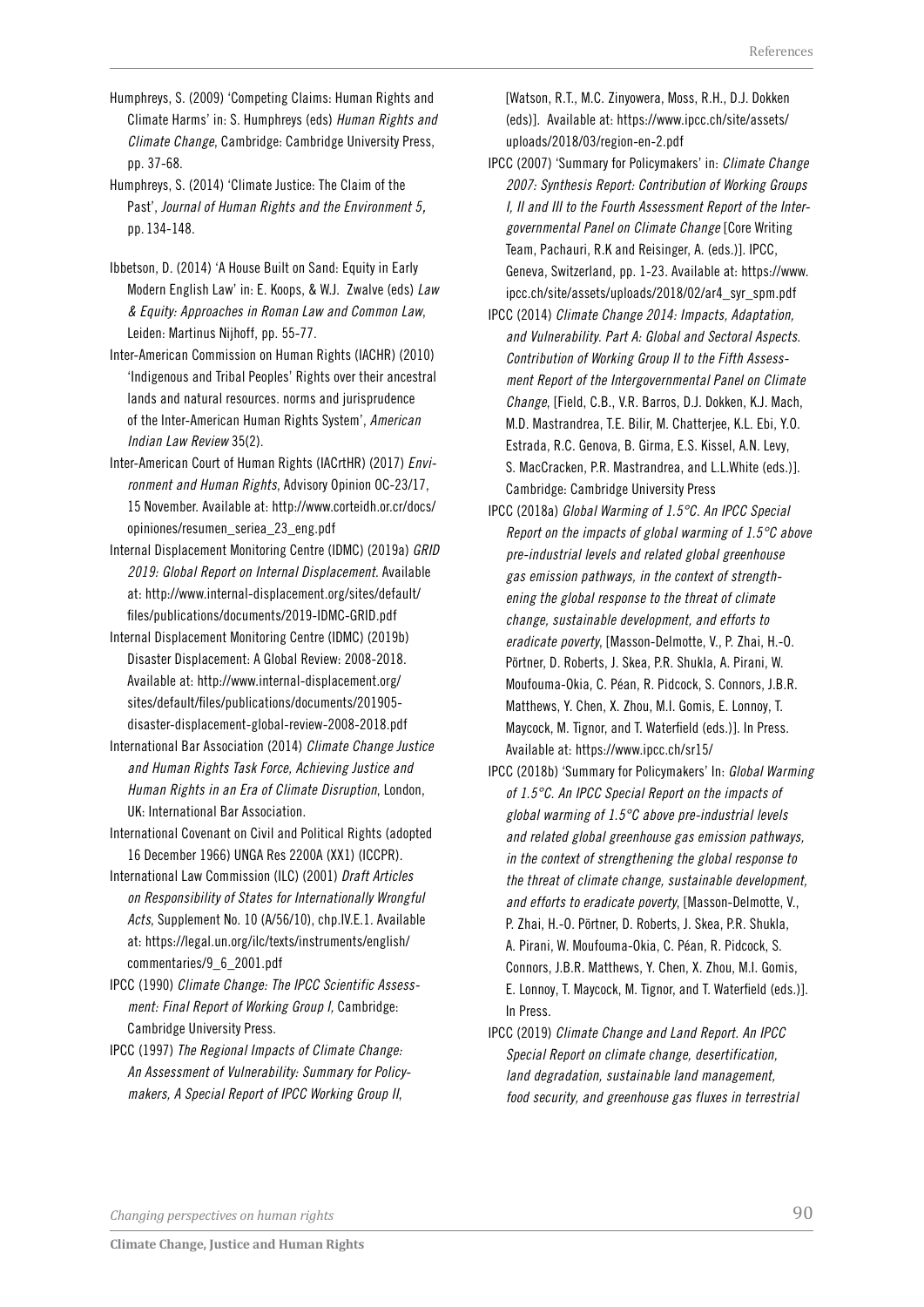*ecosystems*. [P.R. Shukla, J. Skea, E. Calvo Buendia, V. Masson-Delmotte, H.-O. Pörtner, D. C. Roberts, P. Zhai, R. Slade, S. Connors, R. van Diemen, M. Ferrat, E. Haughey, S. Luz, S. Neogi, M. Pathak, J. Petzold, J. Portugal Pereira, P. Vyas, E. Huntley, K. Kissick, M. Belkacemi, J. Malley, (eds.)]. Available at: <https://www.ipcc.ch/srccl/>

Jameson, F. (1989) *Postmodernism, or the Cultural Logic of Late Capitalism*, Durham: Duke University Press. *Juliana v United States* (2016) US District Court – District of Oregon, Case No.: 6:15-cv-01517-TC. Available at: [https://static1.squarespace.com/static/571d109b-](https://static1.squarespace.com/static/571d109b04426270152febe0/t/59541c8db3db2b21ddf4c17e/1498684558660/2017.07.28%2BOrder%2BGranting%2BMotions%2Bto%2B%20Withdraw-Setting%2BTrial%2BDate.pdf)[04426270152febe0/t/59541c8db3db2b21ddf4c17e/14986](https://static1.squarespace.com/static/571d109b04426270152febe0/t/59541c8db3db2b21ddf4c17e/1498684558660/2017.07.28%2BOrder%2BGranting%2BMotions%2Bto%2B%20Withdraw-Setting%2BTrial%2BDate.pdf) [84558660/2017.07.28+Order+Granting+Motions+to+](https://static1.squarespace.com/static/571d109b04426270152febe0/t/59541c8db3db2b21ddf4c17e/1498684558660/2017.07.28%2BOrder%2BGranting%2BMotions%2Bto%2B%20Withdraw-Setting%2BTrial%2BDate.pdf) [Withdraw-Setting+Trial+Date.pdf](https://static1.squarespace.com/static/571d109b04426270152febe0/t/59541c8db3db2b21ddf4c17e/1498684558660/2017.07.28%2BOrder%2BGranting%2BMotions%2Bto%2B%20Withdraw-Setting%2BTrial%2BDate.pdf)

Kaufman, A. (2019) 'New York City Passes Historic Climate Legislation', *Huffpost*, 18 April 2019. Available at: [https://](https://www.huffpost.com/entry/nyc-green-new-deal_n_5cb8761ee4b096f7d2dcfc40) [www.huffpost.com/entry/nyc-green-new-deal\\_n\\_5c](https://www.huffpost.com/entry/nyc-green-new-deal_n_5cb8761ee4b096f7d2dcfc40)[b8761ee4b096f7d2dcfc40.](https://www.huffpost.com/entry/nyc-green-new-deal_n_5cb8761ee4b096f7d2dcfc40)

Kern, K. & H. Bulkeley (2009) 'Cities, Europeanization and multi-level governance: governing climate change through transnational municipal networks', *JCMS: Journal of Common Market Studies* 47, pp. 309-332.

Klein, N., B. Mckibben et al. (2019) 'We're stepping up – join us for a day to halt this climate crisis', *The Guardian*, 4 May. Available at: [https://www.theguardian.](https://www.theguardian.com/commentisfree/2019/may/24/climate-crisis-global-strike) [com/commentisfree/2019/may/24/climate-crisis-global](https://www.theguardian.com/commentisfree/2019/may/24/climate-crisis-global-strike)[strike](https://www.theguardian.com/commentisfree/2019/may/24/climate-crisis-global-strike)

Knox, J.H. (2009a) 'Linking Human Rights and Climate Change at the United Nations', *Harvard Environmental Law Review* 33, pp. 477-498.

Knox, J.H. (2009b) 'Climate Change and Human Rights Law', *Virginia Journal of International Law* 50(1), pp. 163-218.

Kurtzleben, D. (2019) 'Rep. Alexandria Ocasio-Cortez releases Green New Deal outline', *NPR*, 7 Februari. Available at: [https://www.npr.org/2019/02/07/ 691997301/](https://www.npr.org/2019/02/07/%20691997301/rep-alexandria-ocasio-cortez-releases-%20green-new-deal-outline%3Ft%3D1579774839325) [rep-alexandria-ocasio-cortez-releases- green-new-deal](https://www.npr.org/2019/02/07/%20691997301/rep-alexandria-ocasio-cortez-releases-%20green-new-deal-outline%3Ft%3D1579774839325)[outline?t=1579774839325](https://www.npr.org/2019/02/07/%20691997301/rep-alexandria-ocasio-cortez-releases-%20green-new-deal-outline%3Ft%3D1579774839325) 

Kyoto Protocol to the United Nations Framework Convention on Climate Change (adopted 11 December 1997).

Lee, T. (2013) 'Global cities and transnational climate change networks', *Global Environmental Politics* 13, pp. 108-127.

Lee T.M., E.M. Markowitz, P.D. Howe, C.Y. Ko, A.A. Leiserowitz (2015) 'Predictors of Public Climate Change Awareness and Risk Perception Around the World', *Nature Climate Change* 5, pp. 1014-1020.

Lefebvre, C. (1963) 'Natural Equity and Canonical Equity', *Natural Law Forum* 8, pp: 122-136.

Lewis, B. (2015) 'Balancing Human Rights in Climate Policies' in: O. Quirico & M. Boumghar (eds) *Climate Change and Human Rights*, London: Routledge, pp. 39-52.

Lewis, B. (2018) 'The Rights of Future Generations within the Post-Paris Climate Regime', *Transnational Environmental Law* 7(1), pp. 69-87.

MacKenzie, M.K. (2016) 'Institutional Design and Sources of Short-Termism' in: I. González-Ricoy & A. Gosseries (eds) *Institutions For Future Generations*, Oxford: Oxford University Press, pp. 24-46.

Macklin R. (1981) 'Can Future Generations Correctly Be Said to Have Rights?' in: E. Partridge (ed) *Responsibilities to Future Generations: Environmental Ethics*, Amherst: Prometheus, p. 151.

Maitland, F.W. (2011) *Equity: A Course of Lectures*, Cambridge: Cambridge University Press.

Malm, A. (2018) *The Progress of This Storm*, London: Verso Books.

Martinez, A. (2019) 'Youth movements changing tactics in the face of climate crisis', *Inequality.org*, 11 February. Available at: [https://inequality.org/great-divide/youth](https://inequality.org/great-divide/youth-movements-climate-crisis/)[movements-climate-crisis/](https://inequality.org/great-divide/youth-movements-climate-crisis/) 

Mary Robinson Foundation (2013) *Climate Justice: An Intergenerational Approach*. Available at: [https://www.mrfcj.](https://www.mrfcj.org/wp-content/uploads/2015/09/Intergenerational-Equity-Position-Paper-2013-11-16.pdf) [org/wp-content/uploads/2015/09/Intergenerational-Equi](https://www.mrfcj.org/wp-content/uploads/2015/09/Intergenerational-Equity-Position-Paper-2013-11-16.pdf)[ty-Position-Paper-2013-11-16.pdf](https://www.mrfcj.org/wp-content/uploads/2015/09/Intergenerational-Equity-Position-Paper-2013-11-16.pdf)

Mauritsen, T. & R. Pincus (2017) 'Committed Warming Inferred from Observations', *Nature Climate Change* 7(9), pp. 652-655.

McAdam, J. (2012) *Climate Change, Forced Migration, and International Law*, Oxford: Oxford University Press.

McAdam, J. (2014) 'Creating New Norms on Climate Change, Natural Disasters and Displacement: International Developments 2010-2013', *Refuge: Canada's Journal on Refugees* 29(2), pp. 11-26.

McAdam, J. (2016) 'From the Nansen Initiative to the Platform on Disaster Displacement: Shaping International Approaches to Climate Change, Disasters and Displacement', *UNSW Law Journal* 39(4), pp.1518-1546.

McAdam, J., B. Burson, W. Kälin & S. Weerasinghe (2016) *International Law and Sea-Level Rise: Forced Migration and Human Rights*, Fridtjof Nansen Institute Report 1/2016. Available at: [https://www.fni.no/getfile.](https://www.fni.no/getfile.php/131711-1469868996/Filer/Publikasjoner/FNI-R0116.pdf) [php/131711-1469868996/Filer/Publikasjoner/FNI-R0116.](https://www.fni.no/getfile.php/131711-1469868996/Filer/Publikasjoner/FNI-R0116.pdf) [pdf](https://www.fni.no/getfile.php/131711-1469868996/Filer/Publikasjoner/FNI-R0116.pdf)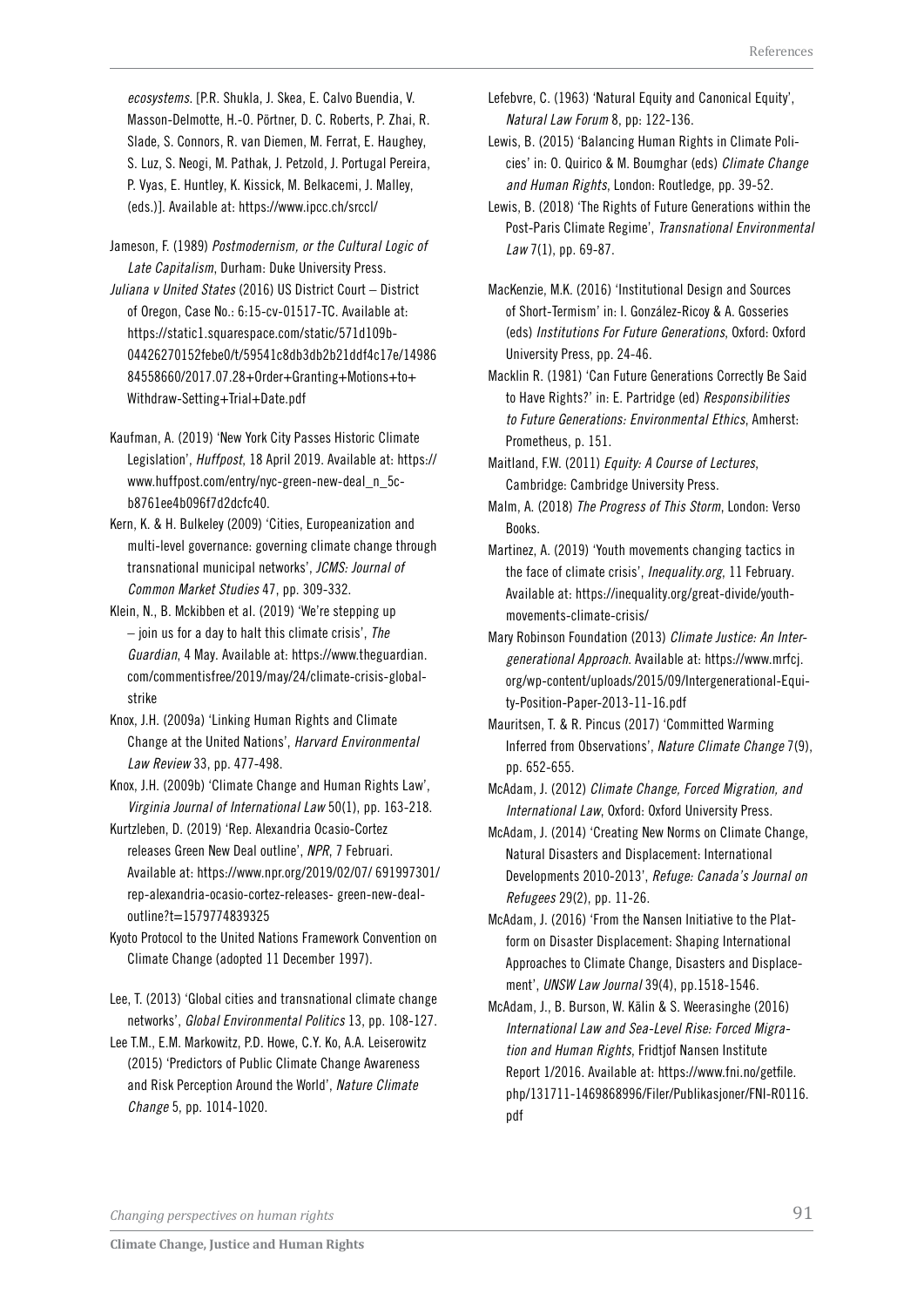- Milieudefensie (2019) *Milieudefensie et al. v. Royal Dutch Shell plc*.. Available at: [https://en.milieudefensie.nl/](https://en.milieudefensie.nl/climate-case-shell/friends-of-the-earth-netherlands-sues-shell-for-causing-climate-change) [climate-case-shell/friends-of-the-earth-netherlands](https://en.milieudefensie.nl/climate-case-shell/friends-of-the-earth-netherlands-sues-shell-for-causing-climate-change)[sues-shell-for-causing-climate-change](https://en.milieudefensie.nl/climate-case-shell/friends-of-the-earth-netherlands-sues-shell-for-causing-climate-change) (pending).
- Milman, O. (2019) 'Greta Thunberg condemns world leaders in emotional speech at UN', *The Guardian*, 23 September. Available at: [https://www.theguardian.com/environment/](https://www.theguardian.com/environment/%202019/sep/23/greta-thunberg-speech-un-2019-address) [2019/sep/23/greta-thunberg-speech-un-2019-address](https://www.theguardian.com/environment/%202019/sep/23/greta-thunberg-speech-un-2019-address)
- Mommsen, T., P. Krueger & A. Watson (eds) (1985) *The Digest of Justinian, Vol. 1,* Philadelphia: University of Pennsylvania Press.
- Le Monde (2019) 'Grande-Synthe dépose un nouveau recours contre l'inaction du gouvernement face au changement climatique', *Le Monde*, 6 March. Available at : [https://](https://www.lemonde.fr/planete/article/2019/03/06/grande-%20synthe-depose-un-nouveau-recours-contre-l-inaction-%20du-gouvernement-face-au-changement-climatique_%205432126_3244.html) [www.lemonde.fr/planete/article/2019/03/06/grande](https://www.lemonde.fr/planete/article/2019/03/06/grande-%20synthe-depose-un-nouveau-recours-contre-l-inaction-%20du-gouvernement-face-au-changement-climatique_%205432126_3244.html)[synthe-depose-un-nouveau-recours-contre-l-inaction](https://www.lemonde.fr/planete/article/2019/03/06/grande-%20synthe-depose-un-nouveau-recours-contre-l-inaction-%20du-gouvernement-face-au-changement-climatique_%205432126_3244.html)[du-gouvernement-face-au-changement-climatique\\_](https://www.lemonde.fr/planete/article/2019/03/06/grande-%20synthe-depose-un-nouveau-recours-contre-l-inaction-%20du-gouvernement-face-au-changement-climatique_%205432126_3244.html) [5432126\\_3244.html](https://www.lemonde.fr/planete/article/2019/03/06/grande-%20synthe-depose-un-nouveau-recours-contre-l-inaction-%20du-gouvernement-face-au-changement-climatique_%205432126_3244.html)
- Moreno, C., D. Chasse & L. Fuhr (2015) *Carbon Metrics: Global abstractions and ecological epistemicide*, Publication Series Ecology 42, Berlin: Heinrick Boell Stiftung.
- Moyn, S. (2014) 'A Powerless Companion: Human Rights in the Age of Neoliberalism', *Law and Contemporary Problems* 77(4), pp:147-170.
- Mwakasungura, K. & D. Miller (2015) *Malawi's lost years (1964-1994) and her forsaken heroes*, Balaka: Montfort Media.
- Naidoo, Kumi (2018) 'France's yellow vest protests have been framed as a false choice of climate vs. the people', *Time*, 6 December. Available at: [www.time.com/5473618/](http://www.time.com/5473618/france-yellow-vests-climate-macron/) [france-yellow-vests-climate-macron/](http://www.time.com/5473618/france-yellow-vests-climate-macron/)
- The Nansen Initiative (2015) *Agenda for the Protection of Cross-Border Displaced Persons in the Context of Disasters and Climate Change*, Vols I and II. Available at: <https://disasterdisplacement.org/portfolio-item/nipa-vol1> & [https://disasterdisplacement.org/portfolio](https://disasterdisplacement.org/portfolio-item/nipa-vol2)[item/nipa-vol2](https://disasterdisplacement.org/portfolio-item/nipa-vol2)
- The Nansen Initiative (2016) *Protection for Persons Moving Across Borders in the context of Disasters: A Guide to Effective Practices for RCM Member Countries*. Available at: [https://disasterdisplacement.org/wp-content/](https://disasterdisplacement.org/wp-content/uploads/2016/11/PROTECTION-FOR-PERSONS-MOVING-%20IN-THE-CONTEXT-OF-DISASTERS.pdf) [uploads/2016/11/PROTECTION-FOR-PERSONS-MOVING-](https://disasterdisplacement.org/wp-content/uploads/2016/11/PROTECTION-FOR-PERSONS-MOVING-%20IN-THE-CONTEXT-OF-DISASTERS.pdf)[IN-THE-CONTEXT-OF-DISASTERS.pdf](https://disasterdisplacement.org/wp-content/uploads/2016/11/PROTECTION-FOR-PERSONS-MOVING-%20IN-THE-CONTEXT-OF-DISASTERS.pdf)
- National Academies of Sciences, Engineering, and Medicine (2016) *Attribution of Extreme Weather Events in the Context of Climate Change*, Washington, DC: The National Academies Press.
- Nicola, F. (2012) 'Invisible Cities in Europe', *Fordham International Law Review* 35, pp. 1282-1363.
- Notre Affaire à Tous (2019) *Notre Affaire à Tous and Others v. France*. Available at: [https://notreaffaire](https://notreaffaire%20atous.org/wp-content/uploads/2018/10/DP-english.pdf) [atous.org/wp-content/uploads/2018/10/DP-english.pdf](https://notreaffaire%20atous.org/wp-content/uploads/2018/10/DP-english.pdf)  (pending).
- Nussbaum M. (1993) 'Equity and Mercy', *Philosophy & Public Affairs* 22(2), pp. 83-125.
- Office for the Coordination of Humanitarian Affairs (OCHA) (2019a) *Southern Africa: Cyclones Idai and Kenneth Snapshot as of 10 July 2019*. Available at: [https://](https://reliefweb.int/sites/reliefweb.int/files/resources/SA_Cyclone_and_Flooding_Snapshot_10072019.pdf) [reliefweb.int/sites/reliefweb.int/files/resources/SA\\_](https://reliefweb.int/sites/reliefweb.int/files/resources/SA_Cyclone_and_Flooding_Snapshot_10072019.pdf) [Cyclone\\_and\\_Flooding\\_Snapshot\\_10072019.pdf.](https://reliefweb.int/sites/reliefweb.int/files/resources/SA_Cyclone_and_Flooding_Snapshot_10072019.pdf)
- Office for the Coordination of Humanitarian Affairs (OCHA) (2019b) *Cyclones Idai and Kenneth*. Available at: [https://](https://www.unocha.org/southern-and-eastern-africa-rosea/%20cyclones-idai-and-kenneth) [www.unocha.org/southern-and-eastern-africa-rosea/](https://www.unocha.org/southern-and-eastern-africa-rosea/%20cyclones-idai-and-kenneth) [cyclones-idai-and-kenneth](https://www.unocha.org/southern-and-eastern-africa-rosea/%20cyclones-idai-and-kenneth)
- Office of the High Commissioner for Human Rights (OHCHR) (2009) 'Report of the Office of the United Nations High Commissioner for Human Rights on the Relationship between Climate Change and Human Rights', UN doc: A/HRC/10/61, 15 January. Available at: [https://docu](https://documents-dds-ny.un.org/doc/UNDOC/GEN/G09/103/44/PDF/G0910344.pdf%3FOpenElement)[ments-dds-ny.un.org/doc/UNDOC/GEN/G09/103/44/PDF/](https://documents-dds-ny.un.org/doc/UNDOC/GEN/G09/103/44/PDF/G0910344.pdf%3FOpenElement) [G0910344.pdf?OpenElement](https://documents-dds-ny.un.org/doc/UNDOC/GEN/G09/103/44/PDF/G0910344.pdf%3FOpenElement)
- Office of the High Commissioner of Human Rights (OHCHR) (2010) *Applying a human-rights based approach to climate change negotiations, policies and measures*. Available at: [http://hrbaportal.org/wp-content/files/](http://hrbaportal.org/wp-content/files/InfoNoteHRBA1.pdf) [InfoNoteHRBA1.pdf](http://hrbaportal.org/wp-content/files/InfoNoteHRBA1.pdf)
- Office of the High Commissioner of Human Rights (OHCHR) (2015) *Understanding Human Rights and Climate Change*, Submission to 21st COP of the UNFCCC, 27 November. Available at: [https://www.ohchr.org/Documents/](https://www.ohchr.org/Documents/Issues/ClimateChange/COP21.pdf) [Issues/ClimateChange/COP21.pdf](https://www.ohchr.org/Documents/Issues/ClimateChange/COP21.pdf)
- Office of the High Commissioner for Human Rights (OHCHR) (2018) 'The Slow Onset Effects of Climate Change and Human Rights Protection for Cross-Border Migrants', UN doc: A/HRC/37/CRP.4, 22 March. Available at: [https://](https://reliefweb.int/sites/reliefweb.int/files/resources/A_HRC_37_CRP.pdf) [reliefweb.int/sites/reliefweb.int/files/resources/A\\_](https://reliefweb.int/sites/reliefweb.int/files/resources/A_HRC_37_CRP.pdf) [HRC\\_37\\_CRP.pdf](https://reliefweb.int/sites/reliefweb.int/files/resources/A_HRC_37_CRP.pdf)
- Office of the High Commissioner for Human Rights (OHCHR) (2019a) 'Five UN human rights treaty bodies issue a joint statement on human rights and climate change', 16 September. Available at: [https://www.](https://www.ohchr.org/en/NewsEvents/Pages/DisplayNews.aspx%3FNewsID%3D24998%26LangID%3DE) [ohchr.org/en/NewsEvents/Pages/DisplayNews.aspx-](https://www.ohchr.org/en/NewsEvents/Pages/DisplayNews.aspx%3FNewsID%3D24998%26LangID%3DE) [?NewsID=24998&LangID=E](https://www.ohchr.org/en/NewsEvents/Pages/DisplayNews.aspx%3FNewsID%3D24998%26LangID%3DE).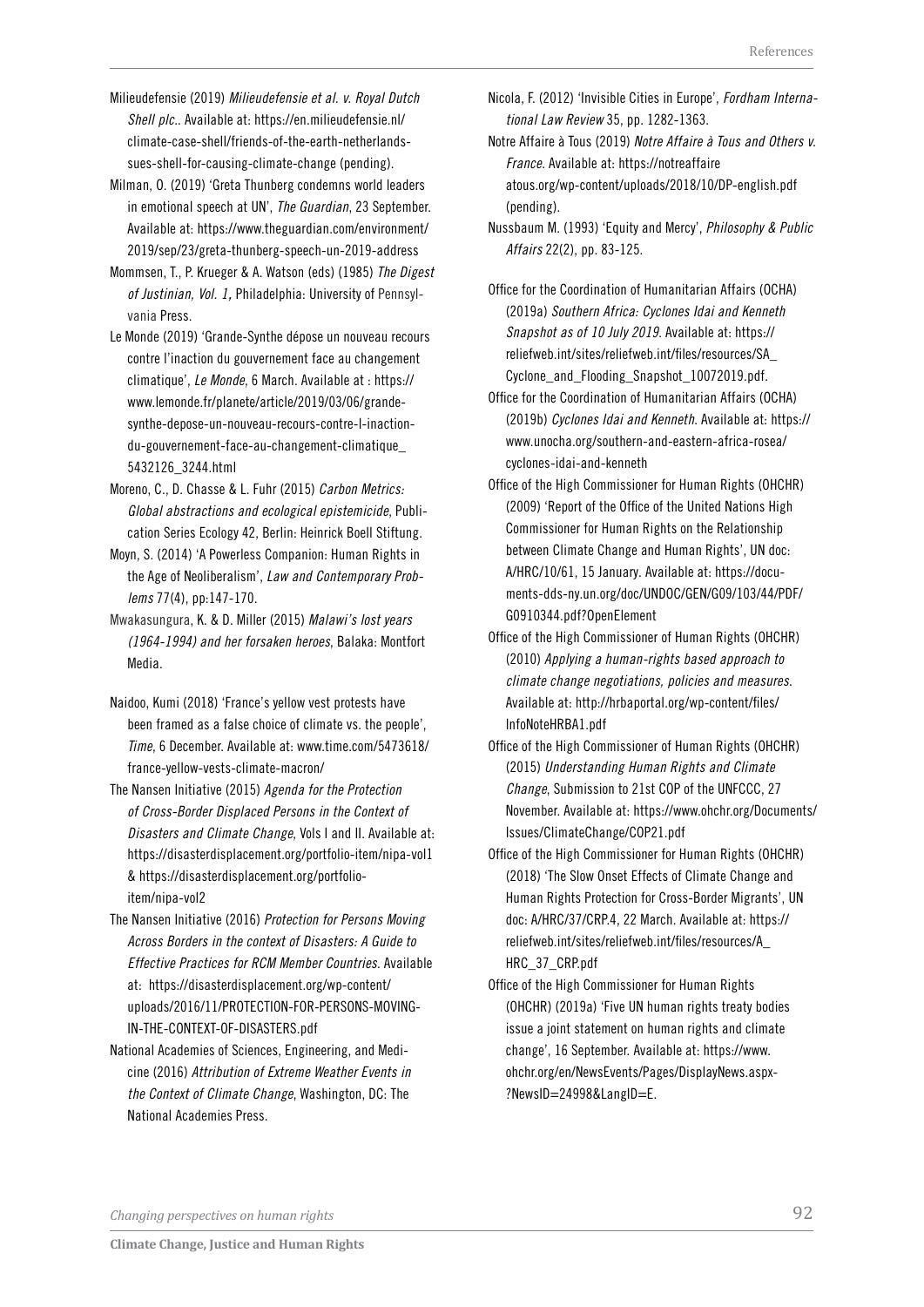- Office of the High Commissioner for Human Rights (OHCHR) (2019b) 'Report of the Special Rapporteur on the issue of human rights obligations relating to the enjoyment of a safe, clean, healthy and sustainable environment', UN doc: A/74/161, 15 July. Available at: [https://undocs.org/](https://undocs.org/en/A/74/161) [en/A/74/161](https://undocs.org/en/A/74/161)
- Office of the High Commissioner of Human Rights (OHCHR) (2020) *Climate change and the UNGPs*. Available at: [https://www.ohchr.org/EN/Issues/Business/Pages/](https://www.ohchr.org/EN/Issues/Business/Pages/Climate-Change-and-the-UNGPs.aspx) [Climate-Change-and-the-UNGPs.aspx](https://www.ohchr.org/EN/Issues/Business/Pages/Climate-Change-and-the-UNGPs.aspx)
- Okereke, C. (2010) 'Climate justice and the international regime', *Wiley Interdisciplinary Reviews: Climate Change* 1(3), pp: 462-474.
- Oomen, B. & M. Baumgärtel (2018a) 'Frontier cities: The rise of local authorities as an opportunity for international human rights law', *European Journal of International Law* 29, pp. 607-630.
- Oomen, B., M. Baumgärtel & E. Durmus (2018b) *Transnational networks and migration policy*, Middelburg: Cities of Refuge.
- Oomen, B., M. Davis & M. Grigolo (2016) *Global Urban Justice: the Rise of Human Rights Cities*, Cambridge: Cambridge University Press.
- Oslo District Court (2018) *Greenpeace Nordic Association and Nature and Youth v. Ministry of Petroleum and Energy*, judgement of 4 January 2018, Case no. 16-166674TVI-OTIR/06. English translation available at: [https://elaw.org/system/files/attach](https://elaw.org/system/files/attachments/publicresource/OsloDistrictCt_20180104.pdf%3F_ga%3D2.190227816.2102297674.1551362906-954583716.1551362906)[ments/publicresource/OsloDistrictCt\\_20180104.](https://elaw.org/system/files/attachments/publicresource/OsloDistrictCt_20180104.pdf%3F_ga%3D2.190227816.2102297674.1551362906-954583716.1551362906) [pdf?\\_ga=2.190227816.2102297674.1551362906-](https://elaw.org/system/files/attachments/publicresource/OsloDistrictCt_20180104.pdf%3F_ga%3D2.190227816.2102297674.1551362906-954583716.1551362906) [954583716.1551362906](https://elaw.org/system/files/attachments/publicresource/OsloDistrictCt_20180104.pdf%3F_ga%3D2.190227816.2102297674.1551362906-954583716.1551362906).
- Otto, F.E.L., R. James & M.R. Allen (2014) *The science of attributing extreme weather events and its potential contribution to assessing loss and damage associated with climate change impacts*. Available at: [https://](https://unfccc.int/files/adaptation/workstreams/loss_and_damage/application/pdf/attributingextremeevents.pdf) [unfccc.int/files/adaptation/workstreams/loss\\_and\\_](https://unfccc.int/files/adaptation/workstreams/loss_and_damage/application/pdf/attributingextremeevents.pdf) [damage/application/pdf/attributingextremeevents.pdf](https://unfccc.int/files/adaptation/workstreams/loss_and_damage/application/pdf/attributingextremeevents.pdf)

Pacific Islands Development Forum (2019) 'Nadi Bay Declaration on the Climate Change Crisis in the Pacific', 23 July. Available at: [https://cop23.com.fj/nadi-bay-declara](https://cop23.com.fj/nadi-bay-declaration-on-the-climate-change-crisis-in-the-pacific)[tion-on-the-climate-change-crisis-in-the-pacific](https://cop23.com.fj/nadi-bay-declaration-on-the-climate-change-crisis-in-the-pacific).

- Parfit, D. (1984) *Reasons and Persons*, Oxford: Clarendon. Paris Agreement under the United Nations Framework Con-
- vention on Climate Change (adopted 12 December 2015).
- Pedersen, O. (2010) 'Climate Change and Human Rights: Amicable or Arrested Development?', *Journal of Human Rights and the Environment* 1(2), pp. 236-257.
- Pedersen, O. (2011) 'The Janus-Head of Human Rights and Climate Change: Adaptation and Mitigation', *Nordic Journal of International Law* 80(4), pp. 403-423.
- The Permanent Peoples' Tribunal on Human Rights, Fracking and Climate Change (2018) *Rome: The Permanent Peoples' Tribunal*. Available at: [https://www.tribunal](https://www.tribunalonfracking.org) [onfracking.org](https://www.tribunalonfracking.org)
- Peters, K. & M. Budimir (2016) *When Disasters and Conflict Collide: Facts and Figures*, London: Overseas Development Institute. Available at: [https://www.odi.org/sites/](https://www.odi.org/sites/odi.org.uk/files/resource-documents/10537.pdf) [odi.org.uk/files/resource-documents/10537.pdf](https://www.odi.org/sites/odi.org.uk/files/resource-documents/10537.pdf)
- Posner, E.A. & D. Weisbach (2010) *Climate Change Justice*, Princeton: Princeton University Press.
- Rajamani, L. (2018) 'Human Rights in the Climate Change Regime: From Rio to Paris and Beyond' in: J. H. Knox & R. Pejan (eds) *The Human Right to a Healthy Environment*, Cambridge: Cambridge University Press, pp. 236-251.
- Raworth, K. (2012) *A Safe and Just Space for Humanity: Can we live within the doughnut?*, Oxfam Discussion Papers, Oxford: Oxford International.
- Raz, J. (1986) *The Morality of Freedom*, Oxford: Clarendon.

Republic of Fiji (2018) *Planned Relocation Guidelines: A Framework to Undertake Climate Change Related Relocation*. Available at: [https://www.refworld.org/](https://www.refworld.org/docid/5c3c92204.html) [docid/5c3c92204.html](https://www.refworld.org/docid/5c3c92204.html) 

- Robinson, M. & T. Shine (2018) 'Achieving a climate justice pathway to 1.5°C', *Nature Climate Change* 8(7), pp: 564-569.
- Rogelj, J., D. Shindell, K. Jiang, S. Fifita, P. Forster, V. Ginzburg, C. Handa, H. Kheshgi, S. Kobayashi, E. Kriegler, L. Mundaca, R. Séférian, and M.V. Vilariño (2018) 'Mitigation Pathways Compatible with 1.5°C in the Context of Sustainable Development' In: *Global Warming of 1.5°C*, An IPCC Special Report. In Press.
- Rowling, M. (2015) 'Climate Talks Take a Wrong Turn on Human Rights, Campaigners Say', *Thomson Reuters Foundation News*, 4 December. Available at: [http://news.](http://news.trust.org/item/20151203224453-oyg5w) [trust.org/item/20151203224453-oyg5w/](http://news.trust.org/item/20151203224453-oyg5w)
- Rueger, Z. (1982) 'Gerson's Concept of Equity and Christopher St. German', *History of Political Thought* 3(1), pp: 1-30.
- Rutherford, S. (1644) *Lex, Rex*, London: John Field. Online edition: J. Roland (ed) (2002) Constitution Society. Available at:<https://www.constitution.org/sr/lexrex.htm>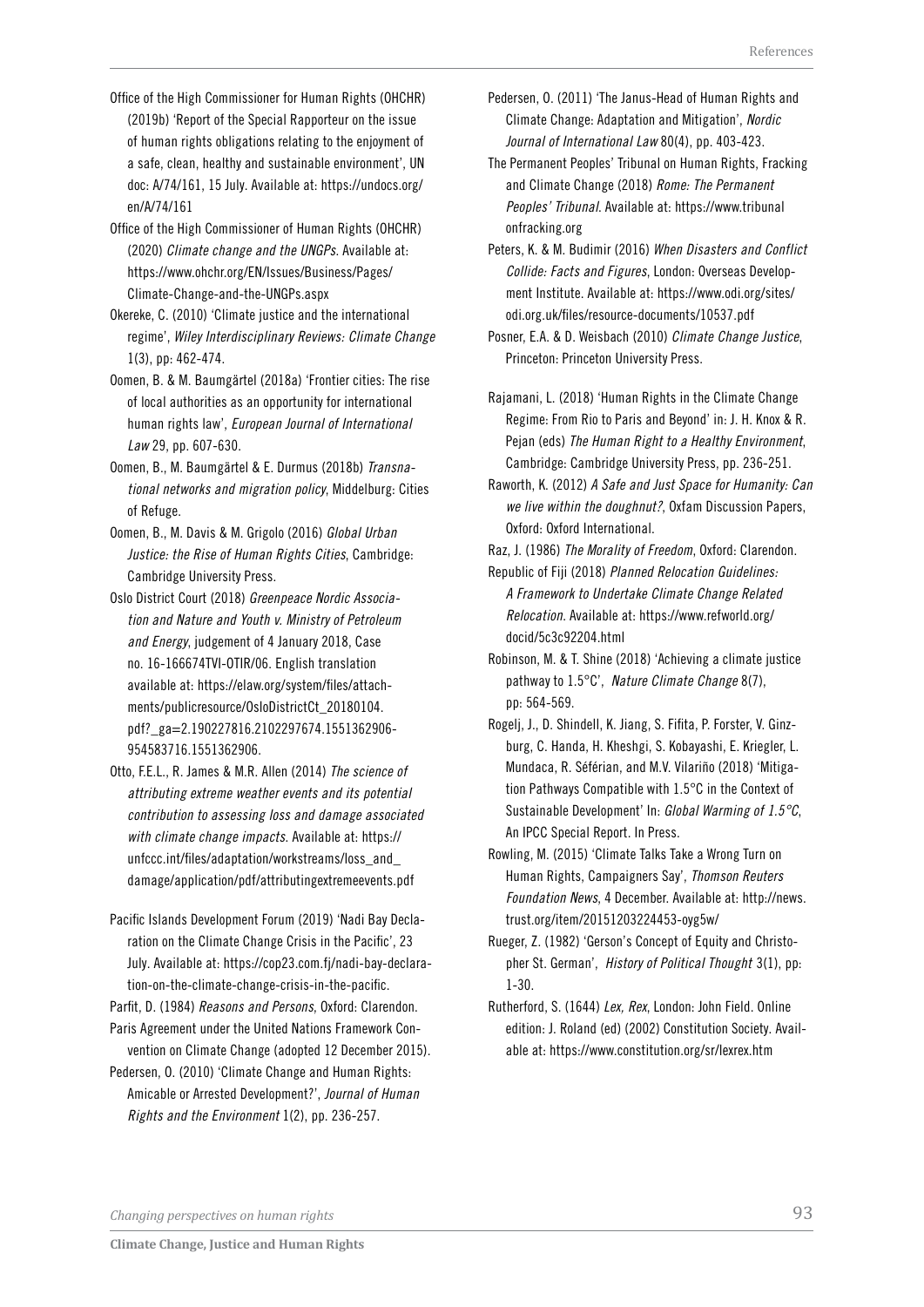- *Sacchi & Others v. Argentina, Brazil, France, Germany & Turkey* (2019) *Communication to the Committee on the Rights of the Child*, Submitted under Art 5 of the Third Optional Protocol to the United Nations Convention on the Rights of the Child, 23 September. Available at: [https://childrenvsclimatecrisis.org/wp-content/uploads/](https://childrenvsclimatecrisis.org/wp-content/uploads/%202019/09/2019.09.23-CRC-communication-Sacchi-et-al-%20v.-Argentina-et-al-2.pdf) [2019/09/2019.09.23-CRC-communication-Sacchi-et-al](https://childrenvsclimatecrisis.org/wp-content/uploads/%202019/09/2019.09.23-CRC-communication-Sacchi-et-al-%20v.-Argentina-et-al-2.pdf)[v.-Argentina-et-al-2.pdf](https://childrenvsclimatecrisis.org/wp-content/uploads/%202019/09/2019.09.23-CRC-communication-Sacchi-et-al-%20v.-Argentina-et-al-2.pdf)
- Savaresi, A. (2019) 'Human Rights and Climate Change' in: T. Honkonen & S. Romppanen (eds) *International Environmental Law-making and Diplomacy Review 2018 – Human Rights and the Environment*, Forthcoming.
- Savaresi, A., & J. Auz (2019) 'Climate Change Litigation and Human Rights: Pushing the Boundaries', *Climate Law* 9(3), pp. 244-262.
- Savaresi, A., & J. Hartmann (2019) 'Using Human Rights Law to Address the Impacts of Climate Change: Early Reflections on the Carbon Majors Inquiry' in: J. Lin & D. Kysar (eds) *Climate Change Litigation in the Asia Pacific*. Cambridge: Cambridge University Press.
- Schiavone, A. (2012) *The Invention of Law in the West* (trans. J. Carden & A. Shugaar), London: Harvard University Press.
- Schroeder, H. & N. González (2019) 'Bridging knowledge divides: The case of indigenous ontologies of territoriality and REDD+', *Forest Policy and Economics* 100, pp. 198-206.
- de Schutter, O., A. Eide, A. Khalfan, M. Orellana, M. Salomon & I. Seiderman (2012) 'Commentary to the Maastricht Principles on Extraterritorial Obligations of States in the area of Economic, Social and Cultural Rights', *Human Rights Quarterly* 34(4), pp. 1084-1169.
- Scott, M. (2016) 'Finding Agency in Adversity: Applying the Refugee Convention in the Context of Disasters and Climate Change', *Refugee Survey Quarterly* 35(4), pp. 26-57.
- Seck, S.L. (2017) 'Business Responsibilities for Human Rights and Climate Change – A Contribution to the Work of the Study Group on Business and Human Rights of the International Law Association'. Available at: [https://papers.](https://papers.ssrn.com/sol3/papers.cfm%3Fabstract_id%3D2974768) ssrn.com/sol3/papers.cfm?abstract\_id=2974768
- Seck, S.L. (2018) 'Climate Change, Corporate Social Responsibility, and the Extractive Industries', *Journal of Environmental Law and Practice* 31(1), pp. 271.
- Seck, S.L. & L. Benjamin (2019) 'Submission: Climate Change and Human Rights: a Safe Climate'. Available at: [https://](https://www.ohchr.org/Documents/Issues/Environment/SREnvironment/SafeClimate/NonState/SaraLSeck.docx) [www.ohchr.org/Documents/Issues/Environment/SREnviron](https://www.ohchr.org/Documents/Issues/Environment/SREnvironment/SafeClimate/NonState/SaraLSeck.docx)[ment/SafeClimate/NonState/SaraLSeck.docx](https://www.ohchr.org/Documents/Issues/Environment/SREnvironment/SafeClimate/NonState/SaraLSeck.docx)
- Seck, S.L. & M. Slattery (2015) 'Business, Human Rights, and the IBA Achieving Climate Justice Report', *Journal of Energy and Natural Resources Law* 34(1), pp. 1-11.
- Sedley, S. & L. Kaplan (1992) *A Spark in the Ashes: The Pamphlets of John Warr*, London: Verso Books.
- Setzer, J. & R. Byrnes (2019) *Global trends in climate change litigation: 2019 snapshot*, London: Grantham Research Institute on Climate Change and the Environment and Centre for Climate Change Economics and Policy, London School of Economics and Political Science.
- Shanske, D. (2005) 'Four Theses: Preliminary to an Appeal to Equity', *Stanford Law Review* 57(6), pp: 2053-2085.
- Shelton, D. (2008) 'Equity' in: D. Bodansky, J. Brunnée & E. Hey (eds), *The Oxford Handbook of International Environmental Law*, Oxford: Oxford University Press, pp.: 639-662.
- Sheldon, P., R. Junankar & A.D.R. Pontello (2018) *The Ruhr or Appalachia? Deciding the future of Australia's coal power workers and communities*, IRRC Report for CFMMEU Mining and Energy.
- Sikor, T. (ed) (2013) *The Justices and Injustices of Ecosystem Services*, London: Routledge.
- Stern, N. (2006) *The Economics of Climate Change: The Stern Review*, Cambridge: Cambridge University Press.
- Superior Court of Quebec (2019) *Environnement JEUnesse v. Canada*. Available at:<https://enjeu.qc.ca/justice-eng>/ (appeal pending).
- Supreme Court of Justice of Colombia (2018) *Future Generations v. Ministry of Environment and Others*, STC4360- 2018, no. 11001-22-03-000-2018-00319–01.
- *Teitiota v. New Zealand*, UN doc: CCPR/C/127/D/2728/ 2016 (24 October 2019). Available at: [https://www.](https://www.refworld.org/cases%2CHRC%2C5e26f7134.html) [refworld.org/cases,HRC,5e26f7134.html](https://www.refworld.org/cases%2CHRC%2C5e26f7134.html)
- The Hague Court of Appeal (2018) *The State of the Netherlands v Urgenda Foundation*, Ruling of 9 October 2018, case no. 200.178.245/01. English translation available at: [https://uitspraken.rechtspraak.nl/inziendocu](https://uitspraken.rechtspraak.nl/inziendocument%3Fid%3DECLI:NL:GHDHA:2018:2610)[ment?id=ECLI:NL:GHDHA:2018:2610](https://uitspraken.rechtspraak.nl/inziendocument%3Fid%3DECLI:NL:GHDHA:2018:2610).
- The Hague District Court (2015) *Urgenda Foundation and 886 Citizens v. The State of the Netherlands*, Ruling of 24 June 2015, case no. C/09/456689/HA ZA 13-1396. Available at: [http://uitspraken. rechtspraak.nl/inziendocu](http://uitspraken.%20rechtspraak.nl/inziendocument%3Fid%3DECLI:NL:RBDHA:2015:7196)[ment?id=ECLI:NL:RBDHA:2015:7196](http://uitspraken.%20rechtspraak.nl/inziendocument%3Fid%3DECLI:NL:RBDHA:2015:7196).
- Thunberg, G., A. Taylor, L. Neubauer, K. Gantois, A. de Wever, A. Charlier, H. Gillibrand, A. Villasenor (2019) 'Think we should be at school? Today's climate strike is the biggest lesson of all', *The Guardian*, 15 March. Available at: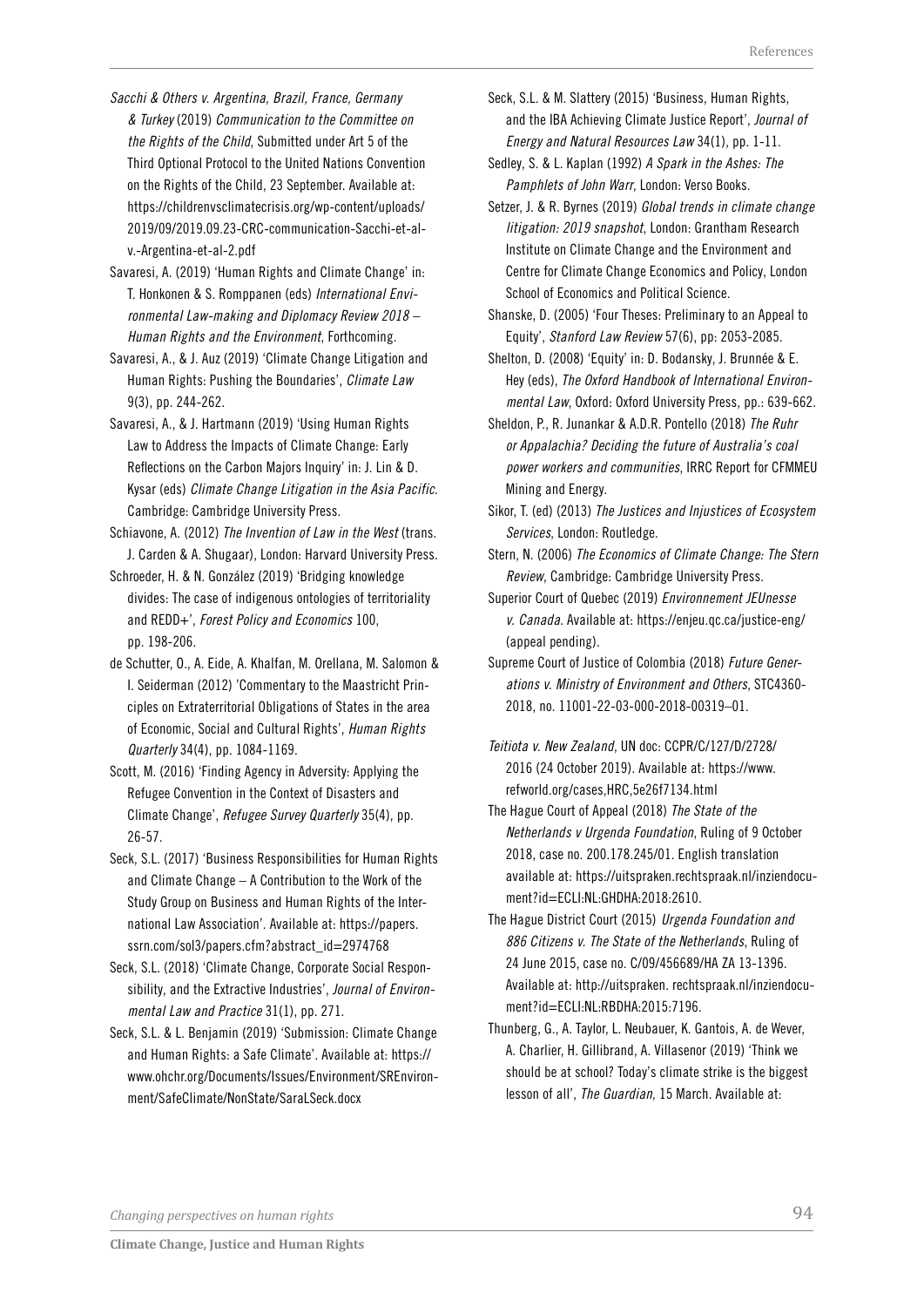[https://www.theguardian.com/commentisfree/2019/](https://www.theguardian.com/commentisfree/2019/mar/15/school-climate-strike-greta-thunberg) [mar/15/school-climate-strike-greta-thunberg](https://www.theguardian.com/commentisfree/2019/mar/15/school-climate-strike-greta-thunberg) 

- Tierney, B. (1997) *The Idea of Natural Rights*, Grand Rapids: Wm. B. Eerdmans Publishing Co.
- Tollin, N. (2015) *The role of cities and local authorities following COP21 and the Paris Agreement*, Bradford: Sostenible.
- Trebeck, K. & J. Williams (2019) *The Economics of Arrival: Ideas for a grown up economy*, Bristol: Bristol University Press.
- Tuck, R. (1979) *Natural Rights Theories: Their Origin and Development*, Cambridge University Press.
- UN (2018) *Disability and Development Report Executive Summary*, New York: United Nations.
- UN Conference on Environment and Development (UNCED) (1992) 'The Rio Declaration on Environment and Development'. Available at: [http://www.unesco.org/education/pdf/](http://www.unesco.org/education/pdf/RIO_E.PDF) [RIO\\_E.PDF](http://www.unesco.org/education/pdf/RIO_E.PDF).
- UN Environment Programme (UNEP) (2015) *Climate Change and Human Rights*. Available at: [https://web.](https://web.%20law.columbia.edu/sites/default/files/microsites/climate-%20change/climate_change_and_human_rights.pdf) [law.columbia.edu/sites/default/files/microsites/climate](https://web.%20law.columbia.edu/sites/default/files/microsites/climate-%20change/climate_change_and_human_rights.pdf)[change/climate\\_change\\_and\\_human\\_rights.pdf](https://web.%20law.columbia.edu/sites/default/files/microsites/climate-%20change/climate_change_and_human_rights.pdf)
- UN Framework Convention on Climate Change (adopted 9 May 1992) (UNFCCC).
- UN Framework Convention on Climate Change (UNFCCC) (2011) 'Decision 1/CP.16: The Cancun Agreements: Outcome of the Work of the Ad Hoc Working Group on Long-Term Cooperative Action under the Convention', UN doc: FCCC/CP/2010/7/Add.1, 15 March. Available at: <https://undocs.org/FCCC/CP/2010/7/Add.1>
- UN Framework Convention on Climate Change (UNFCCC) (2012) 'Slow Onset Events – Technical Paper', UN doc: FCCC/TP/2012/7, 26 November. Available at: [https://digi](https://digitallibrary.un.org/record/738268)[tallibrary.un.org/record/738268](https://digitallibrary.un.org/record/738268)
- UN High Commissioner for Refugees (UNHCR), Georgetown University & the International Organization for Migration (2017) *A Toolbox: Planning Relocations to Protect People from Disasters and Environmental Change*, 18 July. Available at: [https://www.refworld.org/cgi-bin/texis/vtx/](https://www.refworld.org/cgi-bin/texis/vtx/rwmain%3Fdocid%3D596f15774) [rwmain?docid=596f15774](https://www.refworld.org/cgi-bin/texis/vtx/rwmain%3Fdocid%3D596f15774)
- UN High Commissioner for Refugees (UNHCR) (2018) *In Harm's Way: International Protection in the context of Nexus Dynamics between Conflict or Violence and Disaster or Climate Change*, PPLA/2018/05. Available at: <https://www.unhcr.org/5c1ba88d4.pdf>
- UN Human Rights Council (UNHRC) (2009) 'Resolution 10/4. Human rights and climate change', UN doc: A/HRC/ RES/10/4, 25 March. Available at: [https://ap.ohchr.org/](https://ap.ohchr.org/documents/E/HRC/resolutions/A_HRC_RES_10_4.pdf) [documents/E/HRC/resolutions/A\\_HRC\\_RES\\_10\\_4.pdf](https://ap.ohchr.org/documents/E/HRC/resolutions/A_HRC_RES_10_4.pdf)
- UN Human Rights Council (UNHRC) (2011) 'Report of the Special Representative of the Secretary-General on the issue of human rights and transnational corporations and other business enterprises, John Ruggie – Guiding Principles on Business and Human Rights: Implementing the United Nations "Protect, Respect and Remedy" Framework', UN doc: A/HRC/17/31, 21 March. Available at:<https://undocs.org/en/A/HRC/17/31>
- UN Human Rights Council (UNHRC) (2014) 'Elaboration of an international legally binding instrument on transnational corporations and other business enterprises with respect to human rights', UN doc: A/HRC/RES/26/9, 14 July. Available at:<https://undocs.org/A/HRC/RES/26/9>
- UN Human Rights Council (UNHRC) (2015) 'Role of local government in the promotion and protection of human rights – Final report of the Human Rights Council Advisory Committee', UN doc: A/HRC/30/49, 7 August. Available at: <https://undocs.org/A/HRC/30/49>
- UN Human Rights Council (UNHRC) (2016) 'Report of the Special Rapporteur on the Issue of Human Rights Obligations Relating to the Enjoyment of a Safe, Clean, Healthy and Sustainable Environment', UN doc: A/HRC/31/52, 1 February. Available at: <https://undocs.org/A/HRC/31/52>
- UN Human Rights Council (UNHRC) (2017) 'Report of the Special Rapporteur on the rights of indigenous peoples', UN doc: A/HRC/36/46, 1 November. Available at: [https://](https://undocs.org/en/A/HRC/36/46) [undocs.org/en/A/HRC/36/46](https://undocs.org/en/A/HRC/36/46)
- UN Human Rights Council (UNHRC) (2018) 'Report of the Special Rapporteur on the issue of human rights obligations relating to the enjoyment of a safe, clean, healthy and sustainable environment', UN doc: A/HRC/37/59, 24 January. Available at:<https://undocs.org/A/HRC/37/59>
- UN Human Rights Council (UNHRC) (2019) 'Climate Change and Poverty: Report of the Special Rapporteur on Extreme Poverty and Human Rights', UN doc: A/HRC/41/39, 25 June. Available at: [https://reliefweb.int/sites/reliefweb.](https://reliefweb.int/sites/reliefweb.int/files/resources/A_HRC_41_39.pdf) [int/files/resources/A\\_HRC\\_41\\_39.pdf](https://reliefweb.int/sites/reliefweb.int/files/resources/A_HRC_41_39.pdf)
- UN Women (2014) *Why is climate change a gender issue?* Available at: [https://www.uncclearn.org/sites/](https://www.uncclearn.org/sites/default/files/inventory/unwomen704.pdf) [default/files/inventory/unwomen704.pdf](https://www.uncclearn.org/sites/default/files/inventory/unwomen704.pdf)
- Union of Concerned Scientists (2018) *The 2018 Climate Accountability Scorecard*. Available at: [https://www.](https://www.ucsusa.org/climate-accountability-scorecard-2018) [ucsusa.org/climate-accountability-scorecard-2018.](https://www.ucsusa.org/climate-accountability-scorecard-2018)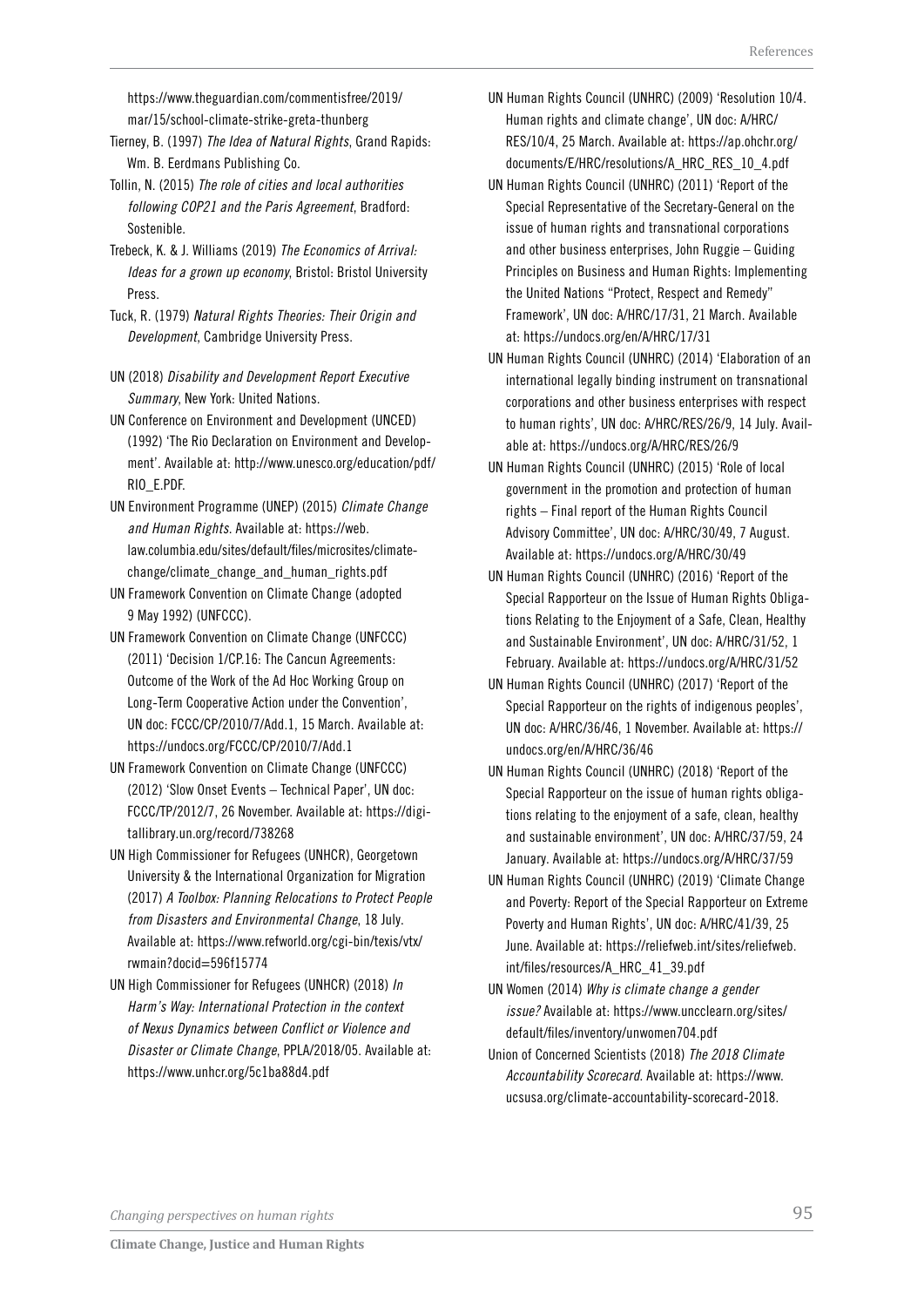Urgenda (2019) *Climate Case Explained*. Available at: [www.urgenda.nl/en/themas/climate-case/climate-case](www.urgenda.nl/en/themas/climate-case/climate-case-explained)[explained/](www.urgenda.nl/en/themas/climate-case/climate-case-explained)

- Vidal, J. & A. Adam Vaughan (2015) 'Climate Talks: Anger over Removal of Human Rights Reference from Final Draft', *The Guardian*, 11 December. Available at: [https://](https://www.theguardian.com/global-development/2015/dec/11/paris-climate-talks-anger-removal-reference-human-rights-from-final-draft) [www.theguardian.com/global-development/2015/dec/11/](https://www.theguardian.com/global-development/2015/dec/11/paris-climate-talks-anger-removal-reference-human-rights-from-final-draft) [paris-climate-talks-anger-removal-reference-human](https://www.theguardian.com/global-development/2015/dec/11/paris-climate-talks-anger-removal-reference-human-rights-from-final-draft)[rights-from-final-draft.](https://www.theguardian.com/global-development/2015/dec/11/paris-climate-talks-anger-removal-reference-human-rights-from-final-draft)
- Vince, G. (2019) 'The heat is on over the climate crisis. Only radical measures will work', *The Guardian*, 18 May. Available at: [https://www.theguardian.com/environment/2019/](https://www.theguardian.com/environment/2019/may/18/climate-crisis-heat-is-on-global-heating-four-degrees-2100-change-way-we-live) [may/18/climate-crisis-heat-is-on-global-heating-four](https://www.theguardian.com/environment/2019/may/18/climate-crisis-heat-is-on-global-heating-four-degrees-2100-change-way-we-live)[degrees-2100-change-way-we-live](https://www.theguardian.com/environment/2019/may/18/climate-crisis-heat-is-on-global-heating-four-degrees-2100-change-way-we-live)
- Voigt, C. (2008) 'State responsibility for climate change damages', *Nordic Journal of International Law* 77, pp. 1-22.
- Walsh, K. (2017) 'Kiribati Prepares for "Migration with Dignity" to Confront the Ravages of Climate Change', *The Wire*, 15 July. Available at: [https://thewire.in/culture/](https://thewire.in/culture/kiribati-migration-climate-change) [kiribati-migration-climate-change.](https://thewire.in/culture/kiribati-migration-climate-change)
- Ward, H. (2012) 'Committing to the Future We Want: A High Commissioner for Future Generations at Rio+20', *Foundation for Democracy and Sustainable Development*. Available at: [http://www.fdsd.org/site/wp-content/](http://www.fdsd.org/site/wp-content/uploads/2014/11/Committing-to-the-future-we-want-main-report.pdf) [uploads/2014/11/Committing-to-the-future-we-want](http://www.fdsd.org/site/wp-content/uploads/2014/11/Committing-to-the-future-we-want-main-report.pdf)[main-report.pdf](http://www.fdsd.org/site/wp-content/uploads/2014/11/Committing-to-the-future-we-want-main-report.pdf).
- Wewerinke-Singh, M. (2018) 'State responsibility for human rights violations associated with climate change' in: S. Duyck, S. Jodoin & A. Johl (eds) *Routledge Handbook of Human Rights and Climate Governance*, London & New York: Routledge.
- Weyler, R. (2019) 'Extinction and Rebellion', *Greenpeace.org*, 17 May. Available at: [https://www.greenpeace.org/inter](https://www.greenpeace.org/international/story/22058/extinction-and-rebellion/)[national/story/22058/extinction-and-rebellion/](https://www.greenpeace.org/international/story/22058/extinction-and-rebellion/)
- Winstanley, G. (1652) *The Law of Freedom in a Platform*. Available at: [https://www.marxists.org/reference/archive/](https://www.marxists.org/reference/archive/winstanley/1652/law-freedom/index.htm) [winstanley/1652/law-freedom/index.htm](https://www.marxists.org/reference/archive/winstanley/1652/law-freedom/index.htm)
- Winston, A. (2019) 'Young people are leading the way on climate change and companies need to pay attention', *Harvard Business Review*, 26 March. Available at: [https://hbr.org/2019/03/young-people-are-leading-the](https://hbr.org/2019/03/young-people-are-leading-the-way-on-climate-change-and-companies-need-to-pay-attention)[way-on-climate-change-and-companies-need-to-pay](https://hbr.org/2019/03/young-people-are-leading-the-way-on-climate-change-and-companies-need-to-pay-attention)[attention](https://hbr.org/2019/03/young-people-are-leading-the-way-on-climate-change-and-companies-need-to-pay-attention)
- World Bank (2019) *World Development Indicators: Access to electricity - Malawi.* Available at: [https://data.worldbank.](https://data.worldbank.org/indicator/EG.ELC.ACCS.ZS%3Fend%3D2017%26locations%3DMW%26start%3D1992%26view%3Dchart) [org/indicator/EG.ELC.ACCS.ZS?end=2017&locations=M-](https://data.worldbank.org/indicator/EG.ELC.ACCS.ZS%3Fend%3D2017%26locations%3DMW%26start%3D1992%26view%3Dchart)[W&start=1992&view=chart](https://data.worldbank.org/indicator/EG.ELC.ACCS.ZS%3Fend%3D2017%26locations%3DMW%26start%3D1992%26view%3Dchart)
- World Food Programme (WFP) (2016) *Two minutes on climate change and hunger*. Available at: [https://documents.wfp.](https://documents.wfp.org/stellent/groups/public/documents/communications/wfp288231.pdf) [org/stellent/groups/public/documents/communications/](https://documents.wfp.org/stellent/groups/public/documents/communications/wfp288231.pdf) [wfp288231.pdf](https://documents.wfp.org/stellent/groups/public/documents/communications/wfp288231.pdf)
- World Health Organization (WHO) (2009) *Global climate change & child health*. Available at: [https://www.who.int/](https://www.who.int/ceh/capacity/climatechange.pdf) [ceh/capacity/climatechange.pdf](https://www.who.int/ceh/capacity/climatechange.pdf)
- World Health Organization (WHO) (2014) *Quantitative risk assessment of the effects of climate change on selected causes of death, 2030s and 2050s*. Available at: [https://](https://apps.who.int/iris/handle/10665/134014) [apps.who.int/iris/handle/10665/134014](https://apps.who.int/iris/handle/10665/134014)
- World Meteorological Organization (WMO) (2019) *United in Science*. Available at: [https://wedocs.unep.org/](https://wedocs.unep.org/bitstream/handle/20.500.11822/30023/climsci.pdf%3F%20sequence%3D1%26isAllowed%3Dy) [bitstream/handle/20.500.11822/30023/climsci.pdf?](https://wedocs.unep.org/bitstream/handle/20.500.11822/30023/climsci.pdf%3F%20sequence%3D1%26isAllowed%3Dy) [sequence=1&isAllowed=y](https://wedocs.unep.org/bitstream/handle/20.500.11822/30023/climsci.pdf%3F%20sequence%3D1%26isAllowed%3Dy)
- Worthington, S. (2009) *Equity and Property: Fact, Fantasy, Morals*, St Lucia: University of Queensland Press.
- Zampas, G. & O. Elgie (2019) 'Climate Change as a Human Rights Issue?', 26 September, London: Legal Briefings, Herbert, Smith, Freehills.
- Zukowski, K. (2018) 'These red and blue states are tackling climate change since Trump won't', *Climate*, 1 November. Available at: [https://www.edf.org/blog/2018/11/01/](https://www.edf.org/blog/2018/11/01/these-red-and-blue-states-are-tackling-climate-change-trump-wont) [these-red-and-blue-states-are-tackling-climate-change](https://www.edf.org/blog/2018/11/01/these-red-and-blue-states-are-tackling-climate-change-trump-wont)[trump-wont](https://www.edf.org/blog/2018/11/01/these-red-and-blue-states-are-tackling-climate-change-trump-wont)